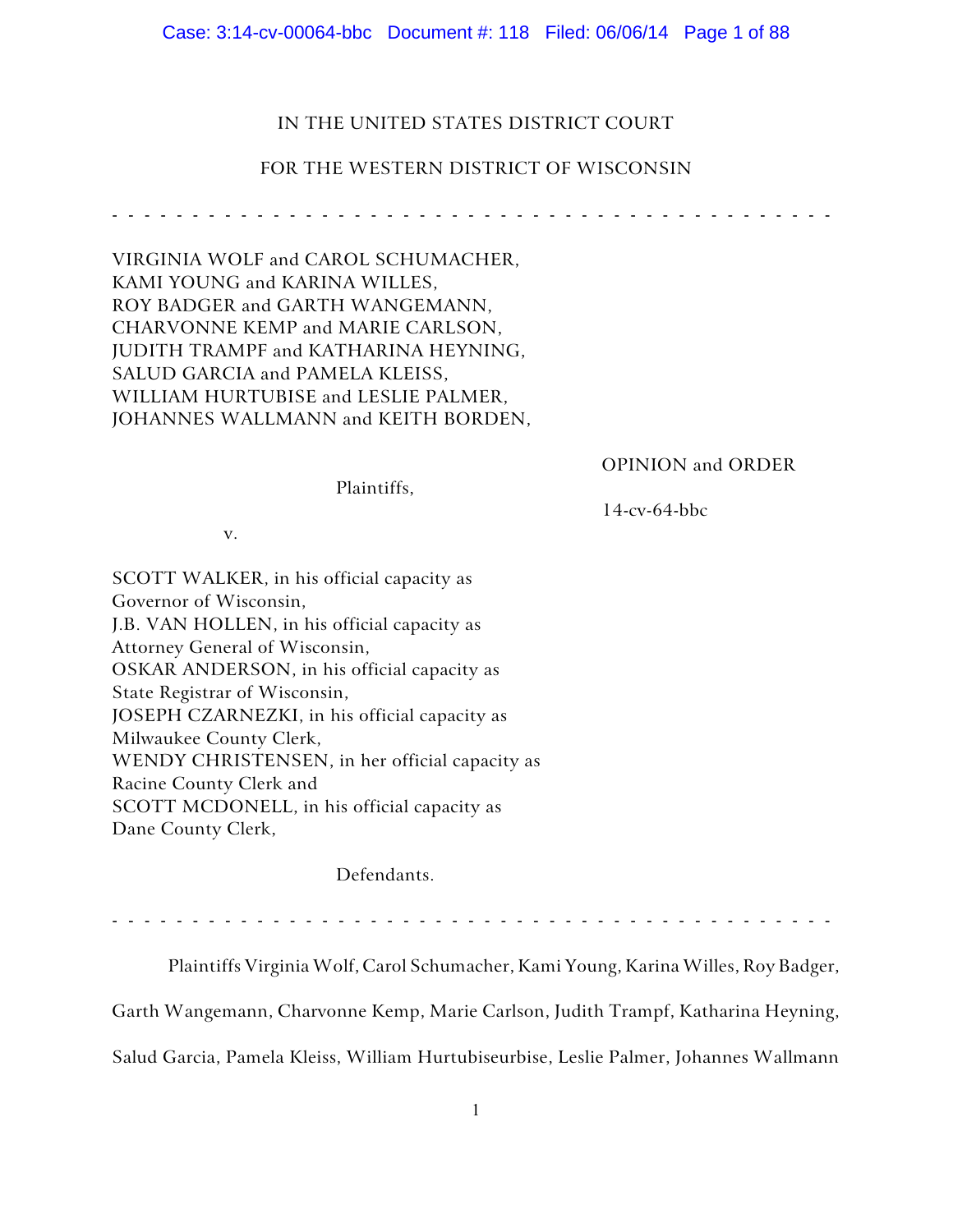### Case: 3:14-cv-00064-bbc Document #: 118 Filed: 06/06/14 Page 2 of 88

and Keith Borden are eight same-sex couples residing in the state of Wisconsin who either want to get married in this state or want the state to recognize a marriage they entered into lawfully outside Wisconsin. Standing in their way is Article XIII, § 13 of the Wisconsin Constitution, which states that "[o]nly a marriage between one man and one woman shall be valid or recognized as a marriage in this state. A legal status identical or substantially similar to that of marriage for unmarried individuals shall not be valid or recognized in this state." In addition, various provisions in the Wisconsin Statutes, primarily in chapter 765, limit marriage to a "husband" and a "wife." The parties agree that both the marriage amendment and the statutory provisions prohibit plaintiffs from marrying in Wisconsin or obtaining legal recognition in Wisconsin for a marriage they entered in another state or country. The question raised by plaintiffs' complaint is whether the marriage amendment and the relevant statutes violate what plaintiffs contend is their fundamental right to marry and their right to equal protection of the laws under the Fourteenth Amendment to the United States Constitution.

Two motions are before the court: (1) a motion to dismiss for failure to state a claim upon which relief may be granted filed by defendants Scott Walker, J.B. Van Hollen and Oskar Anderson, dkt. #66; and (2) a motion for summary judgment filed by plaintiffs. Dkt. #70. (Defendants Joseph Czarnezki, Scott McDonell and Wendy Christensen, the clerks for Milwaukee County, Dane County and Racine County, have not taken a position on either motion, so I will refer to defendants Walker, Van Hollen and Anderson simply as "defendants" for the remainder of the opinion.) In addition, Julaine K. Appling, Jo Egelhoff,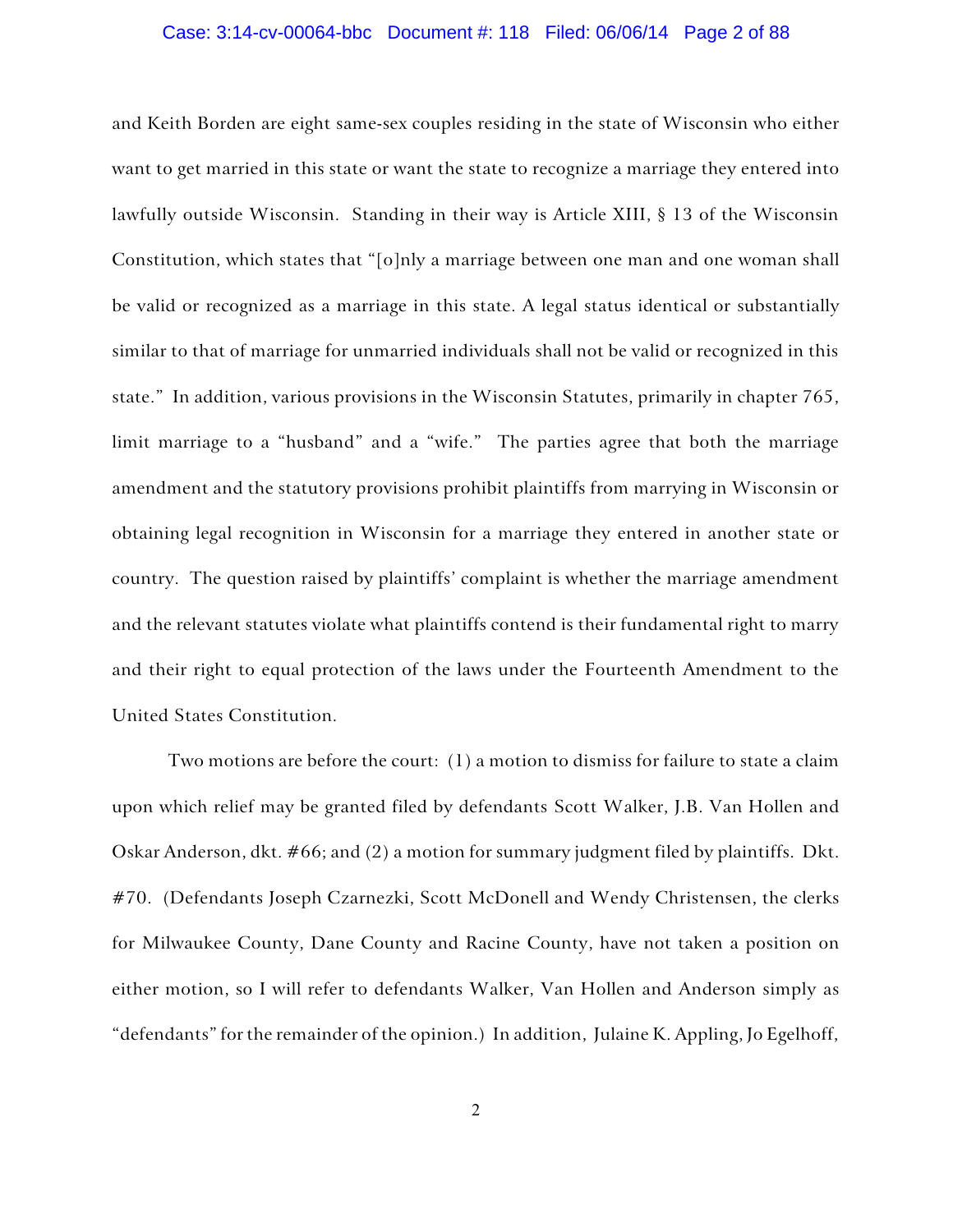### Case: 3:14-cv-00064-bbc Document #: 118 Filed: 06/06/14 Page 3 of 88

Jaren E. Hiller, Richard Kessenich and Edmund L. Webster (all directors or officers of Wisconsin Family Action) have filed an amicus brief on behalf of defendants. Dkt. #109. Having reviewed the parties' and amici's filings, I am granting plaintiffs' motion for summary judgment and denying defendants' motion to dismiss because I conclude that the Wisconsin laws prohibiting marriage between same-sex couples interfere with plaintiffs' right to marry, in violation of the due process clause, and discriminate against plaintiffs on the basis of sexual orientation, in violation of the equal protection clause.

In reaching this decision, I do not mean to disparage the legislators and citizens who voted in good conscience for the marriage amendment. To decide this case in favor of plaintiffs, it is not necessary, as some have suggested, to "cast all those who cling to traditional beliefs about the nature of marriage in the role of bigots or superstitious fools," United States v. Windsor, 133 S. Ct. 2675, 2717-18 (2013) (Alito, J., dissenting), or "adjudg[e] those who oppose [same-sex marriage] . . . enemies of the human race." Id. at 2709 (Scalia, J., dissenting). Rather, it is necessary to conclude only that the state may not intrude without adequate justification on certain fundamental decisions made by individuals and that, when the state does impose restrictions on these important matters, it must do so in an even-handed manner.

This case is not about whether marriages between same-sex couples are consistent or inconsistent with the teachings of a particular religion, whether such marriages are moral or immoral or whether they are something that should be encouraged or discouraged. It is not even about whether the plaintiffs in this case are as capable as opposite-sex couples of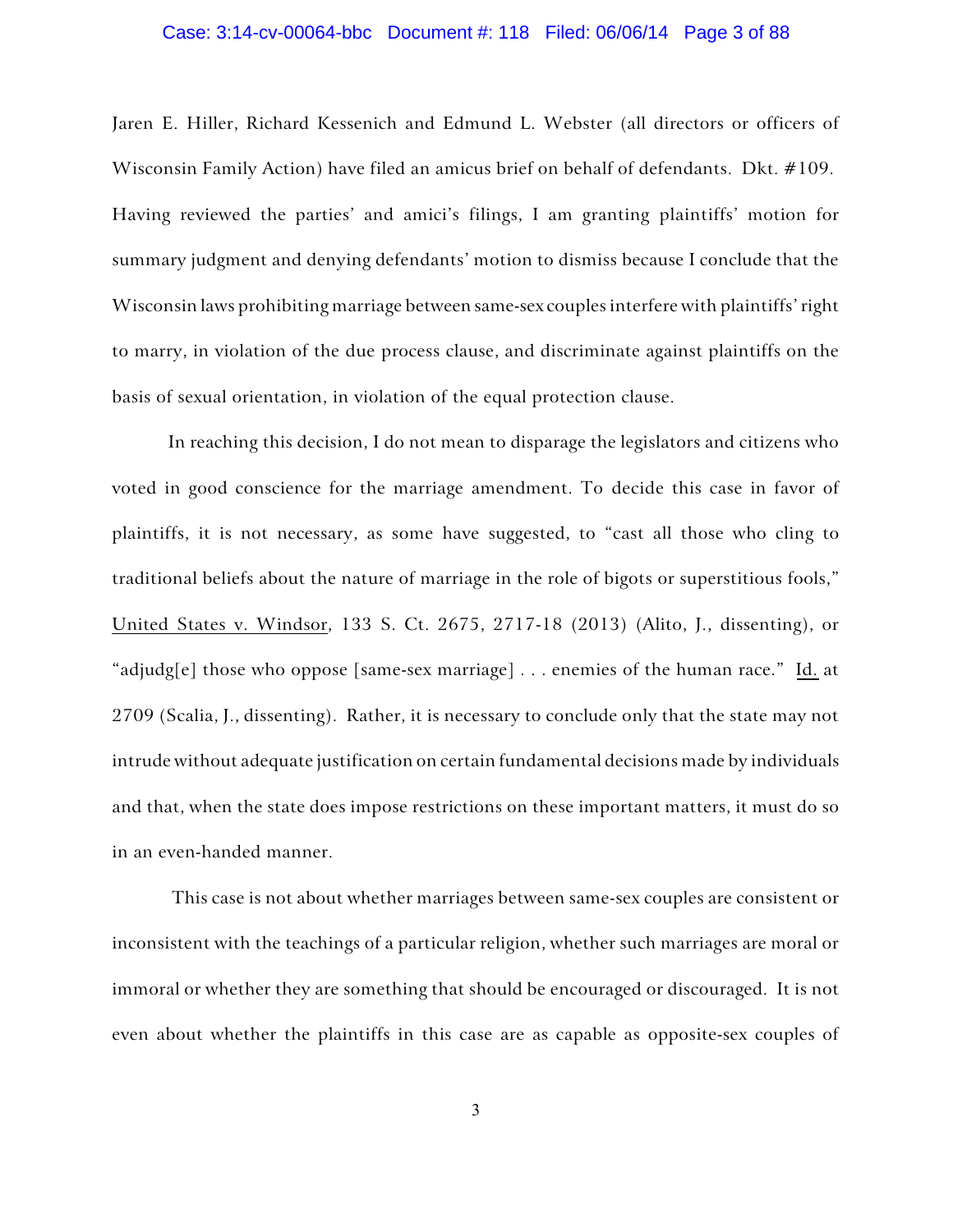### Case: 3:14-cv-00064-bbc Document #: 118 Filed: 06/06/14 Page 4 of 88

maintaining a committed and loving relationship or raising a family together. Quite simply, this case is about liberty and equality, the two cornerstones of the rights protected by the United States Constitution.

Although the parties in this case disagree about many issues, they do agree about at least one thing, which is the central role that marriage plays in American society. It is a defining rite of passage and one of the most important events in the lives of millions of people, if not *the* most important for some. Of course, countless government benefits are tied to marriage, as are many responsibilities, but these practical concerns are only one part of the reason that marriage is exalted as a privileged civic status. Marriage is tied to our sense of self, personal autonomy and public dignity. And perhaps more than any other endeavor, we view marriage as essential to the pursuit of happiness, one of the inalienable rights in our Declaration of Independence. Linda Waite and Maggie Gallagher, Case for Marriage 2 (Broadway Books 2000) (stating that 93% of Americans rate "having a happy marriage" as one of their most important goals, an ever higher percentage than "being in good health"). For these reasons and many others, "marriage is not merely an accumulation of benefits. It is a fundamental mark of citizenship." Andrew Sullivan, "State of the Union," New Republic (May 8, 2000). Thus, by refusing to extend marriage to the plaintiffs in this case, defendants are not only withholding benefits such as tax credits and marital property rights, but also denying equal citizenship to plaintiffs.

It is in part because of this strong connection between marriage and equal citizenship that the marriage amendment must be scrutinized carefully to determine whether it is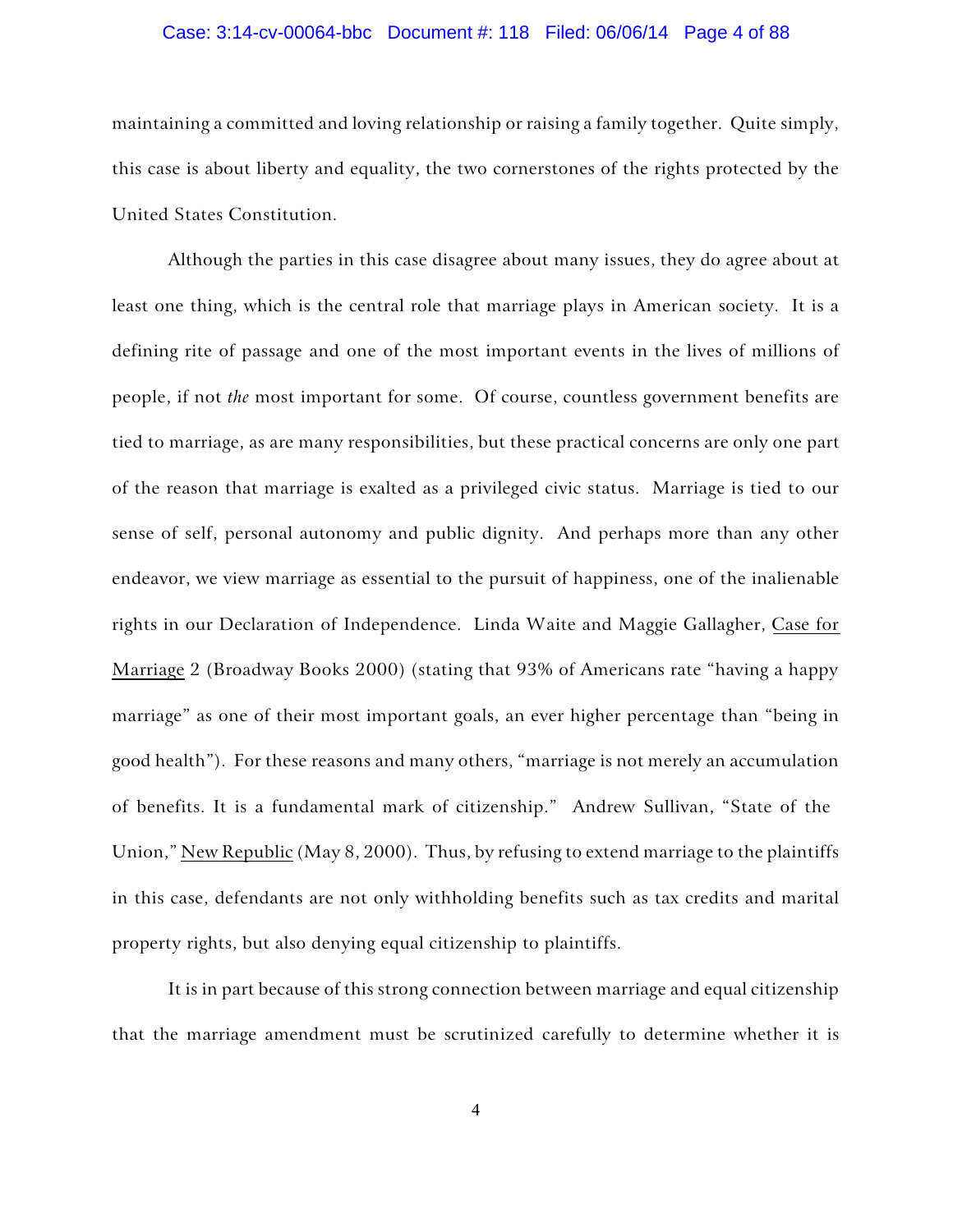### Case: 3:14-cv-00064-bbc Document #: 118 Filed: 06/06/14 Page 5 of 88

consistent with guarantees of the Constitution. Defendants and amici defend the marriage ban on various grounds, such as preserving tradition and wanting to proceed with caution, but if the state is going to deprive an entire class of citizens of a right as fundamental as marriage, then it must do more than say "this is the way it has always been" or "we're not ready yet." At the very least it must make a showing that the deprivation furthers a legitimate interest separate from a wish to maintain the status quo. Defendants attempt to do this by arguing that allowing same-sex couples to marry may harm children or the institution of marriage itself. Those concerns may be genuine, but they are not substantiated by defendants or by amici.

Under these circumstances, personal beliefs, anxiety about change and discomfort about an unfamiliar way of life must give way to a respect for the constitutional rights of individuals, just as those concerns had to give way for the right of Amish people to educate their children according to their own values, Wisconsin v. Yoder, 406 U.S. 205 (1972), for Jehovah's Witnesses to exercise their religion freely, West Virginia Board of Education v. Barnette, 319 U.S. 624 (1943), and for interracial couples to marry the person they believed was irreplaceable. Loving v. Virginia, 388 U.S. 1 (1967). In doing this, courts do not "endorse" marriage between same-sex couples, but merely affirm that those couples have rights to liberty and equality under the Constitution, just as heterosexual couples do.

### BACKGROUND

All plaintiffs in this case are same-sex couples. Virginia Wolf and Carol Schumacher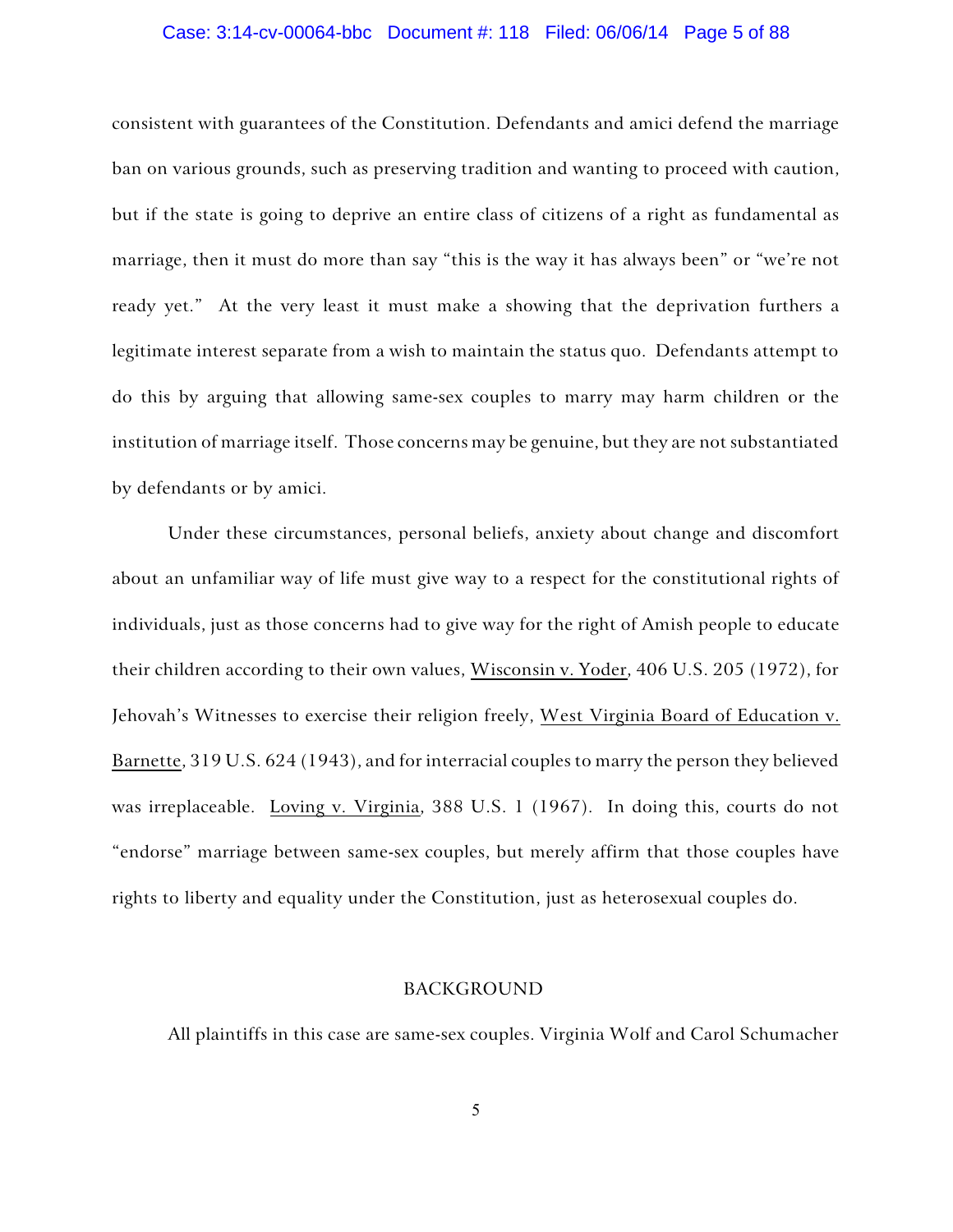### Case: 3:14-cv-00064-bbc Document #: 118 Filed: 06/06/14 Page 6 of 88

reside in Eau Claire, Wisconsin; Kami Young and Karina Willes reside in Milwaukee, Wisconsin. Both couples left Wisconsin to enter into a legal marriage in Minnesota and they wish to have their marriages recognized in Wisconsin. At the time that plaintiffs filed their summary judgment motion, plaintiffs Young and Willes were expecting a baby imminently.

Johannes Wallmann and Keith Borden reside in Madison, Wisconsin. They were married in Canada in 2007 and wish to have their marriage recognized in Wisconsin.

Roy Badger and Garth Wangemann reside in Milwaukee, Wisconsin, as do Charvonne Kemp and Marie Carlson. Judi Trampf and Katy Heyning reside in Madison, Wisconsin, as do plaintiffs Salud Garcia and Pam Kleiss. William Hurtubise and Leslie "Dean" Palmer reside in Racine, Wisconsin. Each of these five couples wishes to marry in Wisconsin. Hurtubise and Palmer want to adopt a child jointly, which they cannot do in Wisconsin while they are unmarried.

All plaintiffs meet the requirements for getting married in Wisconsin, with the exception that each wishes to marry someone of the same sex.

### OPINION

### I. PRELIMINARY ISSUES

Defendants raise three preliminary arguments supporting their belief that Wisconsin's marriage ban on same-sex couples is immune from constitutional review, at least in this court: (1) Baker v. Nelson, 409 U.S. 810 (1972), is controlling precedent that precludes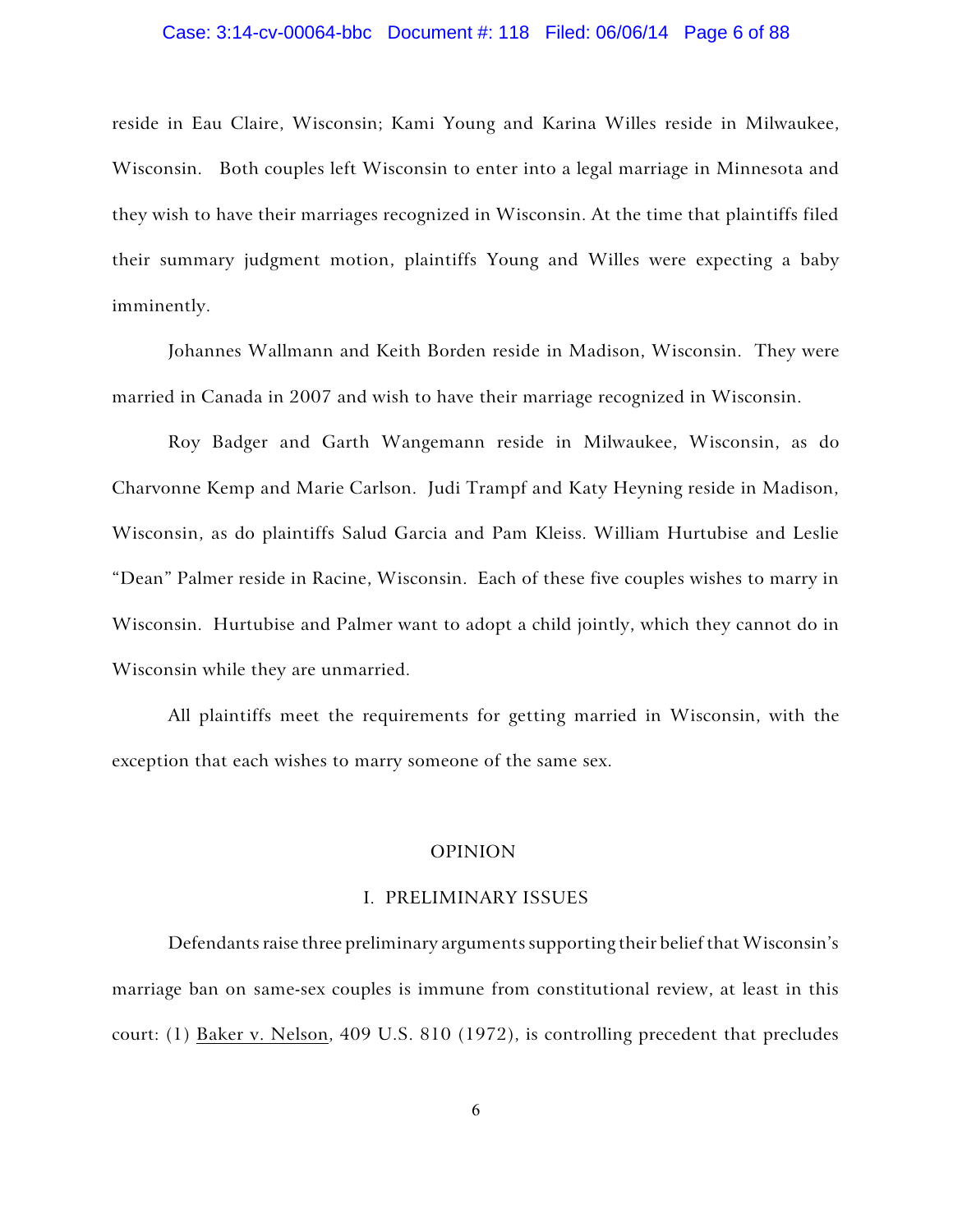### Case: 3:14-cv-00064-bbc Document #: 118 Filed: 06/06/14 Page 7 of 88

lower courts from considering challenges to bans on same-sex marriage under the due process clause or the equal protection clause; (2) marriage between same-sex couples is a "positive right," so the state has no duty to grant it; (3) under principles of federalism, states are entitled to choose whether to extend marriage rights to same-sex couples. None of these arguments is persuasive.

### A. Baker v. Nelson

In Baker v. Nelson, 191 N.W.2d 185, 187 (Minn. 1971), the Minnesota Supreme Court held that same-sex couples do not have a right to marry under the due process clause or the equal protection clause of the United States Constitution. When the plaintiffs appealed, the United States Supreme Court had "no discretion to refuse adjudication of the case on its merits" because the version of 28 U.S.C. § 1257 in effect at the time required the Court to accept any case from a state supreme court that raised a constitutional challenge to a state statute. Hicks v. Miranda, 422 U.S. 332, 344 (1975). (In 1988, Congress amended § 1257 to eliminate mandatory jurisdiction in this context). However, the Court "was not obligated to grant the case plenary consideration," id., and it chose not to do so, instead issuing a one sentence order stating that "[t]he appeal is dismissed for want of a substantial federal question." Baker v. Nelson, 409 U.S. 810 (1972). At the time, this type of summary dismissal was a common way for the Court to manage the relatively large number of cases that fell within its mandatory jurisdiction. Randy Beck, Transtemporal Separation of Powers in the Law of Precedent, 87 Notre Dame L. Rev. 1405, 1439-40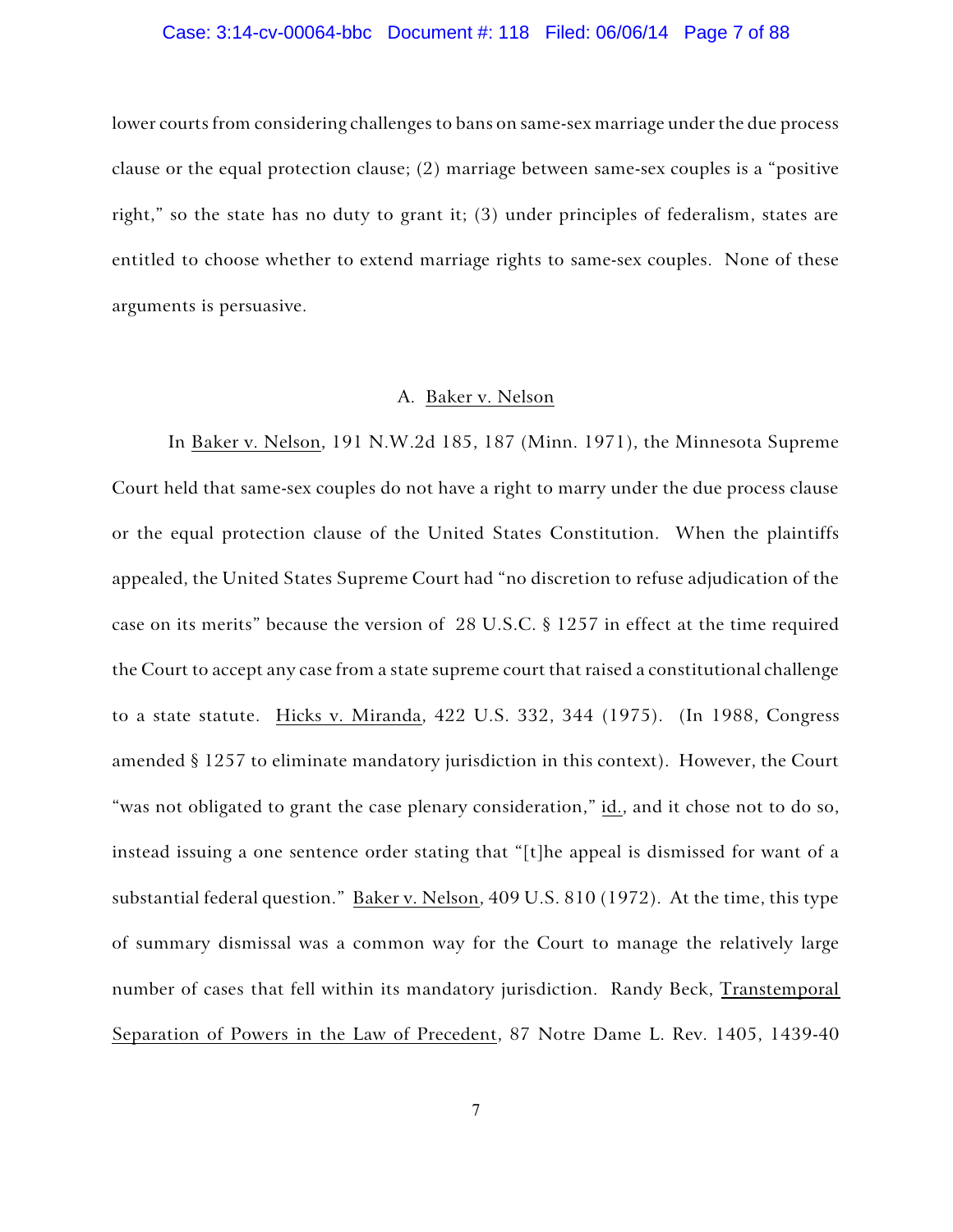### Case: 3:14-cv-00064-bbc Document #: 118 Filed: 06/06/14 Page 8 of 88

(2012) ("Because the volume of . . . mandatory appeals did not permit full briefing and argument in every case, the Court adopted the practice of summarily affirming many lower court decisions and summarily dismissing others for want of a substantial federal question. These summary affirmances and dismissals were routinely issued without any opinion from the Court explaining its disposition."). In fact, a few years later, the Court similarly handled another case involving gay persons when it summarily affirmed a decision upholding the constitutionality of a statute criminalizing sodomy. Doe v. Commonwealth's Attorney for City of Richmond, 403 F. Supp. 1199 (E.D. Va. 1975), aff'd, 425 U.S. 901 (1976).

Despite the absence of an opinion, full briefing or oral argument, a summary dismissal such as Baker is binding precedent "on the precise issues presented and necessarily decided by" the lower court. Mandel v. Bradley, 432 U.S. 173, 176 (1977). See also Chicago Sheraton Corp. v. Zaban, 593 F.2d 808, 809 (7th Cir. 1979) ("[A] summary disposition for want of a substantial federal question is controlling precedent."). As a result, defendants argue that this court has no authority to consider the question whether a ban on marriage between same-sex couples violates the Constitution. They cite Rodriguez de Quijas v. Shearson/American Express, Inc., 490 U.S. 477, 484 (1989), in which the Court stated that lower courts should adhere to the holdings of the Supreme Court, even if they "appea[r] to rest on reasons rejected in some other line of decisions, . . . leaving to this Court the prerogative of overruling its own decisions."

The rule for summary affirmances and dismissals is not so clear cut. Those orders "are not of the same precedential value as would be an opinion of [the Supreme] Court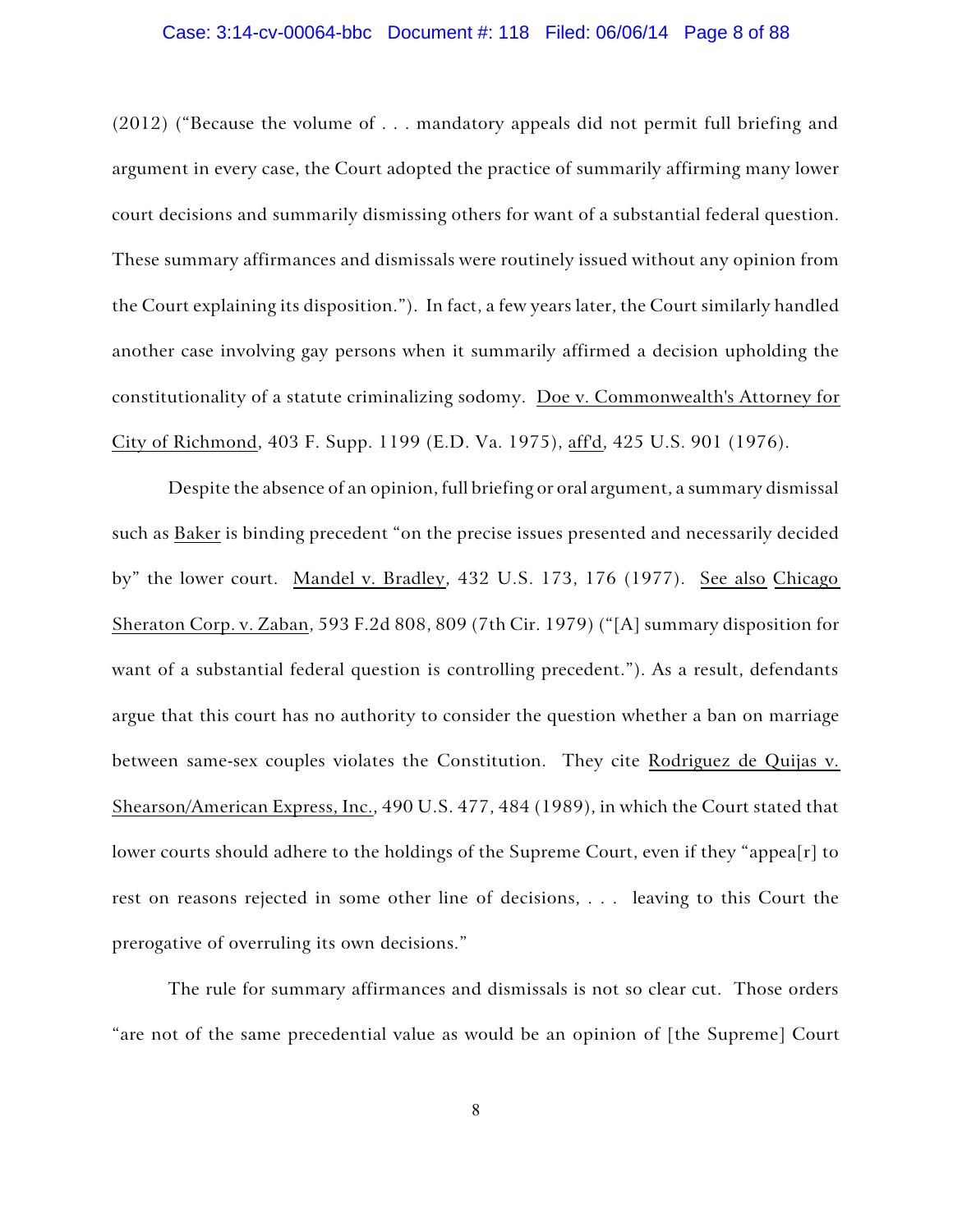### Case: 3:14-cv-00064-bbc Document #: 118 Filed: 06/06/14 Page 9 of 88

treating the question on the merits." Edelman v. Jordan, 415 U.S. 651, 671 (1974). For example, a summary dismissal is no longer controlling "when doctrinal developments indicate" that the Court would take a different view now. Hicks, 422 U.S. at 344 (internal quotations omitted). See also C. Steven Bradford, Following Dead Precedent: The Supreme Court's Ill-Advised Rejection of Anticipatory Overruling, 59 Fordham L. Rev. 39, 51 (1990) (citing Hicks for the proposition that "a precedent that has not been overruled may be disregarded when later doctrinal developments render it suspect.").

It would be an understatement to say that the Supreme Court's jurisprudence on issues similar to those raised in Baker has developed substantially since 1972. At the time, few courts had addressed any issues relating to the constitutional rights of gay persons; favorable decisions were even less frequent. E.g., Boutilier v. Immigration & Naturalization Service, 387 U.S. 118 (1967) (homosexual individual could be denied admission to United States on ground that homosexuality is a "psychopathic personality"). Perhaps because there were so few people who identified publicly as gay, it was difficult for courts to empathize with their plight.

In more recent years*,* the Supreme Court has issued a series of cases in which it has denounced the view implicit in cases such as Baker that gay persons are "strangers to the law." Romer v. Evans, 517 U.S. 620, 635-36 (1996). In Romer, the Court invalidated under the equal protection clause a state constitutional amendment that discriminated on the basis of sexual orientation. In Lawrence v. Texas, 539 U.S. 558 (2003), the Court concluded that a Texas law criminalizing homosexual sodomy violated the due process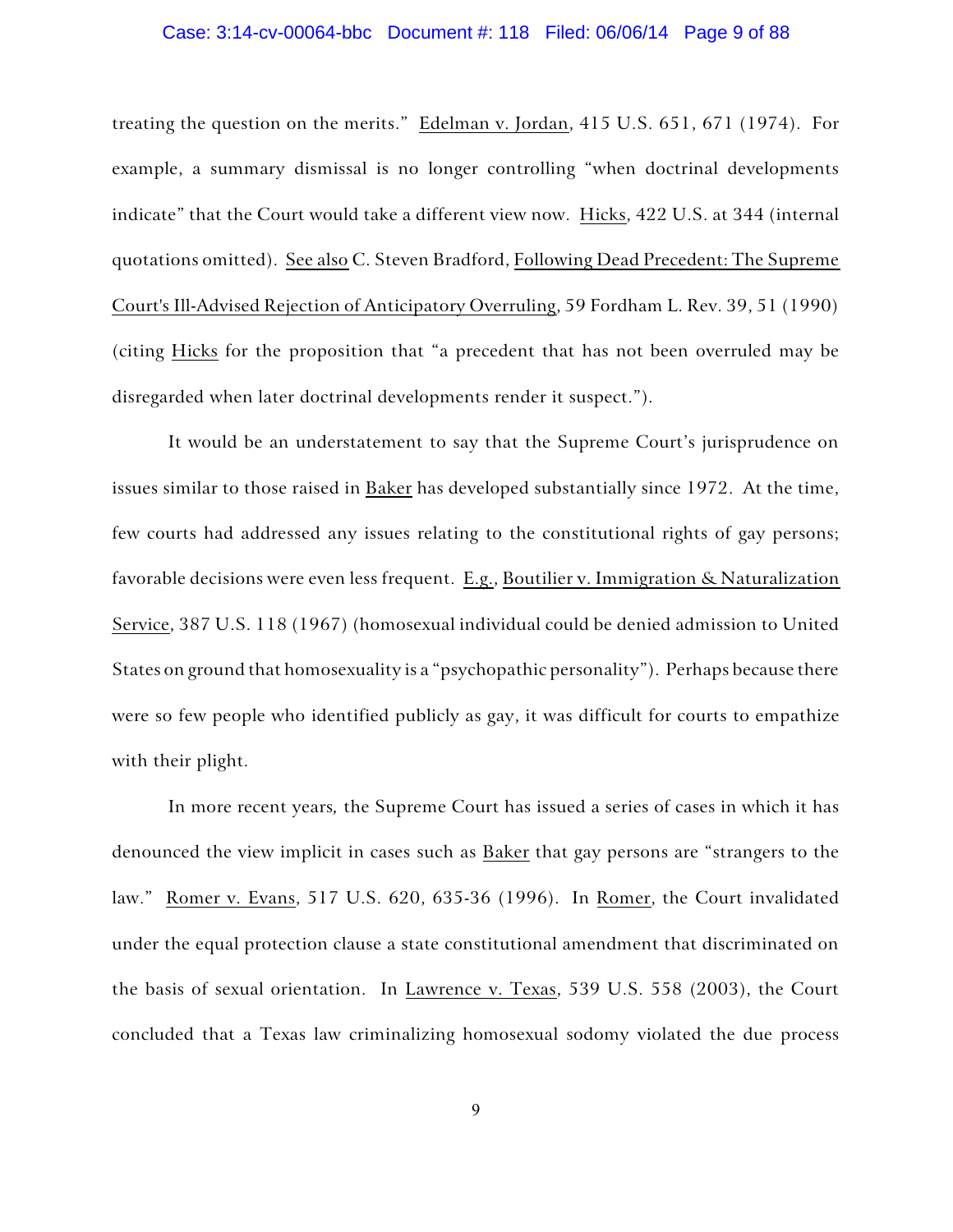### Case: 3:14-cv-00064-bbc Document #: 118 Filed: 06/06/14 Page 10 of 88

clause, overruling Bowers v. Hardwick, 478 U.S 186 (1986), and implicitly the summary affirmance in Doe, 425 U.S. 901 (which the Court did not even mention).

To the extent Romer and Lawrence left any room for doubt whether the claims in this case raise a substantial federal question, that doubt was resolved in United States v. Windsor, 133 S. Ct. 2675 (2013), in which the Court invalidated the Defense of Marriage Act, a law prohibiting federal recognition of same-sex marriages authorized under state law. Before the case reached the Supreme Court, the Court of Appeals for the Second Circuit had discussed at length the continuing vitality of Baker and the majority had concluded over a vigorous dissent that Baker was no longer controlling. Compare Windsor v. United States, 699 F.3d 169, 178-79 (2d Cir. 2012) ("Even if Baker might have had resonance for Windsor's case in 1971, it does not today."), with id. at 210 (Straub, J., dissenting) ("Subjecting the federal definition of marriage to heightened scrutiny would defy or, at least, call into question the continued validity of Baker, which we are not empowered to do."). On appeal before the Supreme Court, those defending the law continued to press the issue, arguing that the lower court's rejection of Baker as precedent made "the case for this Court's review . . . overwhelming." Windsor v. United States of America, Nos. 12-63 and 12-307, Supplemental Brief for Respondent Bipartisan Legal Advisory Group of the U.S. House of Representatives, available at 2012 WL 5388782, at \*5-6.

Despite the lower court's and the parties' debate over Baker, the Supreme Court ignored the case in both its decision and during the oral argument for Windsor. (In a companion case regarding same-sex marriage that was dismissed on prudential grounds,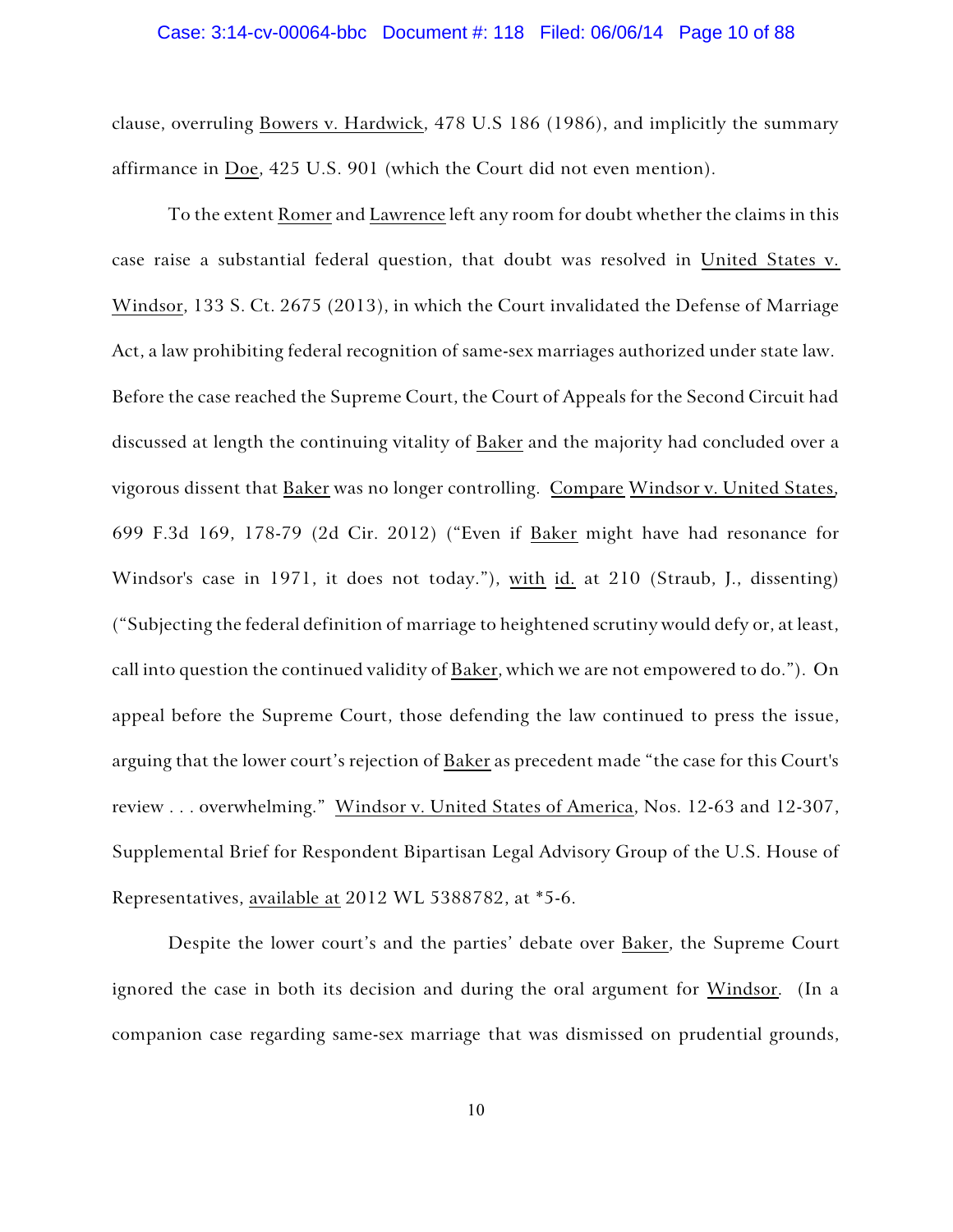### Case: 3:14-cv-00064-bbc Document #: 118 Filed: 06/06/14 Page 11 of 88

counsel for petitioners began discussing Baker during oral argument, but Justice Ginsburg cut him off, stating, "Mr. Cooper, Baker v. Nelson was 1971. The Supreme Court hadn't even decided that gender-based classifications get any kind of heightened scrutiny." Oral argument in Hollingsworth v. Perry, No. 12-144, available at 2013 WL 1212745, at \*12.) The Court's silence is telling. Although the Court did not overrule Baker, the Court's failure to even acknowledge Baker as relevant in a case involving a restriction on marriage between same-sex persons supports a view that the Court sees Baker as a dead letter. Cf. Romer, 517 U.S. at 642 (Scalia, J, dissenting) (noting Court's failure to discuss Bowers in case decided before Court overruled Bowers in Lawrence). Not even the dissenters in Windsor suggested that Baker was an obstacle to lower court consideration challenges to bans on same-sex marriage.

Before Windsor, the courts were split on the question whether Baker was still controlling. Compare Pedersen v. Office of Personnel Management, 881 F. Supp. 2d 294, 307 (D. Conn. 2012) (Baker not controlling); Smelt v. County of Orange, 374 F. Supp. 2d 861, 873 (C.D. Cal. 2005) (same); In re Kandu, 315 B.R. 123, 138 (Bankr. W.D. Wash. 2004) (same), with Massachusetts v. United States Dept. of Health and Human Services, 682 F.3d 1, 8 (1st Cir. 2012) (Baker controlling); Sevcik v. Sandoval, 911 F. Supp. 2d 996, 1003 (D. Nev. 2012) (same); Jackson v. Abercrombie, 884 F. Supp. 2d 1065, 1086 (D. Haw. 2012) (same); Morrison v. Sadler, 821 N.E.2d 15, 19 (Ind. Ct. App. 2005) (same). (Oddly, the first federal court to rule in favor of the right of same-sex couples to marry did not discuss Baker. Perry v. Schwarzenegger, 704 F. Supp. 2d 921 (N.D. Cal. 2010).) Since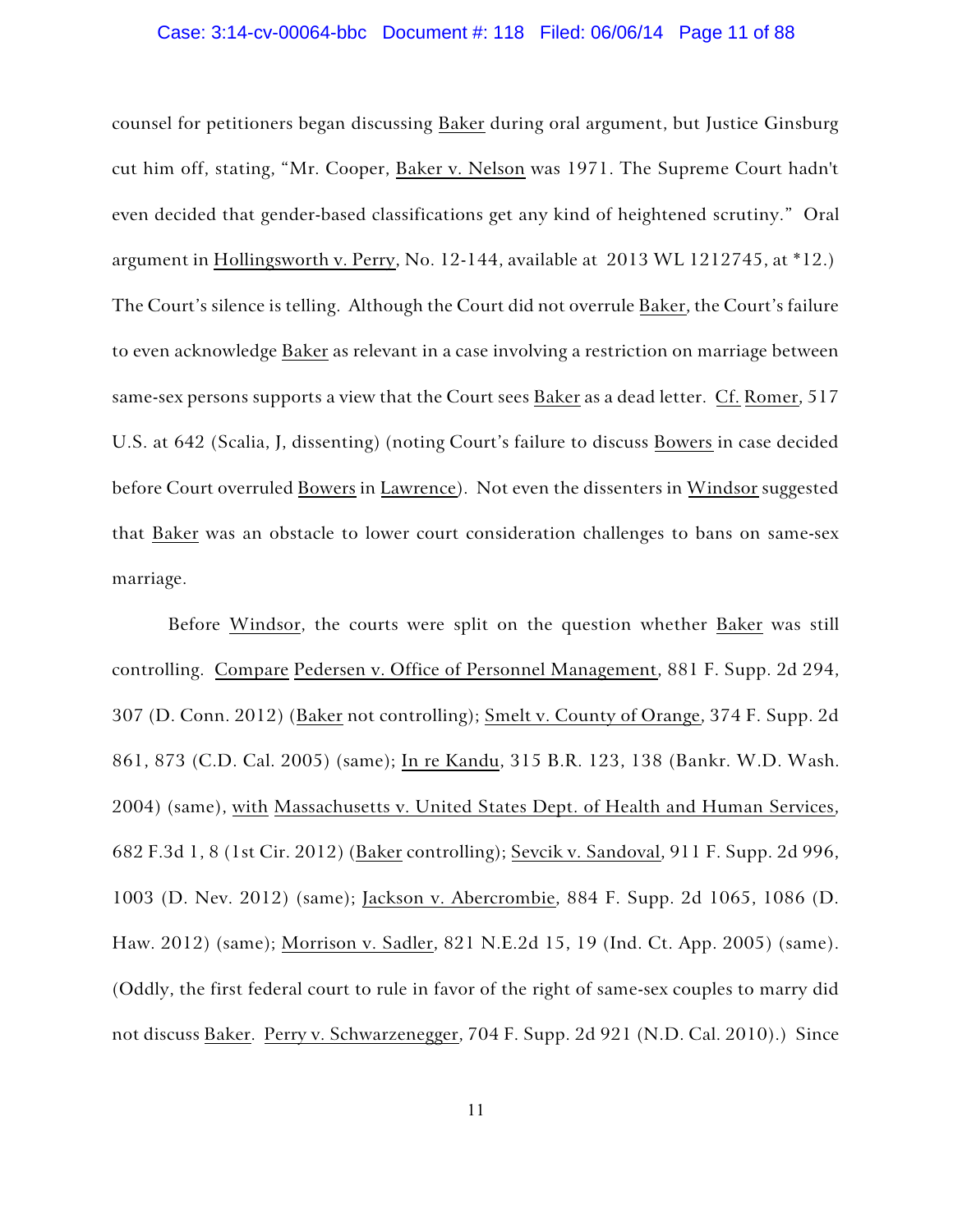### Case: 3:14-cv-00064-bbc Document #: 118 Filed: 06/06/14 Page 12 of 88

Windsor, nearly every court to consider the question has concluded that Baker does not preclude review of challenges to bans on same-sex marriage. E.g., Latta v. Otter, 1:13-CV-00482-CWD, — F. Supp. 2d. — , 2014 WL 1909999, \*9 (D. Idaho May 13, 2014); Bostic v. Rainey, 970 F. Supp. 2d. 456, 470 (E.D. Va. 2014); Bishop v. U.S. ex rel. Holder, 962 F. Supp. 2d 1252, 1277 (N.D. Okla. 2014); Kitchen v. Herbert, 961 F. Supp. 2d 1181, 1195 (D. Utah 2013). The only outlier seems to be Merritt v. Attorney General, CIV.A. 13-00215-BAJ, 2013 WL 6044329 (M.D. La. Nov. 14, 2013), in which the court cited Baker for the proposition that "the Constitution does not require States to permit same-sex marriages." However, Merritt is not persuasive because the court did not discuss Romer, Lawrence or Windsor in its decision.

Even defendants seem to acknowledge that the writing is on the wall. Although this is a threshold issue, they bury their short discussion of it at the end of their summary judgment brief. Accordingly, I conclude that, despite Baker, I may consider the merits of plaintiffs' claim.

### B. Positive Rights vs. Negative Rights

What is perhaps defendants' oddest argument relies on a distinction between what defendants call "positive rights" and "negative rights." In other words, the Constitution protects the rights of individuals to be free from government interference ("negative rights"), but it does not give them a right to receive government benefits ("positive rights"). Defendants cite cases such as DeShaney v. Winnebago County Dept. of Social Services, 489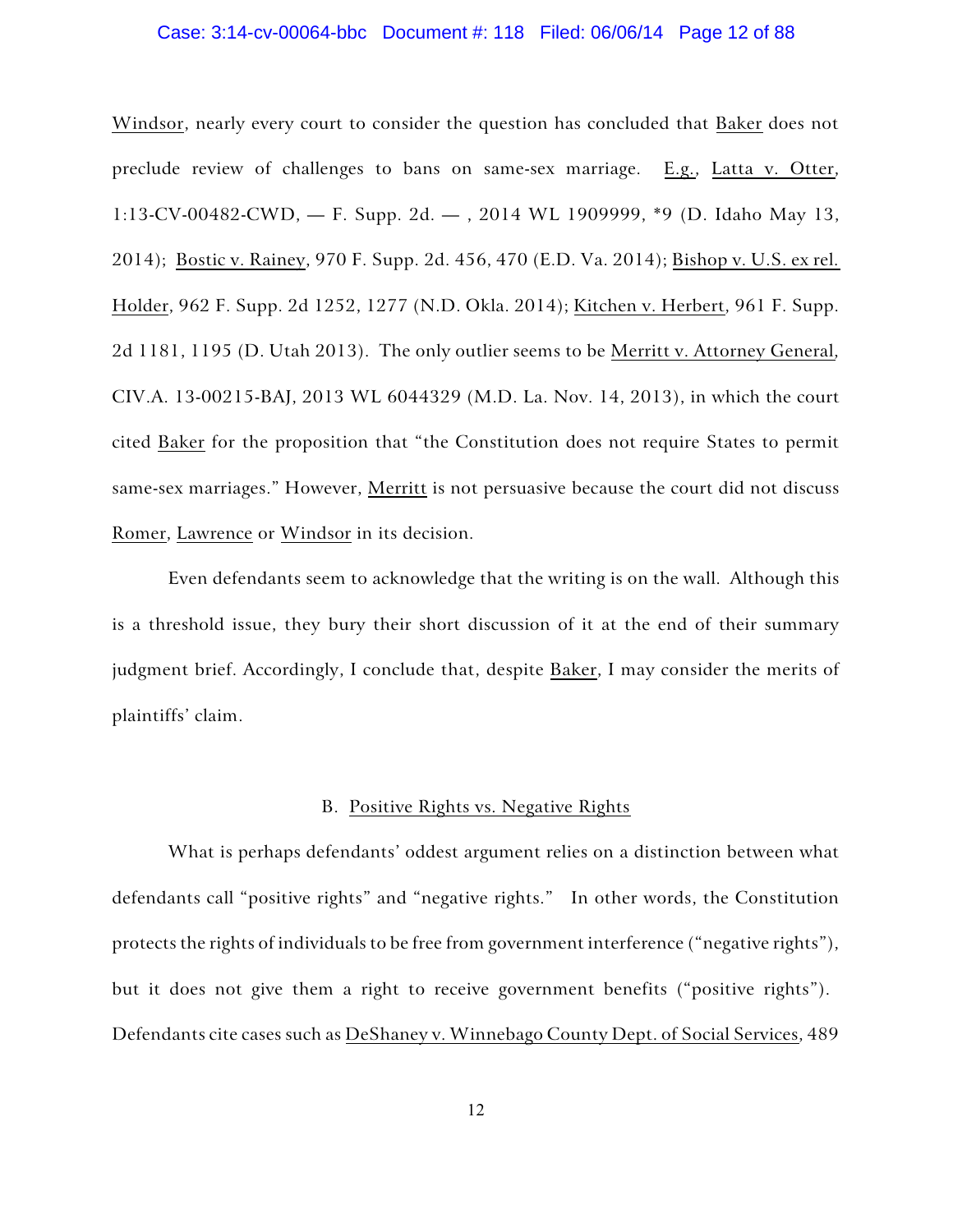# Case: 3:14-cv-00064-bbc Document #: 118 Filed: 06/06/14 Page 13 of 88

U.S. 189, 195 (1989), for the proposition that the Constitution "confer[s] no affirmative right to governmental aid." Thus, defendants say, although the due process clause may protect the right of individuals to engage in certain intimate conduct (a "negative right"), it "does not preclude a state from choosing not to give same-sex couples the positive right to enter the legal status of civil marriage under state law." Dfts.' Br., dkt. #102, at 8.

Defendants' argument has two problems. First, the Supreme Court has held on numerous occasions that marriage is a fundamental right protected by the Constitution. E.g., Turner v. Safley, 482 U.S. 78, 95 (1987); Cleveland Board of Education v. LaFleur, 414 U.S. 632, 639-640 (1974); Loving v. Virginia, 388 U.S. 1, 12 (1967). Thus, even if marriage is a "positive right" as defendants understand that term, marriage stands as an exception to the general rule.

Second, even if I assume that the state would be free to abolish the institution of marriage if it wished, the fact is that Wisconsin obviously has *not* abolished marriage; rather, it has limited the class of people who are entitled to marry. The question in this case is not whether the state is required to issue marriage licences as a general matter, but whether it may discriminate against same-sex couples in doing so. Even in cases in which an individual does not have a substantive right to a particular benefit or privilege, once the state extends that benefit to some of its citizens, it is not free to deny the benefit to other citizens for any or no reason on the ground that a "positive right" is at issue. In fact, under the equal protection clause, "the right to equal treatment . . . is not co-extensive with any substantive rights to the benefits denied the party discriminated against." Heckler v. Mathews, 465 U.S.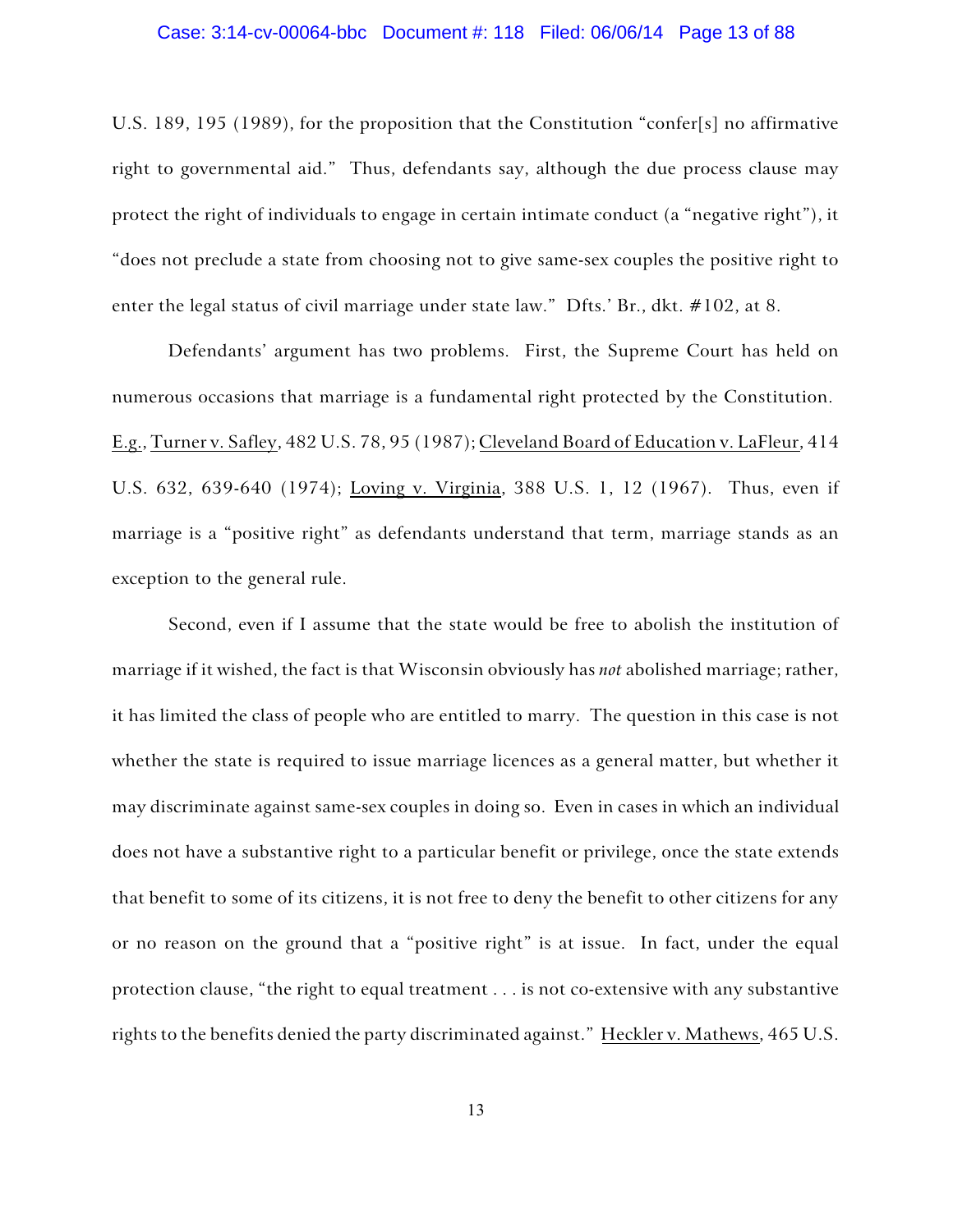### Case: 3:14-cv-00064-bbc Document #: 118 Filed: 06/06/14 Page 14 of 88

728, 739, 646 (1984). Therefore, "[t]he State may not . . . selectively deny its protective services to certain disfavored minorities without violating the Equal Protection Clause." DeShaney, 489 U.S. at 197 n.3.

Defendants fail to distinguish this case from the others in which the Supreme Court considered the constitutionality of laws that denied the right to marry to some class of citizens. Loving, 388 U.S. 1 (interracial marriage); Zablocki v. Redhail, 434 U.S. 374 (1978) (marriage of parents who fail to make child support payments); Turner v. Safley, 482 U.S. 78 (1987) (marriage of prisoners). Although defendants say that their argument is "consistent" with Loving, Zablocki and Turner because those cases did nothing more than "recognize a negative right," Dfts.' Br., dkt. #102, at 10, defendants do not explain why marriage is a "positive right" when the state discriminates on the basis of sexual orientation, but a "negative right" when it discriminates on the basis of race, custody or financial status.

Defendants make a related argument that the government should not be required to "officially endorse the intimate and domestic relationships that gay and lesbian persons may choose to enter." Dfts.' Br., dkt. #102, at 9. They cite cases in which the Court held that there is no constitutional right to subsidies for having an abortion and that the government is entitled to have a preference for childbirth. Rust v. Sullivan, 500 U.S. 173, 201 (1991); Webster v. Reproductive Health Services, 492 U.S. 490, 509 (1989). Along the same lines, defendants argue that they are entitled to have a preference for marriage between oppositesex couples.

Even setting aside the many obvious factual differences between marriage and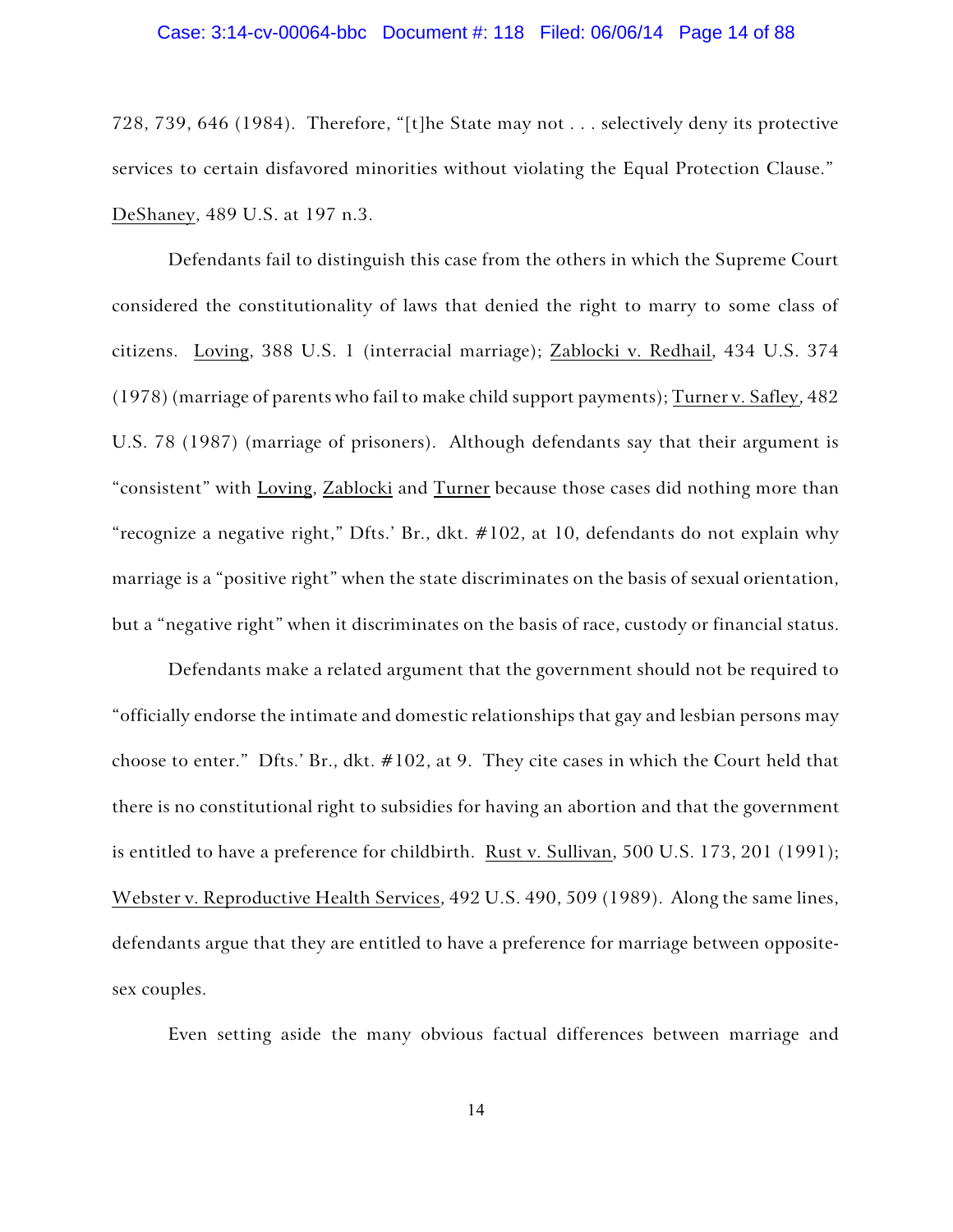### Case: 3:14-cv-00064-bbc Document #: 118 Filed: 06/06/14 Page 15 of 88

abortion, the analogy defendants attempt to draw is inapt for three reasons. First, as noted above, the state is already issuing marriage licenses to some citizens. The comparison to abortion would be on point only if, in the cases cited, the state had decided to fund abortions for heterosexual women but not for lesbians.

Second, abortion cannot be compared to marriage because the government does not have a monopoly on providing abortions. In other words, if the government refuses to use its resources to provide or fund abortions, a woman may seek an abortion somewhere else. In contrast, it is the state and only the state that can issue a marriage license. Thus, defendants' "preference" for marriage between opposite-sex couples is not simply a denial of a subsidy, it is a denial of the right itself.

Defendants' concern about "endorsing" marriage between same-sex couples seems to be one that has been shared by both judges and legislators in the past. E.g., Goodridge v. Dept. of Public Health, 798 N.E.2d 941, 986-87 (Mass. 2003) (Cordy, J., dissenting) ("The plaintiffs' right to privacy . . . does not require that the State officially endorse their choices in order for the right to be constitutionally vindicated."); Dean v. District of Columbia CIV.A. 90-13892, 1992 WL 685364, \*4 (D.C. Super. June 2, 1992) ("[L]egislative authorization of homosexual, same-sex marriages would constitute tacit state approval or endorsement of the sexual conduct, to wit, sodomy, commonly associated with homosexual status."); Transcript of the Mark-Up Record of the Defense of Marriage Act, House Judiciary Committee, June 12, 1996 (statement of Rep. Sonny Bono that he is voting for DOMA because "I can't tell my son [same-sex marriage is] ok, or I don't think I can yet."). These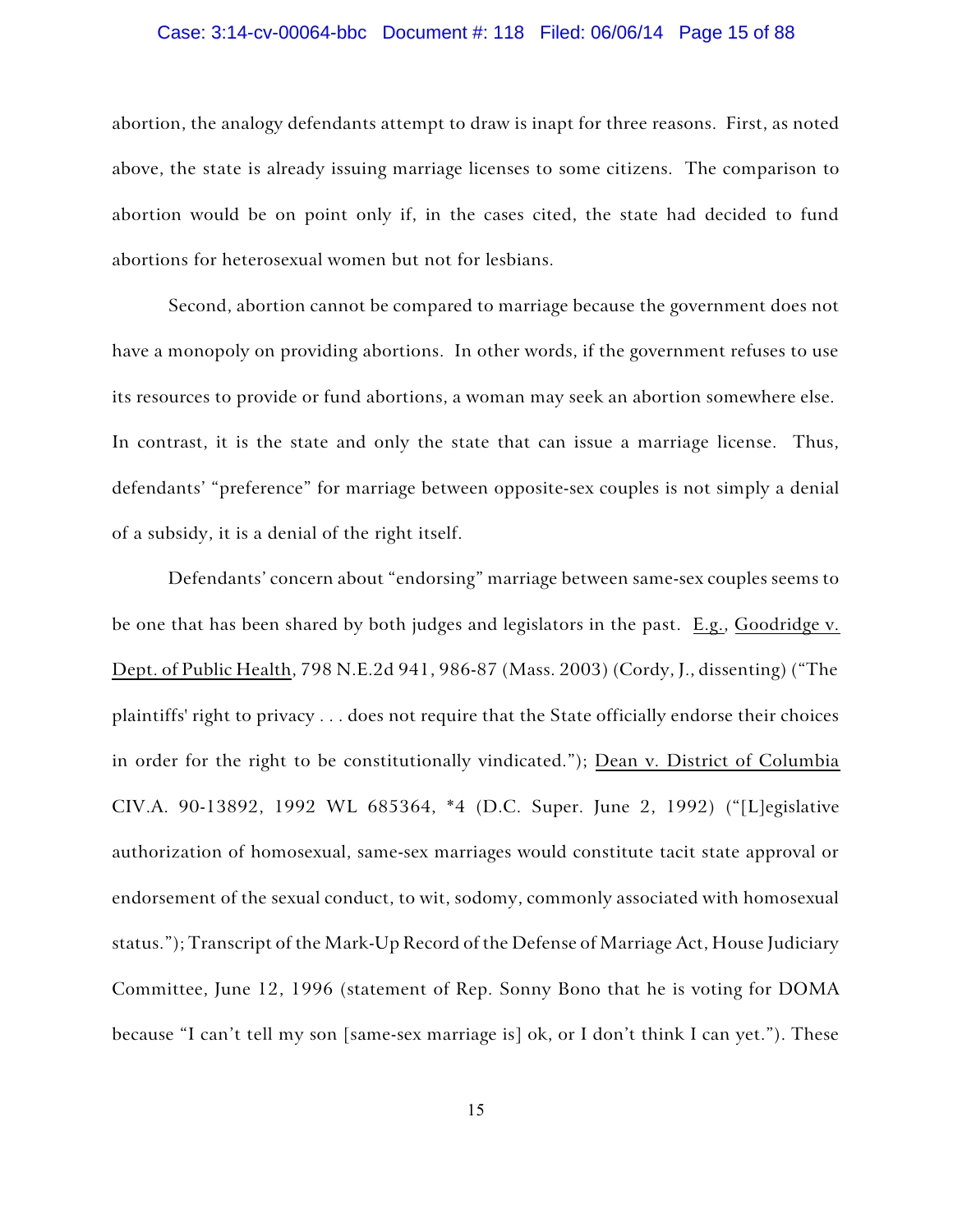### Case: 3:14-cv-00064-bbc Document #: 118 Filed: 06/06/14 Page 16 of 88

concerns may be common, but they rest on a false assumption about constitutional rights. Providing marriage licenses to same-sex couples on an equal basis with opposite-sex couples is not "endorsing" same-sex marriage; rather, it simply represents "a commitment to the law's neutrality where the rights of persons are at stake." Romer, 517 U.S. at 623. See also Bowers, 478 U.S. at 205-06 (Blackmun, J., dissenting) ("[A] necessary corollary of giving individuals freedom to choose how to conduct their lives is acceptance of the fact that different individuals will make different choices.").

There are many situations in which the Constitution requires the government to provide benefits using neutral criteria, even with respect to groups that are unpopular or that the government finds abhorrent, without any connotation that the government is endorsing the group. E.g., Rosenberger v. Rector & Visitors of University of Virginia, 515 U.S. 819 (1995) (public university could not rely on concerns of improper endorsement to justify refusal to fund student newspaper when funds were available to similarly situated groups); Capitol Square Review & Advisory Board v. Pinette, 515 U.S. 753 (1995) (state could not rely on concerns about endorsement to deny request of Ku Klux Klan to erect monument on public land when other similarly situated groups were allowed to do so). Thus, extending marriage to same-sex couples does not require "approval" of homosexuality any more than the Supreme Court "approved" of convicted criminals or deadbeat dads when it held in Turner, 482 U.S. 78, and Zablocki, 434 U.S. 374, that the right to marry extends to prisoners and fathers who have failed to make child support payments. In re Opinions of the Justices to the Senate, 802 N.E.2d 565, 569 (Mass. 2004) ("This is not a matter of social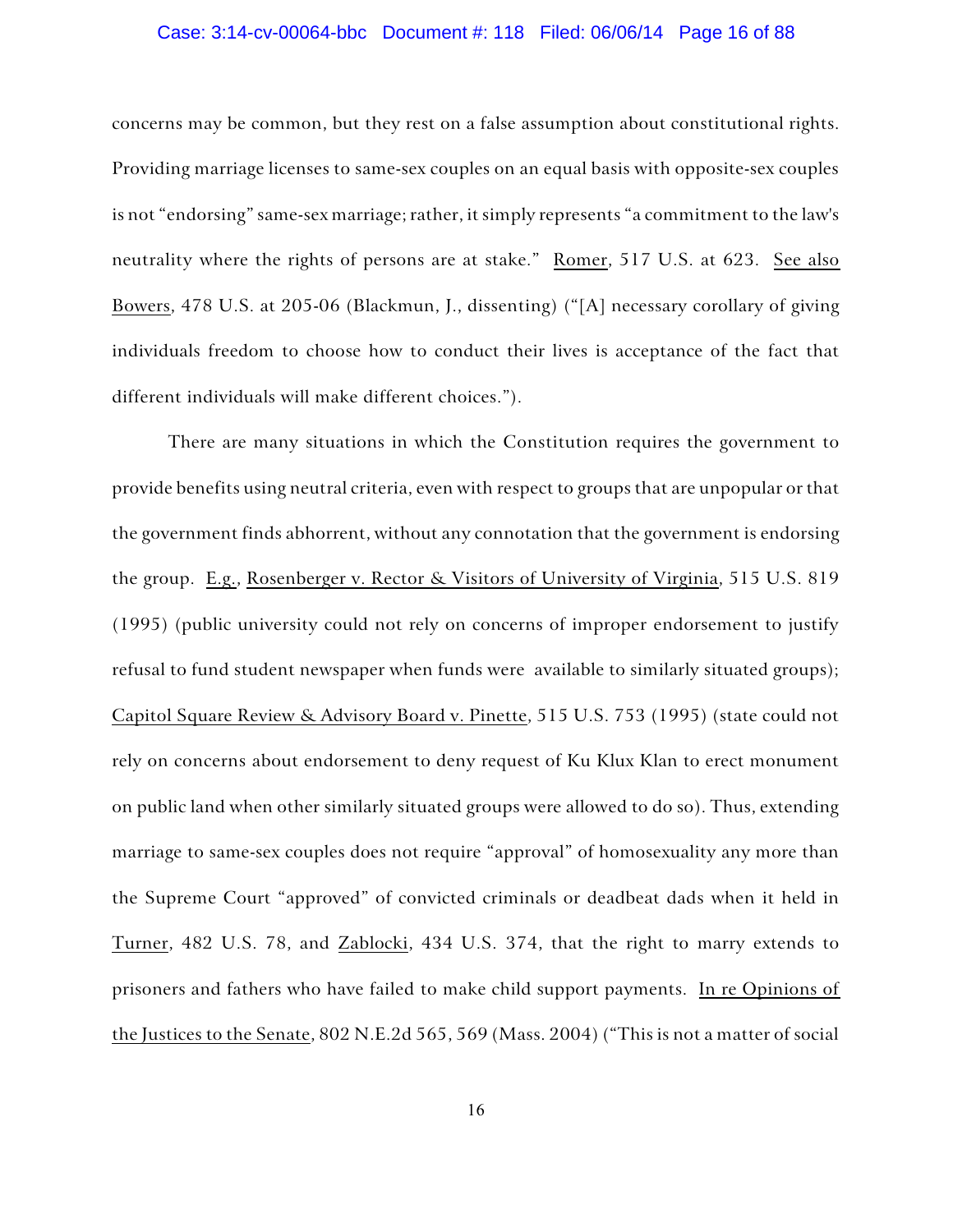## Case: 3:14-cv-00064-bbc Document #: 118 Filed: 06/06/14 Page 17 of 88

policy but of constitutional interpretation."); Baker v. State, 744 A.2d 864, 867 (Vt. 1999) ("The issue before the Court . . . does not turn on the religious or moral debate over intimate same-sex relationships, but rather on the statutory and constitutional basis for the exclusion of same-sex couples from the secular benefits and protections offered married couples.").

### C. Judicial Restraint, Federalism and Respect for the Democratic Process

Defendants and amici argue that federal courts should not question a state's democratic determination regarding whether and when to extend marriage to same-sex couples. Rather, courts should allow states to serve as "laboratories of democracy" so that each state can learn from the experience of others and decide what works best for its own citizens. Oregon v. Ice, 555 U.S. 160, 171 (2009); New State Ice Co. v. Liebmann, 285 U.S. 262, 311 (1932) (Brandeis, J., dissenting). Defendants rely generally on principles of federalism and more specifically on the fact that regulation of marriage is a matter traditionally left to the states. A number of courts and dissenting judges in other cases have asserted a similar argument. Windsor, 133 S. Ct. at 2718-19 (Alito, J., dissenting) ("Because our constitutional order assigns the resolution of questions of this nature to the people, I would not presume to enshrine either vision of marriage in our constitutional jurisprudence."); In re Marriage Cases, 183 P.3d 384, 463-64 (Cal. 2008) (Baxter, J., dissenting) ("By . . . moving the policy debate from the legislative process to the court, the majority engages in faulty constitutional analysis and violates the separation of powers."); Hernandez v. Robles, 855 N.E.2d 1, 12 (N.Y. 2006) ("[W]e believe the present generation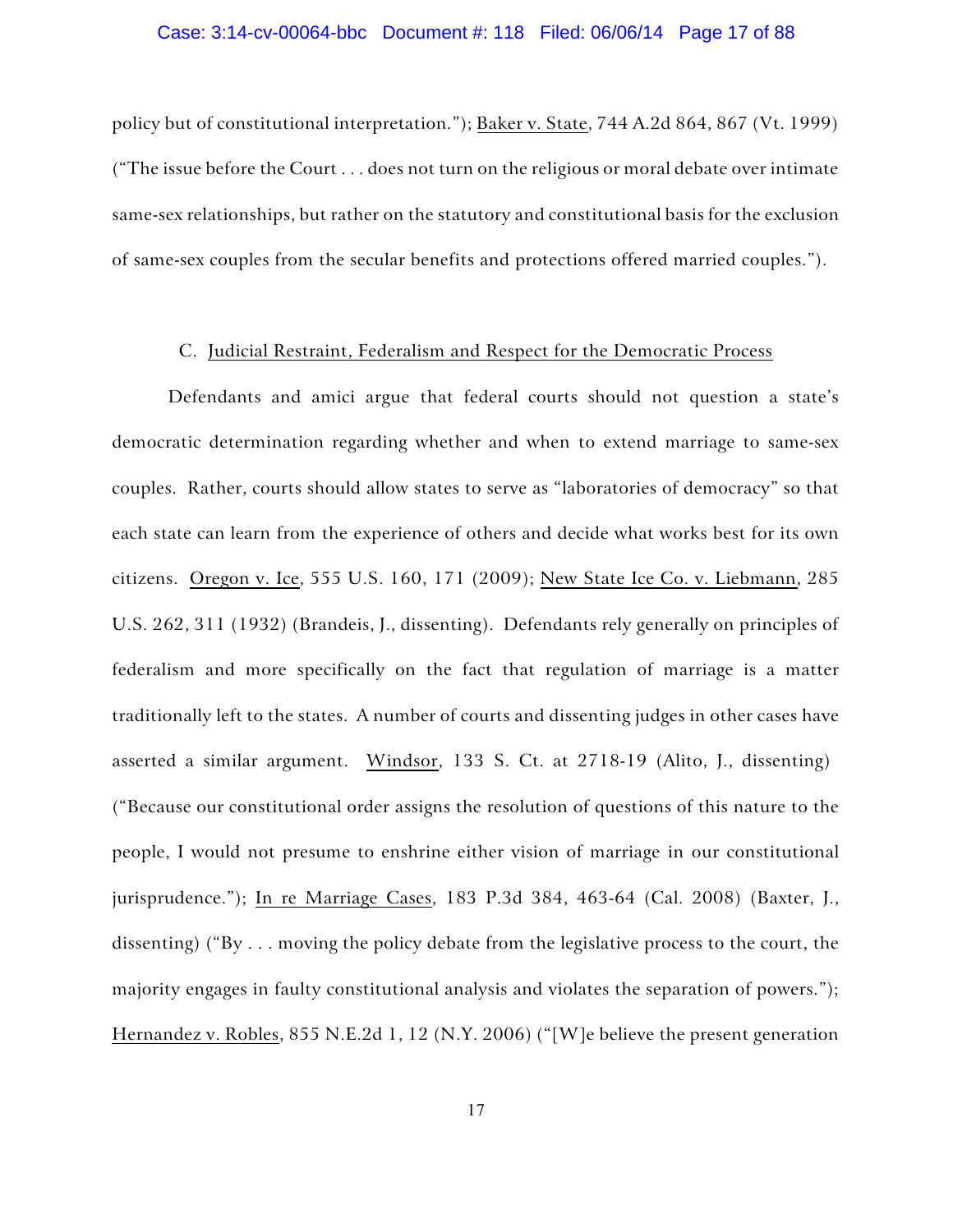### Case: 3:14-cv-00064-bbc Document #: 118 Filed: 06/06/14 Page 18 of 88

should have a chance to decide the issue through its elected representatives. We therefore express our hope that the participants in the controversy over same-sex marriage will address their arguments to the Legislature; that the Legislature will listen and decide as wisely as it can; and that those unhappy with the result—as many undoubtedly will be—will respect it as people in a democratic state should respect choices democratically made."); Goodridge, 798 N.E.2d at 974 (Spina, J., dissenting) ("What is at stake in this case is not the unequal treatment of individuals or whether individual rights have been impermissibly burdened, but the power of the Legislature to effectuate social change without interference from the courts, pursuant to art. 30 of the Massachusetts Declaration of Rights.").

Although I take no issue with defendants' observations about the important role that federalism plays in this country, that does not mean that a general interest in federalism trumps the due process and equal protection clauses. States may not "experiment" with different social policies by violating constitutional rights.

The fundamental problem with defendants' argument is that it cannot be reconciled with the well-established authority of federal courts to determine the constitutionality of state statutes or with the Fourteenth Amendment, the very purpose of which was to protect individuals from overreaching by the states. Jackson v. City of Joliet, 715 F.2d 1200, 1203 (7th Cir. 1983) ("The Fourteenth Amendment . . . sought to protect Americans from oppression by state government."); De Leon v. Perry, 975 F. Supp. 2d 632, 665 (W.D. Tex. 2014) ("One of the court's main responsibilities is to ensure that individuals are treated equally under the law."). To further that purpose, federal courts have invalidated state laws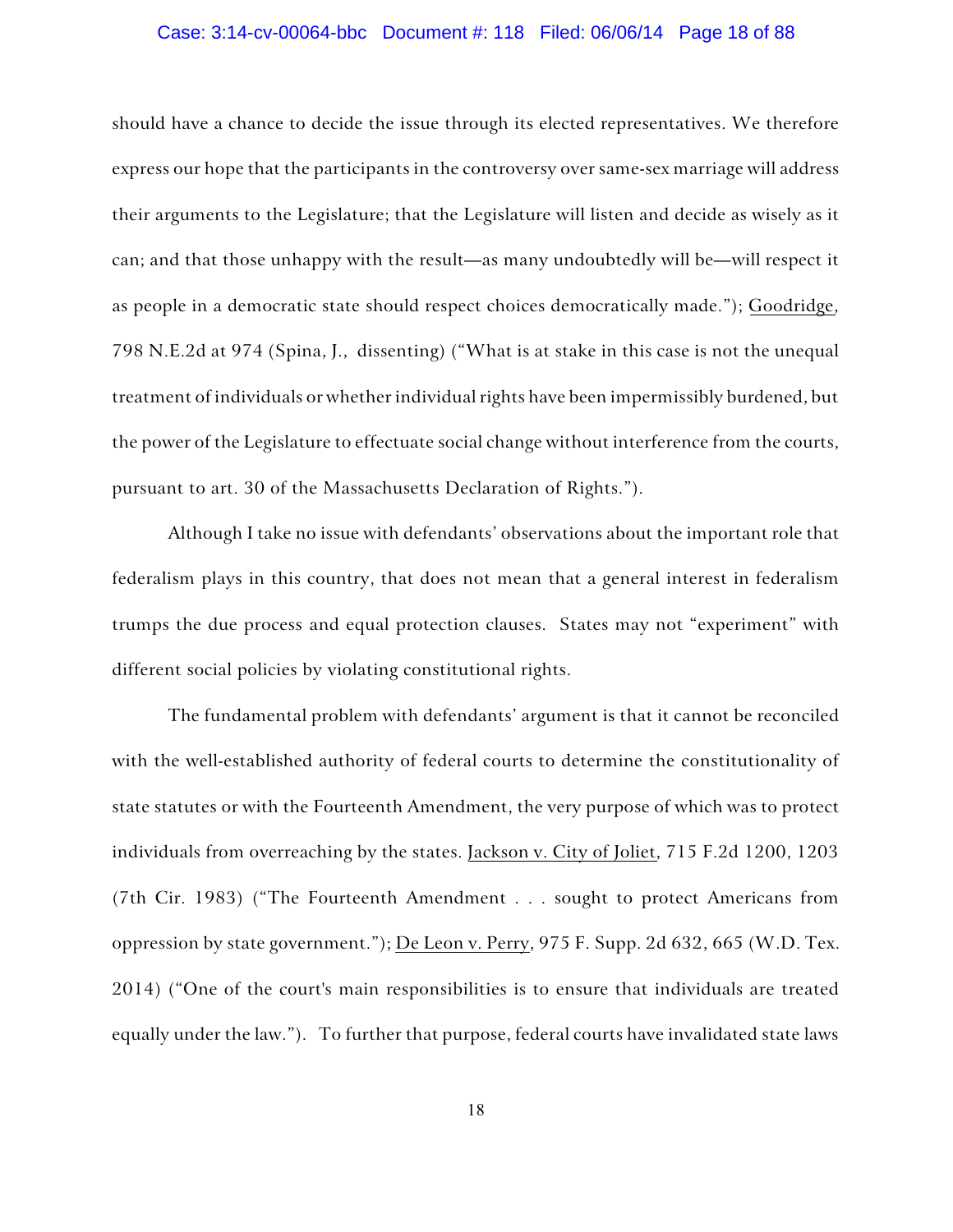## Case: 3:14-cv-00064-bbc Document #: 118 Filed: 06/06/14 Page 19 of 88

that violate constitutional rights, even when the law enjoys popular support and even when the subject matter is controversial. City of Cleburne, Texas v. Cleburne Living Center, 473 U.S. 432, 448 (1985) ("It is plain that the electorate as a whole, whether by referendum or otherwise, could not order city action violative of the Equal Protection Clause."); West Virginia Board of Education v. Barnette, 319 U.S. 624, 638 (1943) ("The very purpose of a Bill of Rights was to withdraw certain subjects from the vicissitudes of political controversy, to place them beyond the reach of majorities and officials and to establish them as legal principles to be applied by the courts. One's right to life, liberty, and property, to free speech, a free press, freedom of worship and assembly, and other fundamental rights may not be submitted to vote; they depend on the outcome of no elections."); Chambers v. State of Florida, 309 U.S. 227, 241 (1940) ("Under our constitutional system, courts stand against any winds that blow as havens of refuge for those who might otherwise suffer because they are helpless, weak, outnumbered, or because they are non-conforming victims of prejudice and public excitement."); Laurence Tribe, American Constitutional Law § 15–10, at 1351 (2d ed. 1988) ("As in the case of racial segregation, it is often when public sentiment is most sharply divided that the independent judiciary plays its most vital national role in expounding and protecting constitutional rights.").

Federalism was a common defense to the segregationist laws of the Jim Crow era. E.g., Naim v. Naim, 87 S.E.2d 749, 756 (Va. 1955) (in case upholding anti-miscegenation law, stating that "[r]egulation of the marriage relation is, we think, distinctly one of the rights guaranteed to the States and safeguarded by that bastion of States' rights"). See also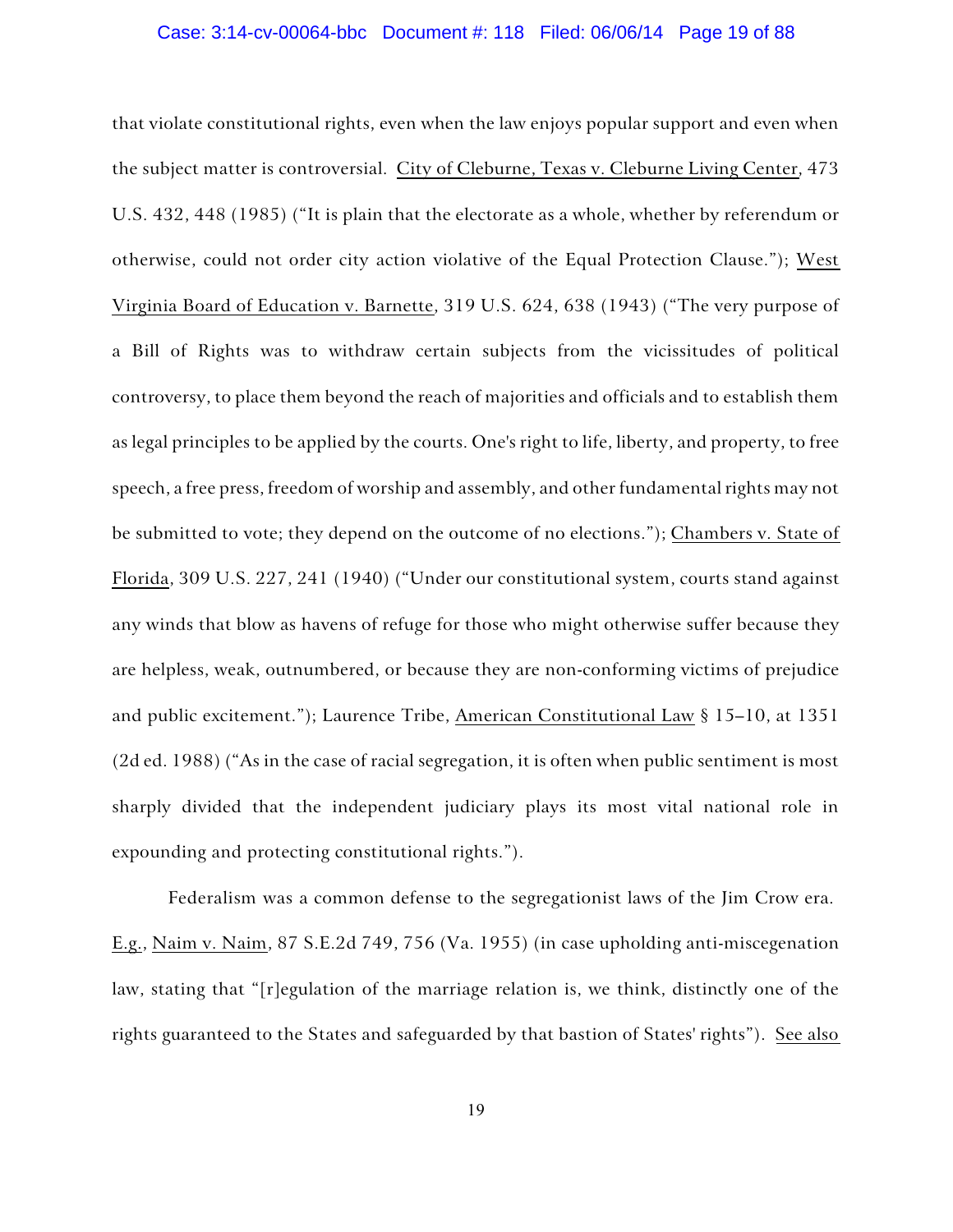### Case: 3:14-cv-00064-bbc Document #: 118 Filed: 06/06/14 Page 20 of 88

Brotherhood of Railroad Trainmen v. Jacksonville Terminal Co., 394 U.S. 369, 397 (1969) (Douglas, J., dissenting) ("States' rights are often used as a cloak to cover unconstitutional encroachments such as the maintenance of second-class citizenship for Negroes or Americans of Mexican ancestry."). However, that defense has long since been discredited. Defendants' federalism argument arises in a different context, but they identify no way to distinguish their argument from those the Supreme Court rejected long ago. Andersen v. King County, 138 P.3d 963, 1028-29 (Wash. 2006) (Bridges, J., dissenting) (in case involving claim for same-sex marriage, stating that, "had the United States Supreme Court adopted the plurality's [view of federalism], there would have been no Brown v. Board of Education of Topeka, 347 U.S. 483 (1954).").

Although Wisconsin's same-sex marriage ban was approved by a majority of voters, is part of the state constitution and deals with a matter that is a traditional concern of the states, none of these factors can immunize a law from scrutiny under the United States Constitution. The Supreme Court has not hesitated to invalidate any of those types of laws if it concludes that the law is unconstitutional. Romer, 517 U.S. 620 (invalidating state constitutional amendment); Lucas v. Forty-Fourth General Assembly of State of Colorado, 377 U.S. 713, 736-37 (1964) ("[T]hat [a law] is adopted in a popular referendum is insufficient to sustain its constitutionality. . . . A citizen's constitutional rights can hardly be infringed simply because a majority of the people choose that it be."); Brown v. Board of Education of Topeka, 347 U.S. 483, 493 (1954) (striking down school segregation while noting that "education is perhaps the most important function of state and local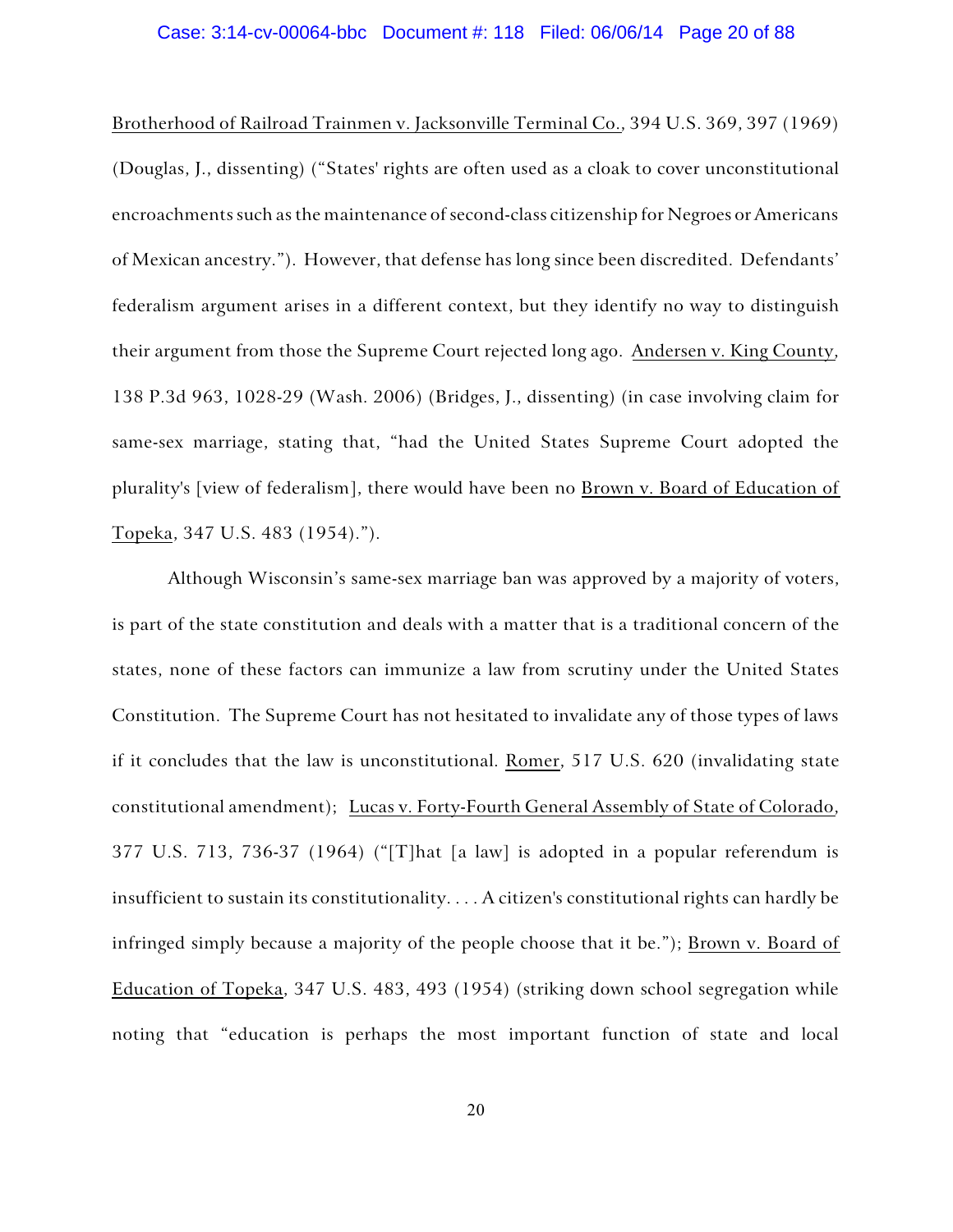### Case: 3:14-cv-00064-bbc Document #: 118 Filed: 06/06/14 Page 21 of 88

governments"). See also Baehr v. Lewin, 852 P.2d 44, 68 (Haw. 1993) ("The result we reach today is in complete harmony with the Loving Court's observation that any state's powers to regulate marriage are subject to the constraints imposed by the constitutional right to the equal protection of the laws."). Even in Baker, 191 N.W.2d at 187, in which the Minnesota Supreme Court brushed off a marriage claim brought by a same-sex couple, the court acknowledged that "Loving does indicate that not all state restrictions upon the right to marry are beyond reach of the Fourteenth Amendment."

To the extent that defendants mean to argue that a special rule should apply to the issue of same-sex marriage, they cite no authority for that view. There is no asterisk next to the Fourteen Amendment that excludes gay persons from its protections. Romer*,* 517 U.S. at 635.

In a footnote, amici argue that cases such as Loving, Turner and Zablocki are distinguishable because they "all involved laws that prevented individuals otherwise qualified for marriage from marrying, and have not gone to the essentials of what marriage means as the claim in this case does." Amici Br., dkt. #109, at 17 n.3. However, this argument has nothing to do with federalism or the democratic process; rather, it goes to the scope of the right to marry, which is discussed below. Even if I assume for the purpose of this discussion that amici are correct about the distinction between this and previous cases about marriage, it would not mean that a general interest in what amici call "state sovereignty" would preclude review of Wisconsin laws banning same-sex marriage.

Defendants and amici cite Windsor, 133 S. Ct. 2675, and Schuette v. Coalition to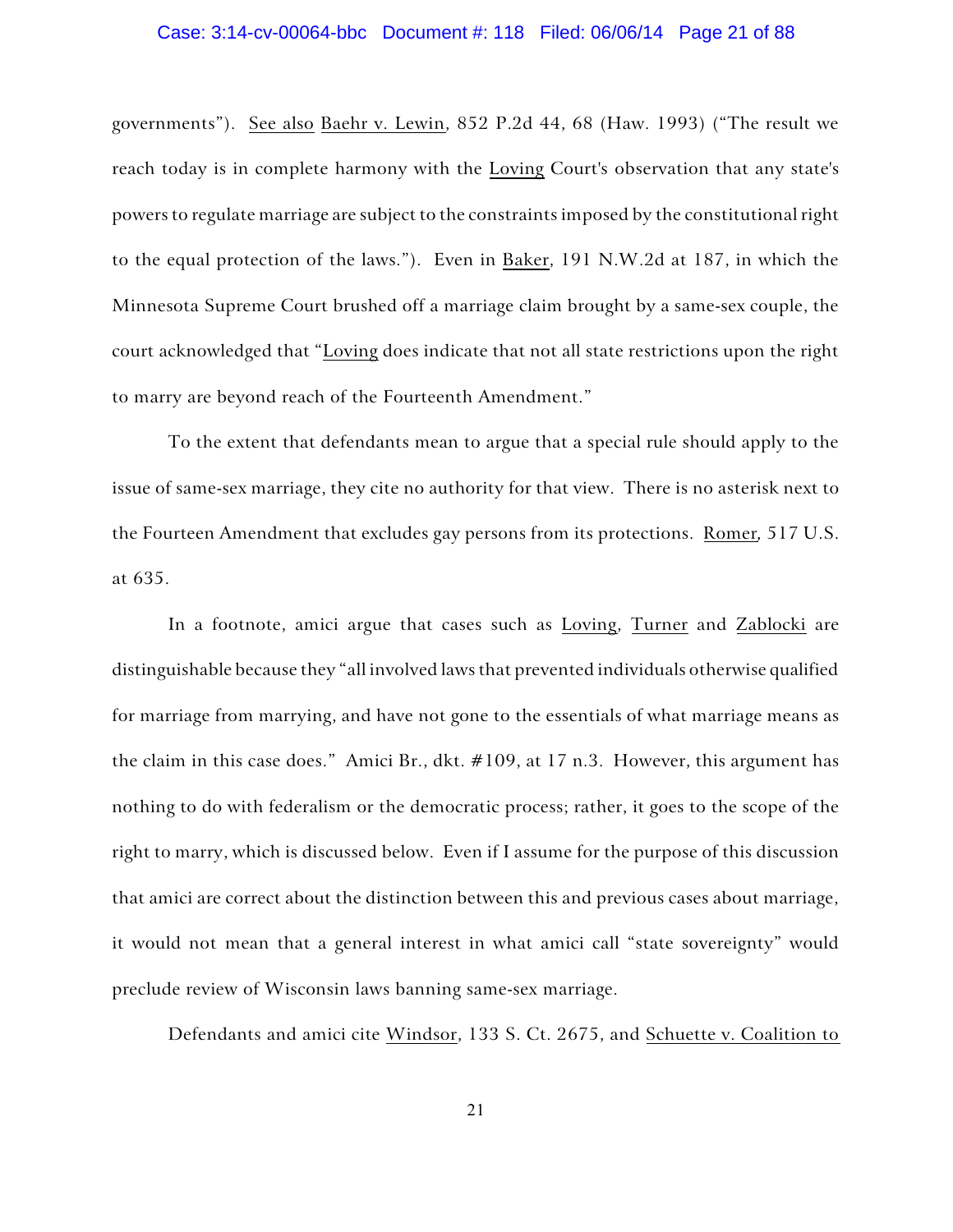# Case: 3:14-cv-00064-bbc Document #: 118 Filed: 06/06/14 Page 22 of 88

Defend Affirmative Action, 134 S. Ct. 1623 (2014), to support their argument, but neither case is on point. First, defendants quote the statement in Schuette that there is "a fundamental right held not just by one person but by all in common. It is the right to speak and debate and learn and then, as a matter of political will, to act through a lawful electoral process." Schuette, 134 S. Ct. at 1637. However, the holding in Schuette was that Michigan did not violate the equal protection clause by enacting a state constitutional amendment that *prohibits* discrimination in various contexts. The Court said nothing about state laws such as Wisconsin's marriage amendment that *require* discrimination and the Court did not suggest that such laws are immune from constitutional review.

Windsor is closer to the mark, but not by much. It is true that the Supreme Court noted multiple times in its decision that the regulation of marriage is a traditional concern of the states. Windsor, 133 S. Ct. at 2689-90 ("By history and tradition the definition and regulation of marriage, as will be discussed in more detail, has been treated as being within the authority and realm of the separate States."); id. at 2691 ("[R]egulation of domestic relations is an area that has long been regarded as a virtually exclusive province of the States.") (internal quotations omitted). In addition, the Court noted that the Defense of Marriage Act departed from that tradition by refusing to defer to the states' determination of what qualified as a valid marriage. Id. at 2692 ("DOMA, because of its reach and extent, departs from this history and tradition of reliance on state law to define marriage.").

However, defendants' and amici's reliance on Windsor is misplaced for three reasons. First, the Supreme Court's observations were not new; the Court has recognized for many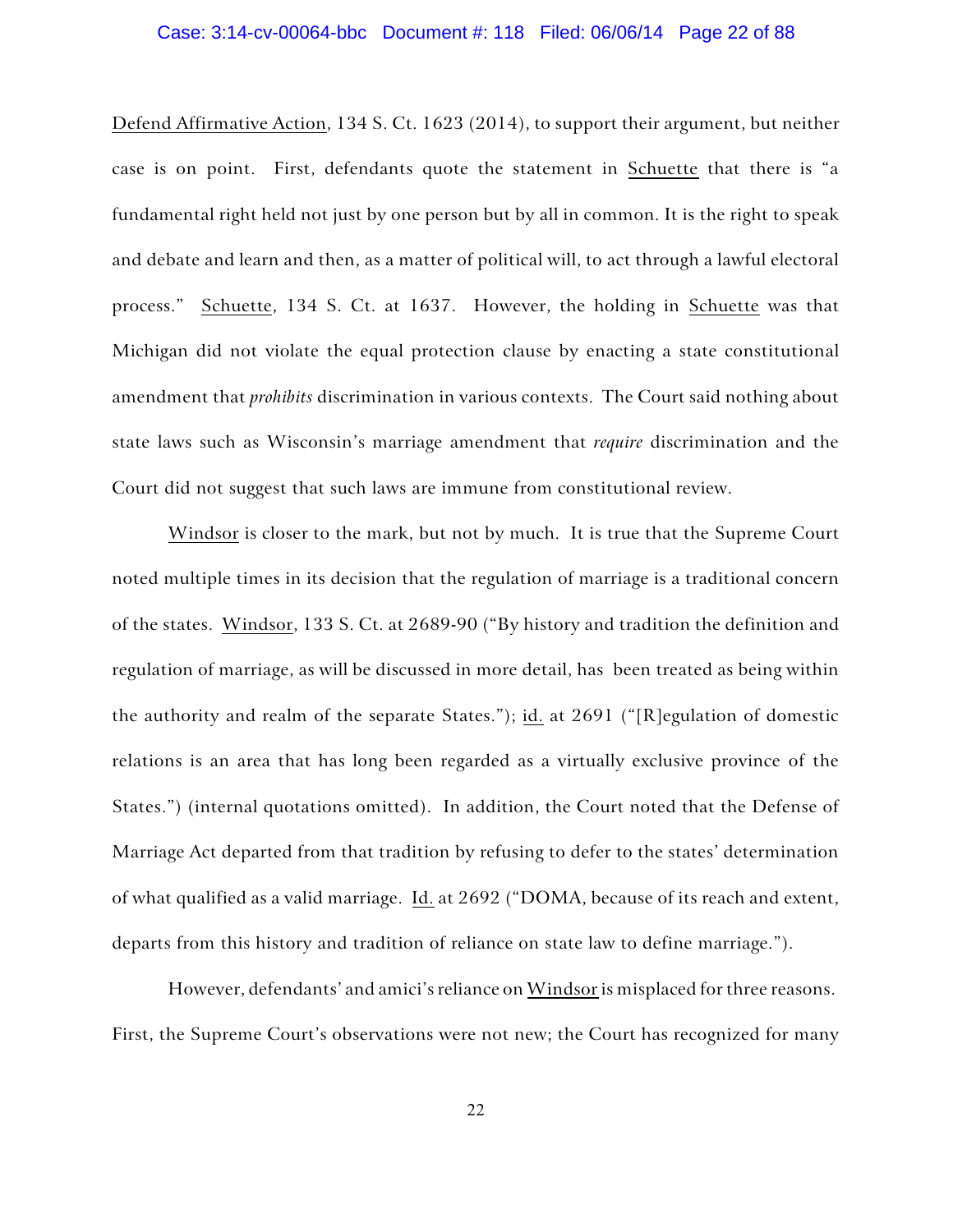### Case: 3:14-cv-00064-bbc Document #: 118 Filed: 06/06/14 Page 23 of 88

years that the regulation of marriage is primarily a concern for the states. In his dissent, Justice Scalia noted this point and questioned the purpose of the Court's federalism discussion. Id. at 2705 (Scalia, J., dissenting) ("But no one questions the power of the States to define marriage (with the concomitant conferral of dignity and status), so what is the point of devoting seven pages to describing how long and well established that power is?"). Thus, it would be inappropriate to infer that the Court was articulating a new, heightened level of deference to marriage regulation by the states.

Second, the Court declined expressly to rely on federalism as a basis for its conclusion that DOMA is unconstitutional. Windsor, 133 S. Ct. at 2692 ("[I]t is unnecessary to decide whether this federal intrusion on state power is a violation of the Constitution because it disrupts the federal balance."). See also id. at 2705 (Scalia, J., dissenting) ("[T]he opinion has formally disclaimed reliance upon principles of federalism."). But see id. at 2697 (Roberts, C.J., dissenting) ("[I]t is undeniable that its judgment is based on federalism.").

Third, and most important, the Court discussed DOMA's encroachment on state authority as *evidence that the law was unconstitutional*, not as a reason to preserve a law that otherwise would be invalid. In fact, the Court was careful to point out multiple times the well-established principle that an interest in federalism cannot trump constitutional rights. Id. at 2691 ("State laws defining and regulating marriage, of course, must respect the constitutional rights of persons."); id. at 2692 ("[T]he incidents, benefits, and obligations of marriage are uniform for all married couples within each State, though they may vary, subject to constitutional guarantees, from one State to the next."); id. ("The States' interest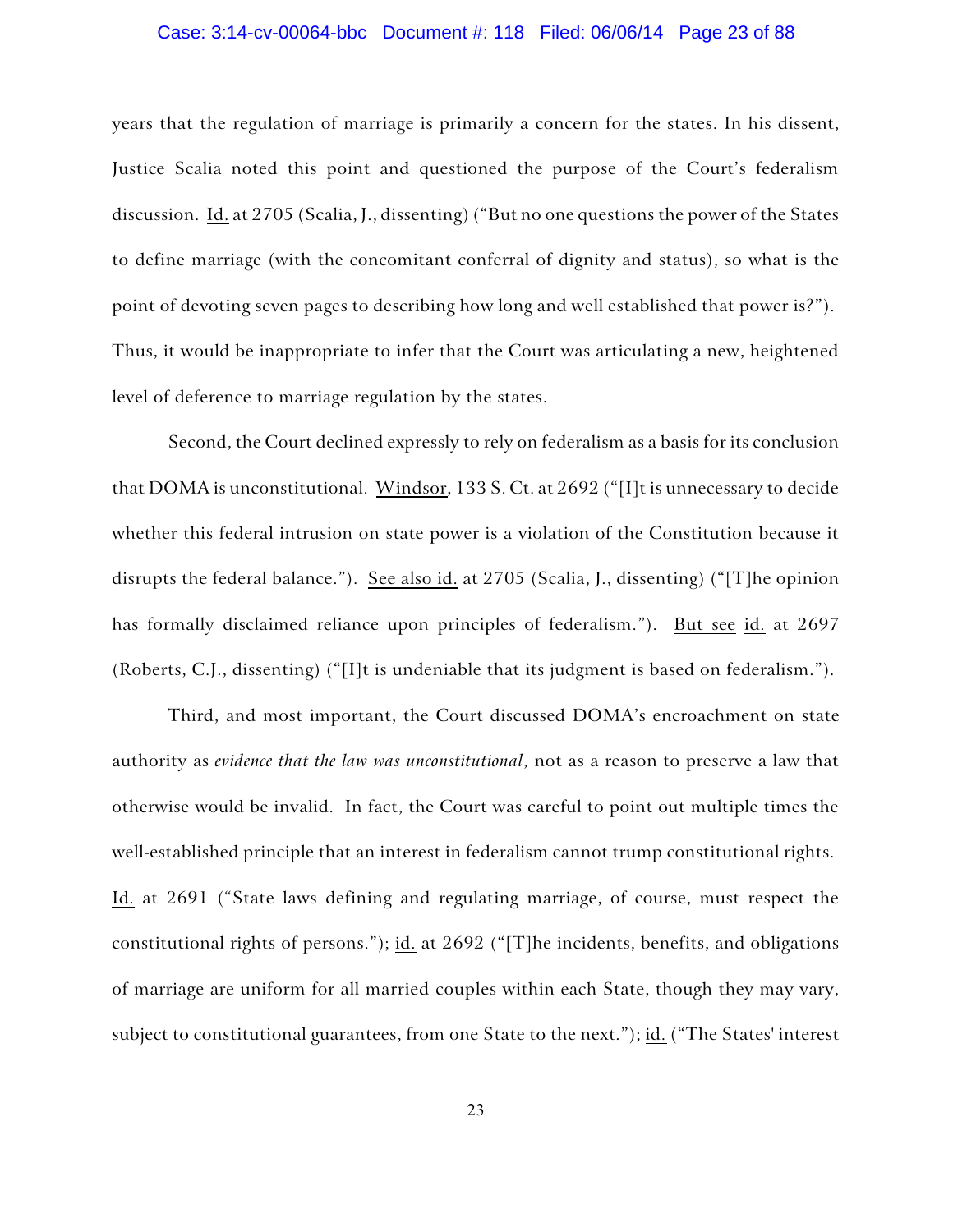## Case: 3:14-cv-00064-bbc Document #: 118 Filed: 06/06/14 Page 24 of 88

in defining and regulating the marital relation [is] subject to constitutional guarantees.").

All this is not to say that concerns about federalism and the democratic process should be ignored when considering constitutional challenges to state laws. It is obvious that courts must be sensitive to judgments made by the legislature and the voters on issues of social policy and should exercise the power of judicial review in rare instances. However, these concerns are addressed primarily in the context of determining the appropriate standard of review. We are long past the days when an invocation of "states' rights" is enough to insulate a law from a constitutional challenge.

### II. STANDARD OF REVIEW

Plaintiffs' claim arises under two provisions in the Fourteenth Amendment to the United States Constitution. First, plaintiffs contend that Wisconsin's ban on same-sex marriage violates their fundamental right to marry under the due process clause. Second, they contend that the ban discriminates against them on the basis of sex and sexual orientation, in violation of the equal protection clause. As other courts have noted, the rights guaranteed by these constitutional provisions "frequently overlap." Goodridge, 798 N.E.2d at 953. See also Lawrence, 539 U.S. at 575 ("Equality of treatment and the due process right to demand respect for conduct protected by the substantive guarantee of liberty are linked in important respects."). In this case, the ultimate question under both provisions is whether the state may discriminate against same-sex couples in the context of issuing marriage licenses and recognizing marriages performed in other states. However, each clause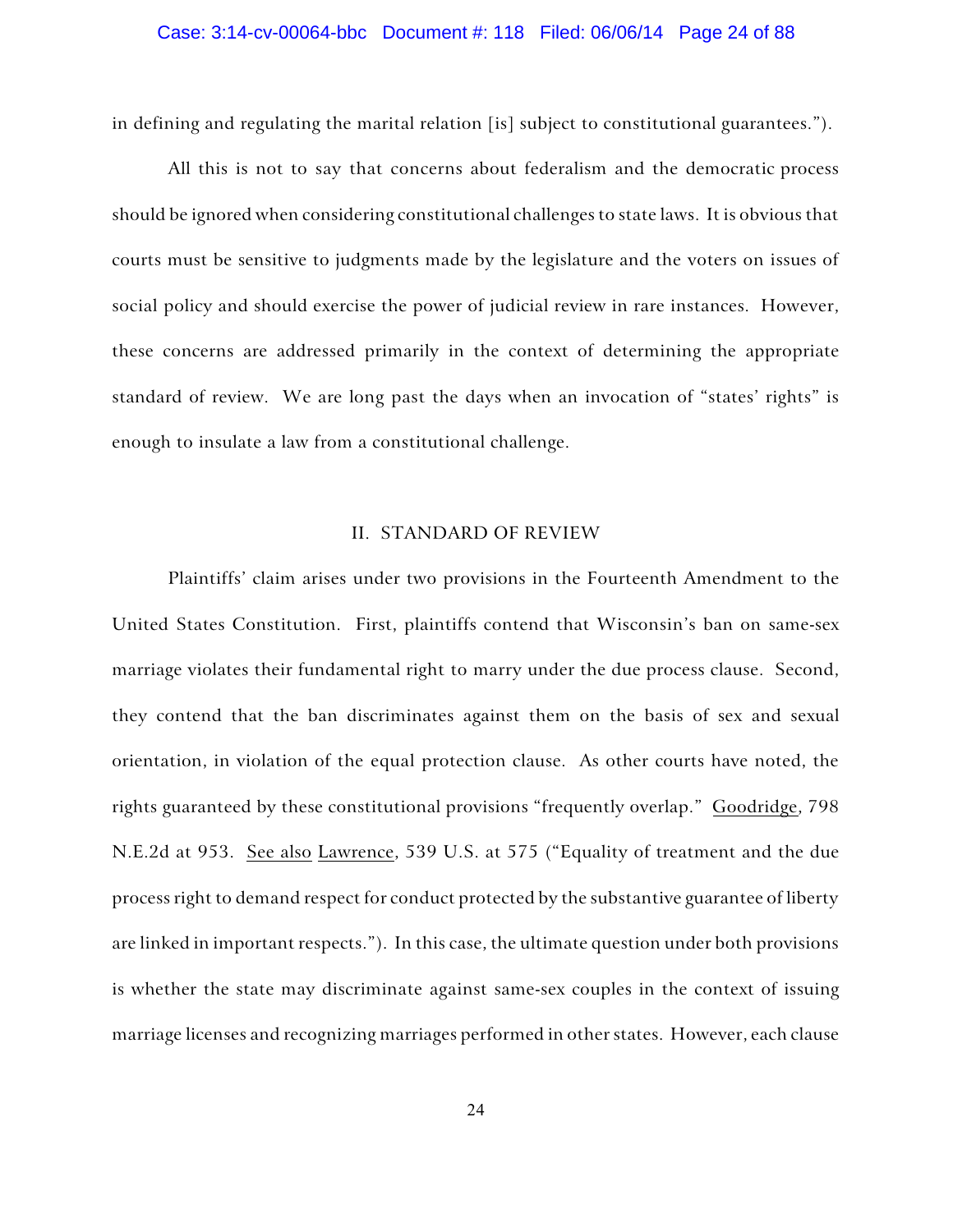### Case: 3:14-cv-00064-bbc Document #: 118 Filed: 06/06/14 Page 25 of 88

presents its own questions about the appropriate standard of review. I will address the standard first under the due process clause and then under the equal protection clause.

### A. Fundamental Right to Marry

The "liberty" protected by the due process clause in the Fourteenth Amendment includes the "fundamental right" to marry, a conclusion that the Supreme Court has reaffirmed many times. Turner, 482 U.S. at 95 ("[T]he decision to marry is a fundamental right."); Zablocki, 434 U.S. at 384 ("[The] right to marry is of fundamental importance for all individuals."); Cleveland Board of Education v. LaFleur, 414 U.S. 632, 639-640 (1974) ("This Court has long recognized that freedom of personal choice in matters of marriage and family life is one of the liberties protected by the Due Process Clause of the Fourteenth Amendment."); Loving, 388 U.S. at 12 (referring to marriage as "fundamental freedom"); Meyer v. Nebraska, 262 U.S. 390, 399 (1923) (right to marry is "central part of the liberty protected by the Due Process Clause"). In Loving, 388 U.S. at 12, the Court went so far as to say that marriage is "one of the basic civil rights of man."

The Supreme Court has articulated a standard of review "[w]hen a statutory classification significantly interferes with the exercise of a fundamental right" such as the right to marry, which is that the law "cannot be upheld unless it is supported by sufficiently important state interests and is closely tailored to effectuate only those interests." Zablocki, 434 U.S. at 388. See also Beller v. Middendorf, 632 F.2d 788, 807 (9th Cir. 1980) (Kennedy, J.) ("[S]ubstantive due process scrutiny of a government regulation involves a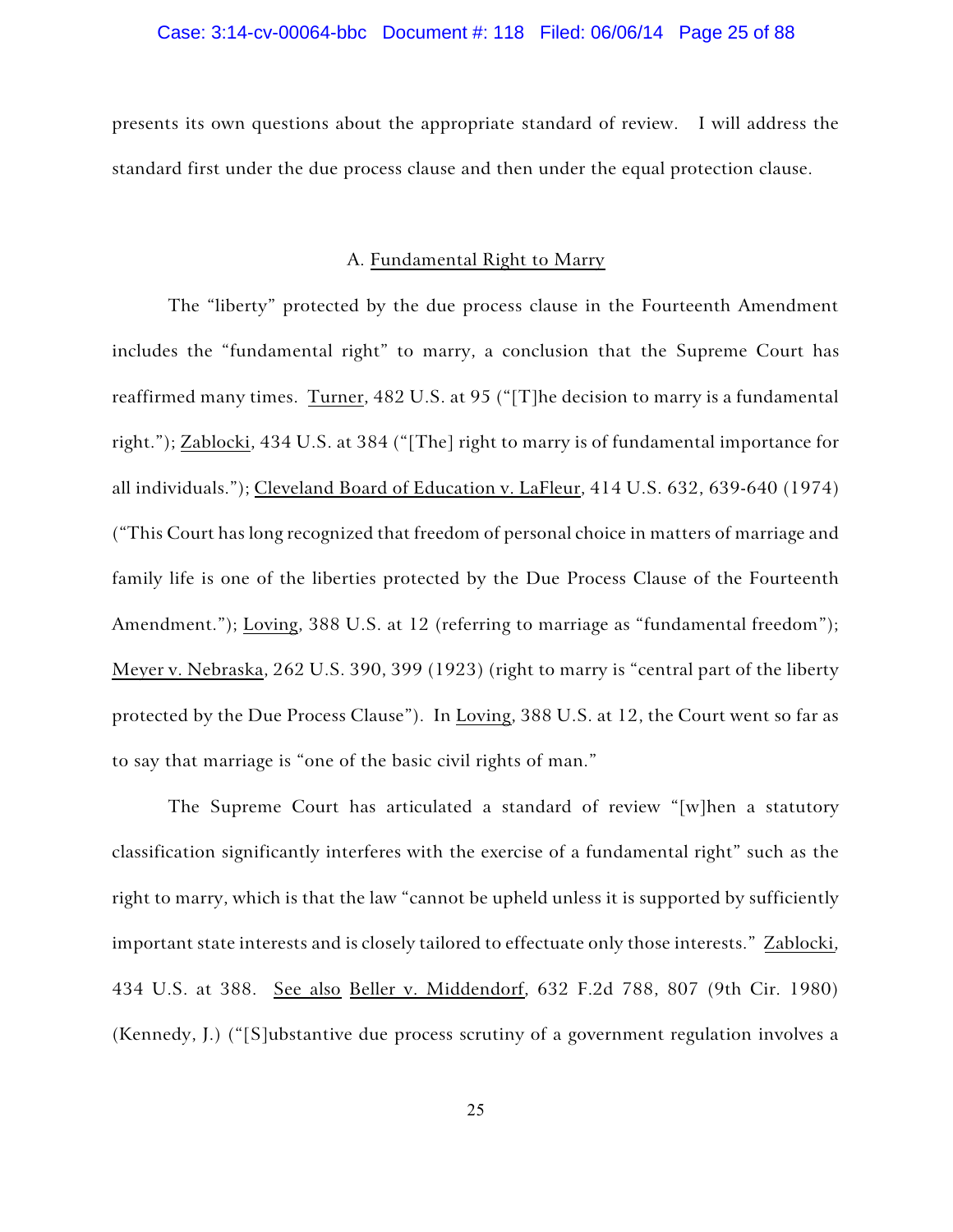### Case: 3:14-cv-00064-bbc Document #: 118 Filed: 06/06/14 Page 26 of 88

case-by-case balancing of the nature of the individual interest allegedly infringed, the importance of the government interests furthered, the degree of infringement, and the sensitivity of the government entity responsible for the regulation to more carefully tailored alternative means of achieving its goals.").

### 1. Scope of the right to marry

The threshold question under the Zablocki standard is whether the right to marry encompasses a right to marry someone of the same sex. Defendants say that it does not, noting that "[t]he United States Supreme Court has never recognized" a "right to marry a person of the same sex" and that same-sex marriage is not "deeply rooted in this Nation's history and tradition," which defendants say is a requirement to qualify as a fundamental right under the Constitution, citing Washington v. Glucksberg, 521 U.S. 702 (1997). Dfts.' Br., dkt. #102, at 26. Amici add that "our Nation's law, along with the law of our antecedents from ancient to modern times, has consistently recognized the biological and social realities of marriage, including its nature as a male-female unit advancing purposes related to procreation and childrearing." Amici Br., dkt. #109, at 6. They cite cases in which they say the Supreme Court has "explicitly linked marriage and procreation." Id. (quoting Skinner v. Oklahoma, 316 U.S. 535, 541 (1942) ("Marriage and procreation are fundamental to the very existence and survival of the race."), and Maynard v. Hill, 125 U.S. 190, 211 (1888) (marriage is "the foundation of the family.")). For many years, arguments similar to these were accepted consistently by the courts. E.g., Sevcik, 911 F. Supp. 2d at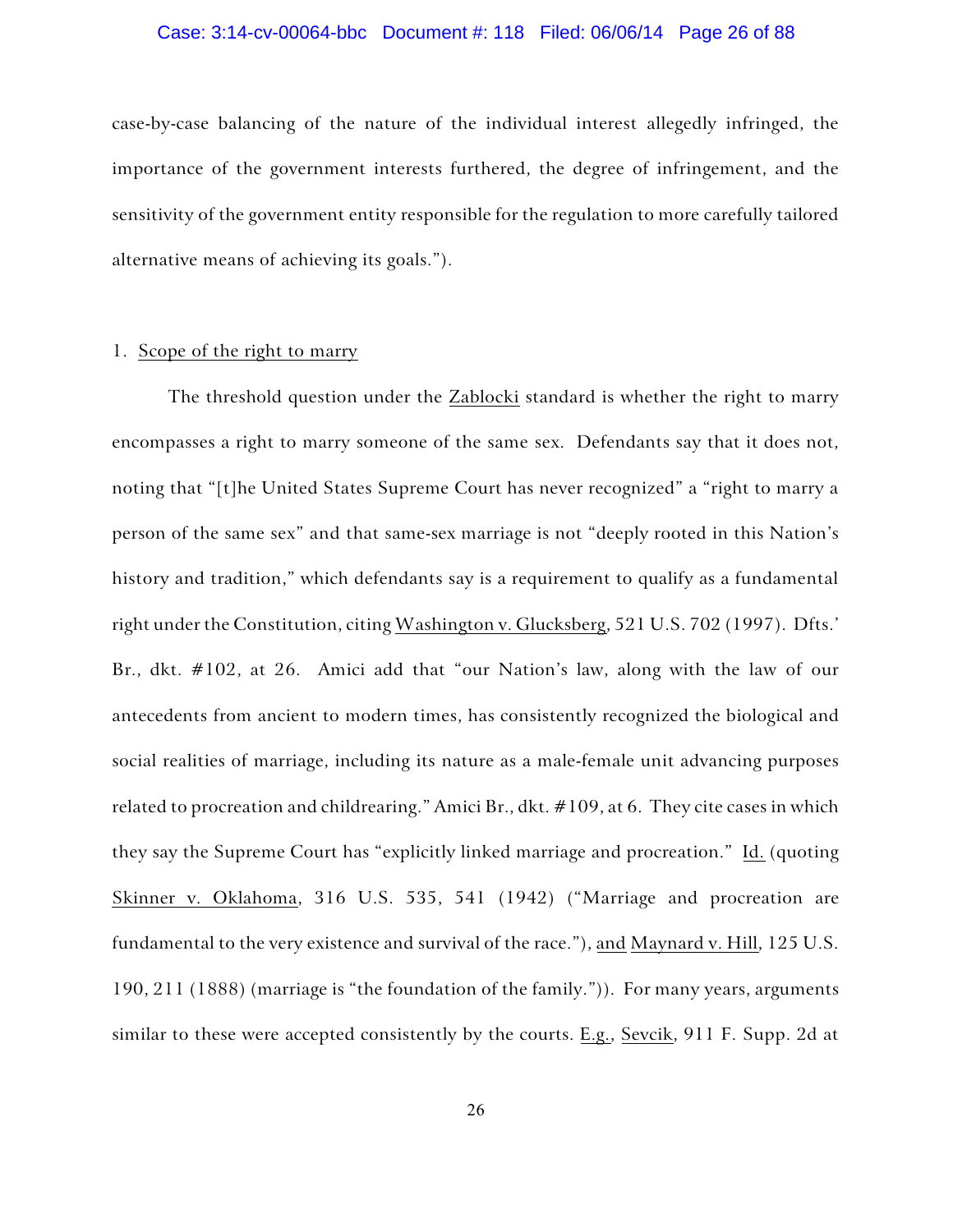## Case: 3:14-cv-00064-bbc Document #: 118 Filed: 06/06/14 Page 27 of 88

1013-14; Jackson, 884 F. Supp. 2d at 1071; Hernandez, 855 N.E. 2d at 10; Andersen, 138 P.3d at 979; Lewis v. Harris, 908 A.2d 196, 210 (N.J. 2006); Dean, 1992 WL 685364.

Defendants' observation that the Supreme Court has not yet recognized a "right to same-sex marriage" is both obvious and unhelpful. When the Court struck down Virginia's anti-miscegenation law in Loving, it had never before discussed a "right to interracial marriage." If the Court had decided previously that the Constitution protected marriage between same-sex couples, this case would not be here. The question is not whether plaintiffs' claim is on all fours with a previous case, but whether plaintiffs' wish to marry someone of the same sex falls within the right to marry already firmly established in Supreme Court precedent. For several reasons, I conclude that it does.

### a. Purposes of marriage

I am not persuaded by amici's argument that marriage's link to procreation is the sole reason that the Supreme Court has concluded that marriage is protected by the Constitution. Although several courts have adopted that view, e.g., Dean v. District of Columbia, 653 A.2d 307, 332 (D.C. 1995); Baehr, 852 P.2d at 56, I believe tat it is misguided. First, gay persons have the same ability to procreate as anyone else and same-sex couples often raise children together, so there is no reason why a link between marriage and procreation should disqualify same-sex couples.

Second, although the Supreme Court has identified procreation as *a* reason for marriage, it has never described procreation as a requirement. This point has been clear at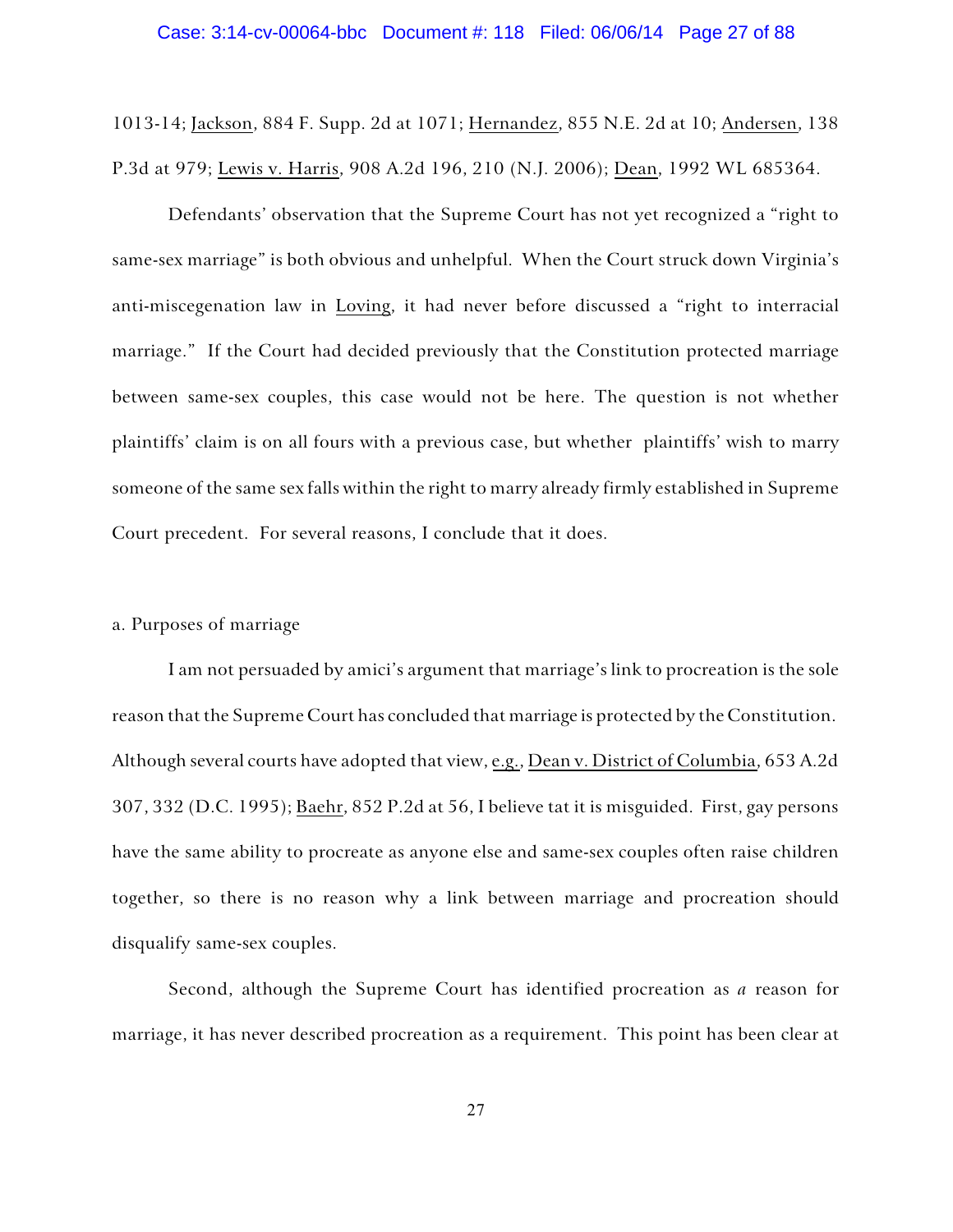### Case: 3:14-cv-00064-bbc Document #: 118 Filed: 06/06/14 Page 28 of 88

least since Griswold v. Connecticut, 381 U.S. 479 (1965). If it were true that the Court viewed procreation as a necessary component of marriage, it could not have found that married couples have a constitutional right *not* to procreate by using contraception. Instead, the Court described marriage as "a coming together for better or for worse, hopefully enduring, and intimate to the degree of being sacred. It is an association that promotes a way of life, not causes; a harmony in living, not political faiths; a bilateral loyalty, not commercial or social projects. Yet it is an association for as noble a purpose as any involved in our prior decisions." Id. at 486.

To the extent that Griswold leaves any ambiguity, it is resolved by Turner, 482 U.S.

78, which raised the question whether prisoners retain the right to marry while incarcerated. The Supreme Court concluded that they did, despite the fact that the vast majority of prisoners cannot procreate with their spouses. The Court stated:

 Many important attributes of marriage remain . . . after taking into account the limitations imposed by prison life. First, inmate marriages, like others, are expressions of emotional support and public commitment. These elements are an important and significant aspect of the marital relationship. In addition, many religions recognize marriage as having spiritual significance; for some inmates and their spouses, therefore, the commitment of marriage may be an exercise of religious faith as well as an expression of personal dedication. Third, most inmates eventually will be released by parole or commutation, and therefore most inmate marriages are formed in the expectation that they ultimately will be fully consummated. Finally, marital status often is a precondition to the receipt of government benefits (e.g., Social Security benefits), property rights (e.g., tenancy by the entirety, inheritance rights), and other, less tangible benefits (e.g., legitimation of children born out of wedlock). These incidents of marriage, like the religious and personal aspects of the marriage commitment, are unaffected by the fact of confinement or the pursuit of legitimate corrections goals.

Id. at 95-96. Turner makes it clear that the Court views marriage as serving a variety of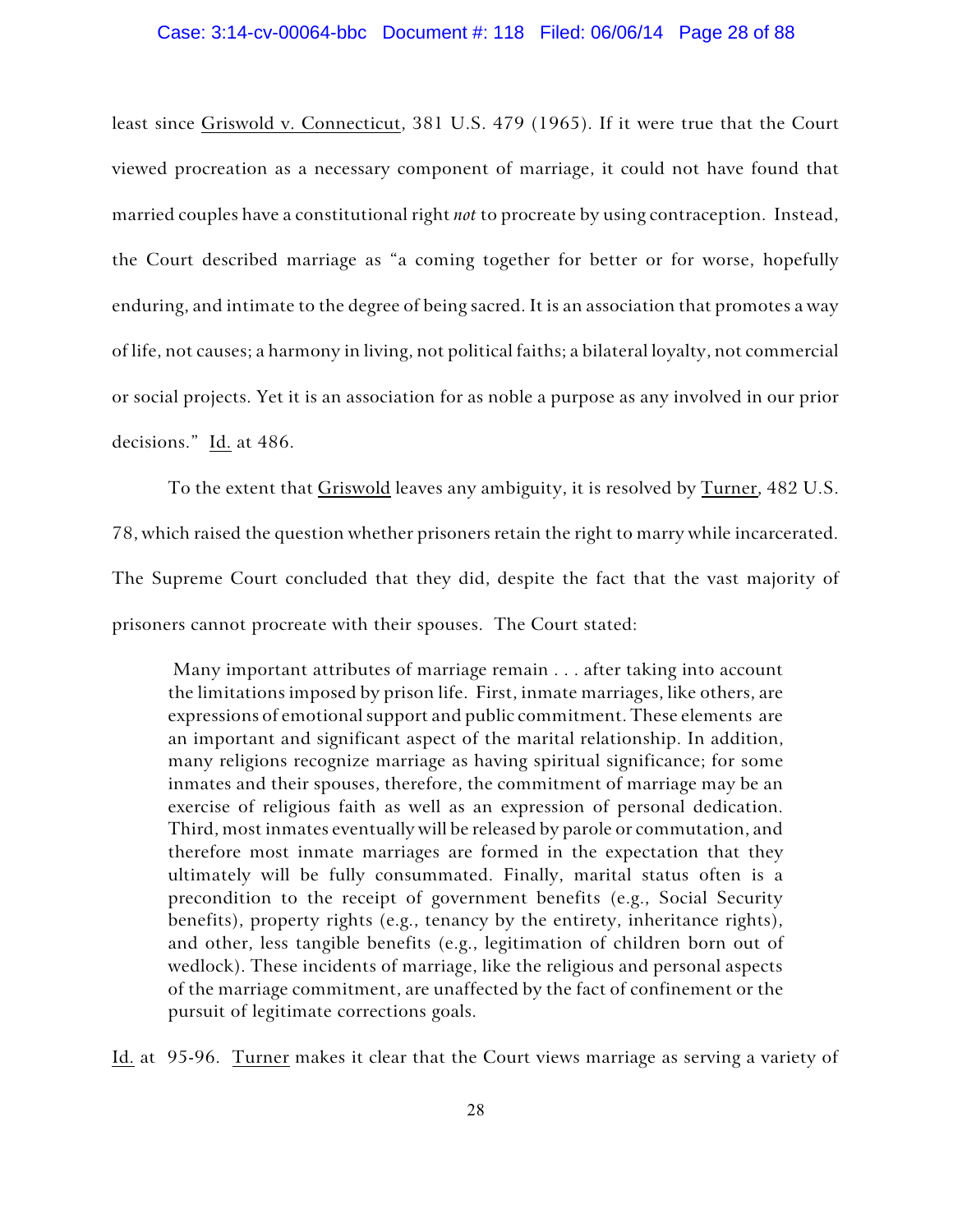### Case: 3:14-cv-00064-bbc Document #: 118 Filed: 06/06/14 Page 29 of 88

important purposes for the couple involved, which may or may not include procreation, and that it is ultimately for the couple to decide what marriage means to them. (Although the Court stated that most inmate marriages "will be fully consummated" when the prisoner is released, there is obviously a difference between consummating a marriage and procreation. In any event, the Court did not suggest that an intent to consummate is a prerequisite to marriage.) Because defendants identify no reason why same-sex couples cannot fulfill the Court's articulated purposes of marriage just as well as opposite-sex couples, this counsels in favor of interpreting the right to marry as encompassing the choice of a same-sex partner.

### b. Nature of the decision

In describing the type of conduct protected by the due process clause, including marriage, family relationships, contraception, education and procreation, the Supreme Court has stated that the common thread is that they all relate to decisions that are central to the individual's sense of identity and ability to control his or her own destiny. This point may have been made most clearly in Planned Parenthood of Southeastern Pennsylvania v. Casey, 505 U.S. 833, 851 (1992):

These matters, involving the most intimate and personal choices a person may make in a lifetime, choices central to personal dignity and autonomy, are central to the liberty protected by the Fourteenth Amendment. At the heart of liberty is the right to define one's own concept of existence, of meaning, of the universe, and of the mystery of human life. Beliefs about these matters could not define the attributes of personhood were they formed under compulsion of the State.

See also Lawrence, 539 U.S. at 578 (state may not "control th[e] destiny" of its citizens by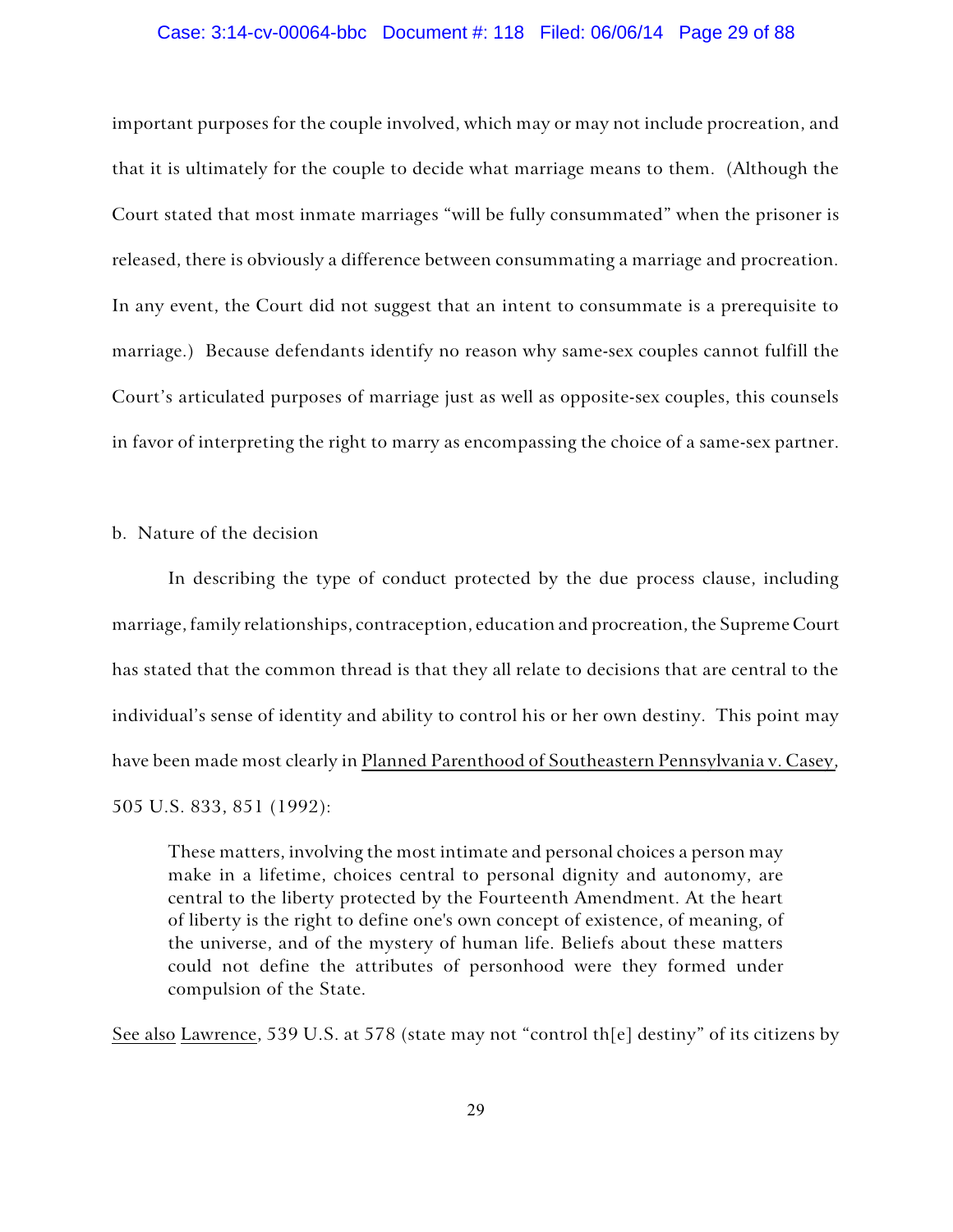## Case: 3:14-cv-00064-bbc Document #: 118 Filed: 06/06/14 Page 30 of 88

criminalizing certain intimate conduct); Eisenstadt v. Baird, 405 U.S. 438, 453 (1972) (Constitution protects right "to be free from unwarranted governmental intrusion into matters . . . fundamentally affecting a person.").

In addition, the Supreme Court has stated that the liberty protected in the due process clause includes the right to choose your own family. Moore v. City of East Cleveland, Ohio, 431 U.S. 494, 499, 506 (1977) ("A host of cases . . . have consistently acknowledged a private realm of family life which the state cannot enter. . . . [W]hen the government intrudes on choices concerning family living arrangements, this Court must examine carefully the importance of the governmental interests advanced and the extent to which they are served by the challenged regulation."). With respect to marriage in particular, the Supreme Court has stated repeatedly that it is a matter of individual choice. Hodgson v. Minnesota, 497 U.S. 417, 435 (1990) ("[T]he regulation of constitutionally protected decisions, such as where a person shall reside or whom he or she shall marry, must be predicated on legitimate state concerns other than disagreement with the choice the individual has made."); Roberts v. U.S. Jaycees, 468 U.S. 609, 620 (1984) ("[T]he Constitution undoubtedly imposes constraints on the State's power to control the selection of one's spouse."); Loving, 388 U.S. at 12 ("Under our Constitution, the freedom to marry, or not marry, a person of another race resides with the individual and cannot be infringed by the State. . . The freedom to marry has long been recognized as one of the vital personal rights essential to the orderly pursuit of happiness."). See also Zablocki, 434 U.S. at 403-04 (Stevens, J., concurring in the judgment) ("The individual's interest in making the marriage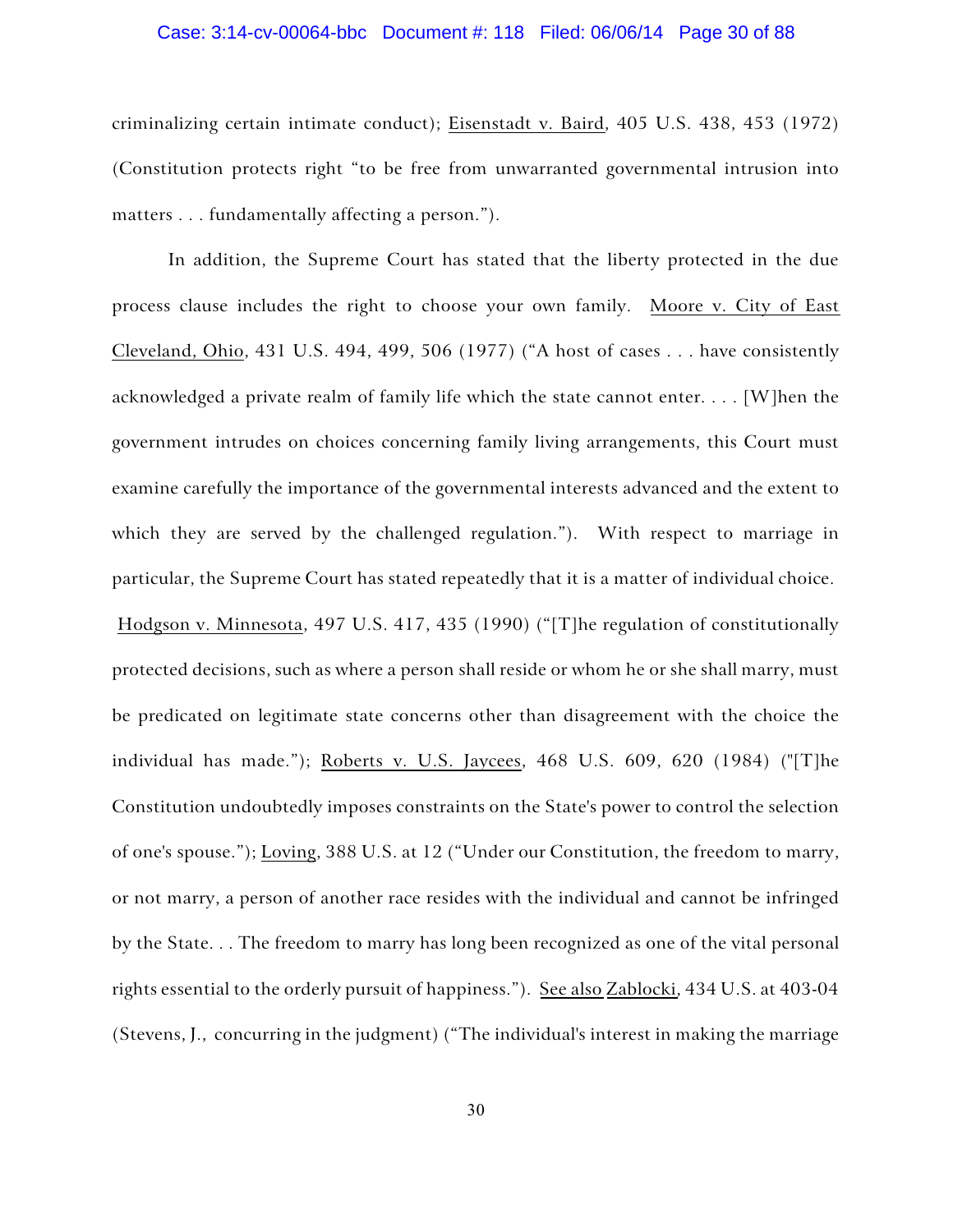# Case: 3:14-cv-00064-bbc Document #: 118 Filed: 06/06/14 Page 31 of 88

decision independently is sufficiently important to merit special constitutional protection.").

In Bowers, when the Supreme Court refused to acknowledge that homosexual relationships are entitled to constitutional protection, Justice Blackmun noted in his dissent that the Court was being inconsistent with previous cases in which it had protected decisions that "form so central a part of an individual's life." Bowers, 478 U.S. at 204-05 (Blackmun, J., dissenting). See also id. at 218-19 (Stevens, J., dissenting) ("[E]very free citizen has the same interest in 'liberty' that the members of the majority share. From the standpoint of the individual, the homosexual and the heterosexual have the same interest in deciding how he will live his own life."). In Lawrence, 539 U.S. at 567, the Court acknowledged that, in Bowers, it had "fail[ed] to appreciate the extent of the liberty at stake," when it framed the question as whether there is a "right to homosexual sodomy." Instead, the Court should have recognized that "our laws and tradition afford constitutional protection" to certain "personal decisions" and that "[p]ersons in a homosexual relationship may seek autonomy" to make those decisions "just as heterosexual persons do." Id. at 574.

Of course, Lawrence is not directly on point because that case was about sexual conduct rather than marriage, but even in Lawrence, the Supreme Court acknowledged that sexual conduct is but "one element in a personal bond that is more enduring." Lawrence, 539 U.S. at 567. The Court went on to state that its holding "should counsel against attempts by the State, or a court, to define the meaning of the relationship *or to set its boundaries* absent injury to a person or abuse of an institution the law protects." Id. (emphasis added). More generally, the Court reaffirmed the principle that, in determining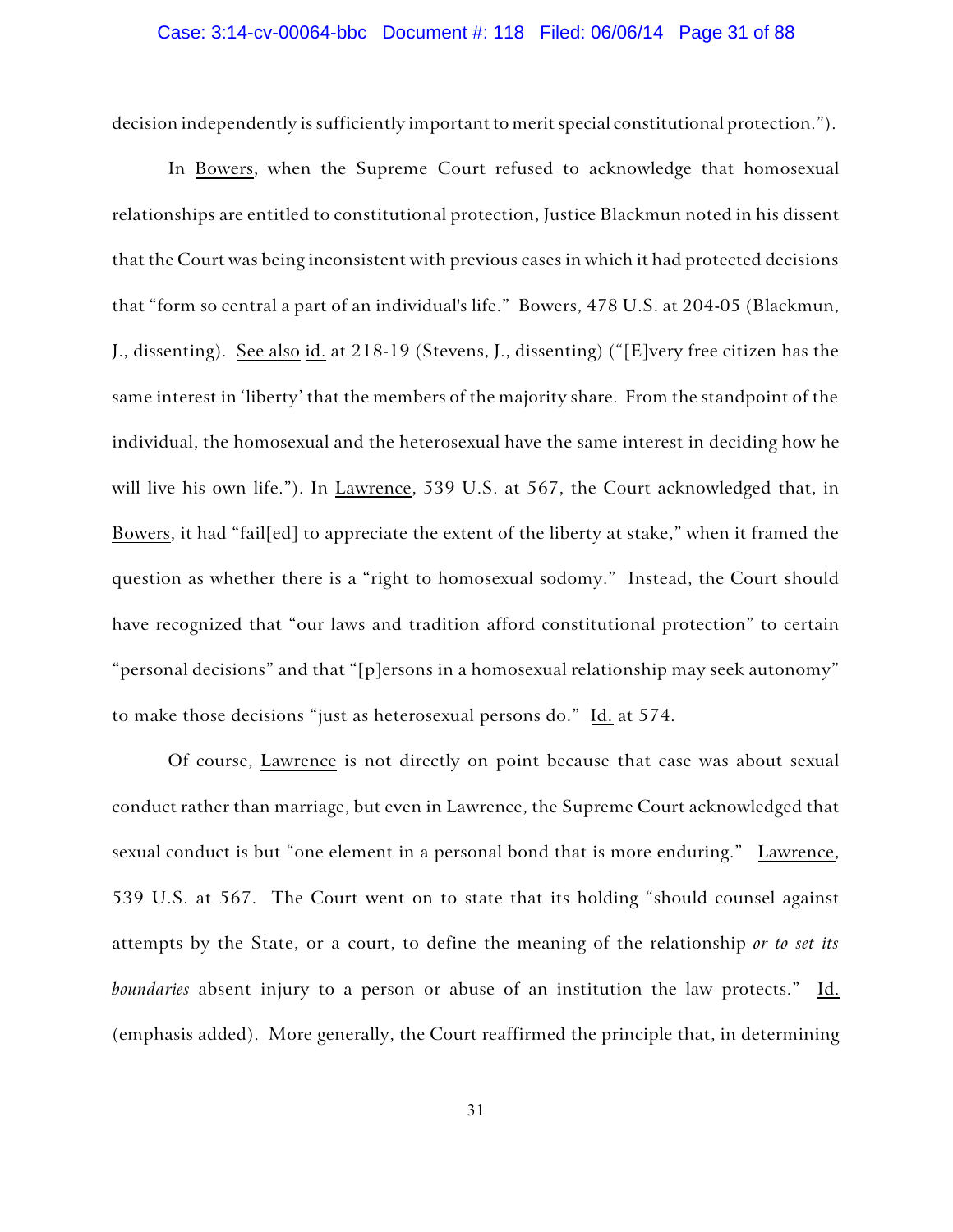### Case: 3:14-cv-00064-bbc Document #: 118 Filed: 06/06/14 Page 32 of 88

the scope of a right under the due process clause, the focus should be on the nature of the decision at issue and not on who is making that decision. Turner, 478 U.S. 82 (right to marry extends to prisoners); Zablocki, 434 U.S. 374 (right to marry extends to father who failed to make court-ordered child support payments); Eisenstadt, 405 U.S. at 453 (right of married couples to use contraception recognized in Griswold must be extended to single persons as well). See also Latta, 2014 WL 1909999, at \*12 ("[The argument that the right to same-sex marriage is a] 'new right' . . . attempts to narrowly parse a right that the Supreme Court has framed in remarkably broad terms. Loving was no more about the 'right to interracial marriage' than Turner was about the 'prisoner's right to marry' or Zablocki was about the 'dead-beat dad's right to marry.'").

If the scope of the right to marry is broad enough to include even those whose past conduct suggests an inclination toward violating the law and abdicating responsibility, then it is difficult to see why it should not be broad enough to encompass same-sex couples as well. Defendants do not suggest that the decision about whom to marry is any less important or personal for gay persons than it is for heterosexuals. Accordingly, I conclude defendants are making the same mistake as the Court in Bowers when they frame the question in this case as whether there is a "right to same-sex marriage" instead of whether there is a right to marriage from which same-sex couples can be excluded. Latta, 2014 WL 1909999, at \*13; Kitchen, 961 F. Supp. 2d at 1199-1200; Andersen, 138 P.3d at 1022 (Fairhurst, J., dissenting).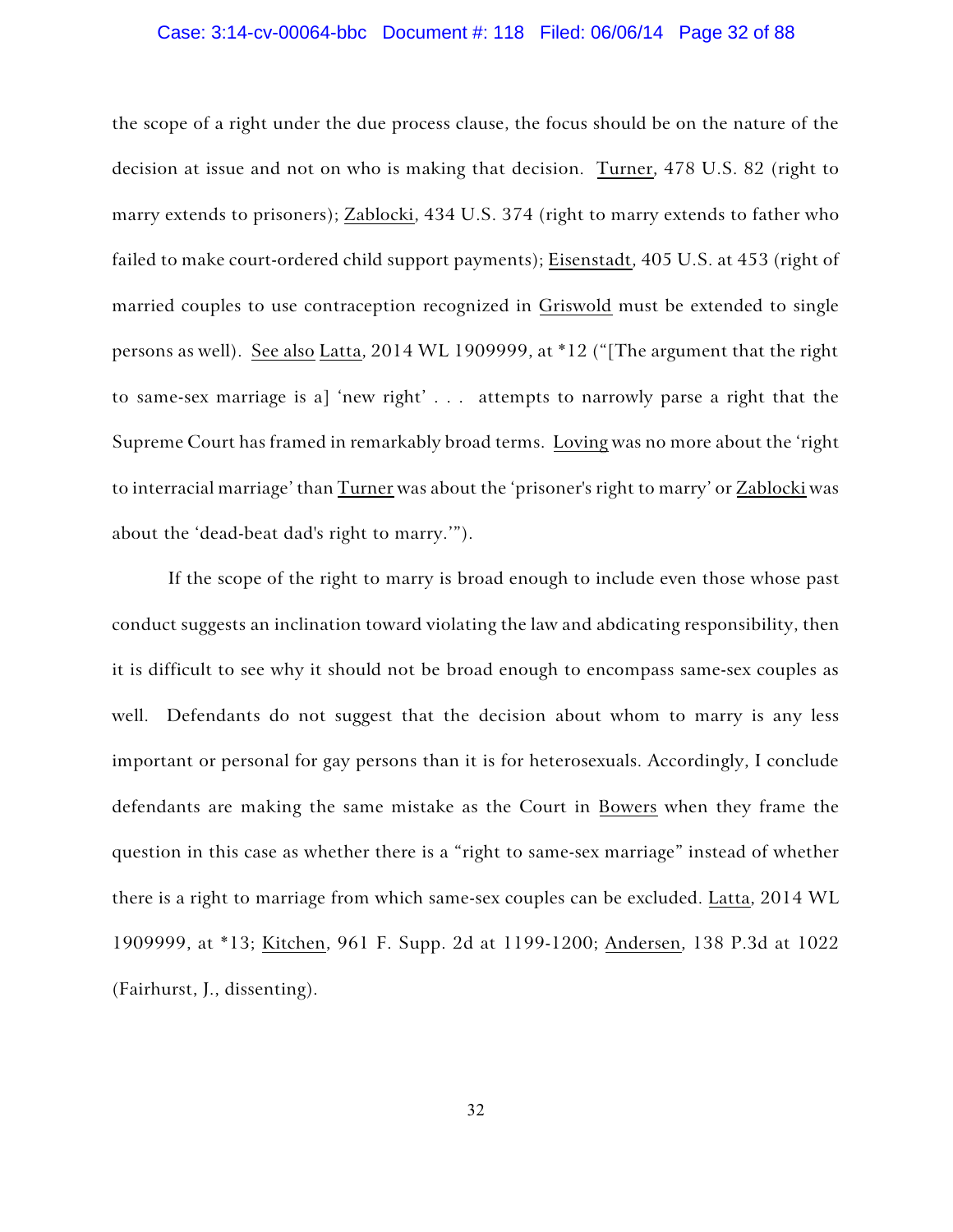### c. History of exclusion

Defendants argue that including the choice of a same-sex partner within the right to marry would contradict Washington v. Glucksberg, 521 U.S. 702, 722 (1997), in which the Supreme Court stated that its "substantive-due-process jurisprudence . . . has been a process whereby the outlines of the 'liberty' specially protected by the Fourteenth Amendment . . . have . . . been carefully refined by concrete examples involving fundamental rights found to be deeply rooted in our legal tradition." Although the Court previously had recognized "the right of a competent individual to refuse medical treatment," it declined to expand the scope of that right to include a more general "right to commit suicide," in part because of "a consistent and almost universal tradition that has long rejected the asserted right" to suicide. Id. at 723-24. Defendants say that a similar conclusion is required with respect to the right of same-sex couples to marry because that right had not been recognized in any state until recently.

As an initial matter, it is hard to square aspects of Glucksberg with the holdings in Griswold and Roe v. Wade, 410 U.S. 113 (1973), in which the Court recognized the rights to contraception and abortion, neither of which were "deeply rooted" in the country's legal tradition at the time. Lawrence, 539 U.S. at 588 (Scalia, J., dissenting) ("Roe [has] been . . . eroded by [Glucksberg] . .. [because] . . . Roe . . . subjected the restriction of abortion to heightened scrutiny without even attempting to establish that the freedom to abort was rooted in this Nation's tradition."). Despite the tension between these cases, the Court has reaffirmed the rights recognized in both Roe and Griswold since Glucksberg. Lawrence, 539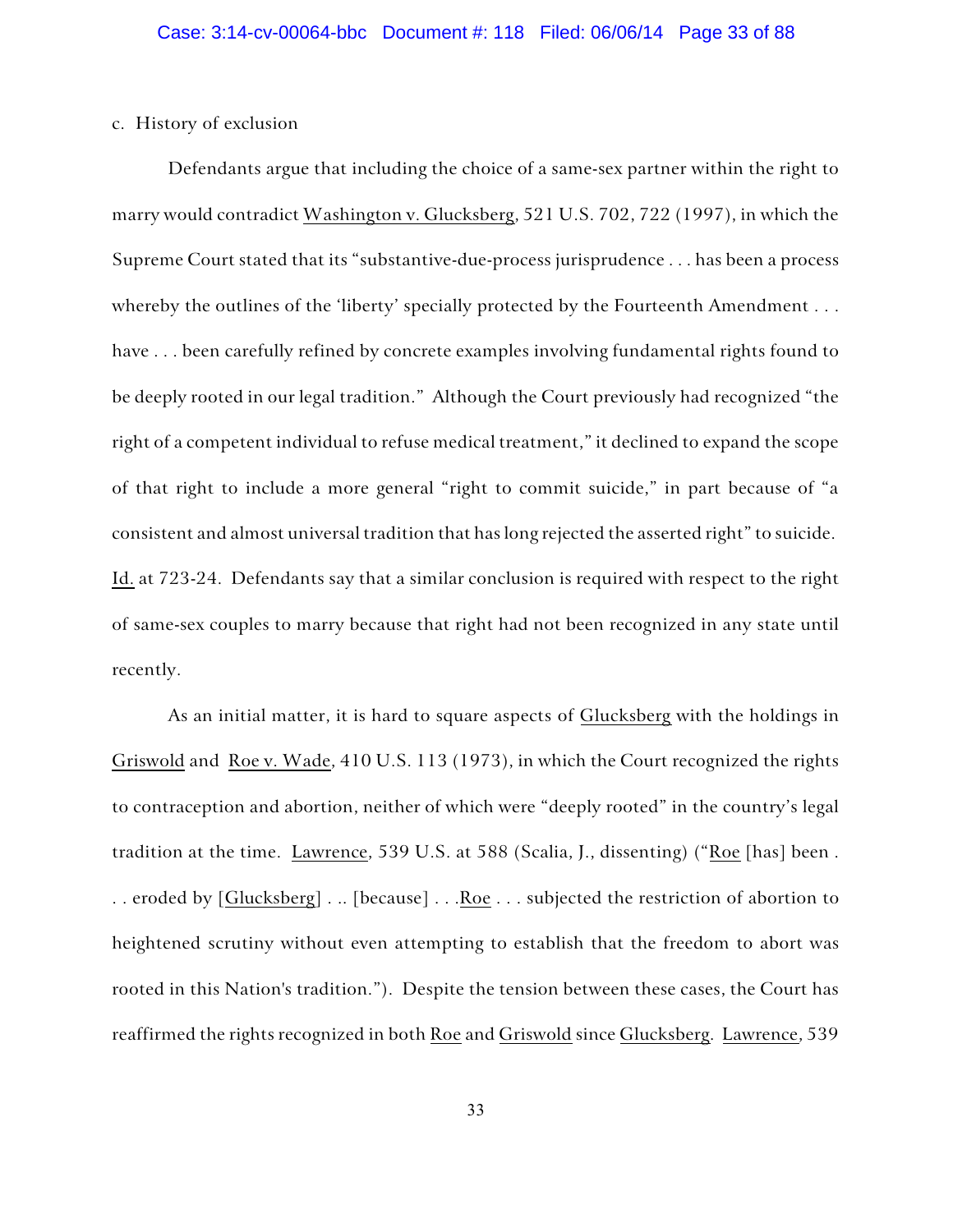# Case: 3:14-cv-00064-bbc Document #: 118 Filed: 06/06/14 Page 34 of 88

U.S. at 564 (citing holding of Griswold and Roe with approval); Stenberg v. Carhart, 530 U.S. 914, 921 (2000) (reaffirming Roe).

In any event, I conclude that Glucksberg is not instructive because that case involved the question whether a right to engage in certain conduct (refuse medical treatment) should be expanded to include a right to engage in different conduct (commit suicide), "two acts [that] are widely and reasonably regarded as quite distinct." Id. at 725. In this case, the conduct at issue is exactly the same as that already protected: getting married. The question is whether the scope of that right may be restricted depending on *who* is exercising the right.

Both Lawrence and Loving support a view that the state cannot rely on a history of exclusion to narrow the scope of the right. When the Supreme Court decided those cases, there had been a long history of states denying the rights being asserted. Although the trend was moving in the other direction, many states still prohibited miscegenation in 1967 and many still prohibited homosexual sexual conduct in 2003. Lawrence, 539 U.S. at 573 (noting that 13 states retained sodomy laws); Loving, 388 U.S. at 7 (noting that 16 states had anti-miscegenation laws). See also Andrew Sullivan, Same-Sex Marriage: Pro and Con Introduction xxv (Vintage 2004) (in 1968, one year *after* Loving, 72 percent of Americans disapproved of interracial marriages); Michael Klarman, Courts, Backlash and the Struggle for Same-Sex Marriage Introduction i (Oxford University Press 2012) (when Court decided Brown v. Board of Education, 21 states required or permitted racial segregation in public schools).

In both Loving and Lawrence, proponents of the laws being challenged relied on this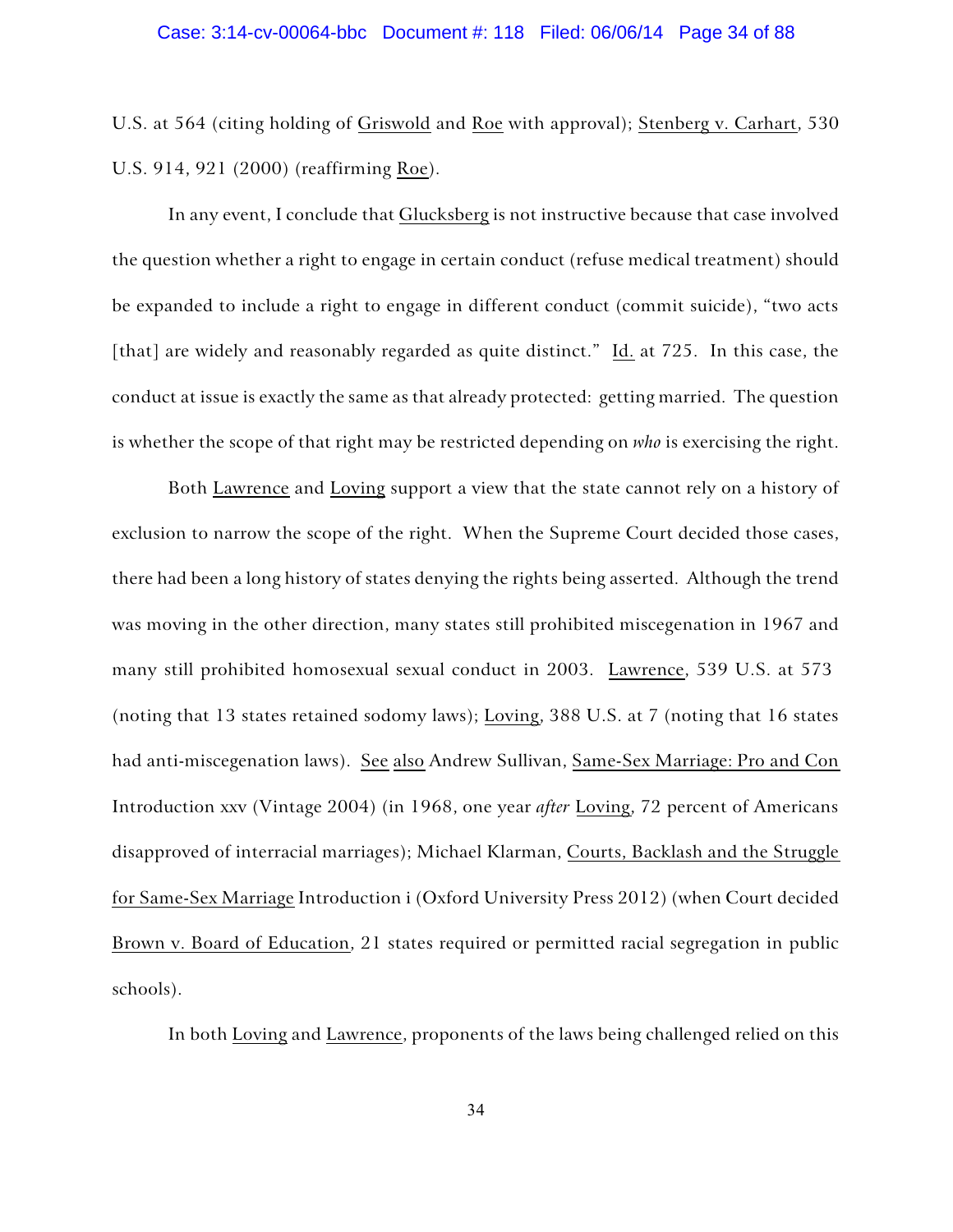### Case: 3:14-cv-00064-bbc Document #: 118 Filed: 06/06/14 Page 35 of 88

history of exclusion as evidence that the scope of the right should not include the conduct at issue. Bowers, 478 U.S. at 211 (Blackmun, J., dissenting) (In Loving, "defenders of the challenged statute relied heavily on the fact that when the Fourteenth Amendment was ratified, most of the States had similar prohibitions."); Lawrence, 539 U.S. at 594-95 (Scalia, J., dissenting) ("[T]he only relevant point is that [sodomy] was criminalized—which suffices to establish that homosexual sodomy is not a right deeply rooted in our Nation's history and tradition.") (internal quotations omitted). In fact, in Bowers, 478 U.S. at 192, the Court itself relied on the fact that laws against sodomy had "ancient roots." However, in both Lawrence and Loving, the Supreme Court held that history was not dispositive, particularly in light of more recent changes in law and society. Lawrence, 539 U.S. at 571-72 ("[There is] an emerging awareness that liberty gives substantial protection to adult persons in deciding how to conduct their private lives in matters pertaining to sex. History and tradition are the starting point but not in all cases the ending point of the substantive due process inquiry.") (internal quotations and alterations omitted); Casey, 505 U.S. at 847–48 ("Interracial marriage was illegal in most States in the 19th century, but the Court was no doubt correct in finding it to be an aspect of liberty protected against state interference by the substantive component of the Due Process Clause in Loving v. Virginia.").

Past practices cannot control the scope of a constitutional right. If the scope of the right is so narrow that it extends only to what is so well-established that it has never been challenged, then the right serves to protect only conduct that needs no protection. Casey,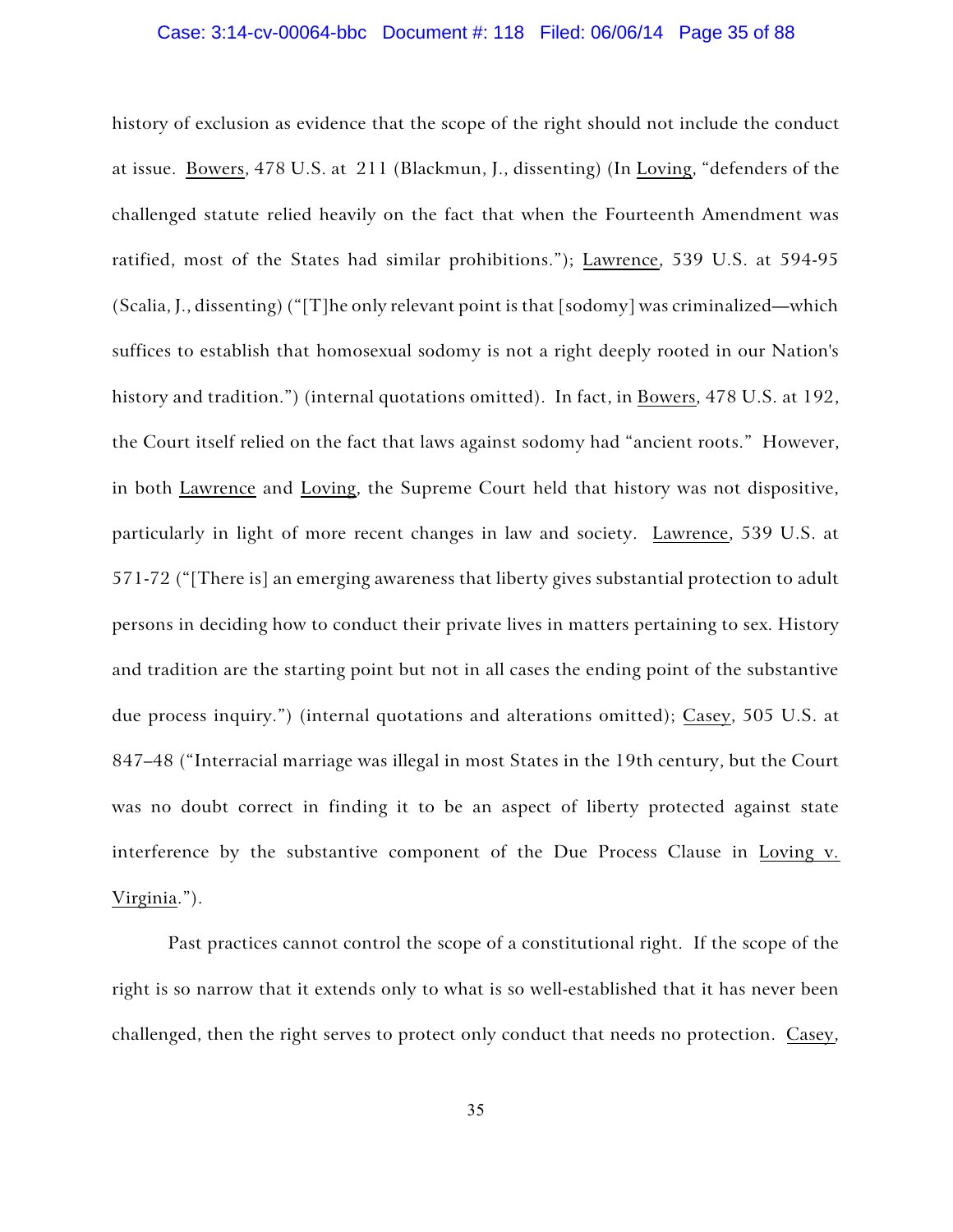### Case: 3:14-cv-00064-bbc Document #: 118 Filed: 06/06/14 Page 36 of 88

505 U.S. at 847 (It is "tempting . . . to suppose that the Due Process Clause protects only those practices, defined at the most specific level, that were protected against government interference by other rules of law when the Fourteenth Amendment was ratified. . . . But such a view would be inconsistent with our law."). Thus, the scope of the right must be framed in neutral terms to prevent arbitrary exclusions of entire classes of people. In this way, courts remain true to their "obligation . . . to define the liberty of all [rather than] mandate [their] own moral code." Id. at 850.

### d. "Definition" of marriage

Finally, amici attempt to distinguish Loving on the ground that sex, unlike race, "go[es] to the essentials of what marriage means." Amici Br., dkt. #109, at 17 n.3. See also id. at 11 (opposite-sex requirement "has always been the universal essential element of the marriage definition"). This sort of "definitional" argument against marriage between samesex couples was prominent in many of the early cases, in which courts said that the right to marry was not implicated because it simply was "impossible" for two people of the same sex to marry. Baker, 191 N.W.2d at 187 ("But in commonsense and in a constitutional sense, there is a clear distinction between a marital restriction based merely upon race and one based upon the fundamental difference in sex."); Jones v. Hallahan, 501 S.W.2d 588, 590 (Ky. Ct. App. 1973) ("In substance, the relationship proposed by the appellants does not authorize the issuance of a marriage license because what they propose is not a marriage."); Singer v. Hara, 522 P.2d 1187, 1191 (Wash. Ct. App. 1974) ("The operative distinction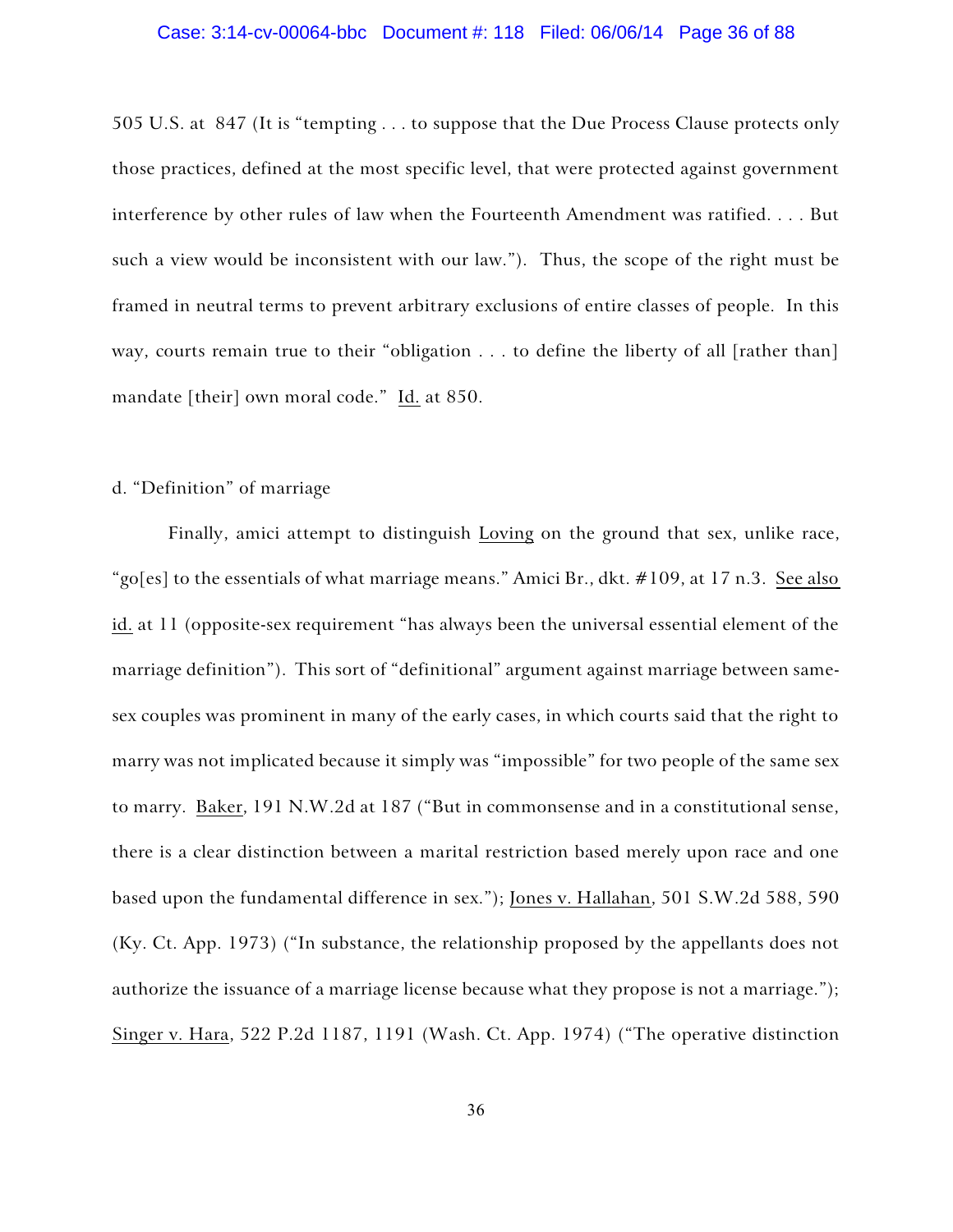## Case: 3:14-cv-00064-bbc Document #: 118 Filed: 06/06/14 Page 37 of 88

[between interracial marriage and same-sex marriage] lies in the relationship which is described by the term 'marriage' itself, and that relationship is the legal union of one man and one woman."); Adams v. Howerton, 486 F. Supp. 1119, 1122 (C.D. Cal. 1980) ("The term 'marriage' . . . necessarily and exclusively involves a contract, a status, and a relationship between persons of different sexes."); Dean, 653 A.2d at 361 (Terry, J., concurring)("same-sex 'marriages' are legally and factually—i.e., definitionally—impossible").

Although amici try to rely on the inherent "nature" of marriage as a way to distinguish anti-miscegenation laws from Wisconsin's marriage amendment, the argument simply reveals another similarity between the objections to interracial marriage and amici's objections to same-sex marriage. In the past, many believed that racial mixing was just as unnatural and antithetical to marriage as amici believe homosexuality is today. Wolfe v. Georgia Railway & Electric Co., 58 S.E. 899, 902-03 (Ga. 1907) (stating that "there is a universally recognized distinction between the races" and that miscegenation is "unnatural" and "productive of evil, and evil only"); Kinney v. Commonwealth, 71 Va. 858, 869 (1878) (interracial marriage "should be prohibited by positive law" because it is "so unnatural that God and nature seem to forbid" it); Lonas v. State, 50 Tenn. (3 Heisk) 287, 310 (1871) ("The laws of civilization demand that the races be kept apart."). This view about interracial marriage was repeated by the trial court in Loving, 388 U.S. at 3 ("Almighty God created the races white, black, yellow, malay and red, and he placed them on separate continents. And but for the interference with his arrangement there would be no cause for such marriages. The fact that he separated the races shows that he did not intend for the races to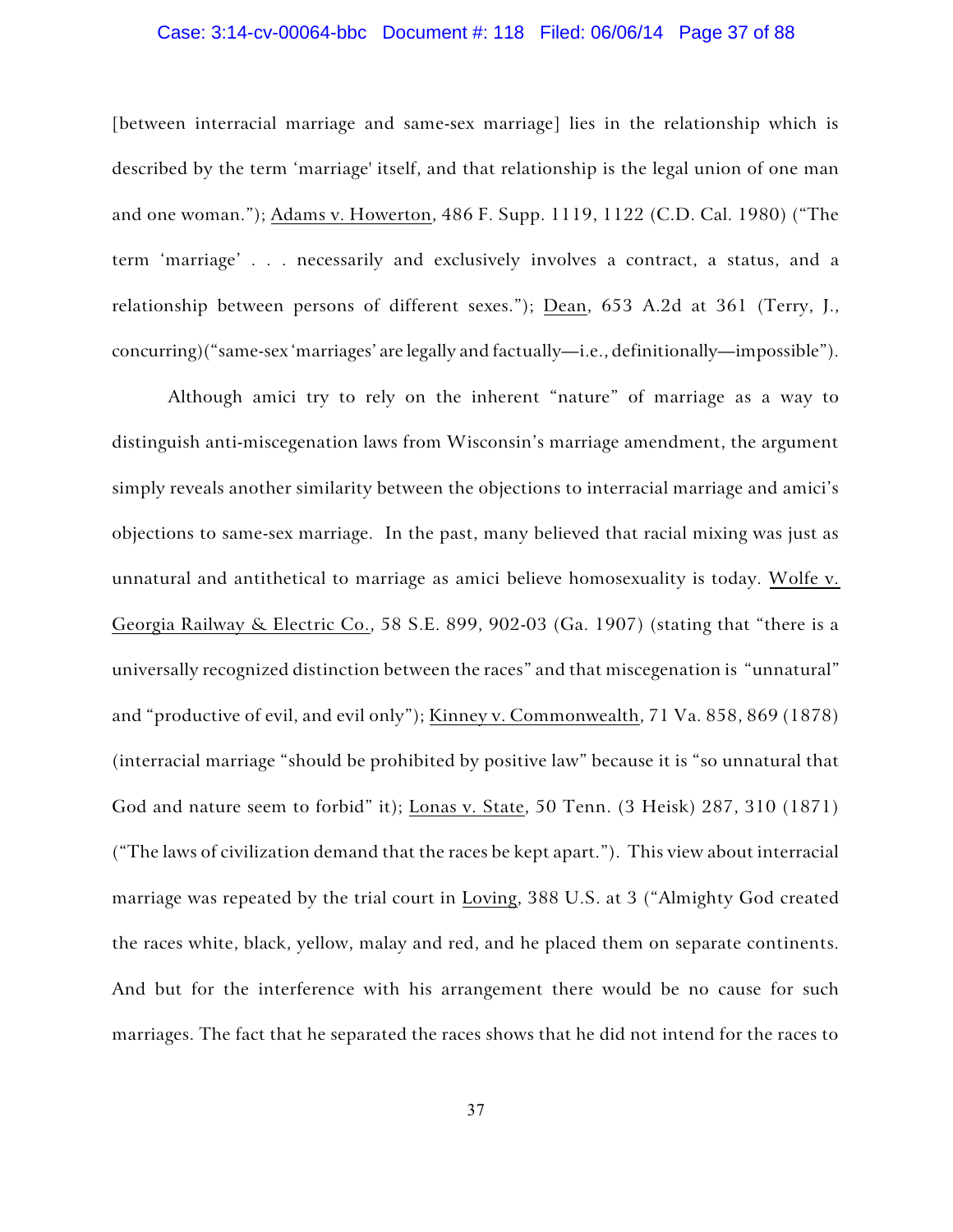mix.").

Mildred Loving herself, one of the plaintiffs in Loving, saw the parallel between her situation and that of same-sex couples. Martha C. Nussbaum, From Disgust to Humanity: Sexual Orientation and the Constitution 140 (Oxford University Press 2010) (quoting Mildred Loving as stating that "[t]he majority believed . . . that it was God's plan to keep people apart and that the government should discriminate against people in love" but that she believes that "all Americans, no matter their race, no matter their sex, no matter their sexual orientation, should have that same freedom to marry"). Although amici may believe that a particular sex is more "essential" to marriage than a particular race, this may reveal nothing more than amici's own views about what seems familiar and natural. Cf. John Stuart Mill and Harriet Taylor Mill, "The Subjection of Women," included in John Stuart Mill, On Liberty and Other Writings 129 (Stefan Collini ed., Cambridge University Press 1989) ("Was there ever any domination which did not appear natural to those who possessed it?").

Even if I assume that amici are correct that the condemnation against miscegenation was not as "universal" as it has been against same-sex marriage, the logical conclusion of amici's argument suggests that the Supreme Court would have been compelled to uphold bans on interracial marriage if the opposition to them had been even stronger or more consistent. Of course, the Court's holding in Loving did not rest on a "loophole" that interracial marriage had been legal in some places during some times.

A second flaw in defendants' argument is that it is circular and would allow a state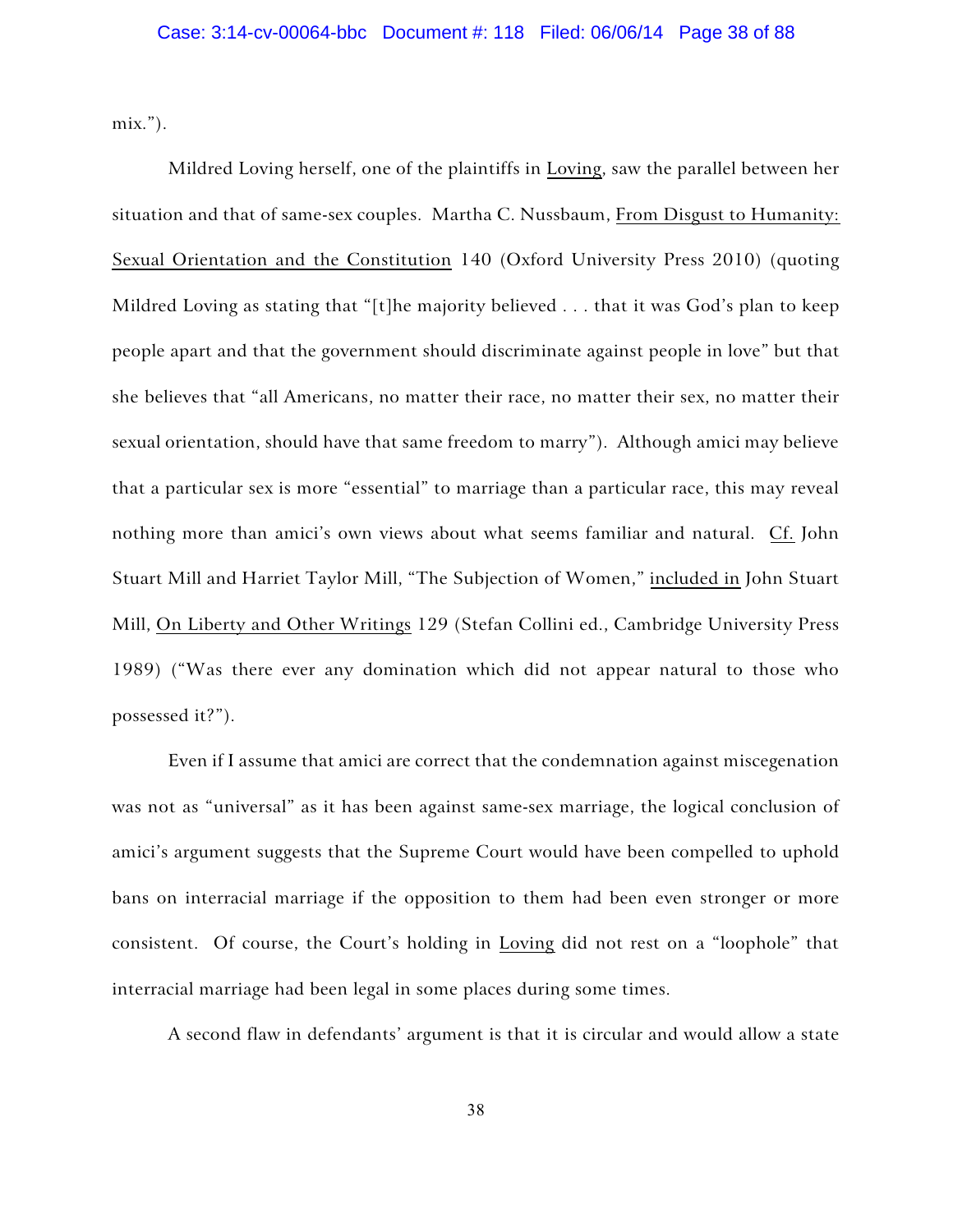## Case: 3:14-cv-00064-bbc Document #: 118 Filed: 06/06/14 Page 39 of 88

to exclude a group from exercising a right simply by manipulating a definition. Civil marriage is a *legal* construct, not a biological rule of nature, so it can be and has been changed over the years; there is nothing "impossible" about defining marriage to include same-sex couples, as has been demonstrated by the decisions of a number countries and states to do just that.

Amici say that opposite-sex marriage reflects "biological and social realities," Amici's Br., dkt. #109, at 3, but they do not explain what that means. To the extent amici are referring again to procreation, I have discussed that issue above and need not address it again. To the extent they are referring to stereotypically masculine and feminine roles that men and women traditionally have held in marriage, that is not a legitimate basis for limiting the scope of the right. United States v. Virginia, 518 U.S. 515, 541-42 (1996) ("State actors may not rely on overbroad generalizations [about the sexes] to make judgments about people that are likely to perpetuate historical patterns of discrimination."); Goodridge, 798 N.E.2d at 965 n.28 (rejecting argument "that men and women are so innately and fundamentally different that their respective 'proper spheres' can be rigidly and universally delineated"). Although the Supreme Court has acknowledged that there are "[i]nherent differences between men and women," the state may not rely on those differences to impose "artificial constraints on an individual's opportunity." Virginia, 518 U.S. at 533-34. I see no reason why that principle should apply any differently in the context of marriage. Accordingly, I conclude that the right to marry protected by the Constitution includes samesex couples.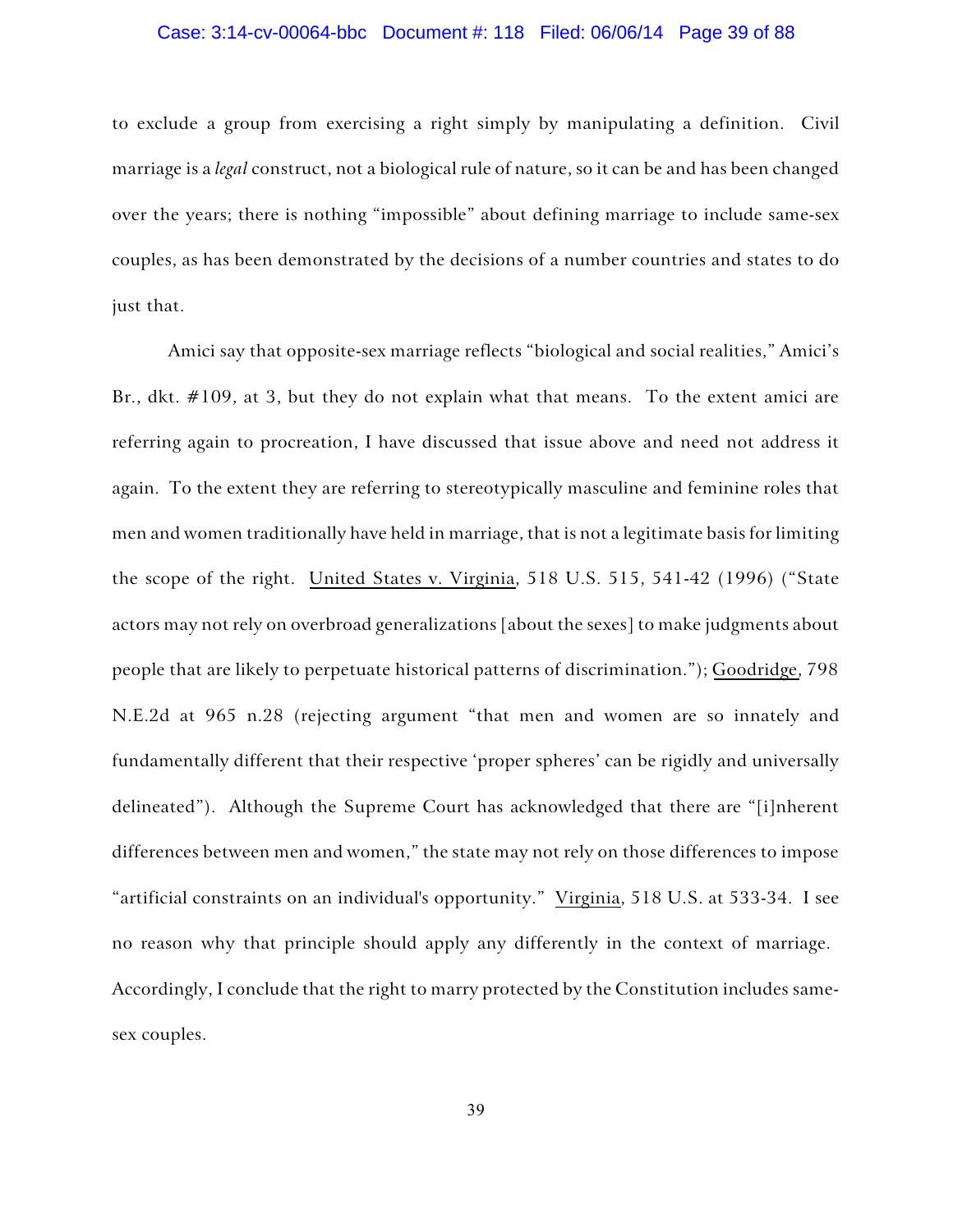## 2. Significant interference

The next question under Zablocki is whether Wisconsin "significantly interferes" with plaintiffs' right to marry. It seems obvious that it does because Wisconsin law prohibits plaintiffs from entering a marriage relationship that will be meaningful for them. Id. at 403- 04 (Stevens, J., concurring) ("A classification based on marital status is fundamentally different from a classification which determines who may lawfully enter into the marriage relationship."). Cf. Perez v. Lippold,198 P.2d 17, 25 (Cal. 1948) (under anti-miscegenation law, "[a] member of any of these races may find himself barred by law from marrying the person of his choice and that person to him may be irreplaceable"). Even defendants do not suggest that marrying someone of the opposite sex is a viable option for plaintiffs. Thus, the practical effect of the law is to impose an absolute ban on marriage for plaintiffs. Varnum v. Brien, 763 N.W.2d 862, 885 (Iowa 2009) ("[T]he right of a gay or lesbian person under the marriage statute to enter into a civil marriage only with a person of the opposite sex is no right at all" because it would require that person to "negat[e] the very trait that defines gay and lesbian people as a class."); Andrew Sullivan, Virtually Normal 44 (Vintage Books 1995)(ban on same-sex relationships bars gay persons "from the act of the union with another" that many believe "to be intrinsic to the notion of human flourishing in the vast majority of human lives").

Neither defendants nor amici argue that domestic partnerships, which are available to both same-sex and opposite-sex couples under Wis. Stat. chapter 770, are an adequate substitute for marriage, such that the marriage ban does not "significantly interfere" with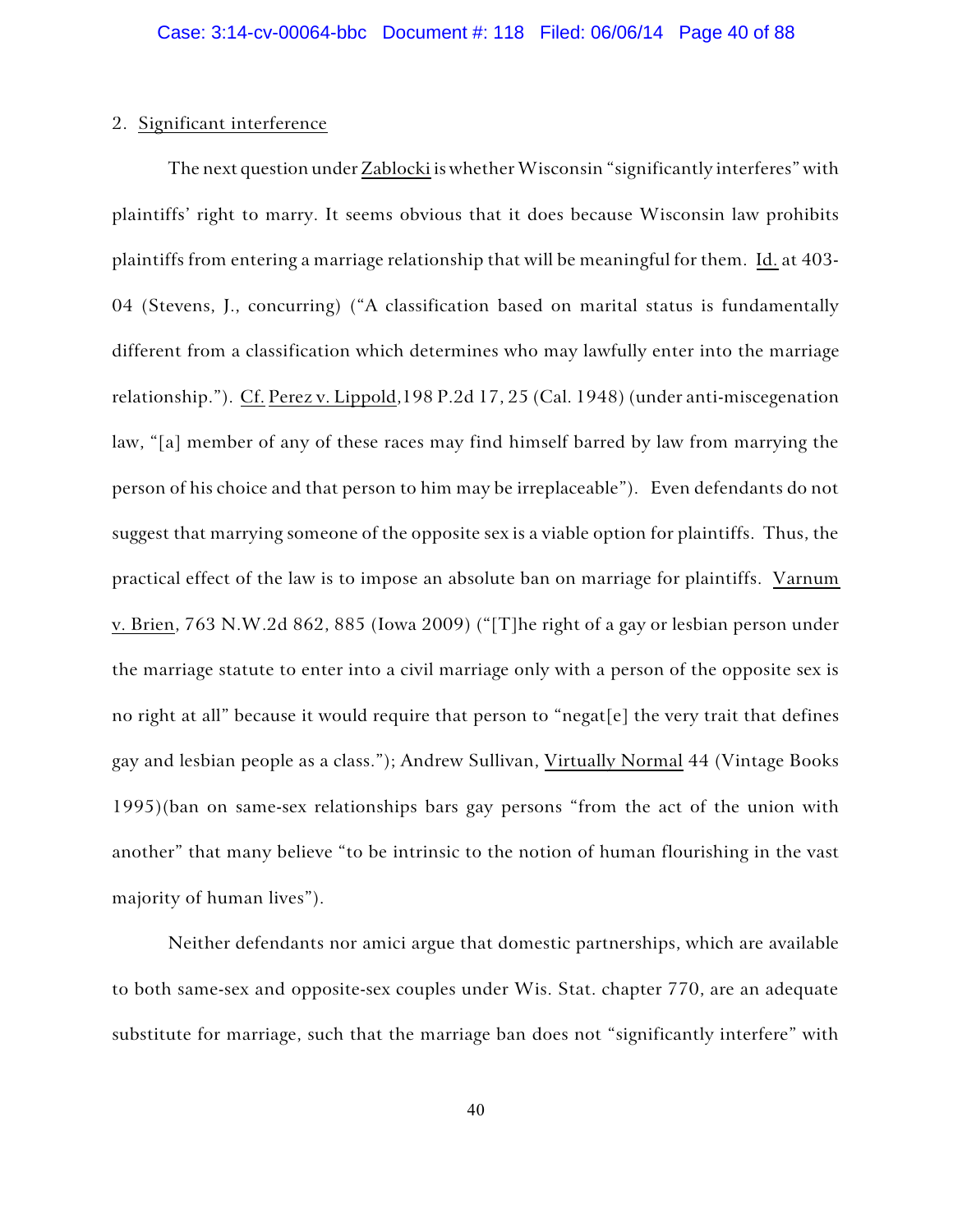## Case: 3:14-cv-00064-bbc Document #: 118 Filed: 06/06/14 Page 41 of 88

plaintiffs' rights, so I need not consider that question. However, most courts considering the issue have found that domestic partnerships and civil unions do not cure the constitutional injury because, even if the tangible benefits of a domestic partnership are similar to marriage, creating a "separate but equal" institution still connotes a second-class status. E.g., Perry v. Schwarzenegger, 704 F. Supp. 2d 921, 994 (N.D. Cal. 2010); Varnum, 763 N.W.2d at 906-07; Kerrigan v. Commissioner of Public Health, 957 A.2d 407, 412 (Conn. 2008); Marriage Cases, 183 P.3d at 445 (Cal. 2008); Opinions of the Justices, 802 N.E.2d at 571. But see Sevcik, 911 F. Supp. 2d at 1015 ("The State has not crossed the constitutional line by maintaining minor differences in civil rights and responsibilities that are not themselves fundamental rights comprising the constitutional component of the right to marriage, or by reserving the label of 'marriage' for one-man-one-woman couples in a culturally and historically accurate way.").

The only issue raised by defendants about the significance of the state's interference relates to the plaintiffs who were married legally in other states. Defendants say that Wisconsin law does not interfere with those plaintiffs' marriage rights because Wisconsin has done nothing to invalidate their marriages or to deprive them of benefits that they could receive from the state where they were married.

This argument is bewildering. Defendants acknowledge that Wisconsin "refuses to recognize same-sex marriages lawfully contracted in other jurisdictions," Dfts.' Br., dkt.  $\#102$ , at 29, which means that the plaintiffs married in other states are deprived of any state rights, protections or benefits related to marriage so long as they reside in Wisconsin. I have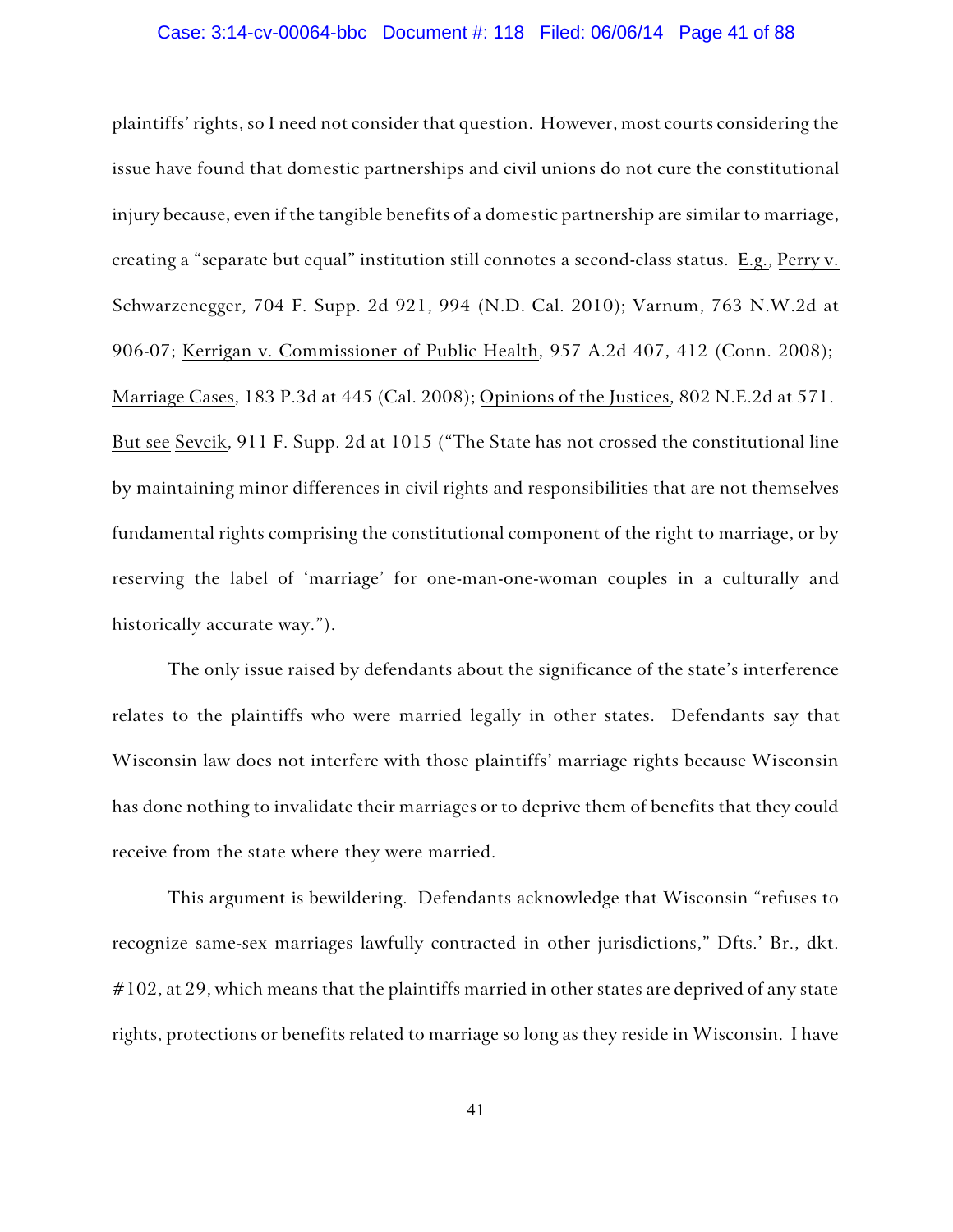#### Case: 3:14-cv-00064-bbc Document #: 118 Filed: 06/06/14 Page 42 of 88

no difficulty concluding that such a deprivation qualifies as "significant interference" under Zablocki. De Leon, 975 F. Supp. 2d 632 (holding that state's refusal to recognize out-ofstate marriage interferes with plaintiffs' right to marry); Obergefell v. Wymyslo, 962 F. Supp. 2d 968 (S.D. Ohio 2013) (same). See also Baskin v. Bogan, 1:14-CV-00355-RLY, 2014 WL 1814064 (S.D. Ind. May 8, 2014) (granting preliminary injunction on claim that state's refusal to recognize out-of-state marriage interferes with plaintiffs' right to marry).

In sum, I conclude that Wisconsin's marriage amendment and the Wisconsin statutes defining marriage as requiring a "husband" and a "wife" significantly interfere with plaintiffs' right to marry, so the laws must be supported by "sufficiently important state interests" that are "closely tailored to effectuate only those interests," Zablocki, 434 U.S. at 388, in order to survive constitutional scrutiny. However, because this case is likely to be appealed, before I consider the state's asserted interests for these laws, I will consider plaintiffs' alternative argument that they are entitled to heightened protection under the equal protection clause, in the event the Court of Appeals for the Seventh Circuit disagrees with my conclusion regarding the scope of plaintiffs' rights under the due process clause.

## B. Equal Protection

In addition to placing limits on state deprivations of individual liberty, the Fourteenth Amendment says that no state may "deny to any person within its jurisdiction the equal protection of the laws." The equal protection clause "require[s] the state to treat each person with equal regard, as having equal worth, regardless of his or her status." Nabozny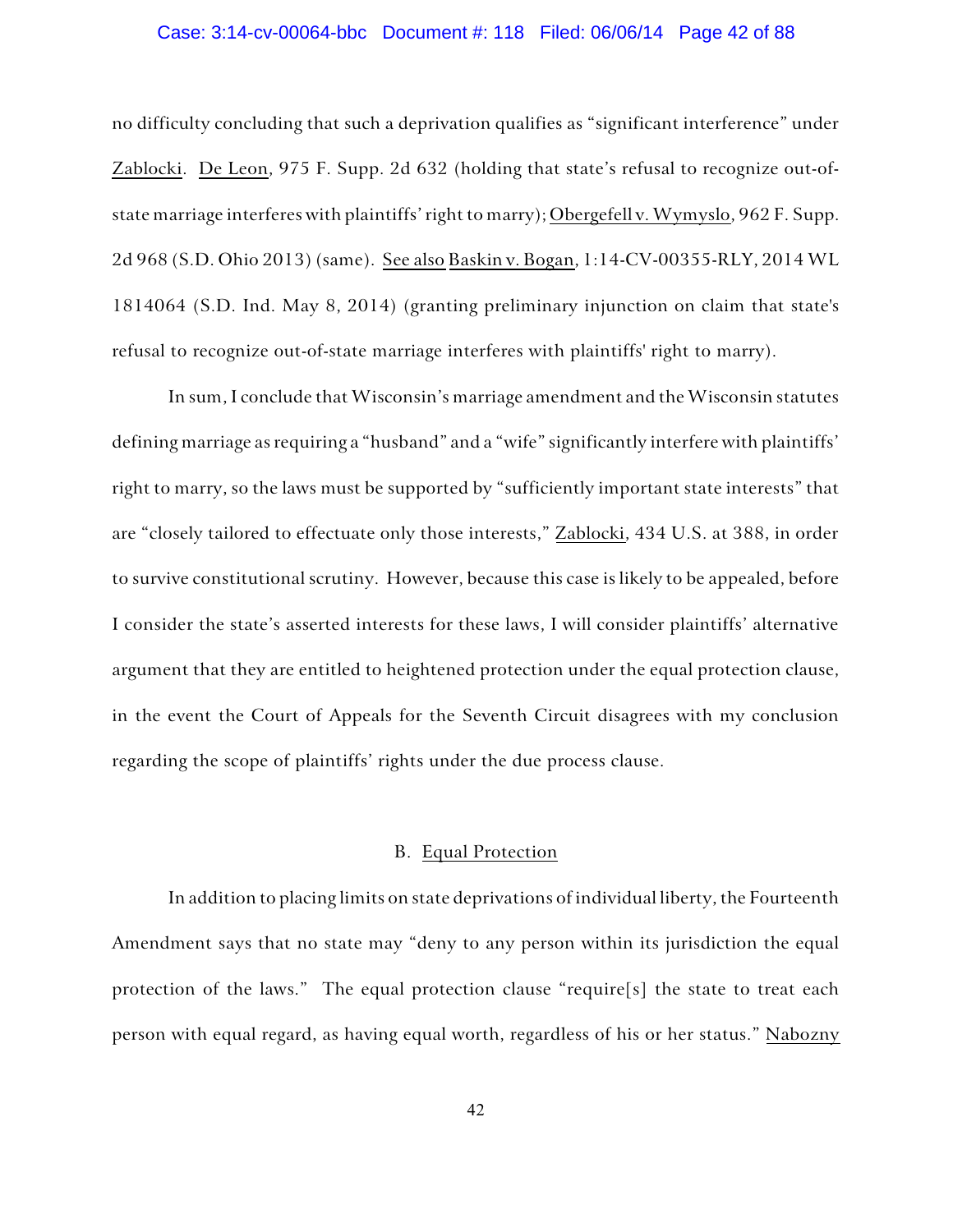## Case: 3:14-cv-00064-bbc Document #: 118 Filed: 06/06/14 Page 43 of 88

v. Podlesny, 92 F.3d 446, 456 (7th Cir. 1996). Stated another way, it "requires the democratic majority to accept for themselves and their loved ones what they impose on you and me." Cruzan by Cruzan v. Director, Missouri Dept. of Health, 497 U.S. 261, 300 (1990) (Scalia, J. concurring). "Courts can take no better measure to assure that laws will be just than to require that laws be equal in operation." Railway Express Agency v. People of State of New York, 336 U.S. 106, 112-13 (1949) (Jackson, J., concurring).

Although the text of the equal protection clause does not distinguish among different groups or classes, the Supreme Court has applied different standards of review under the clause, depending on the type of classification at issue. Most classifications "must be upheld against [an] equal protection challenge if there is any reasonably conceivable state of facts that could provide a rational basis for the classification." FCC v. Beach Commcations, Inc., 508 U.S. 307, 313 (1993). Generally, under a rational basis review, the state has "no obligation to produce evidence" and "courts are compelled . . . to accept a legislature's generalizations even when there is an imperfect fit between means and ends. A classification does not fail rational-basis review because it is not made with mathematical nicety or because in practice it results in some inequality." Heller v. Doe by Doe, 509 U.S. 312, 320-21 (1993).

However, under some circumstances, the Supreme Court has applied a heightened standard of review. For "suspect" classifications, such as race, alienage and national origin, Massachusetts Board of Retirement v. Murgia, 427 U.S. 307, 313 & n.4 (1976), the court applies "strict scrutiny," under which the government must show that the classification is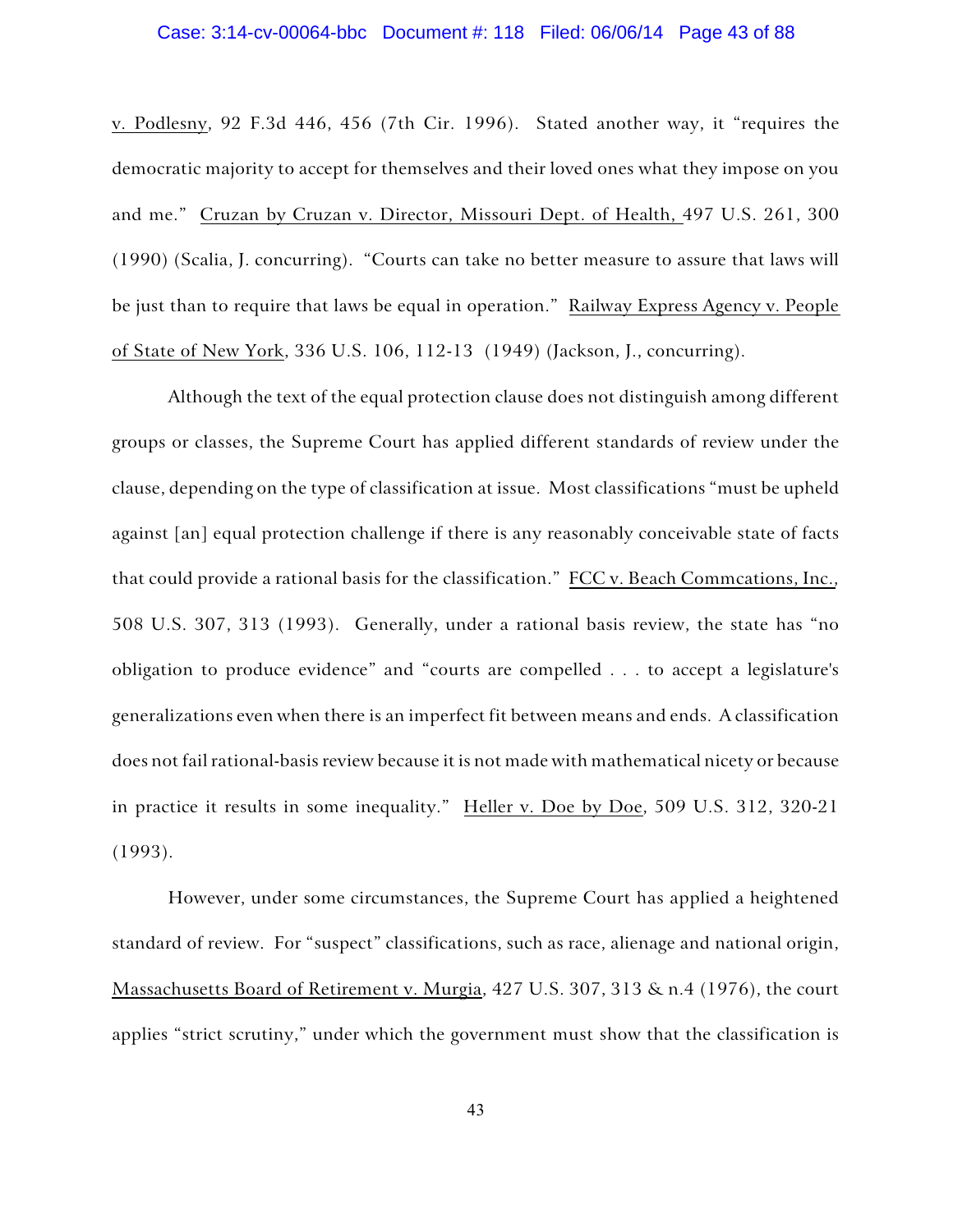# Case: 3:14-cv-00064-bbc Document #: 118 Filed: 06/06/14 Page 44 of 88

"narrowly tailored" to achieve a "compelling" interest. Parents Involved in Community Schools v. Seattle School District No. 1, 551 U.S. 701, 720 (2007). With respect to a small number of other classifications, such as sex and legitimacy (often referred to as "quasisuspect" classifications), the Court has applied what it calls intermediate scrutiny, under which the classifications must be "substantially related" to the achievement of an "important governmental objective." Virginia, 518 U.S. at 524.

In this case, plaintiffs contend that some form of heightened scrutiny should apply because the marriage amendment discriminates on the basis of sex and sexual orientation. I will address both of these contentions in turn.

## 1. Sex discrimination

Plaintiffs identify two theories of sex discrimination. The first is straightforward: if each plaintiff was to choose a marriage partner of the opposite-sex, he or she would be permitted to marry in Wisconsin. Therefore, plaintiffs say, it is because of their sex that they cannot marry. Plaintiffs' second theory is more nuanced and relies on the concept of sex stereotyping. In particular, plaintiffs say that Wisconsin's ban on marriage between same-sex couples "perpetuates and enforces stereotypes regarding the expected and traditional roles of men and women, namely that men marry and create families with women, and women marry and create families with men." Plts.' Br., dkt. #71, at 18.

With respect to the first theory of sex discrimination, plaintiffs analogize their situation to the plaintiffs in Loving, who were prohibited from marrying because of the race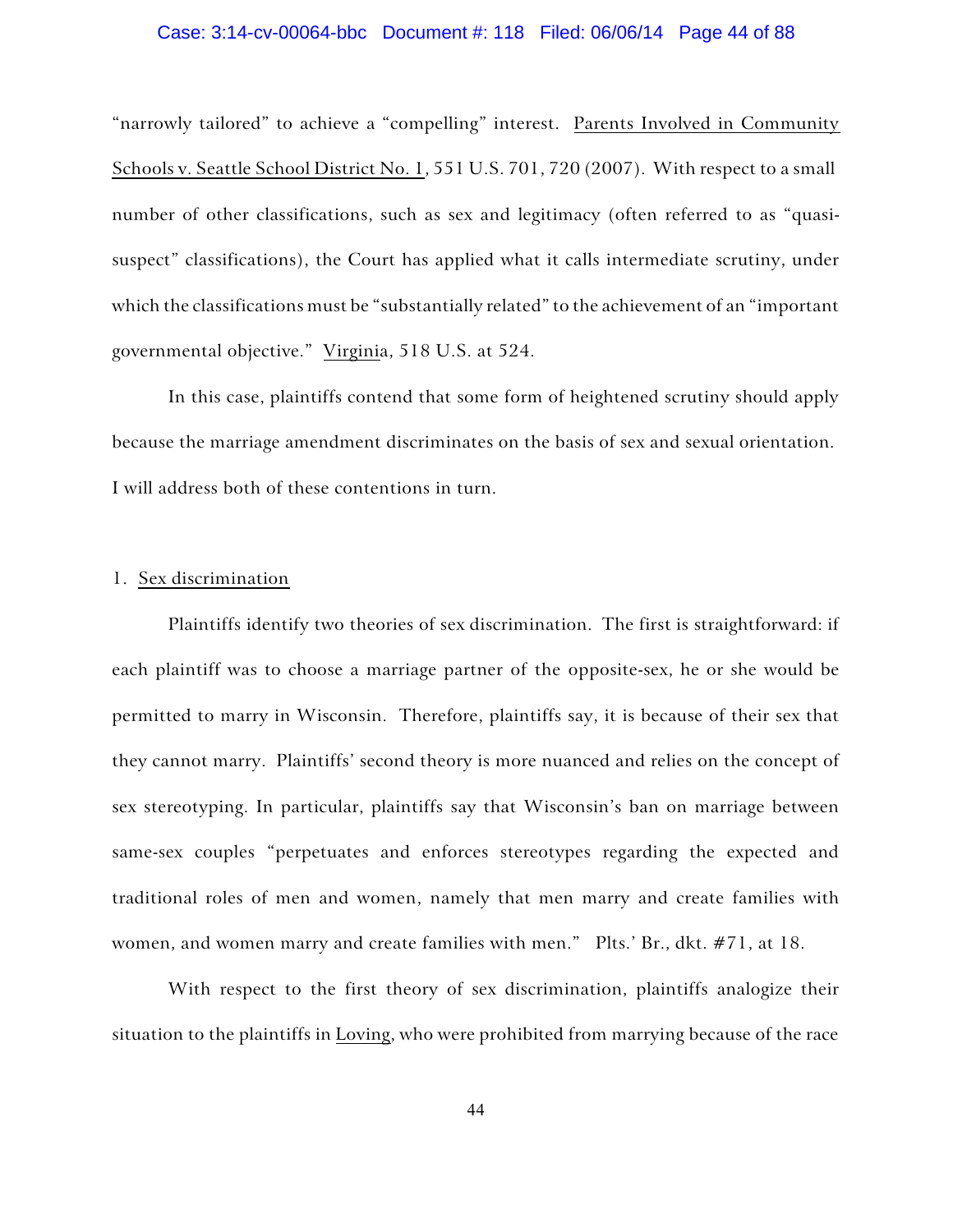# Case: 3:14-cv-00064-bbc Document #: 118 Filed: 06/06/14 Page 45 of 88

of their partner. The state argued in Loving that the anti-miscegenation law was not discriminatory because it applied to both whites and blacks, but the Supreme Court rejected that argument, stating that "we deal with statutes containing racial classifications, and the fact of equal application does not immunize the statute from the very heavy burden of justification which the Fourteenth Amendment has traditionally required of state statutes drawn according to race." Loving, 388 U.S. at 7-8. See also McLaughlin v. State of Florida, 379 U.S. 184, 191 (1964) (statute prohibiting interracial cohabitation is unconstitutional, even though it penalized both whites and blacks; "[j]udicial inquiry under the Equal Protection Clause . . . does not end with a showing of equal application among the members of the class defined by the legislation"). Plaintiffs argue that the same reasoning should apply in this case. In other words, plaintiffs believe that the same-sex marriage ban discriminates on the basis of sex, even though it applies equally to both men and women, because it draws a line according to sex.

In the first case resolved in favor of same-sex couples seeking to marry, the court adopted this theory, even though the plaintiffs had not argued it initially. Baehr v. Lewin, 852 P.2d 44, 60 (Haw. 1993). Since then, however, the sex discrimination theory has been rejected by most courts to consider it, even those ruling in favor of the plaintiffs on other grounds. E.g., Geiger v. Kitzhaber, 6:13-CV-01834-MC, 2014 WL 2054264, at \*7 (D. Or. May 19, 2014); Latta, 2014 WL 1909999, at \*15; Bishop, 962 F. Supp. 2d at 1286-87; Sevcik, 911 F. Supp. 2d at 1005; Jackson v. Abercrombie, 884 F. Supp. 2d 1065, 1098-99 (D. Haw. 2012); Griego v. Oliver, 2014-NMSC-003, 316 P.3d 865, 880; Kerrigan, 957 A.2d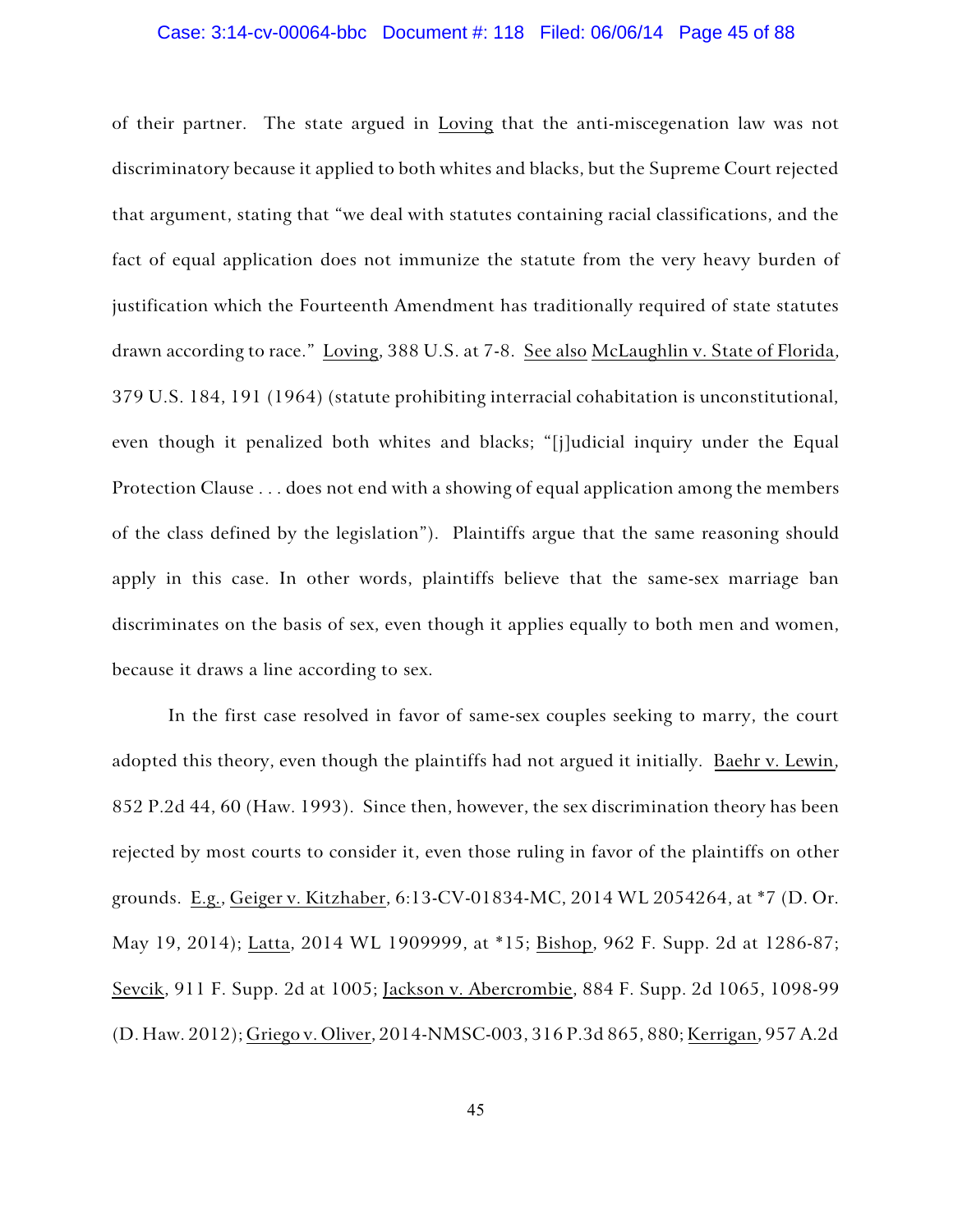# Case: 3:14-cv-00064-bbc Document #: 118 Filed: 06/06/14 Page 46 of 88

at 509; Marriage Cases, 183 P.3d at 438; Conaway v. Deane, 4932 A.2d 571, 601-02 (Md. 2007); Hernandez, 855 N.E.2d at 10-11. But see Kitchen, 961 F. Supp. at 1206 ("[T]he court finds that the fact of equal application to both men and women does not immunize Utah's Amendment 3 from the heightened burden of justification that the Fourteenth Amendment requires of state laws drawn according to sex."); Perry v. Schwarzenegger, 704 F. Supp. 2d at 996 ("Sexual orientation discrimination can take the form of sex discrimination."); Brause v. Bureau of Vital Statistics, 3AN-95-6562 CI, 1998 WL 88743, \*6 (Alaska Super. Ct. Feb. 27, 1998) ("That this is a sex-based classification can readily be demonstrated: if twins, one male and one female, both wished to marry a woman and otherwise met all of the Code's requirements, only gender prevents the twin sister from marrying under the present law. Sex-based classification can hardly be more obvious.").

Although the reasoning of the courts rejecting the theory has varied, the general view seems to be that a sex discrimination theory is not viable, even if the government is making a sex-based classification with respect to an individual, because the intent of the laws banning same-sex marriage is not to suppress females or males as a class. E.g., Sevcik, 911 F. Supp. 2d at 1005 ("[B]ecause it is homosexuals who are the target of the distinction here, the level of scrutiny applicable to sexual-orientation-based distinctions applies."). In other words, courts view this theory as counterintuitive and legalistic, an attempt to "bootstrap" sexual orientation discrimination into a claim for sex discrimination.

With respect to plaintiffs' second theory, there is support in the law for the view that sex stereotyping is a form of sex discrimination. Virginia, 518 U.S. at 541-42 ("State actors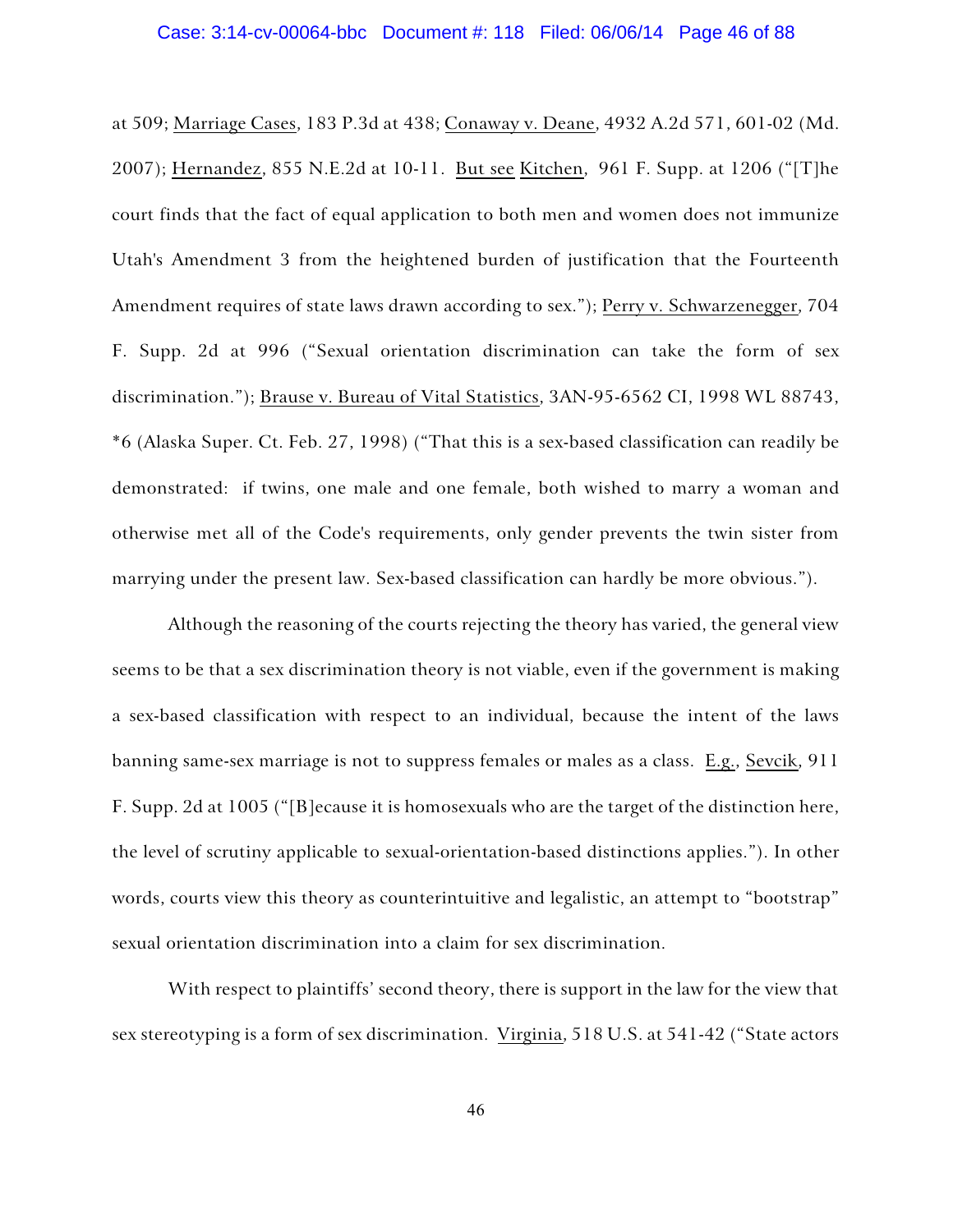# Case: 3:14-cv-00064-bbc Document #: 118 Filed: 06/06/14 Page 47 of 88

controlling gates to opportunity . . . may not exclude qualified individuals based on fixed notions concerning the roles and abilities of males and females.") (internal quotations omitted); Price Waterhouse v. Hopkins, 490 U.S. 228, 250–51 (1989) ("[W]e are beyond the day when an employer could evaluate employees by assuming or insisting that they matc[h] the stereotypes associated with their group."). See also Doe by Doe v. City of Belleville, Illinois, 119 F.3d 563, 581 (7th Cir. 1997)("A woman who is harassed . . . because [she] is perceived as unacceptably 'masculine' is harassed 'because of' her sex. . . . In the same way, a man who is harassed because . . . he exhibits his masculinity in a way that does not meet his coworkers' idea of how men are to appear and behave, is harassed 'because of' his sex.") (citations omitted). But see Hamm v. Weyauwega Milk Products, Inc., 332 F.3d 1058, 1068 (7th Cir. 2003) (Posner, J., concurring) ("'Sex stereotyping' should not be regarded as a form of sex discrimination, though it will sometimes . . . be evidence of sex discrimination."). Some commentators have argued that sexual orientation discrimination should be seen as the ultimate form of sex stereotyping because it is grounded in beliefs about appropriate gender roles, e.g., Sylvia A. Law, Homosexuality and the Social Meaning of Gender, 1988 Wis. L. Rev. 187 (1988), but plaintiffs have not cited any courts that have adopted that theory and I am not aware of any.

Plaintiffs' arguments about sex discrimination are thought-provoking enough to have caught the interest of at least one Supreme Court justice. Oral argument, Hollingsworth v. Perry, No. 12-144, 2013 WL 1212745, at \*13 (statement of Kennedy, J.) ("Do you believe [that a ban on same-sex marriage] can be treated as a gender-based classification? It's a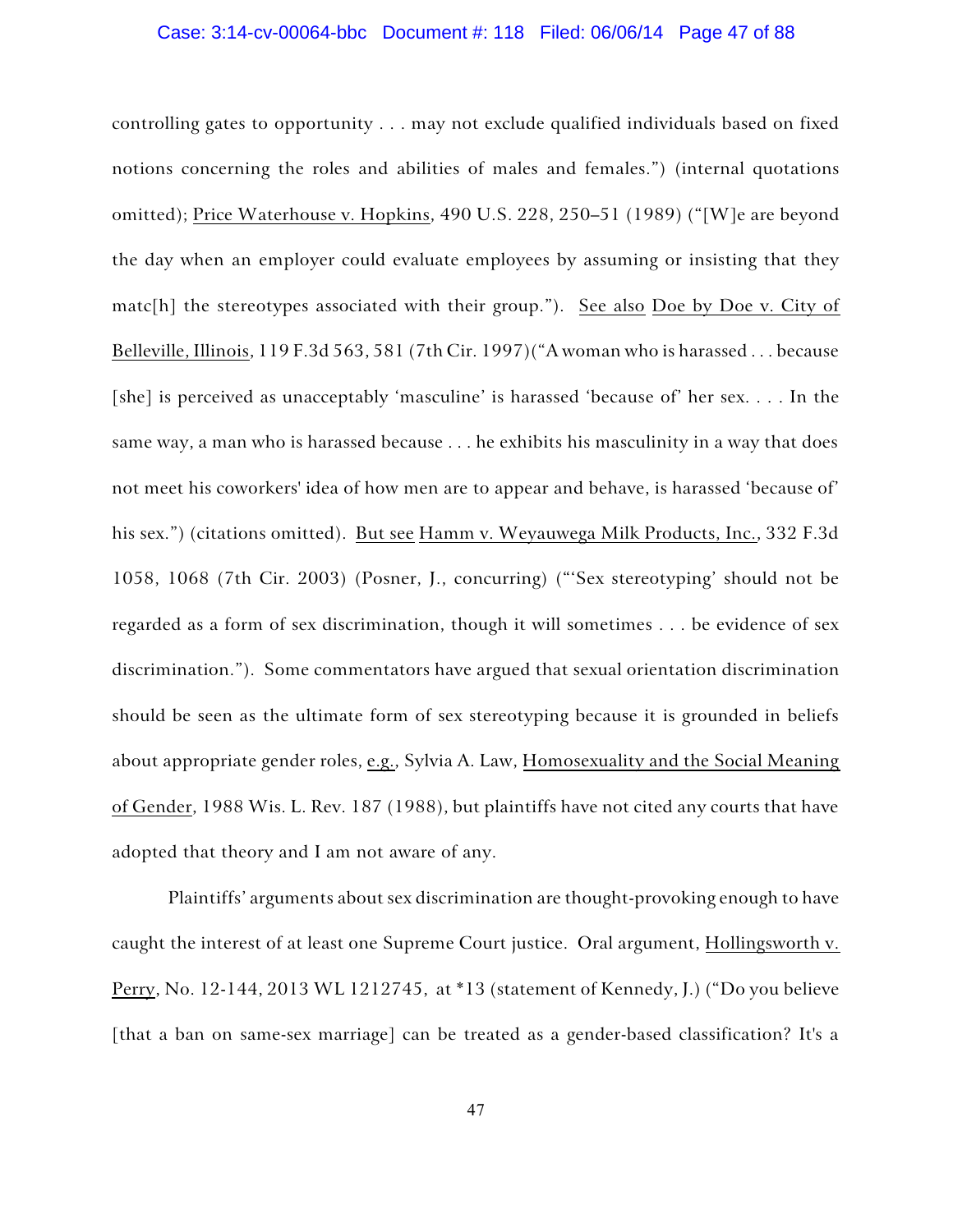#### Case: 3:14-cv-00064-bbc Document #: 118 Filed: 06/06/14 Page 48 of 88

difficult question that I've been trying to wrestle with it."). However, neither the Supreme Court nor the Court of Appeals for the Seventh Circuit has embraced either theory asserted by plaintiffs. With respect to the first theory, the court of appeals assumed in a recent case that a sex-based classification may be permissible if it imposes comparable burdens on both sexes. Hayden ex rel. A.H. v. Greensburg Community School Corp., 743 F.3d 569, 581 (7th Cir. 2014) ("Sex-differentiated standards consistent with community norms may be permissible to the extent they are part of a comprehensive, evenly-enforced grooming code that imposes comparable burdens on both males and females alike."). With respect to the second theory, the court has stated that there is "a considerable overlap in the origins of sex discrimination and homophobia," but the court declined to "go so far" as "to conclude that anti-gay bias should, in fact, be understood as a form of sex discrimination." Doe, 119 F.3d at 593 n.27. The Supreme Court has not discussed either theory as it relates to sexual orientation.

Because of the uncertainty in the law and because I am deciding the case in plaintiffs' favor on other grounds, I decline to wade into this jurisprudential thicket at this time. However, the court of appeals' statement that sex and sexual orientation are related provides some support for a view that, like sex discrimination, sexual orientation discrimination should be subjected to heightened scrutiny.

### 2. Sexual orientation discrimination

### a. Supreme Court guidance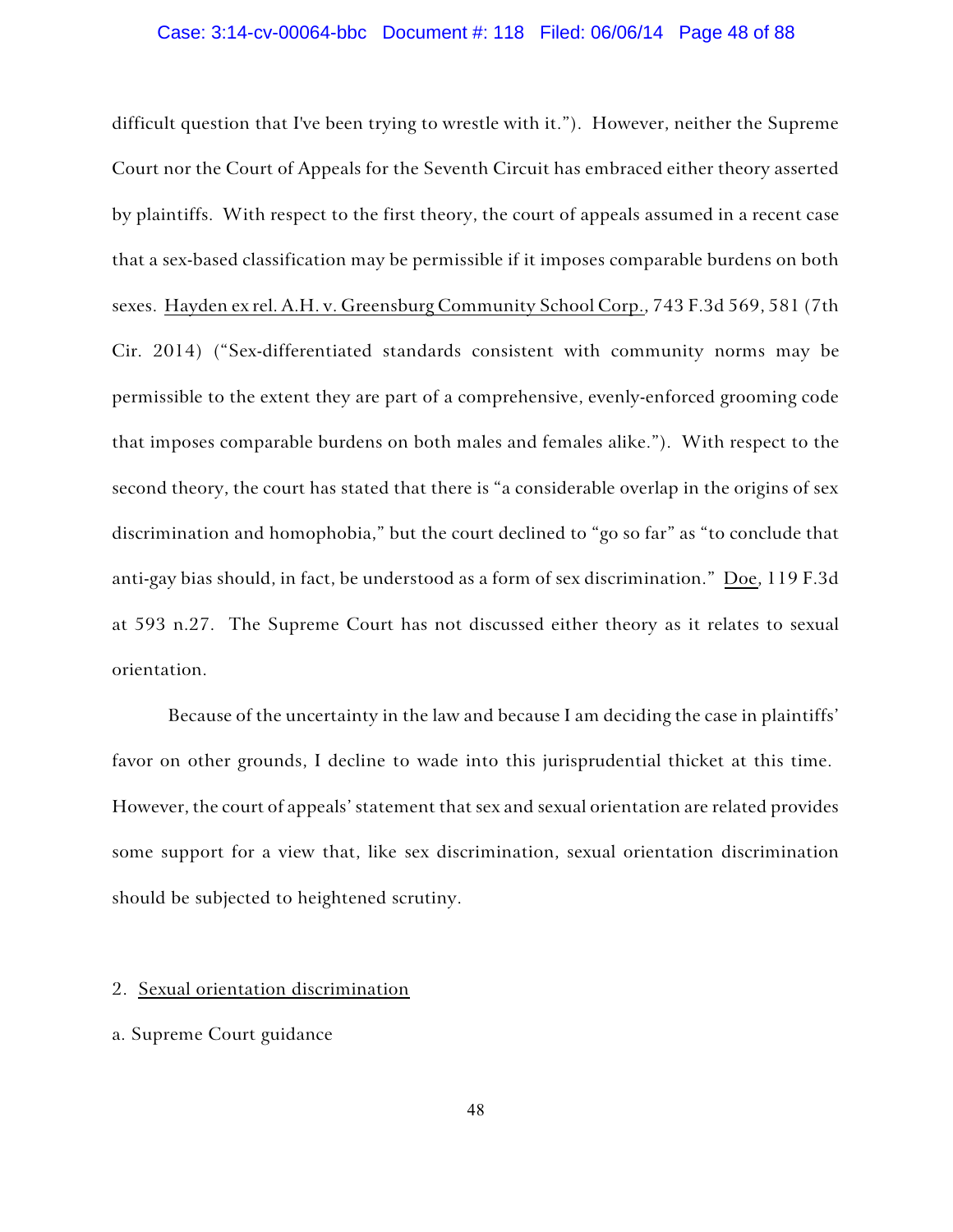# Case: 3:14-cv-00064-bbc Document #: 118 Filed: 06/06/14 Page 49 of 88

The Supreme Court has never decided explicitly whether heightened scrutiny should apply to sexual orientation discrimination. Lee v. Orr, 13-CV-8719, 2013 WL 6490577 n.1 (N.D. Ill. Dec. 10, 2013) ("[T]he Supreme Court has yet to expressly state the level of scrutiny that courts are to apply to claims based on sexual orientation."). In Romer, 517 U.S. at 632, in which the Court invalidated a state constitutional amendment because it discriminated on the basis of sexual orientation, the Court ignored the question whether heightened scrutiny should apply, perhaps because it was unnecessary in light of the Court's conclusion that the law in dispute "lack[ed] a rational relationship to legitimate state interests." The Court did not discuss the standard of review in Windsor either.

Despite the lack of an express statement from the Supreme Court, some courts and commentators have argued that the Court's analyses in Romer and especially Windsor require a conclusion that the Court, in practice, is applying a higher standard than rational basis. For example, in SmithKline Beecham Corp. v. Abbott Laboratories, 740 F.3d 471, 480-81 (9th Cir. 2014), the court considered the standard of review to apply to sexual orientation discrimination in the context of jury selection. The court stated that "Windsor review is not rational basis review. In its words and its deed, Windsor established a level of scrutiny for classifications based on sexual orientation that is unquestionably higher than rational basis review. In other words, Windsor requires that heightened scrutiny be applied to equal protection claims involving sexual orientation." Id. See also Evan Gerstmann, Same-Sex Marriage and the Constitution, 19 (2d ed. Cambridge University Press 2008) ("Some scholars, including this author, have argued that the Romer Court actually applied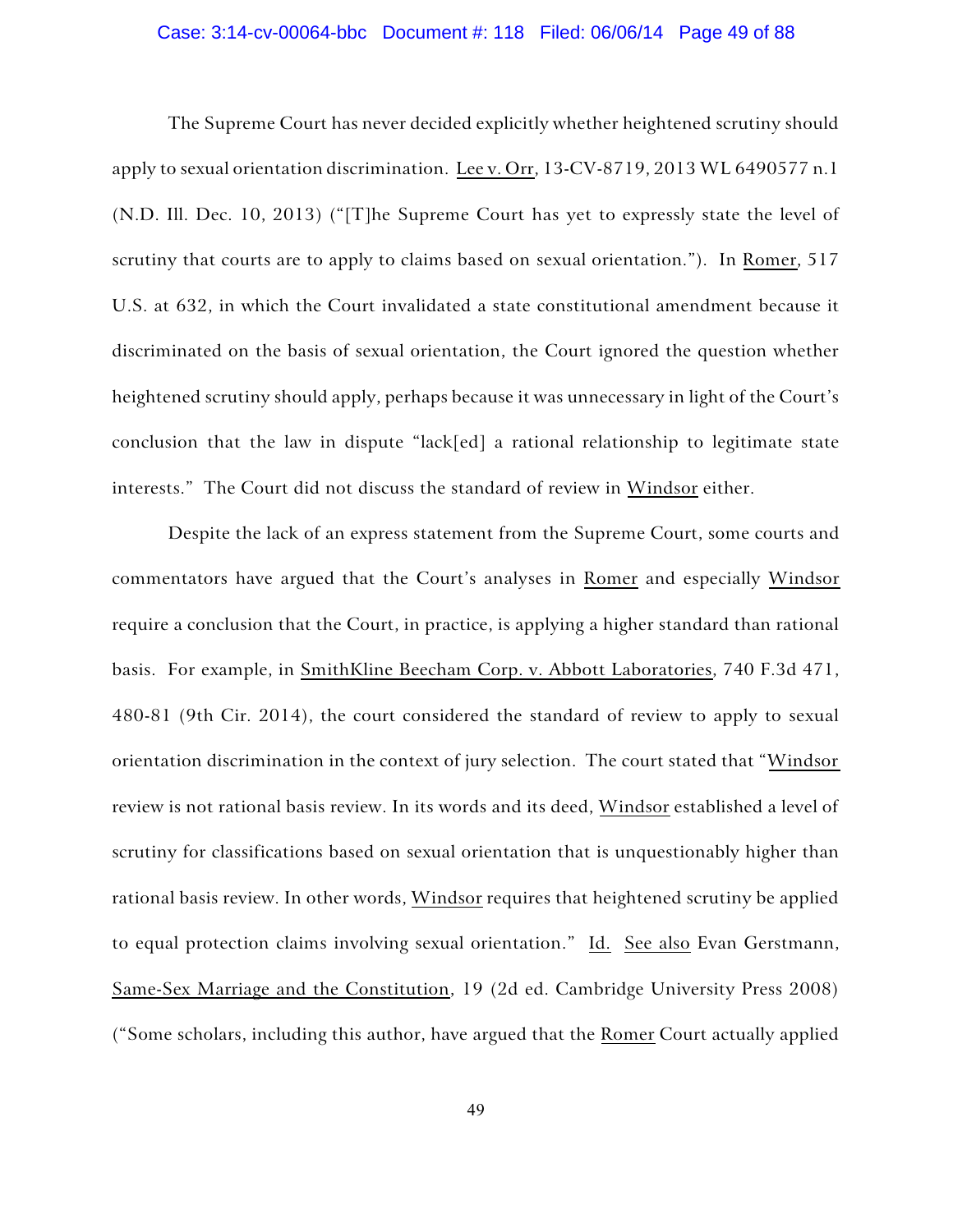## Case: 3:14-cv-00064-bbc Document #: 118 Filed: 06/06/14 Page 50 of 88

a level of scrutiny somewhat greater than rational basis review" because "[t]he Court seemed unusually skeptical of [the state's] professed reasons" for [the law]."). This conclusion is consistent with Justice Scalia's dissenting opinion in Windsor, 133 S.Ct. at 2706, in which he stated that "the Court certainly does not apply anything that resembles [the rational-basis] framework."

In SmithKline, 740 F.3d at 981-83, the court of appeals relied on four factors to conclude that Windsor applied heightened scrutiny: (1) the Supreme Court did not consider "conceivable" justifications for the law not asserted by the defenders of the law; (2) the Court required the government to "justify" the discrimination; (3) the Court considered the harm that the law caused the disadvantaged group; and (4) the Court did not afford the law a presumption of validity. Finding all of these things inconsistent with rational basis review, the court of appeals concluded that the Supreme Court must have been applying some form of heightened scrutiny.

I agree with the court in SmithKline that the Supreme Court's analysis in Windsor (as well as in Romer) had more "bite" than a rational basis review would suggest. In fact, in Justice O'Connor's concurrence in Lawrence, 539 U.S. at 580, she acknowledged that the Court conducted "a more searching inquiry" in Romer than it had in the ordinary case applying rational basis review.

It may be that Windsor's silence is an indication that the Court is on the verge of making sexual orientation a suspect or quasi-suspect classification. Cf. Frontiero v. Richardson, 411 U.S. 677, 683 (1973) (plurality opinion) (stating for first time that sex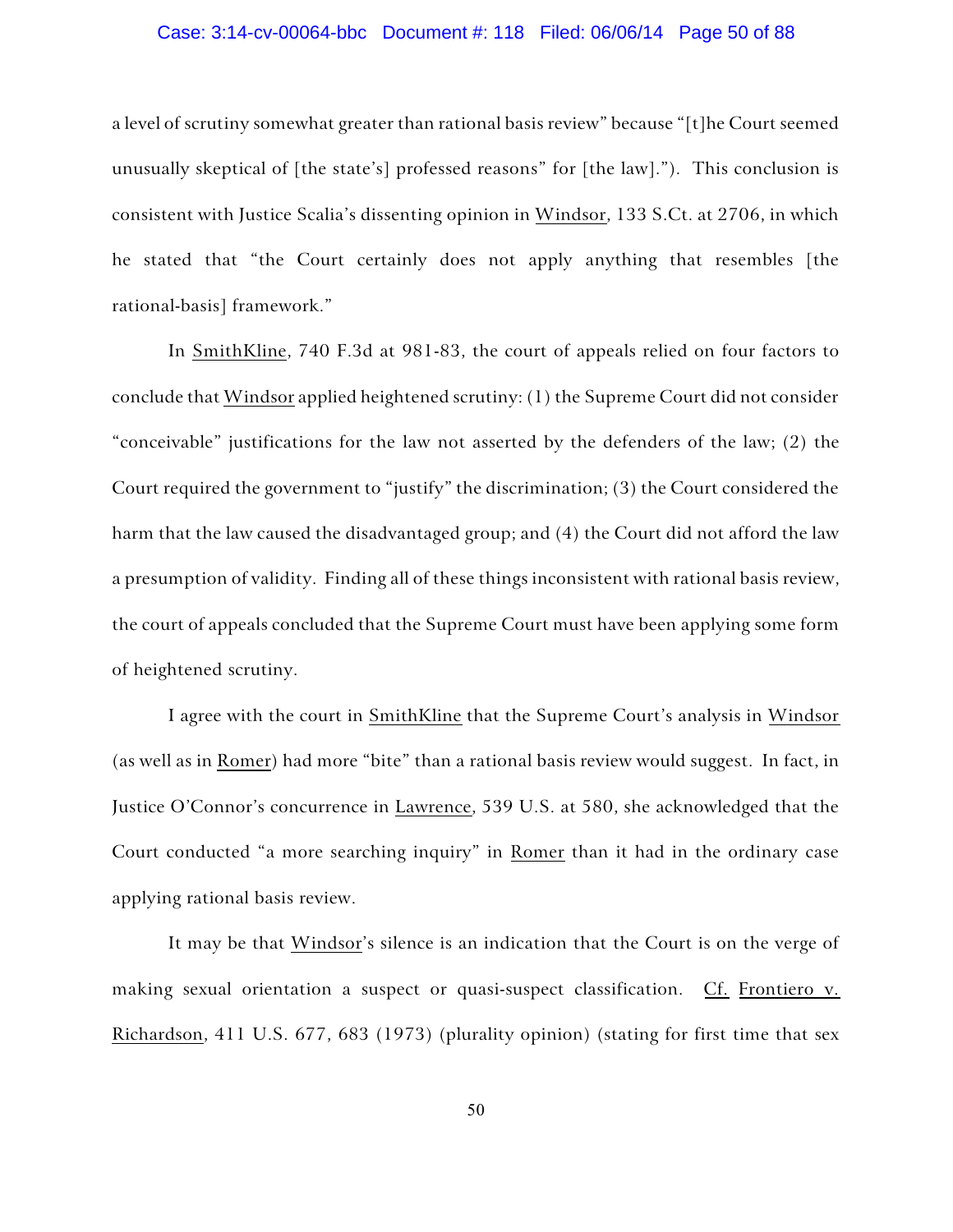#### Case: 3:14-cv-00064-bbc Document #: 118 Filed: 06/06/14 Page 51 of 88

discrimination should receive heightened scrutiny and relying on previous case in which Court had "depart[ed] from a 'traditional' rational-basis analysis with respect to [a] sex-based classificatio[n]" but Court did not say expressly in previous case that it was applying heightened standard of review). Alternatively, it may be that Romer and Windsor suggest that "[t]he hard edges of the tripartite division have . . . softened," and that the Court has moved "toward general balancing of relevant interests." Cass Sunstein, Foreword: Leaving Things Undecided, 110 Harv. L. Rev. 4, 77 (1996). However, in the absence of a clear statement from the Court regarding the standard of review it was applying, it is difficult to rely on those cases as authority for applying heightened scrutiny to sexual orientation discrimination. Accordingly, I will consider next whether the Court of Appeals for the Seventh Circuit has provided definitive guidance.

## b. Guidance from the Court of Appeals for the Seventh Circuit

Defendants argue that circuit precedent prohibits this court from applying heightened scrutiny, but I disagree. In Ben–Shalom v. Marsh, 881 F.2d 454, 464 (7th Cir.1989), the court of appeals applied rational basis review to a law banning gays in the military, but in Nabozny, 92 F.3d at 457-58, the court stated that Ben-Shalom's holding was limited to the military context. This makes sense in light of the general rule that courts must be more deferential to the government in matters of national security. E.g., Rostker v. Goldberg, 453 U.S. 57, 68 (1981) (upholding sex-based classification in military context). In Nabozny, a case involving allegations that school officials failed to protect a student from harassment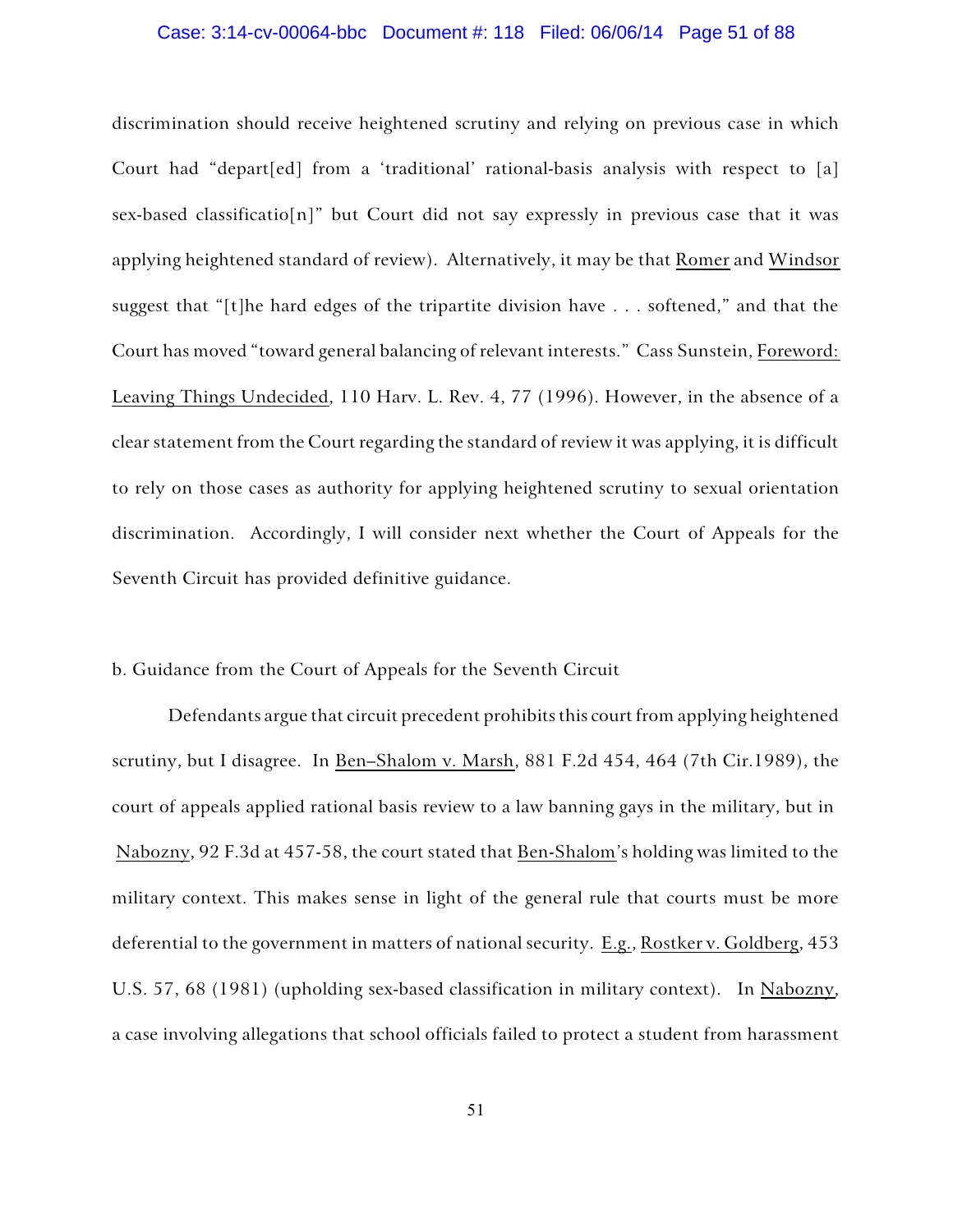## Case: 3:14-cv-00064-bbc Document #: 118 Filed: 06/06/14 Page 52 of 88

because of a perception that he was gay, the court stated that it "need not consider whether homosexuals are a suspect or quasi-suspect class" because, viewing the facts in the light most favorable to the plaintiff as required on a motion for summary judgment, the defendants' actions lacked any rational basis. Id. at 458.

Since Nabozny, the court of appeals has not engaged in any further analysis of the question whether sexual orientation discrimination should be subjected to heightened scrutiny. In Schroeder v. Hamilton School District, 282 F.3d 946, 950-51 (7th Cir. 2002), the court stated that "homosexuals do not enjoy any heightened protection under the Constitution," but that statement was dicta because the court did not rely on the standard of review to decide the case. Instead, the court held that the plaintiff had failed to prove that the defendants treated him less favorably because of his sexual orientation. Schroeder, 282 F.3d at 956 ("Schroeder failed to demonstrate that the defendants treated his complaints of harassment differently from those lodged by non-homosexual teachers, that they intentionally discriminated against him, or acted with deliberate indifference to his complaints because of his homosexuality.").

"[D]ictum is not authoritative. It is the part of an opinion that a later court, even if it is an inferior court, is free to reject." United States v. Crawley, 837 F.2d 291, 292 (7th Cir. 1988). As a general rule, district courts should be guided by the views of the court of appeals or the Supreme Court, even when those views are expressed in dicta, Reich v. Continental Casualty Co., 33 F.3d 754, 757 (7th Cir.1994), but, when dicta is not supported by reasoning, its persuasive force is greatly diminished. Sutton v. A.O. Smith Co.,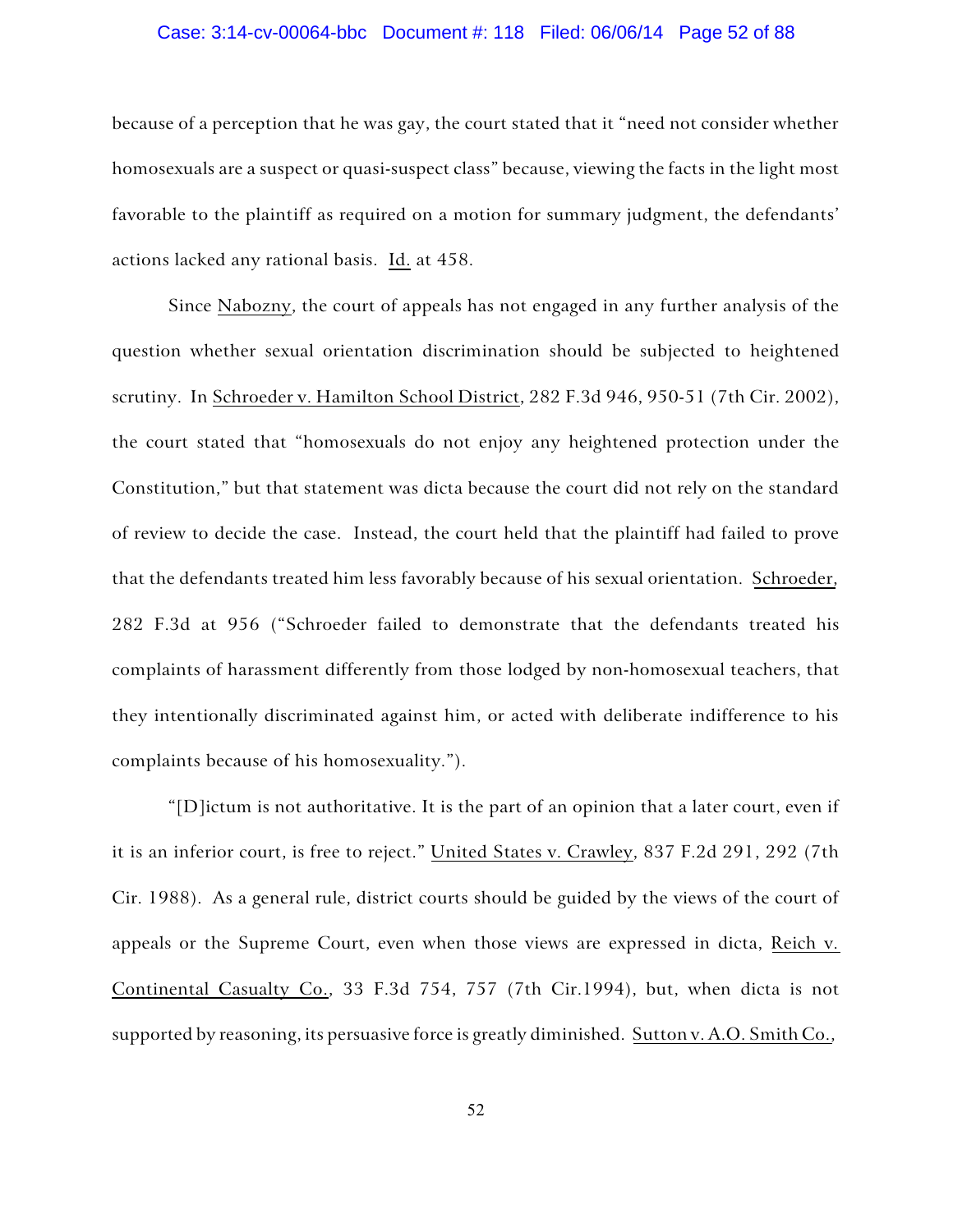#### Case: 3:14-cv-00064-bbc Document #: 118 Filed: 06/06/14 Page 53 of 88

165 F.3d 561, 564 (7th Cir.1999); Wilder v. Apfel, 153 F.3d 799, 803 (7th Cir. 1998); Indiana Harbor Belt Railroad Co. v. American Cyanamid Co., 916 F.2d 1174, 1176 (7th Cir. 1990). In Schroeder, the court did not provide any reasoning for its conclusion that sexual orientation discrimination is not entitled to heightened scrutiny; instead the court simply cited Romer, 517 U.S. at 634-35, which did not address the issue, and Bowers, 478 U.S. at 196, which was overruled a year after Schroeder in Lawrence. Cf. Kerrigan, 957 A.2d at 468 (2008) (concluding that sexual orientation discrimination is subject to heightened scrutiny, despite case law to contrary, because those cases "rely so heavily on Bowers"). Accordingly, I conclude that Schroeder does not resolve the question of the appropriate standard of review to apply to discrimination against gay persons.

## c. Factors relevant to determining status as suspect or quasi-suspect class

Because neither the Supreme Court nor the Court of Appeals for the Seventh Circuit has provided definitive guidance on whether sexual orientation discrimination requires heightened scrutiny, I must make that determination on my own. Other courts making the same determination have identified four factors that the Supreme Court has discussed, often in dicta, as relevant to the analysis: (1) whether the class has been subjected to a history of discrimination, Murgia, 427 U.S. at 313; (2) whether individuals in the class are able to contribute to society to the same extent as others, Cleburne, 473 U.S. at 440–41; (3) whether the characteristic defining the class is "immutable," Lyng v. Castillo, 477 U.S. 635, 638 (1986); and (4) whether the class is "politically powerless." Bowen v. Gilliard, 483 U.S.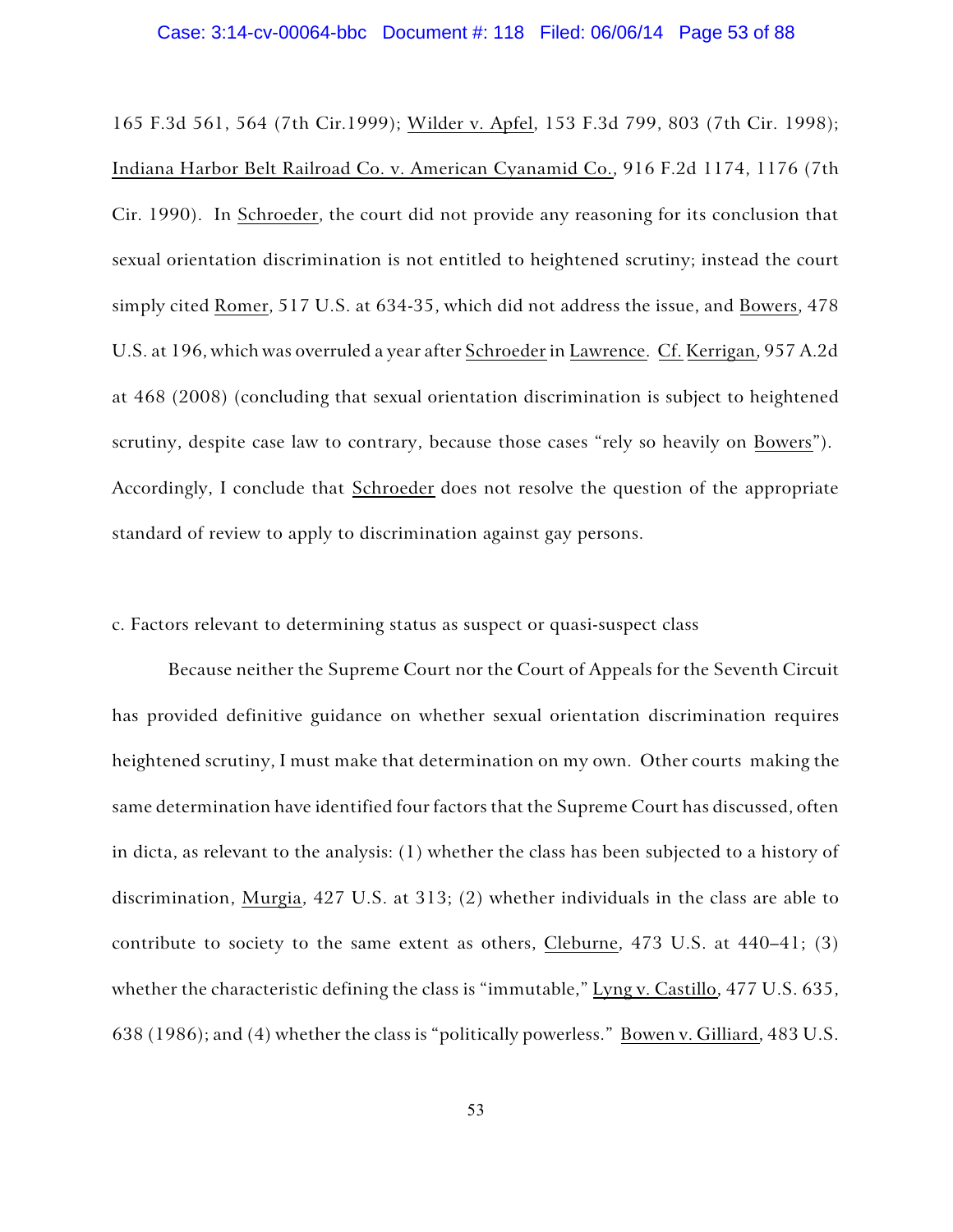587, 602 (1987). But see Virginia, 518 U.S. at 568 (Scalia, J., dissenting) ("We have no established criterion for 'intermediate scrutiny' either, but essentially apply it when it seems like a good idea to load the dice."). Since Windsor, all the courts to consider the issue have concluded that each of the factors applies to sexual orientation discrimination. E.g., Whitewood v. Wolf, 1:13-CV-1861, — F. Supp. 2d — , 2014 WL 2058105, at \*14 (M.D. Pa. May 20, 2014); De Leon, 975 F. Supp. 2d at 650-51; Bassett v. Snyder, 951 F. Supp. 2d 939, 960 (E.D. Mich. 2013).

Defendants do not challenge plaintiffs' contentions that gay persons have been subjected to a history of discrimination and that sexual orientation does not impair an individual's ability to contribute to society, so I see no reason to repeat the analyses of the many courts that have reached the same conclusion. E.g., Windsor v. United States, 699 F.3d 169, 182 (2d Cir. 2012); De Leon , 975 F. Supp. 2d at 650-51; Pedersen v. Office of Personnel Management, 881 F. Supp. 2d 294, 316 (D. Conn. 2012); Golinski v. U.S. Office of Personnel Management, 824 F. Supp. 2d 968, 986 (N.D. Cal. 2012); Perry, 704 F.Supp.2d at 1002; Varnum, 763 N.W.2d at 889; Kerrigan, 957 A.2d at 435 (2008). In fact, I am not aware of *any* cases in which a court concluded that being gay hinders an individual's ability to contribute to society.

 With respect to immutability, defendants do not directly challenge the view that it applies to sexual orientation, but instead argue in a footnote that the authorities plaintiffs cite do not support their position. Dfts.' Br., dkt.  $\#102$ , at 40 n.10. With respect to political powerlessness, defendants deny that it applies to gay persons, pointing to various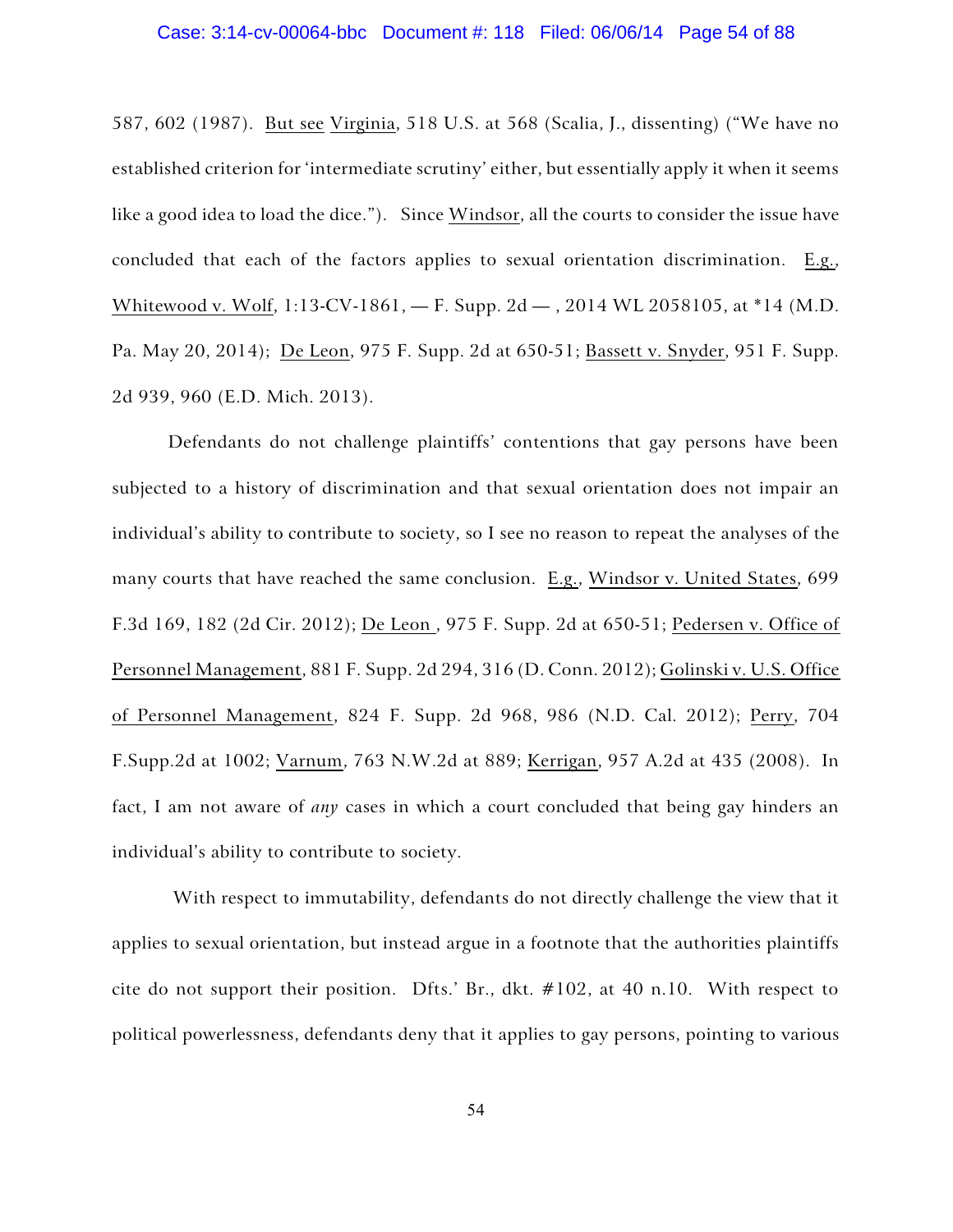## Case: 3:14-cv-00064-bbc Document #: 118 Filed: 06/06/14 Page 55 of 88

statutes in Wisconsin and around the country that prohibit sexual orientation discrimination in contexts other than marriage, such as employment. Dfts.' Br., dkt. #102, at 40-41. In addition, they cite public opinion polls suggesting that attitudes about homosexuality have become more positive in recent years. Most courts concluding that sexual orientation discrimination is not subject to heightened scrutiny have relied on a similar argument about political power. E.g., Sevcik, 911 F. Supp. 2d at 1008 ("[The political success] the homosexual-rights lobby has achieved . . . indicates that the group has great political power. . . . In 2012 America, anti-homosexual viewpoints are widely regarded as uncouth.").

I disagree with defendants that heightened scrutiny is inappropriate, either because of any doubts regarding whether sexual orientation is "immutable" or because of any political successes gay persons have had. In applying the four factors to a new class, it is important to consider the underlying reasons for applying heightened scrutiny and to look at the classes that already receive heightened scrutiny to see how the factors apply to them.

With respect to immutability, the Supreme Court has applied heightened scrutiny to discrimination on the basis of alienage, e.g., In re Griffiths, 413 U.S. 717 (1973); Sugarman v. Dougall, 413 U.S. 634 (1973); Graham v. Richardson, 403 U.S. 365 (1971), even though aliens can become citizens. Sugarman, 413 U.S. at 657 (Rehnquist, J., dissenting) ("[T]here is a marked difference between a status or condition such as illegitimacy, national origin, or race, which cannot be altered by an individual and the 'status' [that can be] changed by . . . affirmative acts."). The Court also applies heightened scrutiny to discrimination on the basis of religion, e.g., Larson v. Valente, 456 U.S. 228 (1982), even though religion is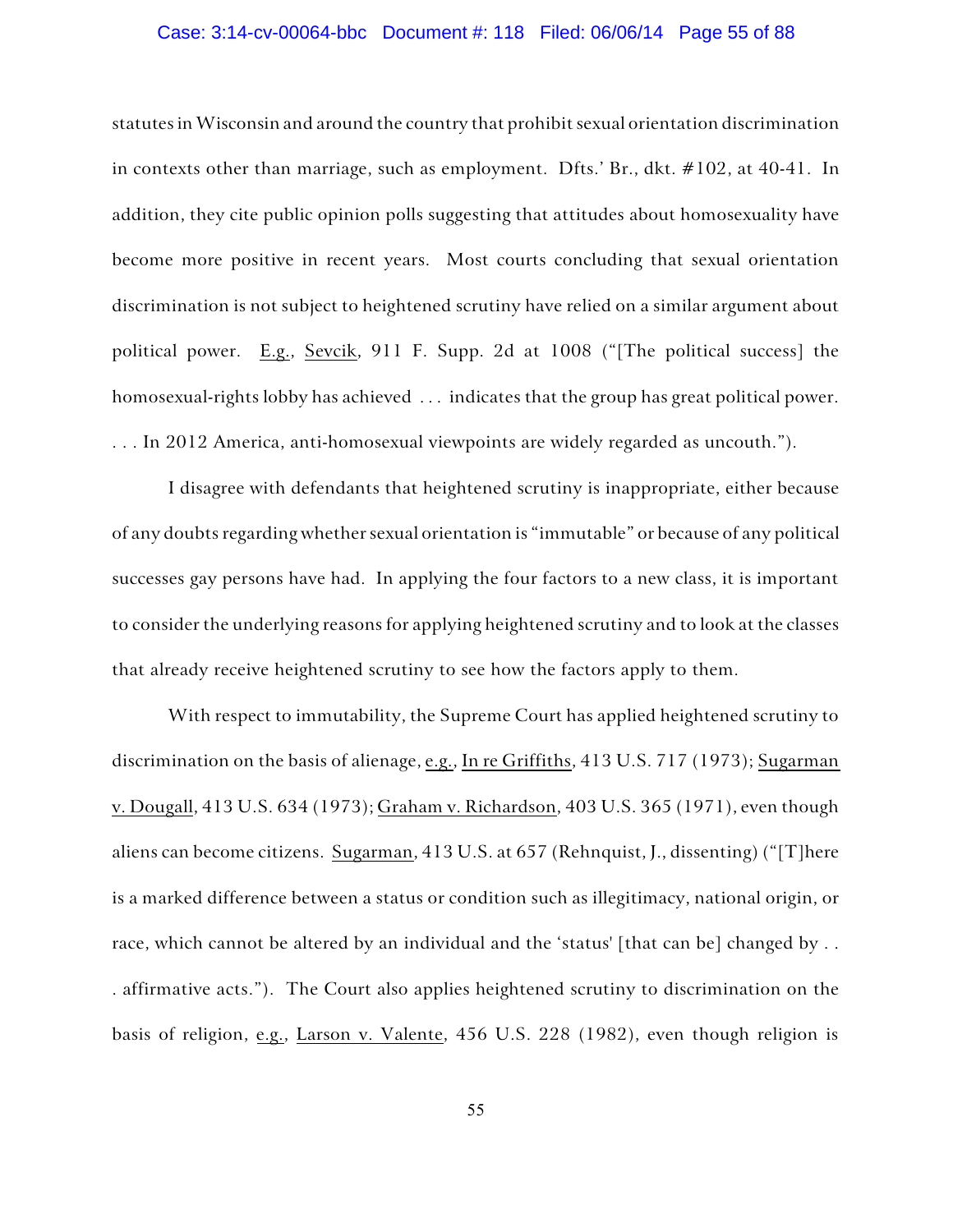## Case: 3:14-cv-00064-bbc Document #: 118 Filed: 06/06/14 Page 56 of 88

something that a person chooses. (Although most religious discrimination claims arise under the First Amendment, it is likely that the same standard would apply under the equal protection clause. Board of Education of Kiryas Joel Village School District v. Grumet, 512 U.S. 687, 715 (1994) (O'Connor, J., concurring) ("[T]he Religion Clauses—the Free Exercise Clause, the Establishment Clause, the Religious Test Clause, Art. VI, cl. 3, and the Equal Protection Clause as applied to religion—all speak with one voice on this point: Absent the most unusual circumstances, one's religion ought not affect one's legal rights or duties or benefits.").) Even a person's gender is not written in stone. E.g., Glenn v. Brumby, 724 F. Supp. 2d 1284, 1289 (N.D. Ga. 2010) (discussing process leading up to sex reassignment surgery).

Rather than asking whether a person *could* change a particular characteristic, the better question is whether the characteristic is something that the person *should be required* to change because it is central to a person's identity. Of course, even if one could change his or her race or sex with ease, it is unlikely that courts (or virtually anyone else) would find that race or sex discrimination is any more acceptable than it is now.

In Lawrence, 539 U.S. at 577, the Supreme Court found that sexual expression is "an integral part of human freedom" and is entitled to constitutional protection, which supports a conclusion that the law may not require someone to change his or her sexual orientation. Further, sexual orientation has been compared to religion on the ground that both "often simultaneously constitut [e] or infor  $[m]$  a status, an identity, a set of beliefs and practices, and much else besides." Christian Legal Society Chapter of the University of California,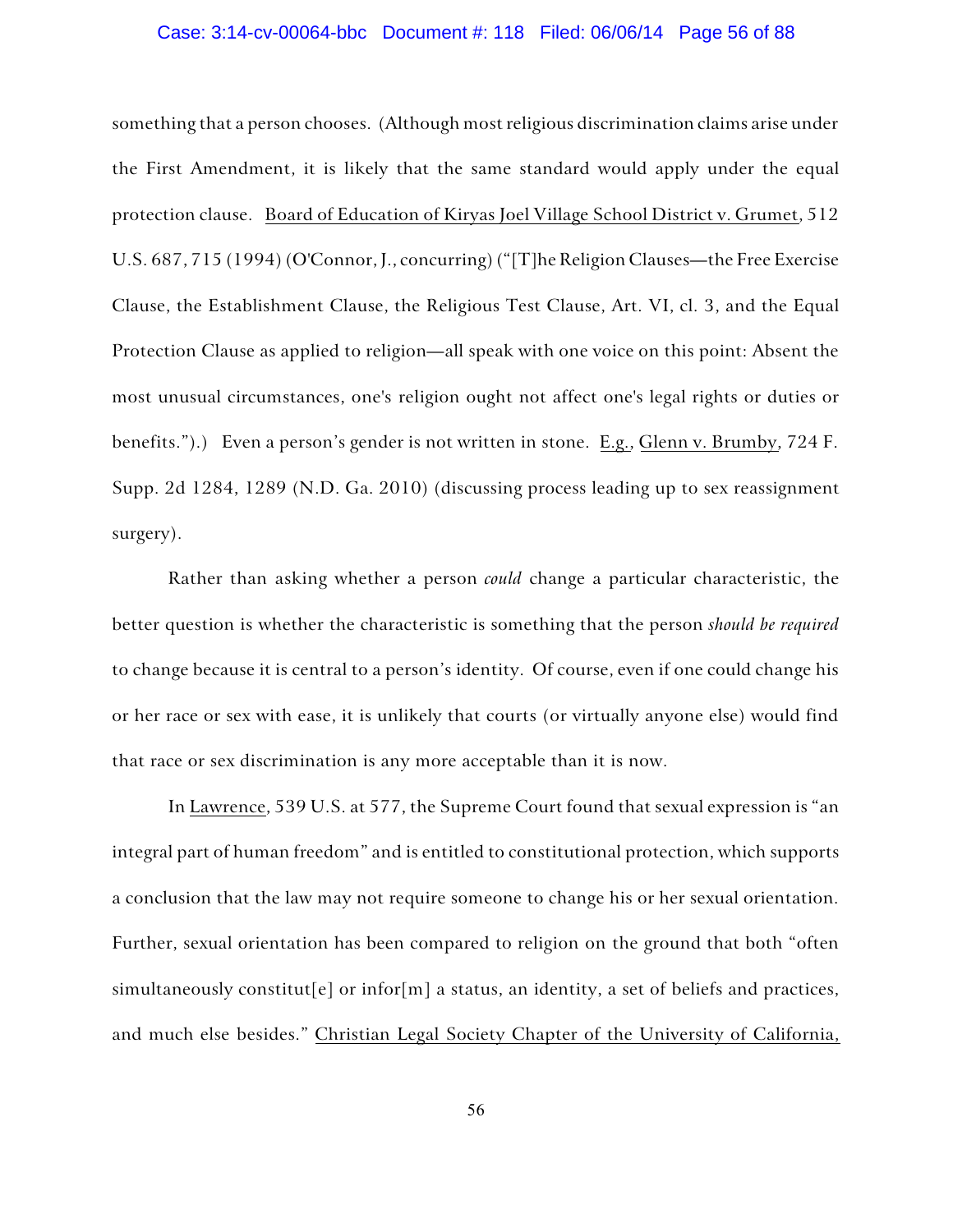# Case: 3:14-cv-00064-bbc Document #: 118 Filed: 06/06/14 Page 57 of 88

Hastings College of the Law v. Martinez, 561 U.S. 661, 130 S. Ct. 2971, 2995 n.1 (2010) (Stevens, J., concurring). See also Martha Nussbaum, From Disgust to Humanity: Sexual Orientation & Constitutional Law 39 (Oxford University Press 2010) (like religion, sexual orientation "goes to the heart of people's self-definition, their search for identity and selfexpression"). For this reason, I agree with those courts that have concluded that, regardless whether sexual orientation is "immutable," it is "fundamental to a person's identity," De Leon, 975 F. Supp. 2d at 651, which is sufficient to meet this factor. Bassett, 951 F. Supp. 2d at 960; Griego, 316 P.3d at 884.

With respect to political powerlessness, it seems questionable whether it is really a relevant factor. When the Supreme Court has mentioned political power, it has been only to include it in a list of other reasons for denying a request for heightened scrutiny. E.g., Bowen, 483 U.S. at 603; Cleburne, 473 U.S. at 445; Murgia, 427 U.S. 307 at 313–14. Defendants cite no case in which the Supreme Court has determined that it is a dispositive factor. On a practical level, it would be challenging to apply because it would suggest that classes could fall in and out of protected status depending on some undetermined level of political success, an idea for which the Court has never even hinted support. Regents of University of California v. Bakke, 438 U.S. 265, 298 (1978) (opinion of Powell, J.) (rejecting view that equal protection clause should be "hitch[ed] . . . to . . . transitory considerations [that] vary with the ebb and flow of political forces").

Perhaps most telling is that almost none of the classifications that receive heightened scrutiny, including race or sex, could satisfy this factor if the test were whether the group has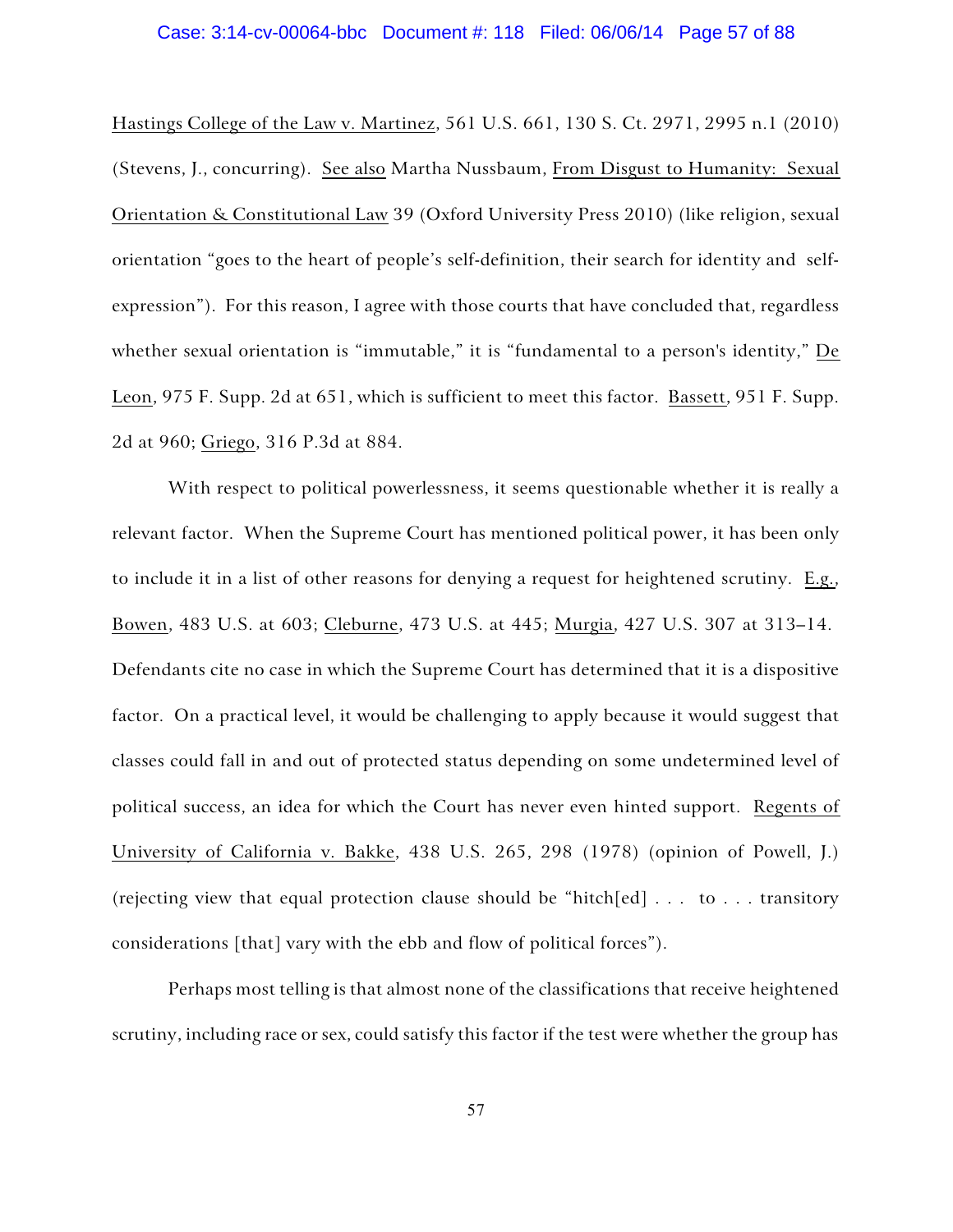## Case: 3:14-cv-00064-bbc Document #: 118 Filed: 06/06/14 Page 58 of 88

had any political success. Marriage Cases, 183 P.3d at 443. Particularly because discrimination against white citizens is subjected to strict scrutiny, e.g., City of Richmond v. J.A. Croson Co., 488 U.S. 469 (1989), it is difficult to understand why a group's political power should be determinative.

To the extent that "political powerlessness" is an appropriate factor, I conclude that the question is best framed as whether the class is inherently vulnerable in the context of the ordinary political process, either because of its size or history of disenfranchisement. In light of the fact that gay persons make up only a small percentage of the population and that there is no dispute that they have been subjected to a history of discrimination, I have no difficulty in concluding that sexual orientation meets this factor as well. Windsor, 699 F.3d at 184; Pedersen, 881 F. Supp. 2d at 332.

In any event, a review of the various classifications that receive heightened scrutiny (race, sex, alienage, legitimacy) reveals a common factor among them, which is that the classification is seldom "relevant to the achievement of any legitimate state interest." Cleburne, 473 U.S. at 440. Under these circumstances, the classification is more likely "to reflect prejudice and antipathy," so courts should be more suspicious of the discrimination. Id. See also Pedersen, 881 F. Supp. 2d at 319 ("The ability to contribute to society has played a critical and decisive role in Supreme Court precedent both denying and extending recognition of suspect class to other groups."). Neither defendants nor amici offer an argument that sexual orientation would not meet that standard.

Accordingly, I conclude that sexual orientation discrimination is subject to heightened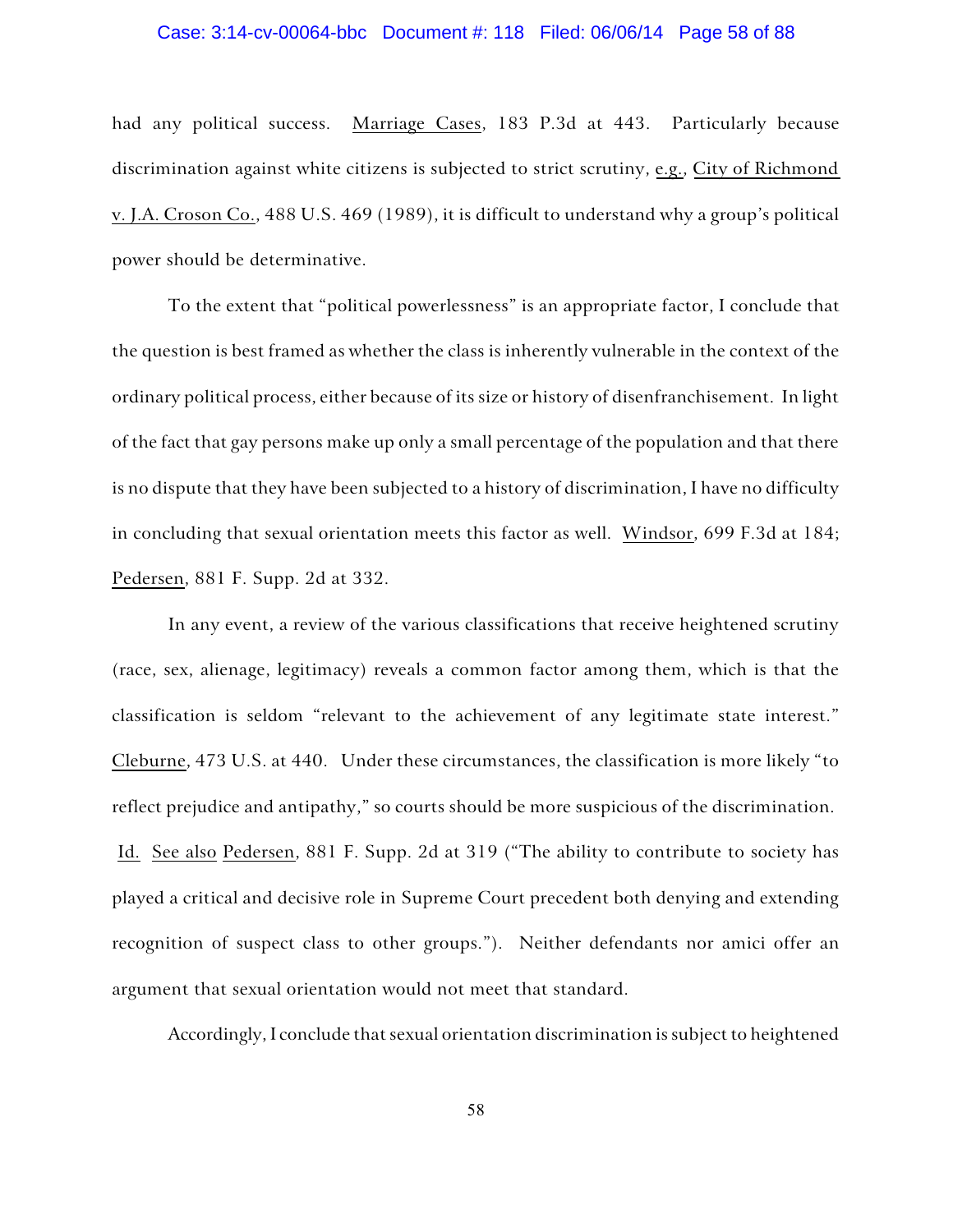#### Case: 3:14-cv-00064-bbc Document #: 118 Filed: 06/06/14 Page 59 of 88

scrutiny. The Supreme Court has not explained how to distinguish a "suspect" classification from a "quasi-suspect" classification, but sexual orientation is most similar to sex among the different classifications that receive heightened protection, Doe, 119 F.3d at 593 n. 27. Because sex discrimination receives intermediate scrutiny and the difference between intermediate scrutiny and strict scrutiny is not dispositive in this case, I will assume that intermediate scrutiny applies, which means that defendants must show that Wisconsin's laws banning marriage between same-sex couples must be "substantially related" to the achievement of an "important governmental objective," Virginia, 518 U.S. at 524, to survive scrutiny under the equal protection clause.

#### 3. Other considerations relevant to the standard of review

In cases involving both suspect classes as well as other groups of people, the Supreme Court has taken into account the nature and severity of the deprivation at issue, particularly when it seems to threaten principles of equal citizenship or imposes a stigma on a particular class. Cleburne, 473 U.S. at 448 (striking down law that restricted where mentally disabled, a nonsuspect class, could live); Plyler v. Doe, 457 U.S. 202, 223-24, (1982) (in equal protection case involving nonsuspect class's access to public education, noting that "[p]ublic education is not a 'right' granted to individuals by the Constitution. But neither is it merely some governmental 'benefit' indistinguishable from other forms of social welfare legislation" and that, as a result of a denial of education, the"[t]he stigma of illiteracy will mark [the uneducated children] for the rest of their lives"); Brown, 347 U.S. at 494 (segregation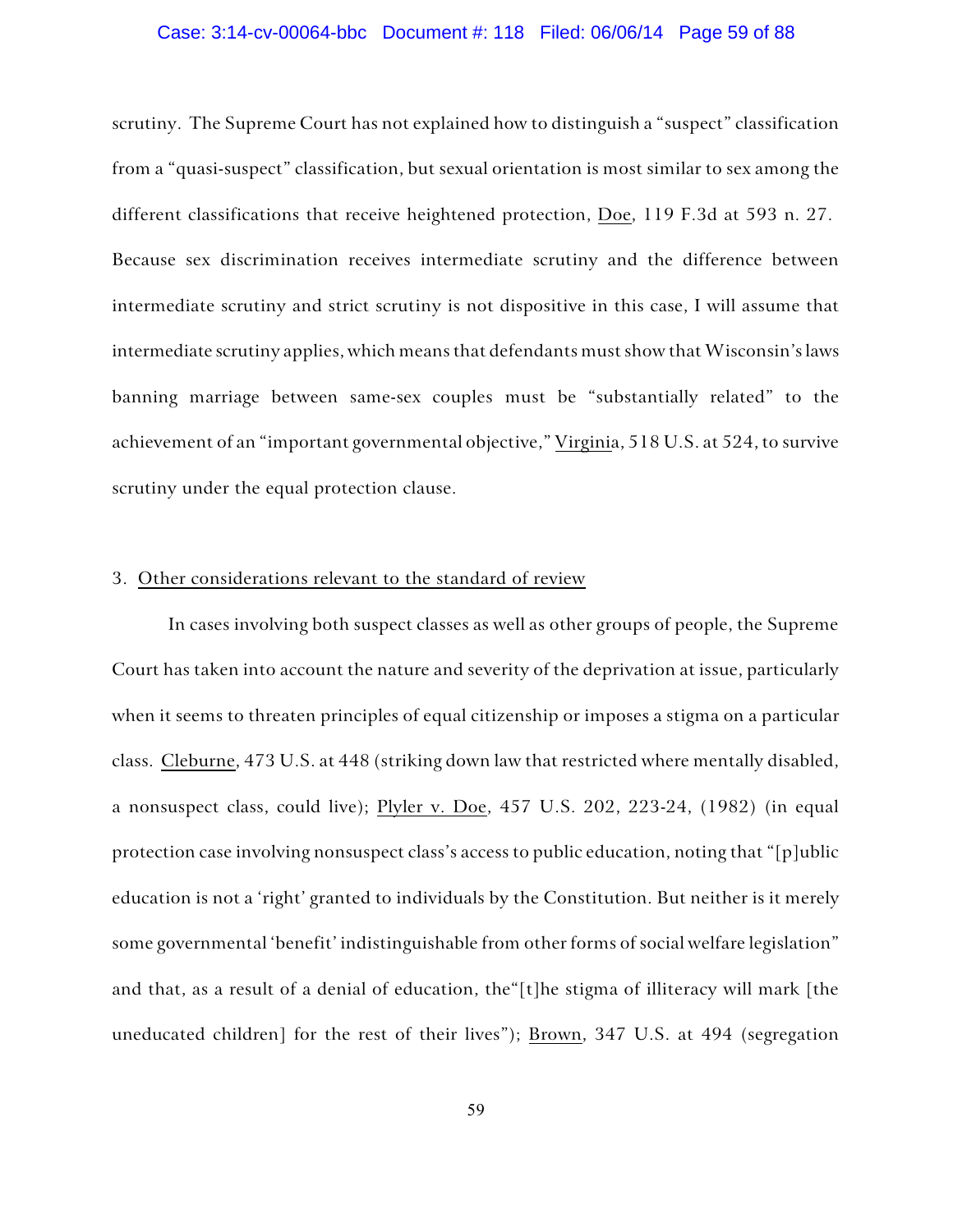## Case: 3:14-cv-00064-bbc Document #: 118 Filed: 06/06/14 Page 60 of 88

"generates a feeling of inferiority as to [black students'] status in the community that may affect their hearts and minds in a way unlikely ever to be undone."). See also Cleburne, 473 U.S. at 460 (Marshall, J., concurring in the judgment in part and dissenting in part) ("I have long believed the level of scrutiny employed in an equal protection case should vary with the constitutional and societal importance of the interest adversely affected and the recognized invidiousness of the basis upon which the particular classification is drawn."). This focus on stigma and equal citizenship makes sense because one purpose of the equal protection clause is to prohibit "stigmatizing members of the disfavored group as 'innately inferior' and therefore as less worthy participants in the political community." Heckler v. Mathews, 465 U.S. 728, 739 (1984).

The Supreme Court's focus on the nature and severity of the deprivation is particularly apparent in its more recent cases touching on sexual orientation. In Romer, 517 U.S. at 627, 629, 631, 635, the Court noted that the state constitutional amendment at issue (which prohibited municipalities from enacting ordinances that banned sexual orientation discrimination) imposed "severe consequence[s]," "special disabilit[ies]" and "immediate, continuing, and real injuries" on gay persons and no one else and that the amendment "put [them] in a solitary class with respect to transactions and relations in both the private and governmental spheres." The Court contrasted the challenged law with differential treatment the Court had upheld in the past regarding economic activities such as advertising and operating a pushcart. Id. at 632. In part because of the nature of the harm, the Court concluded that the state law amounted to "class legislation" and "a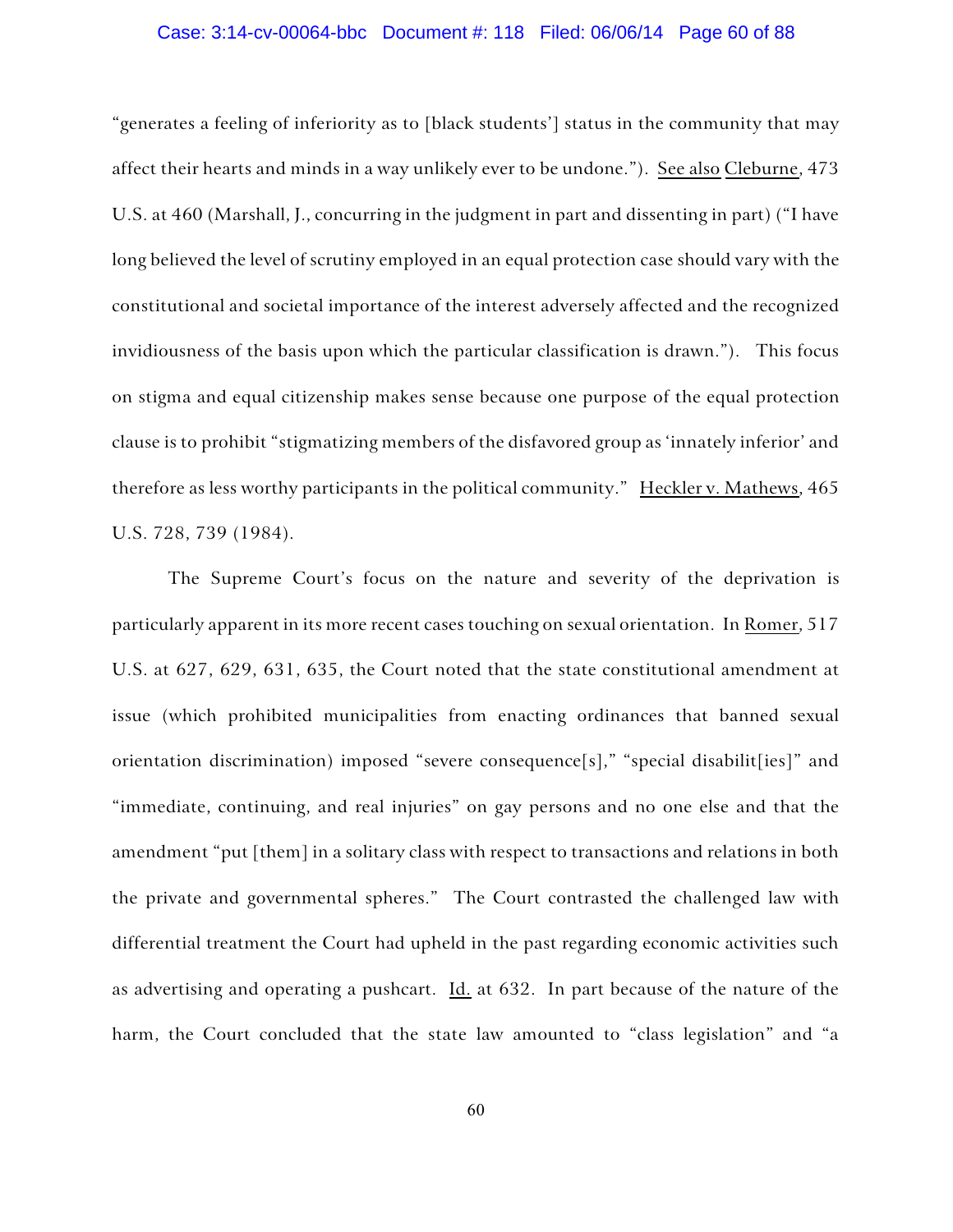# Case: 3:14-cv-00064-bbc Document #: 118 Filed: 06/06/14 Page 61 of 88

classification of persons undertaken for its own sake." Id. at 635. The Court quoted the famous dissenting opinion by Justice Harlan in Plessy v. Ferguson, 163 U.S. 537, 559 (1896), for the proposition that the Constitution "neither knows nor tolerates classes among citizens." Id. at 623.

Although the Supreme Court did not decide Lawrence under the equal protection clause, it continued to use similar language. For example, the Court noted that the sodomy law at issue "demeans the lives of homosexual persons," "invit[es] . . . discrimination [against gay persons] both in the public and in the private spheres" and "imposes" a "stigma" on them. Lawrence, 539 U.S. at 575.

Finally, in Windsor, 133 S. Ct. at 2693, the Supreme Court concluded that, by denying federal benefits to same-sex couples married under the laws of a particular state, the "practical effect [was] to impose a disadvantage, a separate status, and so a stigma upon all who enter into same-sex marriages made lawful by the unquestioned authority of the States." The Court repeated the theme of stigma and second-class status multiple times. Id. at 2694 (DOMA "tells [same-sex] couples [married under state law], and all the world, that their otherwise valid marriages are unworthy of federal recognition. This places same-sex couples in an unstable position of being in a second-tier marriage. The differentiation demeans the couple, whose moral and sexual choices the Constitution protects."); id. at 2696 ("DOMA instructs all federal officials, and indeed all persons with whom same-sex couples interact, including their own children, that their marriage is less worthy than the marriages of others."); id. (effect of DOMA is to treat some persons as "living in marriages less respected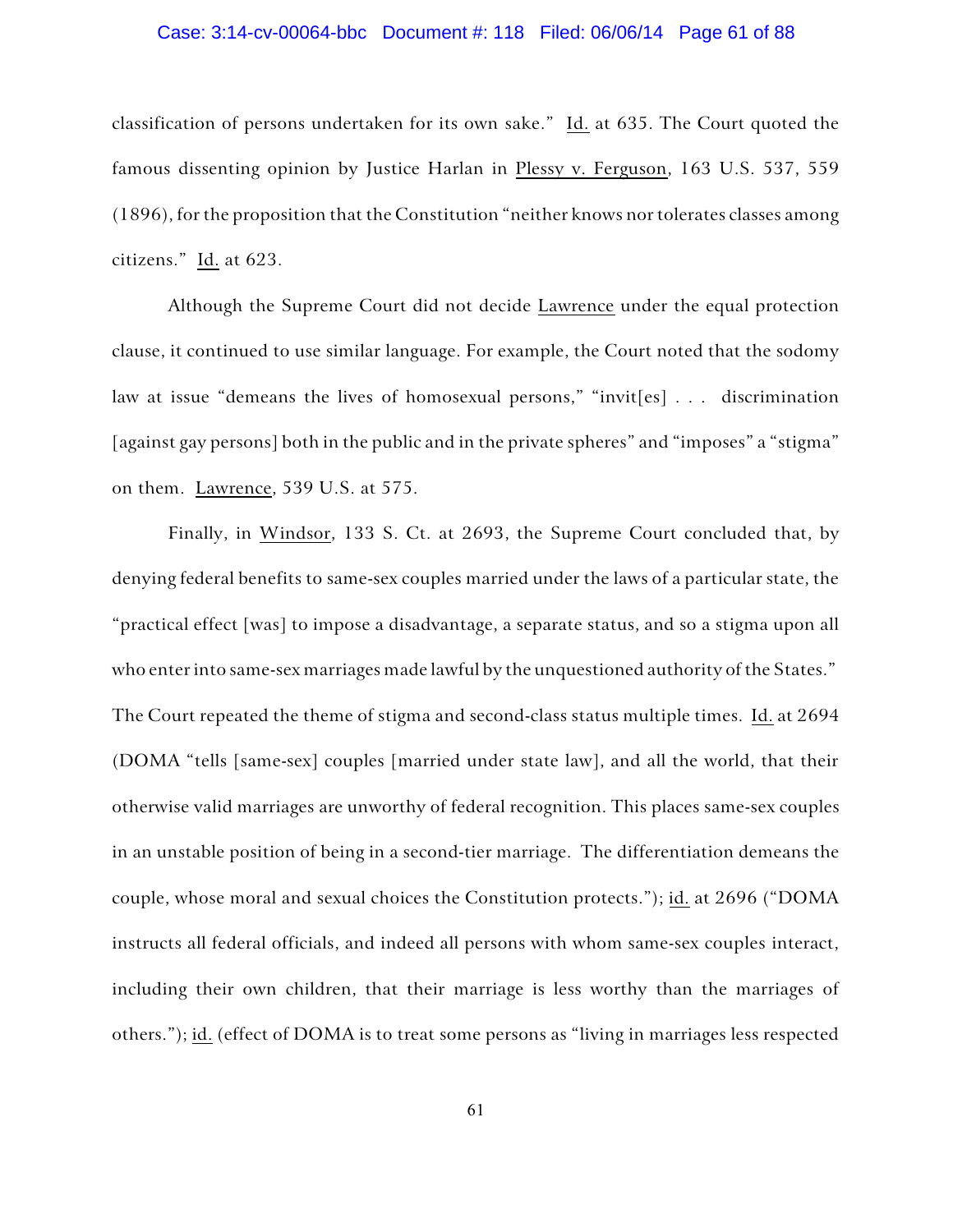#### Case: 3:14-cv-00064-bbc Document #: 118 Filed: 06/06/14 Page 62 of 88

than others."). Throughout the decision, the Court emphasized that DOMA imposes a disability on same-sex couples, demeans them, violates their dignity and lowers their status. Id. at 2692, 2695.

Although the Court did not explain in Romer, Lawrence or Windsor how these considerations affected the standard of review, it seems clear that they were important to the decisions. Thus, even if one assumes that same-sex marriage does not fall within the right recognized in Loving and other cases, this does not mean that courts may ignore the nature and severity of the deprivation that a ban imposes on those couples.

Of course, the tangible benefits that marriage provides a couple are numerous. However, many would argue that the intangible benefits of marriage are equally important, if not more so. Recognizing this, some courts have found that the denial of marriage rights to same-sex couples necessarily is a denial of equal citizenship. E.g., Goodridge, 798 N.E.2d at 948. Others have concluded that the significance of the deprivation must be incorporated into the standard of review. Baker, 744 A.2d at 884 ("The legal benefits and protections flowing from a marriage license are of such significance that any statutory exclusion must necessarily be grounded on public concerns of sufficient weight, cogency, and authority that the justice of the deprivation cannot seriously be questioned."). I agree with both conclusions.

In sum, I conclude that Wisconsin's marriage amendment and the other laws at issue are subject to heightened scrutiny under both the due process clause and the equal protection clause. First, because I have concluded that the marriage ban significantly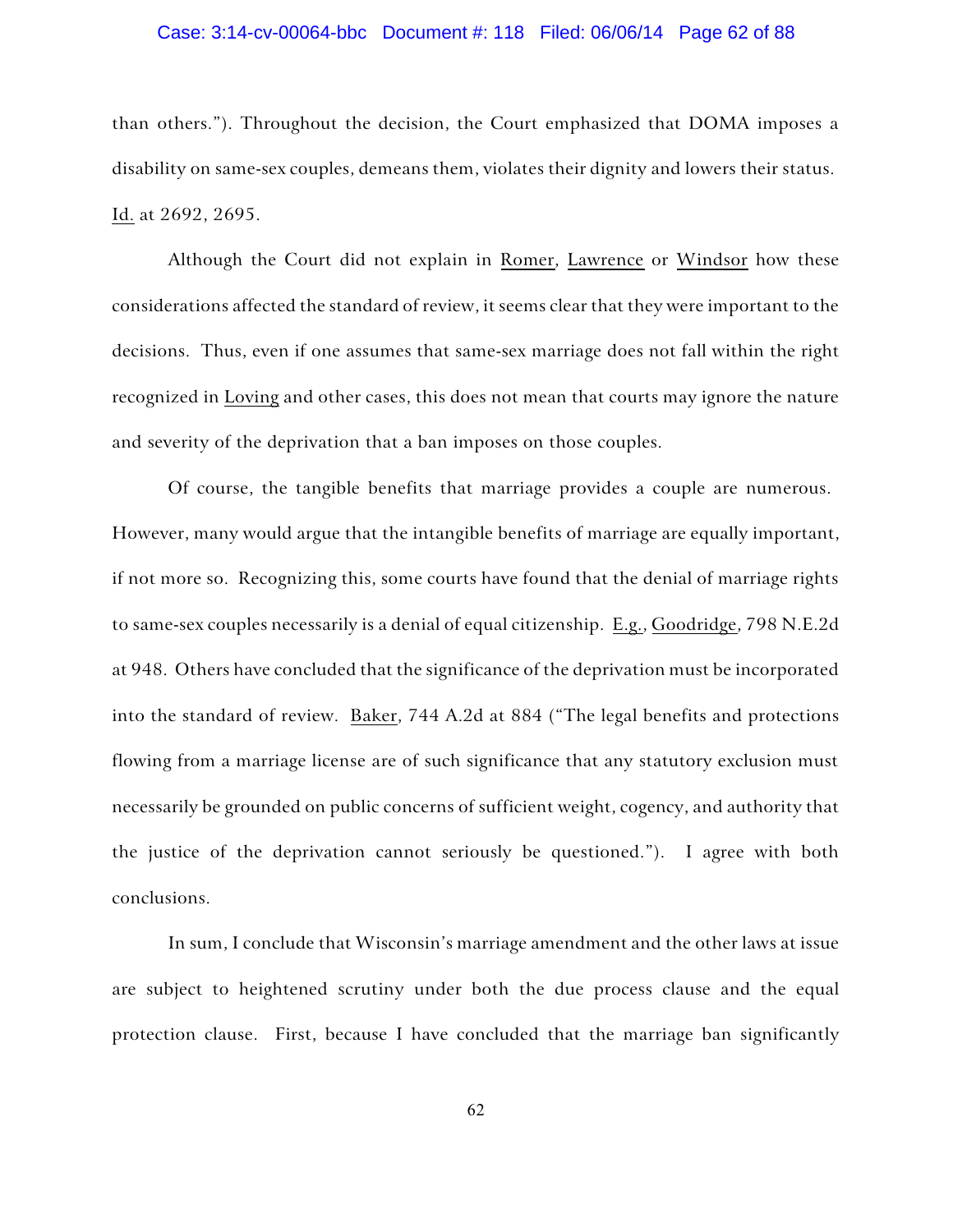## Case: 3:14-cv-00064-bbc Document #: 118 Filed: 06/06/14 Page 63 of 88

interferes with plaintiffs' right to marry under the due process clause, defendants must show that the ban furthers "sufficiently important state interests" that are "closely tailored to effectuate only those interests." Zablocki, 434 U.S. at 388. With respect to the equal protection clause, the marriage ban is subject to intermediate scrutiny because the ban discriminates on the basis of sexual orientation. In addition, the nature and severity of the deprivation is a relevant factor that must be considered. However, regardless whether I apply strict scrutiny, intermediate scrutiny or some "more searching" form of rational basis review under the equal protection clause, I conclude that the marriage amendment and related statutes cannot survive constitutional review.

## III. EVALUATING THE ASSERTED STATE INTERESTS

The final question is whether defendants have made an adequate showing that the Wisconsin laws prohibiting same-sex marriage further a legitimate interest. Defendants and amici rely on several interests in their briefs: (1) preserving tradition; (2) encouraging procreation generally and "responsible" procreation in particular; (3) providing an environment for "optimal child rearing"; (4) protecting the institution of marriage; (5) proceeding with caution; and (6) helping to maintain other legal restrictions on marriage. These interests are essentially the same as those asserted by other states in other cases around the country involving similar laws.

Defendants' asserted interests also overlap substantially with the interests asserted in Windsor by the proponents of the Defense of Marriage Act. Brief on the Merits for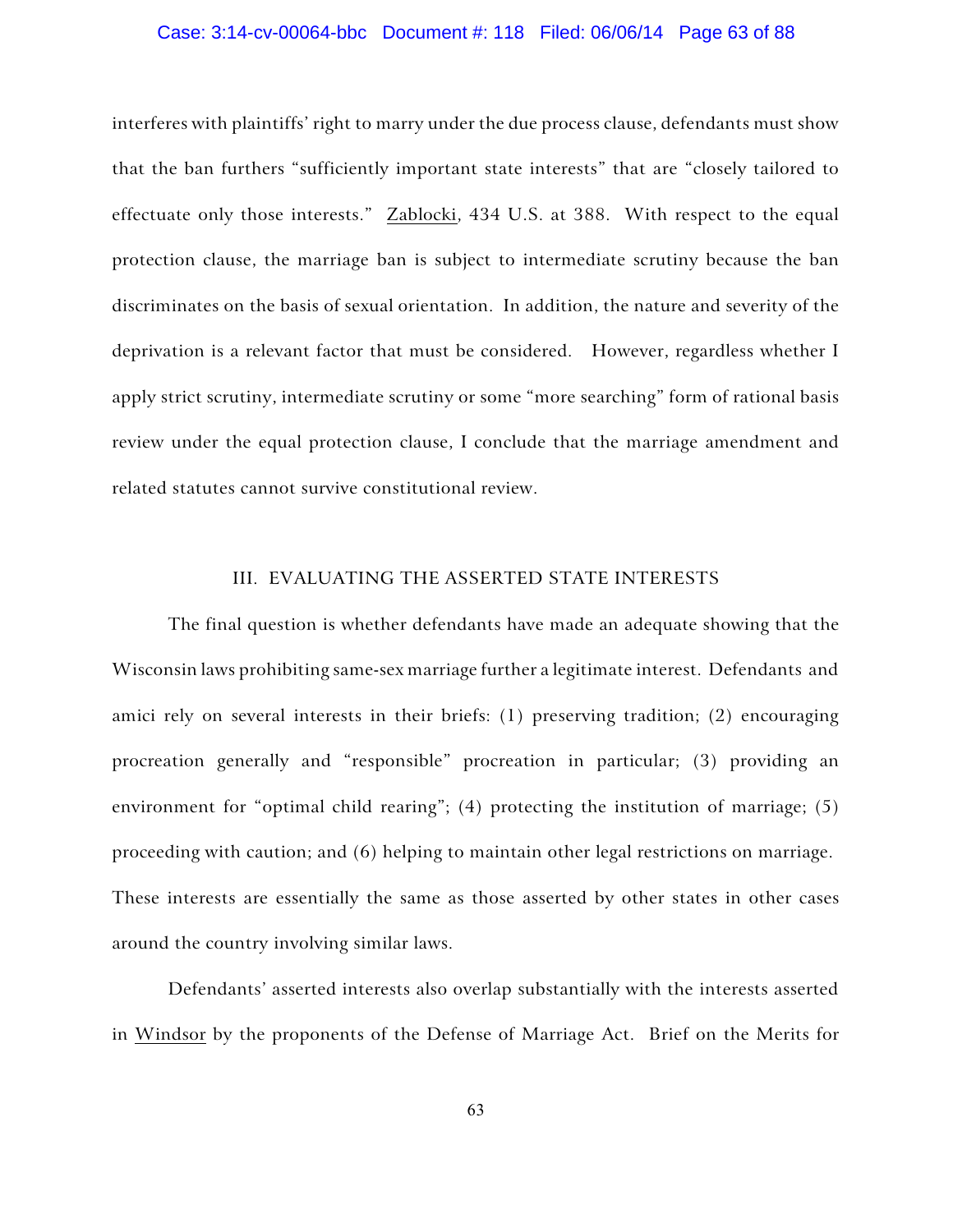#### Case: 3:14-cv-00064-bbc Document #: 118 Filed: 06/06/14 Page 64 of 88

Respondent the Bipartisan Legal Advisory Group of the U.S. House of Representatives, United States of America v. Windsor, No. 12-307, 2013 WL 267026 (citing interests in "providing a stable structure to raise unintended and unplanned offspring," "encouraging the rearing of children by their biological parents" and "promoting childrearing by both a mother and a father"). However, the Supreme Court did not consider these interests individually, even though the dissenting justices relied on them. Id. at 2718 (Alito, J., dissenting). Instead, the Court stated that "no legitimate purpose overcomes the purpose and effect to disparage and to injure those whom the State, by its marriage laws, sought to protect in personhood and dignity." Id. at 2696. This is similar to the approach the Court took in Loving, 388 U.S. at 11 ("There is patently no legitimate overriding purpose independent of invidious racial discrimination which justifies this classification.").

The Court's silence raises the question whether its refusal to credit the interests asserted by the defenders of DOMA requires the same approach in this case. On its face, Windsor does not apply to state law bans on marriage between same-sex couples. Windsor, 133 S. Ct. at 2696 (limiting its holding to denial of federal benefits of same-sex couples married under state law); Kitchen, 961 F. Supp. 2d at 1194 ("The Windsor court did not resolve this conflict in the context of state-law prohibitions of same-sex marriage."). However, as noted by Justice Scalia in his dissent, it is difficult to cabin the Court's reasoning to DOMA only. Windsor, 133 S. Ct. at 2709-10. If anything, the Court's concerns about the "second-class status" imposed by DOMA on same-sex couples would be *more* pronounced by a total denial of the right to marry than by the "second-tier" marriages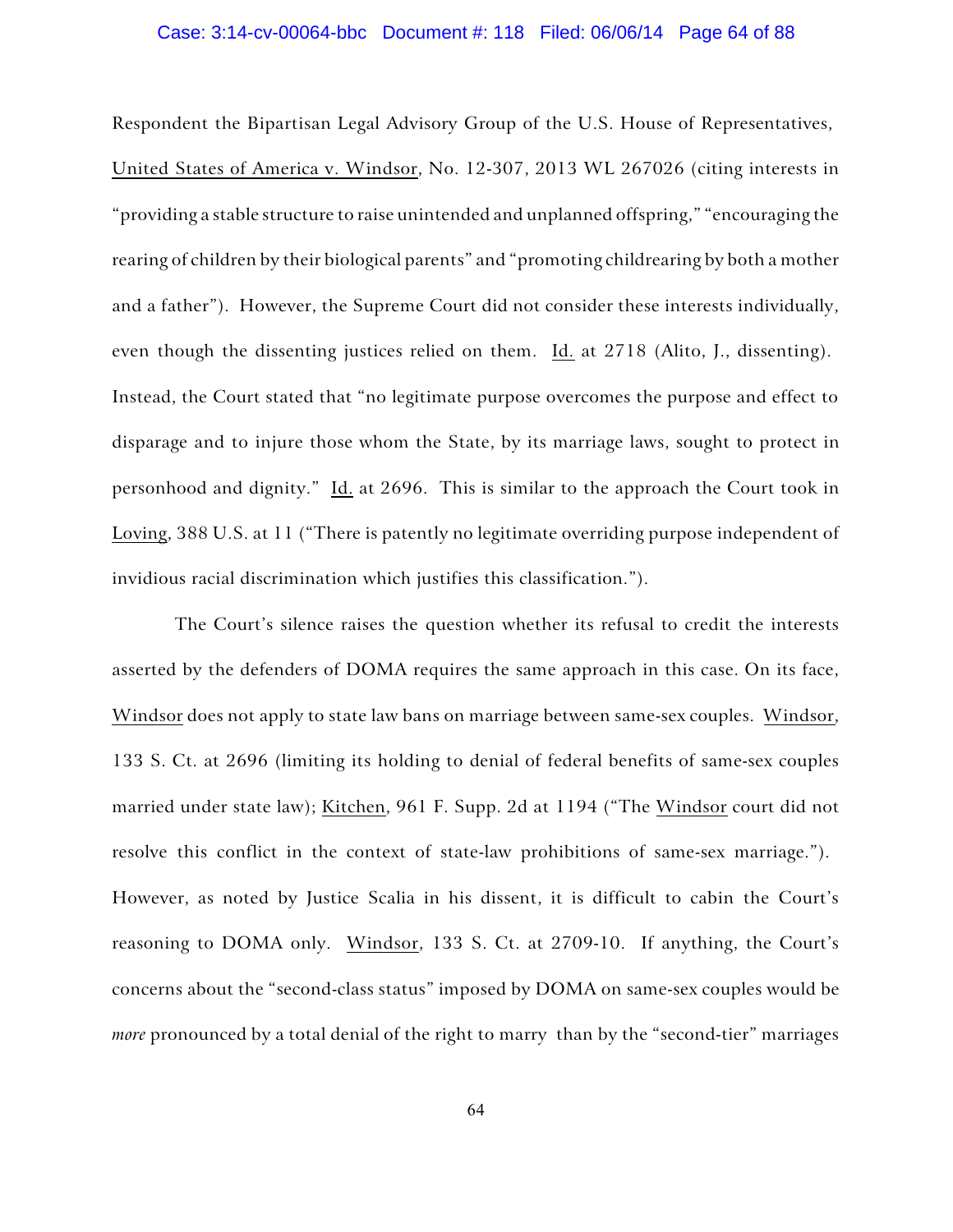# Case: 3:14-cv-00064-bbc Document #: 118 Filed: 06/06/14 Page 65 of 88

at issue in Windsor that provided state but not federal benefits. Further, although Windsor involved a federal law rather than a state law, I am not aware of any other case in which the Court applied equal protection principles differently to state and federal government. Buckley v. Valeo, 424 U.S. 1, 93 (1976) ("Equal protection analysis [with respect to the federal government] in the Fifth Amendment area is the same as that under the Fourteenth Amendment [with respect to the states.]"). This may be the reason why all federal courts reviewing a ban on same-sex marriage since Windsor have concluded that the ban is unconstitutional.

Defendants say that Windsor is distinguishable, arguing that the Supreme Court relied on the "unusual character" of the discrimination at issue in that case, just as the Court did in Romer. In Windsor, 133 S. Ct. at 2693, the Court stated that DOMA was unusual because it departed from the federal government's ordinary practice of deferring to the states on marriage issues. In Romer, 517 U.S. at 632 the Court relied on the "sheer breadth" of the discriminatory law.

Although defendants are correct that the facts in this case are not the same as Windsor or Romer, there is a colorable argument that Wisconsin's marriage amendment is "unusual" in other ways. First, the amendment represents a rare, if not unprecedented, act of using the Wisconsin Constitution to *restrict* constitutional rights rather than expand them and to require discrimination against a particular class. Cf. Akhil Amar, America's Unwritten Constitution 451, 453 (Basic Books 2012) ("[An amendment] to restrict the equality rights of same-sex couples should be viewed with special skepticism because the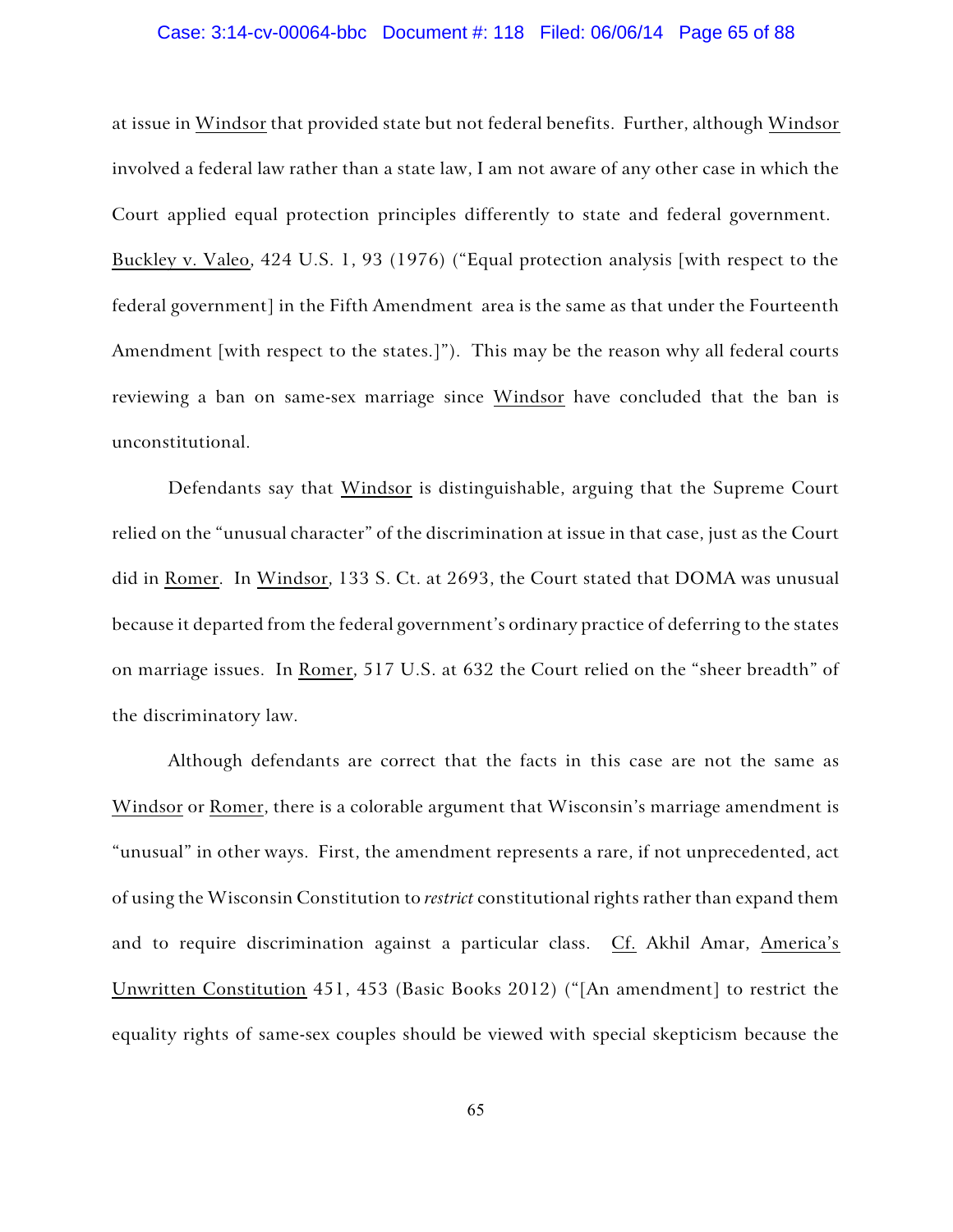## Case: 3:14-cv-00064-bbc Document #: 118 Filed: 06/06/14 Page 66 of 88

amendmen[t] would do violence to the trajectory of the American constitutional project over the past two hundred years. . . . [Such an] illiberal amendment would be [a] radical departur[e] from our national narrative thus far."). Particularly because Wisconsin statutory law already limited marriage to opposite-sex couples, Phillips v. Wisconsin Personnel Commission, 167 Wis. 2d 205, 482 N.W.2d 121, 129 (Ct. App.1992), enshrining the ban in the state constitution seems to suggest that the amendment had a moral rather than practical purpose.

Second, like the constitutional amendment at issue in Romer, Wisconsin's ban on same-sex marriage (a) implicates a right "taken for granted by most people"; and (b) is sweeping in scope, denying same-sex couples hundreds of derivative rights that married couples have and excluding same-sex couples "from an almost limitless number of transactions and endeavors that constitute ordinary civic life in a free society." Id. at 631.

Although there is support for a view that Windsor is controlling in this case, I need not resolve that question. Even if I assume that Wisconsin's ban on same-sex marriage is not "unusual" in the same sense as the laws at issue in Romer and Windsor, I conclude that defendants have failed to show that the ban furthers a legitimate state interest.

## A. Tradition

Both defendants and amici defend Wisconsin's same-sex marriage ban on the ground of tradition. Defendants say that "[t]he traditional view of marriage—between a man and woman . . . —has been recognized for millennia." Dfts.' Br., dkt. #102, at 45. Amici go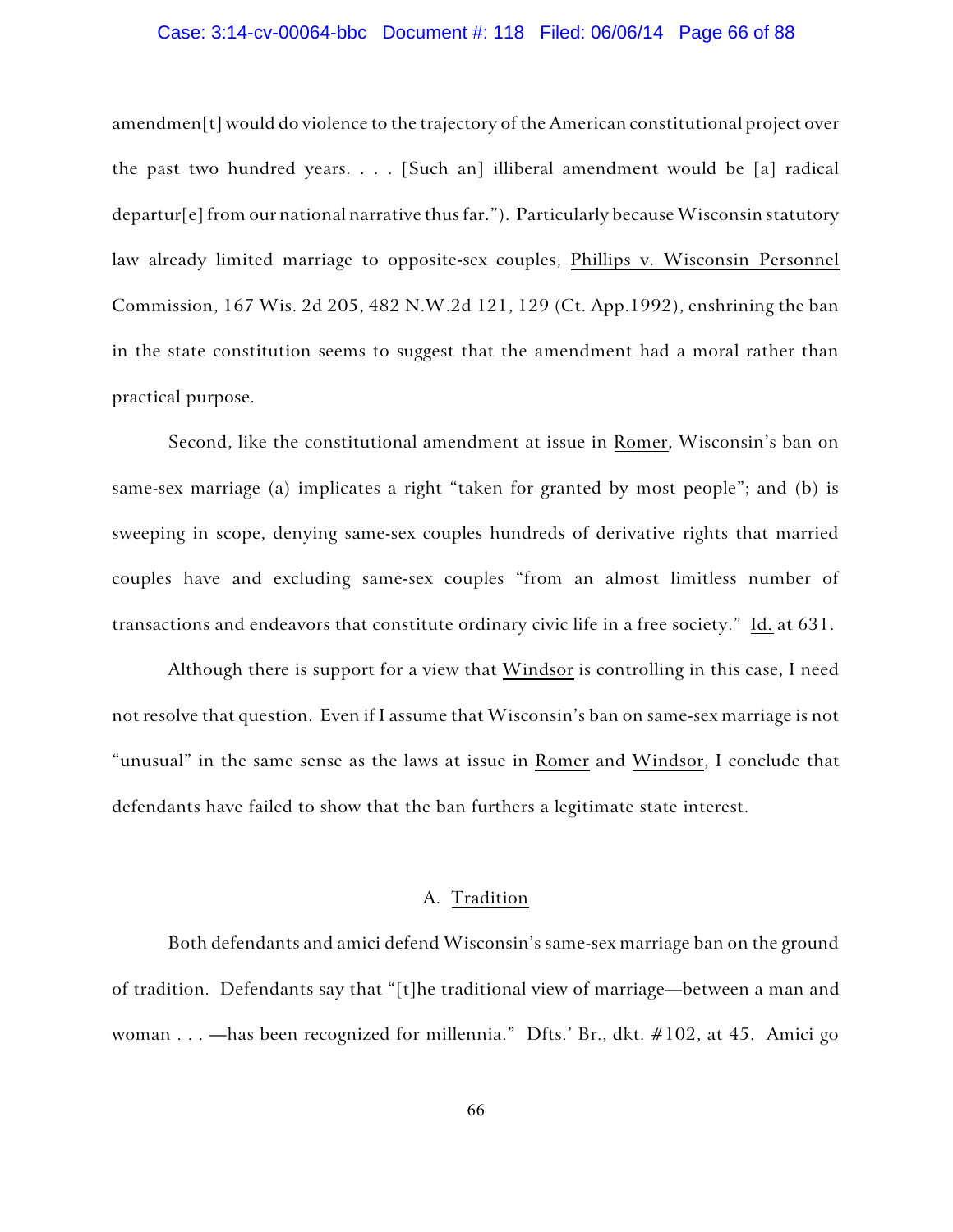# Case: 3:14-cv-00064-bbc Document #: 118 Filed: 06/06/14 Page 67 of 88

even further to state that "virtually all cultures through time" have recognized marriage "as the union of an opposite-sex couple." Amici's Br., dkt. #109, at 3-4.

As an initial matter, defendants and amici have overstated their argument. Throughout history, the most "traditional" form of marriage has not been between one man and one woman, but between one man and *multiple* women, which presumably is not a tradition that defendants and amici would like to continue. Stephanie Coontz, Marriage, a History 10 (2005) ("Polygyny, whereby a man can have multiple wives, is the marriage form found in more places and at more times than any other.").

Nevertheless, I agree with amici's more general view that tradition can be important because it often "reflects lessons of experience." Amici's Br., dkt. #109, at 7. For this reason, courts should take great care when reviewing long-standing laws to consider what those lessons of experience show. However, it is the reasons for the tradition and not the tradition itself that may provide justification for a law. Griego, 316 P.3d at 871-72  $"$ [L]egislation must advance a state interest that is separate and apart from the classification itself."); Kerrigan, 957 A.2d at 478-79 ("[W]hen tradition is offered to justify preserving a statutory scheme that has been challenged on equal protection grounds, we must determine whether the reasons underlying that tradition are sufficient to satisfy constitutional requirements."). Otherwise, the state could justify a law simply by pointing to it. Varnum, 763 N.W.2d at 898 ("When a certain tradition is used as both the governmental objective and the classification to further that objective, the equal protection analysis is transformed into the circular question of whether the classification accomplishes the governmental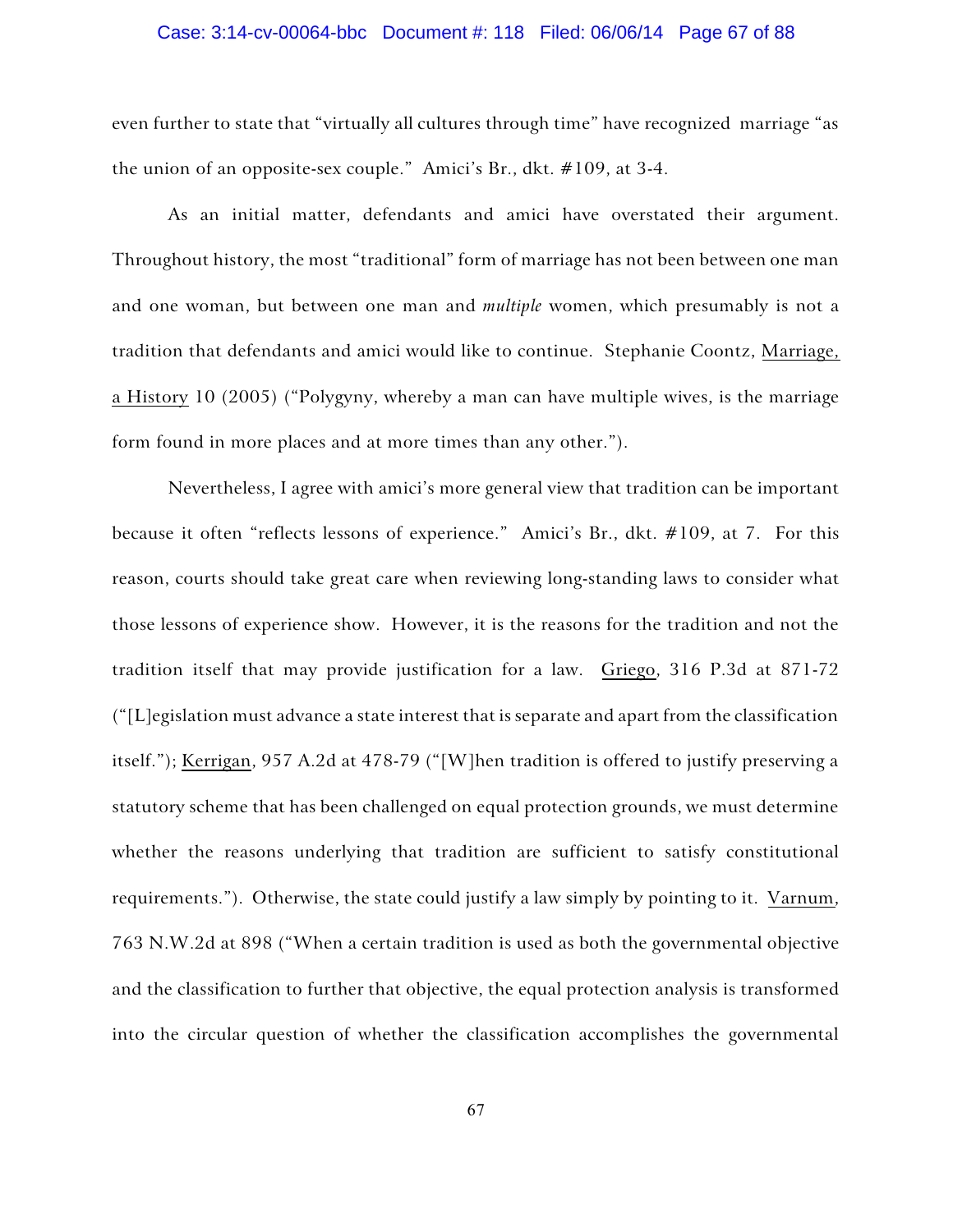## Case: 3:14-cv-00064-bbc Document #: 118 Filed: 06/06/14 Page 68 of 88

objective, which objective is to maintain the classification."); Hernandez v. Robles, 805 N.Y.S.2d 354, 382 (2005) (Saxe, J., dissenting) ("Employing the reasoning that marriage must be limited to heterosexuals because that is what the institution has historically been, merely justifies discrimination with the bare explanation that it has always been this way."). Like moral disapproval, tradition alone proves nothing more than a state's desire to prohibit particular conduct. Lawrence, 539 U.S. at 583 (O'Connor, J., concurring in the judgment); id. at 601-02 (Scalia, J., dissenting) ("'[P]reserving the traditional institution of marriage' is just a kinder way of describing the State's moral disapproval of same-sex couples.").

Although many venerable practices are part of American history, there are darker traditions as well, which later generations have rejected as denials of equality. For example, "[r]ote reliance on historical exclusion as a justification . . . would have served to justify slavery, anti-miscegenation laws and segregation." Hernandez v. Robles, 794 N.Y.S.2d 579, 609 (Sup. Ct. 2005). Similarly, women were deprived of many opportunities, including the right to vote, for much of this country's history, often because of "traditional" beliefs about women's abilities. E.g., Bradwell v. People of State of Illinois, 83 U.S. 130, 141-42 (1872) (Bradley, J., concurring in the judgment) ("[T]he civil law, as well as nature herself, has always recognized a wide difference in the respective spheres and destinies of man and woman. . . .The paramount destiny and mission of woman are to fulfil the noble and benign offices of wife and mother. This is the law of the Creator."). With respect to marriage in particular, there was a time when "the very being or legal existence of [a] woman [was] suspended" when she married. William Blackstone, Commentaries, Vol. I, 442-45 (1765).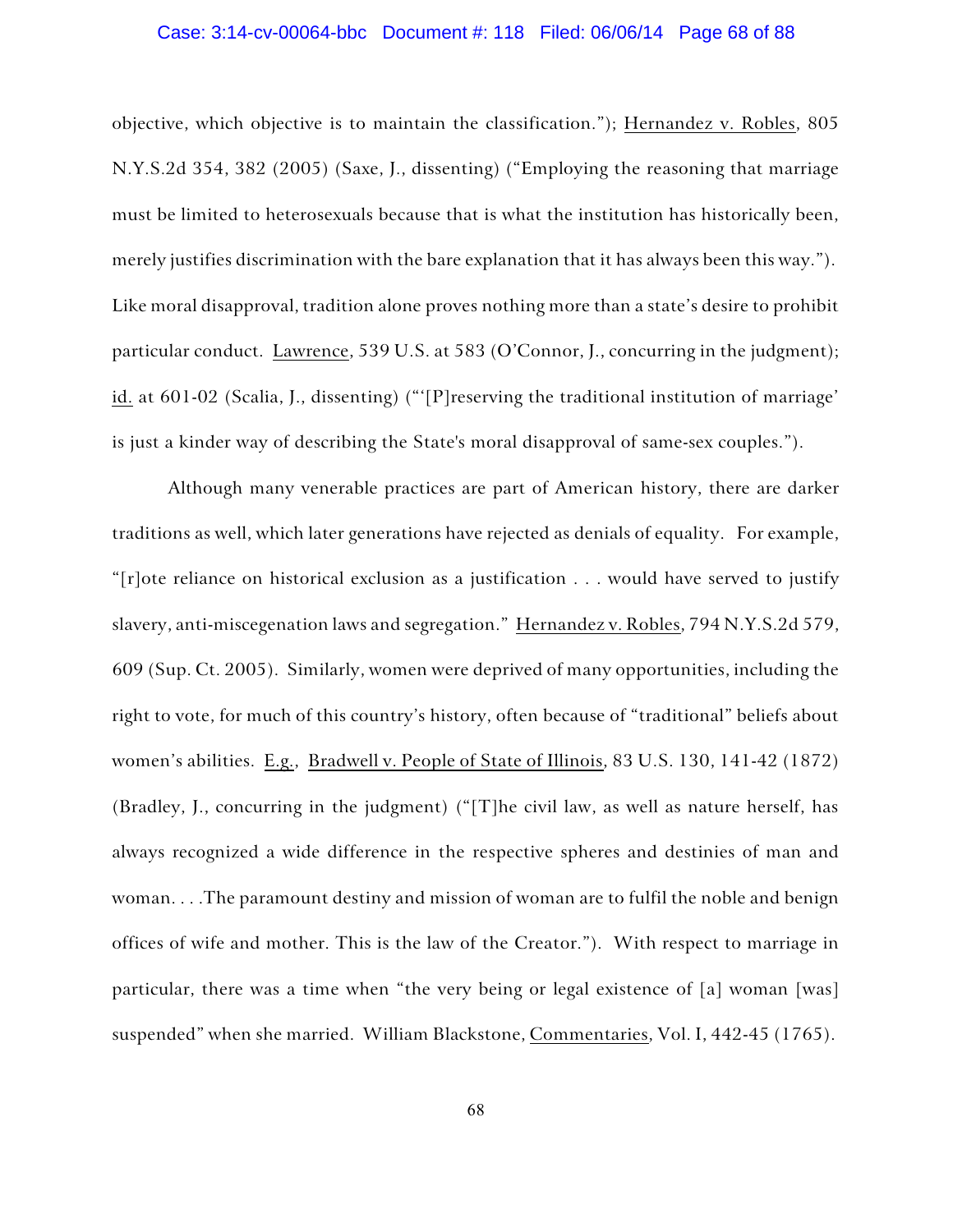#### Case: 3:14-cv-00064-bbc Document #: 118 Filed: 06/06/14 Page 69 of 88

In the 1870's, Elizabeth Cady Stanton went so far as to argue that marriage at that time was "slavery" for women because they were required to forfeit so many rights. Jason Pierceson, Same-Sex Marriage in the United States 41 (Rowman & Littlefield 2013).

The rejection of these inequalities by later generations shows that sometimes a tradition may endure because of unexamined assumptions about a particular class of people rather than because the laws serve the community as a whole. Compare Dronenburg v. Zech, 741 F.2d 1388, 1398 (D.C. Cir. 1984) ("[C]ommon sense and common experience demonstrate" that gay officers in military "are almost certain to be harmful to morale and discipline."), with Jim Garamone, "Don't Ask, Don't Tell' Repeal Certified by President Obama," American Forces Press Service (July 22, 2011), available at http://www.defense.gov/news/newsarticle.aspx?id=64780 (visited June 6, 2014) ("The President, the chairman of the Joint Chiefs of Staff, and [the Secretary of Defense] have certified that the implementation of repeal of [restrictions on gay persons in the military] is consistent with the standards of military readiness, military effectiveness, unit cohesion and recruiting and retention of the armed forces."). For this reason, the Supreme Court has stated that the "[a]ncient lineage of a legal concept does not give it immunity from attack for lacking a rational basis," Heller v. Doe, 509 U.S. 312, 326 (1993), and it has "not hesitated to strike down an invidious classification even though it had history and tradition on its side." Levy v. Louisiana, 391 U.S. 68, 71 (1968). Thus, if blind adherence to the past is the only justification for the law, it must fail. Holmes, The Path of the Law, 10 Harv. L. Rev. 457, 469 (1897) ("It is revolting to have no better reason for a rule of law than that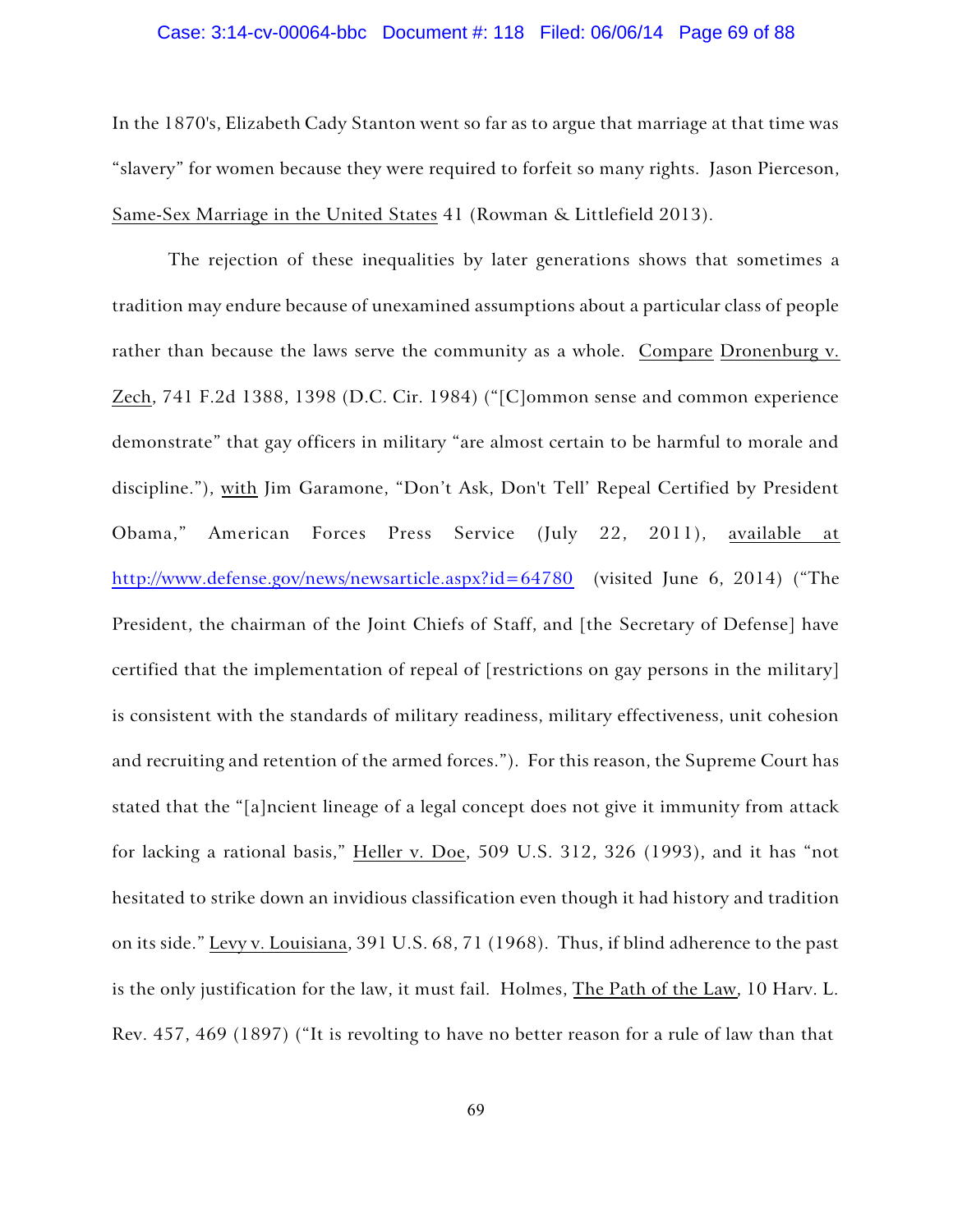#### Case: 3:14-cv-00064-bbc Document #: 118 Filed: 06/06/14 Page 70 of 88

. . . it was laid down in the time of Henry IV. It is still more revolting if the grounds upon which it was laid down have vanished long since, and the rule simply persists from blind imitation of the past.").

### B. Procreation

Perhaps the most common defense for restricting marriage to opposite-sex couples is that procreation is the primary purpose of marriage and that same-sex couples cannot procreate with each other. E.g.*,* Dean, 1992 WL 685364 (ban on same-sex marriage justified by state's interest in "fostering, at a socially-approved point in time (i.e. during marriage), that which is essential to the very survival of the human race, namely, procreation"). See also Kandu, 315 B.R. at 147; Standhardt v. Superior Court ex rel. County of Maricopa, 77 P.3d 451, 462 (Ariz. Ct. App. 2003); Adams, 486 F. Supp. at 1124-25; Singer, 522 P.2d at 1195; Baker, 191 N.W.2d at 187. A more recent twist on this argument is that marriage is needed to help opposite-sex couples procreate "responsibly," but same-sex couples do not have the same need. Morrison v. Sadler, 821 N.E.2d 15, 27 (Ind. Ct. App. 2005). Defendants and amici repeat these arguments.

One problem with the procreation rationale is that defendants do not identify any reason why denying marriage to same-sex couples will encourage opposite-sex couples to have children, either "responsibly" or "irresponsibly." Geiger, 2014 WL 2054264, at \*13; Bishop, 962 F. Supp. 2d. at 1291. Defendants say that this argument "misses the point" because "[t]he focus under rational-basis review is whether the challenged statute rationally supports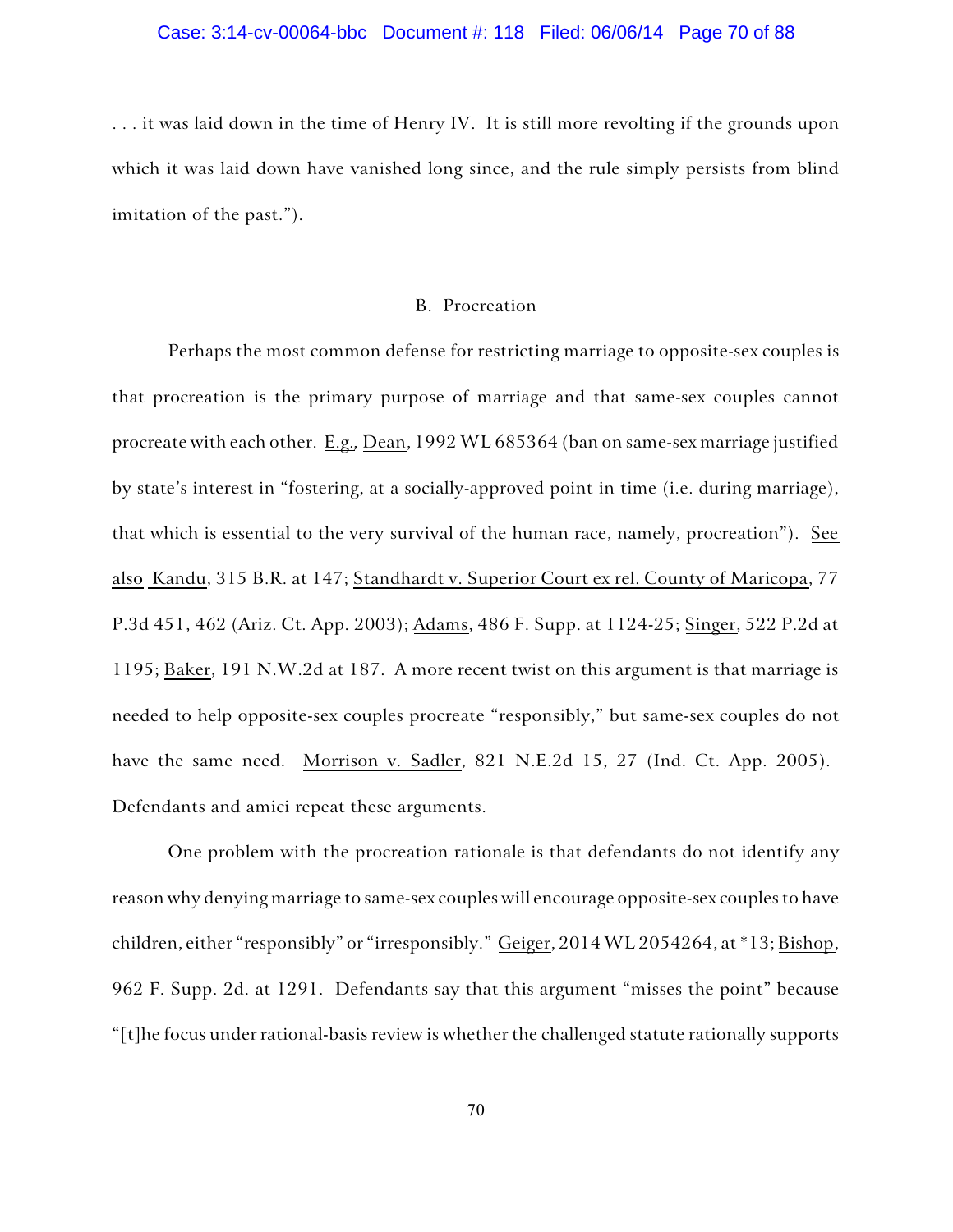# Case: 3:14-cv-00064-bbc Document #: 118 Filed: 06/06/14 Page 71 of 88

a State interest, not whether expanding the class of beneficiaries to marriage would harm the State's interest." Dfts.' Br., dkt. #102, at 65-66 (citing Johnson v. Robison, 415 U.S. 361, 383 (1974) (classification will be upheld under rational basis review if "the inclusion of one group promotes a legitimate governmental purpose, and the addition of other groups would not")). In other words, defendants seem to concede that they have no reason to believe that marriage between same-sex couples will have an adverse effect on procreation between opposite-sex couples; however, preferential treatment for opposite-sex couples is permissible because they "need" marriage to better insure that they will stay together after procreation and same-sex couples do not need such assistance because they do not procreate "accidentally."

As defendants acknowledge implicitly by citing Johnson, 415 U.S. 361, this argument is contingent on applying the most deferential standard of review. Because I have concluded that Wisconsin's laws banning same-sex marriage are subject to heightened scrutiny under both the due process clause and the equal protection clause, this argument is a nonstarter. Defendants identify no other situation in which a right could be denied to a class of citizens simply because of a perception by the state that the class "doesn't need" the right as much as another class. Treating such a fundamental right as just another government benefit that can be offered or withheld at the whim of the state is an indicator either that defendants fail to appreciate the implications for equal citizenship that the right to marry has or that they do not see same-sex couples as equal citizens. Cf. John Stuart Mill, "The Subjection of Women," included in Classics of Moral and Political Theory 1145 (Michael Morgan ed., 5th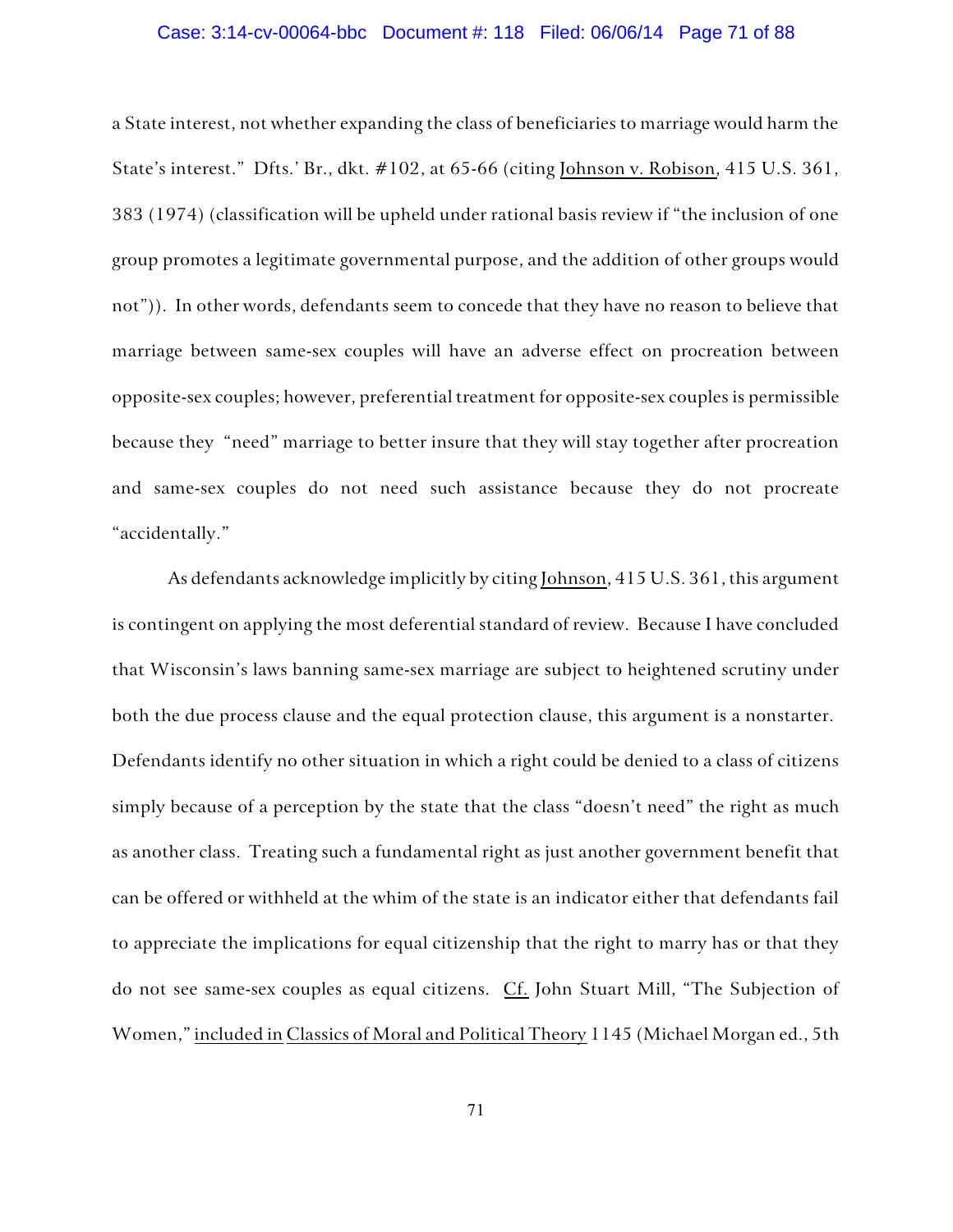## Case: 3:14-cv-00064-bbc Document #: 118 Filed: 06/06/14 Page 72 of 88

ed. 2011) ("[T]here are many persons for whom it is not enough that the inequality has no just or legitimate defence; they require to be told what express advantage would be obtained by abolishing it. To which let me first answer, the advantage of having the most universal and pervading of all human relations regulated by justice instead of injustice.").

Further, despite the popularity of this argument in courts in other states, it is difficult to believe that Wisconsin voters and legislators were willing to go to the great effort of adopting a constitutional amendment that excluded a class of citizens from marriage simply because the voters and legislators believed that same-sex couples were so stable and responsible that marriage was unnecessary for them. Even setting aside the standard of review, "the breadth of the amendment is so far removed from th[is] particular justificatio[n] that [I] find it impossible to credit." Romer, 517 U.S. at 635 (interest in "conserving resources to fight discrimination against other groups" did not justify amendment permitting sexual orientation discrimination).

There is a second problem with the procreation rationale. As other courts have noted, an argument relying on procreation raises an obvious question: if the reason same-sex couples cannot marry is that they cannot procreate, then why are opposite-sex couples who cannot or will not procreate allowed to marry? E.g., Baskin, 2014 WL 1568884, at \*3; De Leon, 975 F. Supp. 2d at 655. Wisconsin law does not restrict the marriages of opposite-sex couples who are sterile or beyond the age of procreation and it does not require marriage applicants to make a "procreation promise" in exchange for a license.

Defendants do not address this problem, but amici offer two responses. First, amici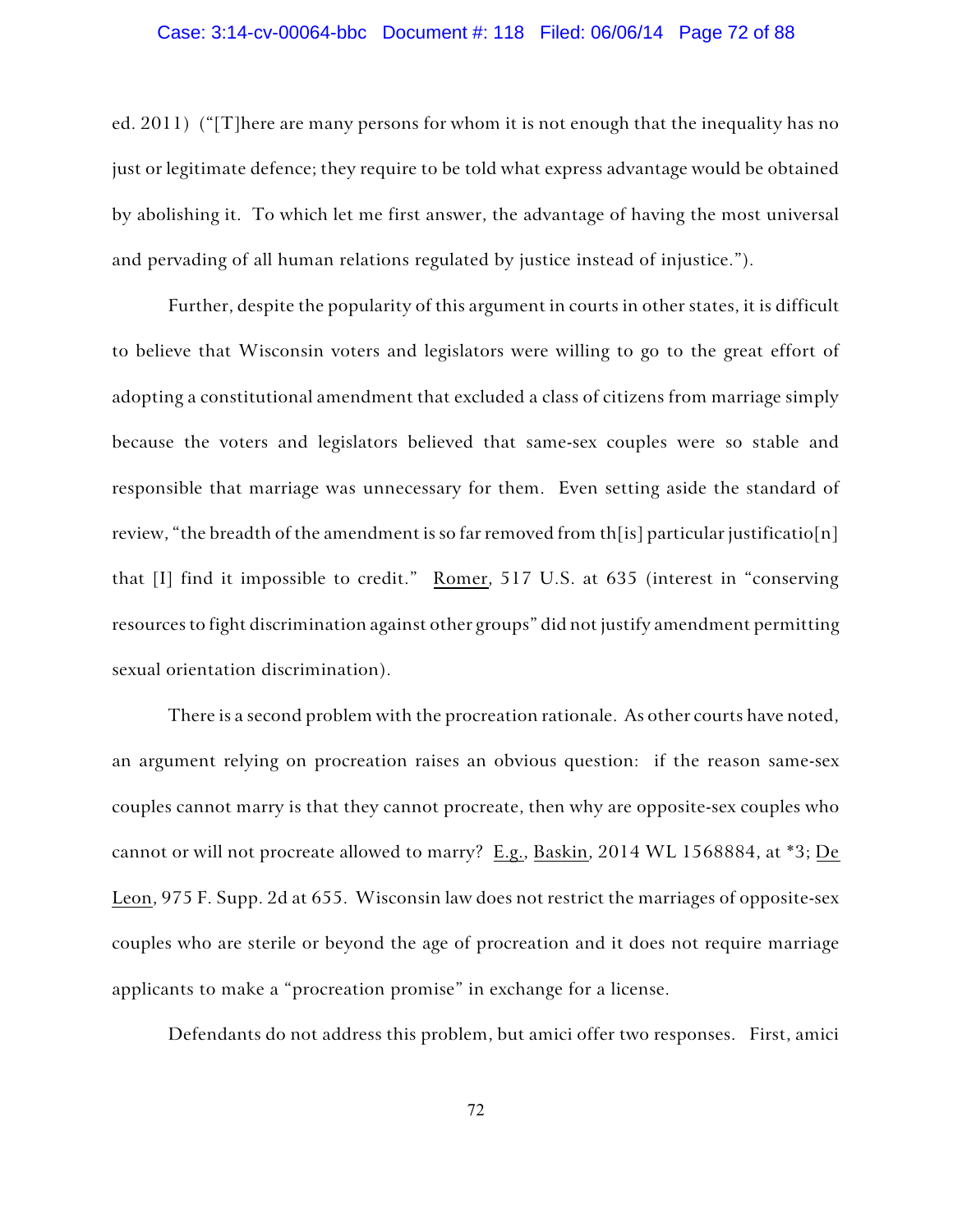#### Case: 3:14-cv-00064-bbc Document #: 118 Filed: 06/06/14 Page 73 of 88

say that "it would be difficult (if not impossible), and certainly inappropriately intrusive, to determine ahead of time which couples are fertile." Amici Br., dkt. #109, at 12. Second, they quote Morrison, 821 N.E.2d at 27, for the proposition that a "reasonable legislative classification is not to be condemned merely because it is not framed with such mathematical nicety as to include all within the reason of the classification and to exclude all others." Id. at 13. See also Baker, 191 N.W.2d at 187 (making same arguments); Adams, 486 F. Supp. at 1124-25 (same).

Neither argument is persuasive. First, amici's argument that it would be "difficult (if not impossible)" to attempt to determine a couple's ability or willingness to procreate is simply inaccurate. Amici identify no reason that the state could not require applicants for a marriage license to certify that they have the intent to procreate and are not aware of any impediments to their doing so. In fact, Wisconsin already *does* inquire into the fertility of some marriage applicants, though in that case it requires the couple to certify that they are *not* able to procreate, which itself is proof that Wisconsin sees value in marriages that do not produce children and is applying a double standard to same-sex couples. Wis. Stat. § 765.03(1) (permitting first cousins to marry if "the female has attained the age of 55 years or where either party, at the time of application for a marriage license, submits an affidavit signed by a physician stating either party is permanently sterile"). To the extent amici mean to argue that an inquiry into fertility would be inappropriately intrusive because opposite-sex married couples have a constitutional right *not* to procreate under Griswold, that argument supports a view that the same right must be extended to same-sex couples as well. Cf.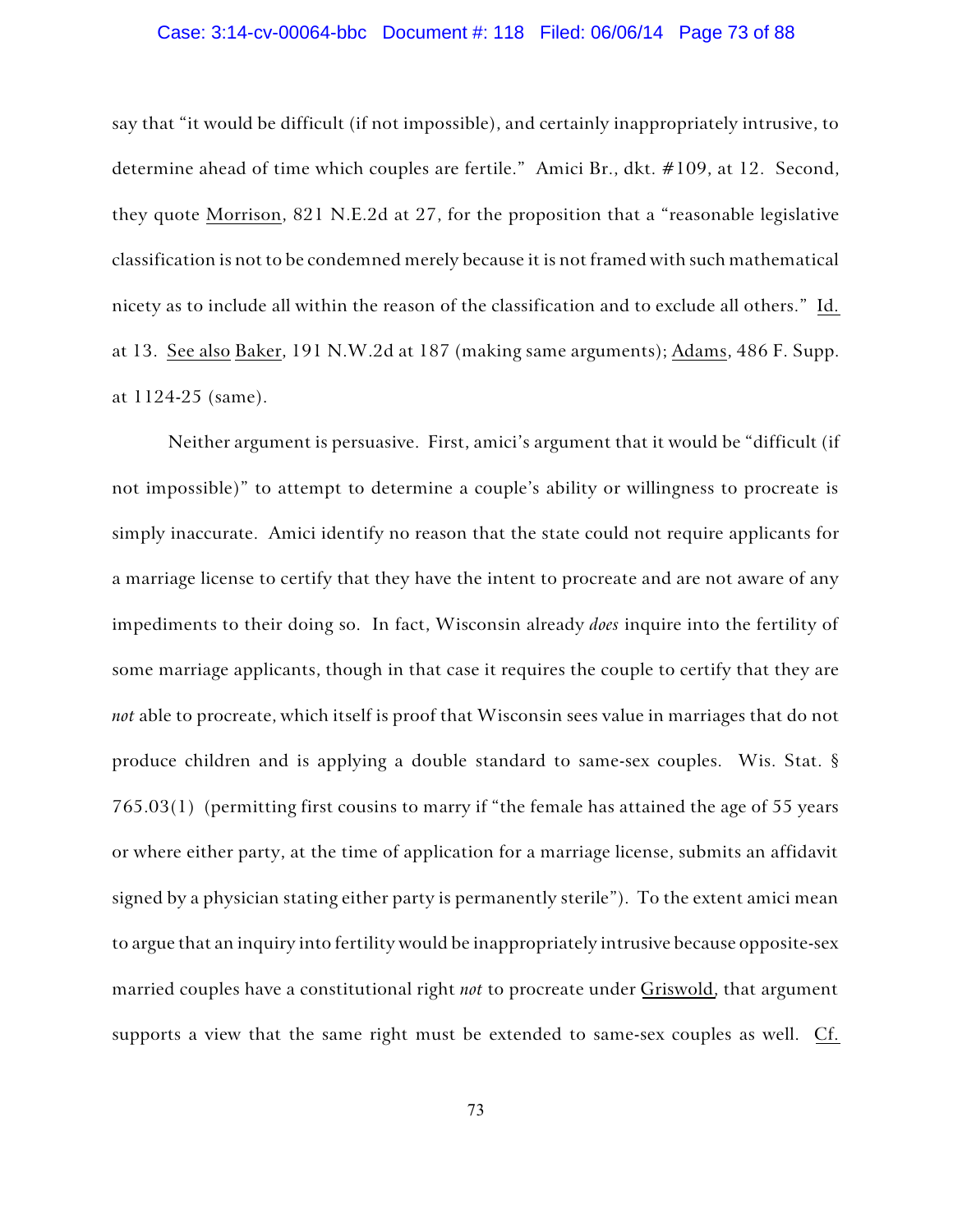#### Case: 3:14-cv-00064-bbc Document #: 118 Filed: 06/06/14 Page 74 of 88

Eisenstadt, 405 U.S. at 453 (denying access to contraception on basis of marital status violates equal protection clause).

Like defendants' argument regarding "responsible procreation," amici's alternative argument that "mathematical certainty is not required" is contingent on a rational basis review, which I have rejected. Further, this rationale is suspicious not just because Wisconsin has failed to ban infertile couples from marrying or to require intrusive tests to get a marriage license. Rather, it is suspicious because neither defendants nor amici cite any instances in which Wisconsin has ever taken *any* legal action to discourage infertile couples from marrying. There is also little to no stigma attached to childless married couples. Neither defendants nor amici point to any social opprobrium directed at the many millions of such couples throughout this country's history, beginning with America's first family, George and Martha Washington, who had no biological children of their own. http://en.wikipedia.org/wiki/George Washington (visited June 6, 2014). The lack of any attempts by the state to dissuade infertile persons from marriage is proof that marriage is about *many* things, including love, companionship, sexual intimacy, commitment, responsibility, stability *and* procreation and that Wisconsin respects the decisions of its heterosexual citizens to determine for themselves how to define their marriage. If Wisconsin gives opposite-sex couples that autonomy, it must do the same for same-sex couples.

## C. Optimal Child Rearing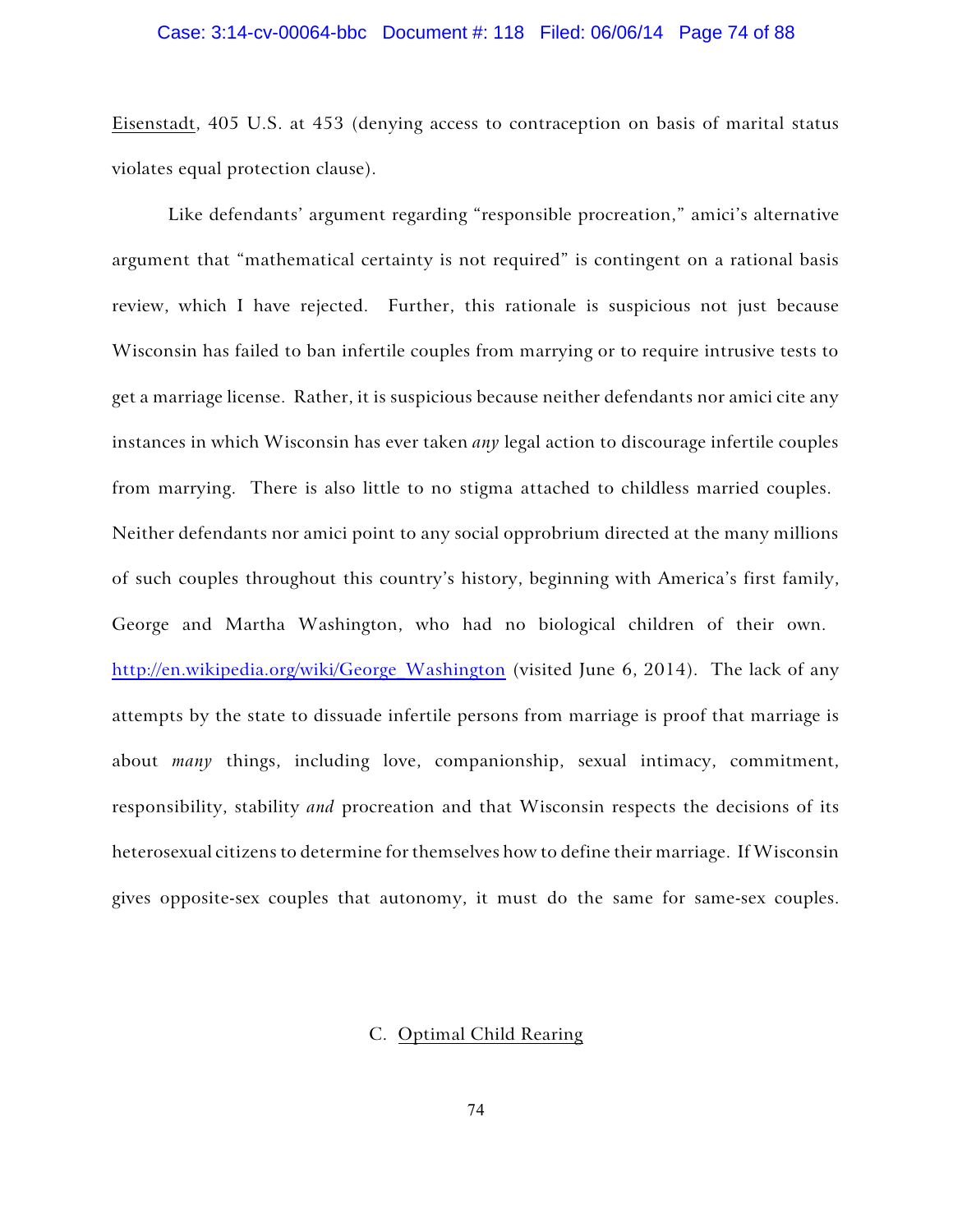## Case: 3:14-cv-00064-bbc Document #: 118 Filed: 06/06/14 Page 75 of 88

Defendants argue that "[s]ocial science data suggests that traditional marriage is optimal for families." Dfts.' Br., dkt. #102, at 52 (citing articles). Amici make a similar argument that the state has a valid interest in encouraging "the rearing of children by a mother and father in a family unit once they are born." Amici Br., dkt. #109, at 13. See also Kandu, 315 B.R. at 146 ("[T]he promotion of marriage to encourage the maintenance of stable relationships that facilitate to the maximum extent possible the rearing of children by both of their biological parents is a legitimate congressional concern.").

This argument harkens back to objections to interracial marriage made by the state in Loving. Brief for Respondents at 47–52, Loving v. Virginia, 388 U.S. 1 (1967), 1967 WL 113931 ("Inasmuch as we have already noted the higher rate of divorce among the intermarried, is it not proper to ask, 'Shall we then add to the number of children who become the victims of their intermarried parents?'"). Further, it seems to be inconsistent with defendants' previous argument. On one hand, defendants argue that same-sex couples do not need marriage because they can raise children responsibly without it. On the other hand, defendants argue that same-sex couples should not be raising children at all.

The substance of defendants' and amici's argument has been seriously questioned by both experts and courts. E.g., Golinski., 824 F. Supp. 2d at 991 (citing evidence that "it is 'beyond scientific dispute' that same-sex parents are equally capable at parenting as opposite-sex parents"); Perry, 704 F. Supp. 2d at 1000 ("The evidence does not support a finding that California has an interest in preferring opposite-sex parents over same-sex parents. Indeed, the evidence shows beyond any doubt that parents' genders are irrelevant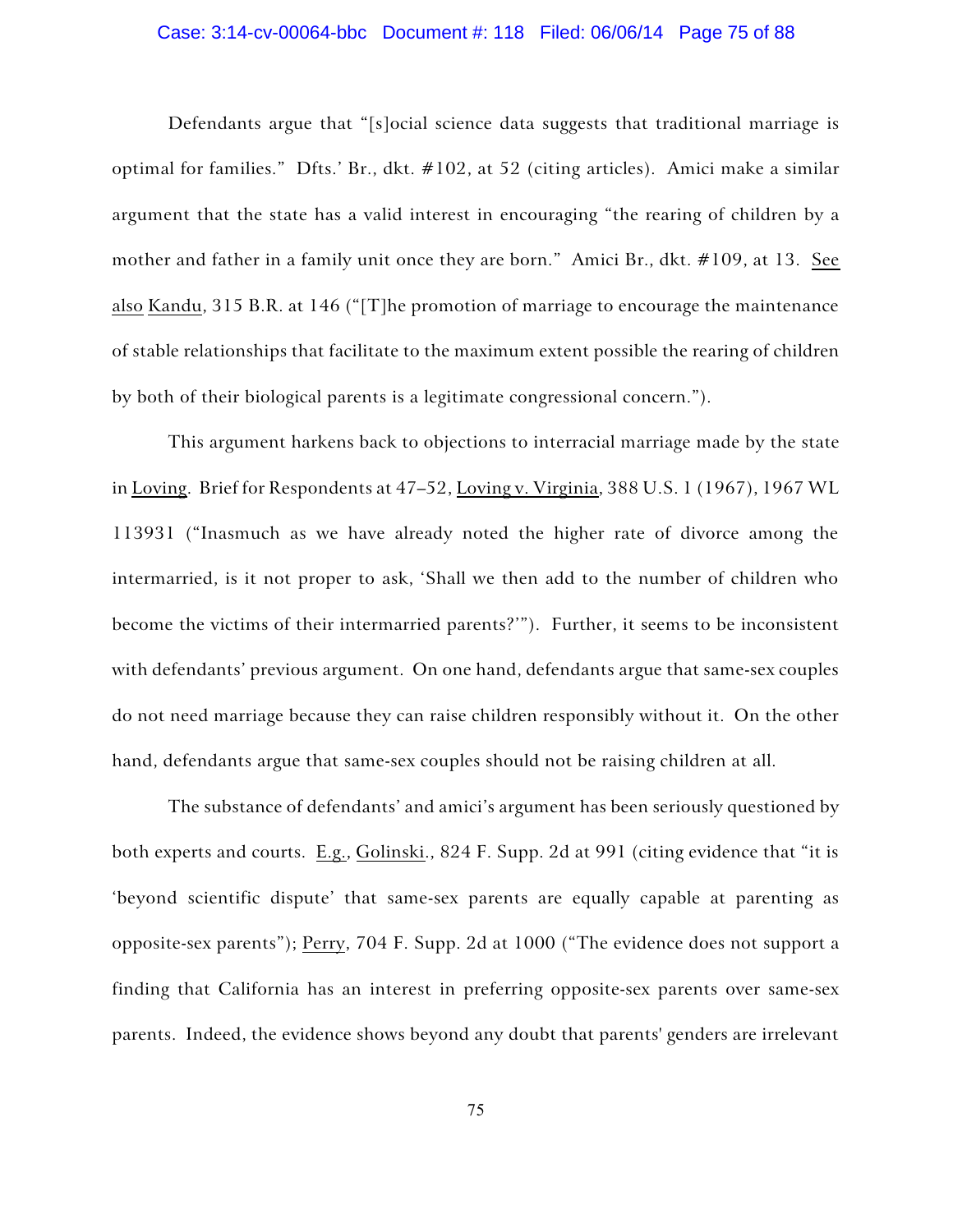## Case: 3:14-cv-00064-bbc Document #: 118 Filed: 06/06/14 Page 76 of 88

to children's developmental outcomes."); Charlotte Patterson, Children of Lesbian and Gay Parents: Summary of Research Findings, cited in Same-Sex Marriage: Pro and Co 240 (Andrew Sullivan ed., Vintage Book 2004) (finding no adverse effects on children of samesex parents). However, I need not resolve this sociological debate because, even if I assume that children fare better with two biological parents, this argument cannot carry the day for defendants for four reasons.

First, this is another incredibly underinclusive rationale. Defendants point to *no* other restrictions that the state places on marriage in an attempt to optimize outcomes for children. Marriage applicants in Wisconsin do not have to make any showing that they will make good parents or that they have the financial means to raise a child. A felon, an alcoholic or even a person with a history of child abuse may obtain a marriage license. Again, the state's singular focus on banning same-sex marriage as a method of promoting good parenting calls into question the sincerity of this asserted interest. Romer, 517 U.S. at 635.

Second, even if being raised by two biological parents provides the "optimal" environment on average, this would not necessarily justify a discriminatory law. Under heightened scrutiny, the government may "not rely on overbroad generalizations about the different talents, capacities, or preferences of" different groups. Virginia, 518 U.S. at 533 (state violated equal protection clause by denying women admission to military college, despite evidence that college's "adversative method" was less suitable for women on average).

Third, with or without marriage rights, some same-sex couples will raise children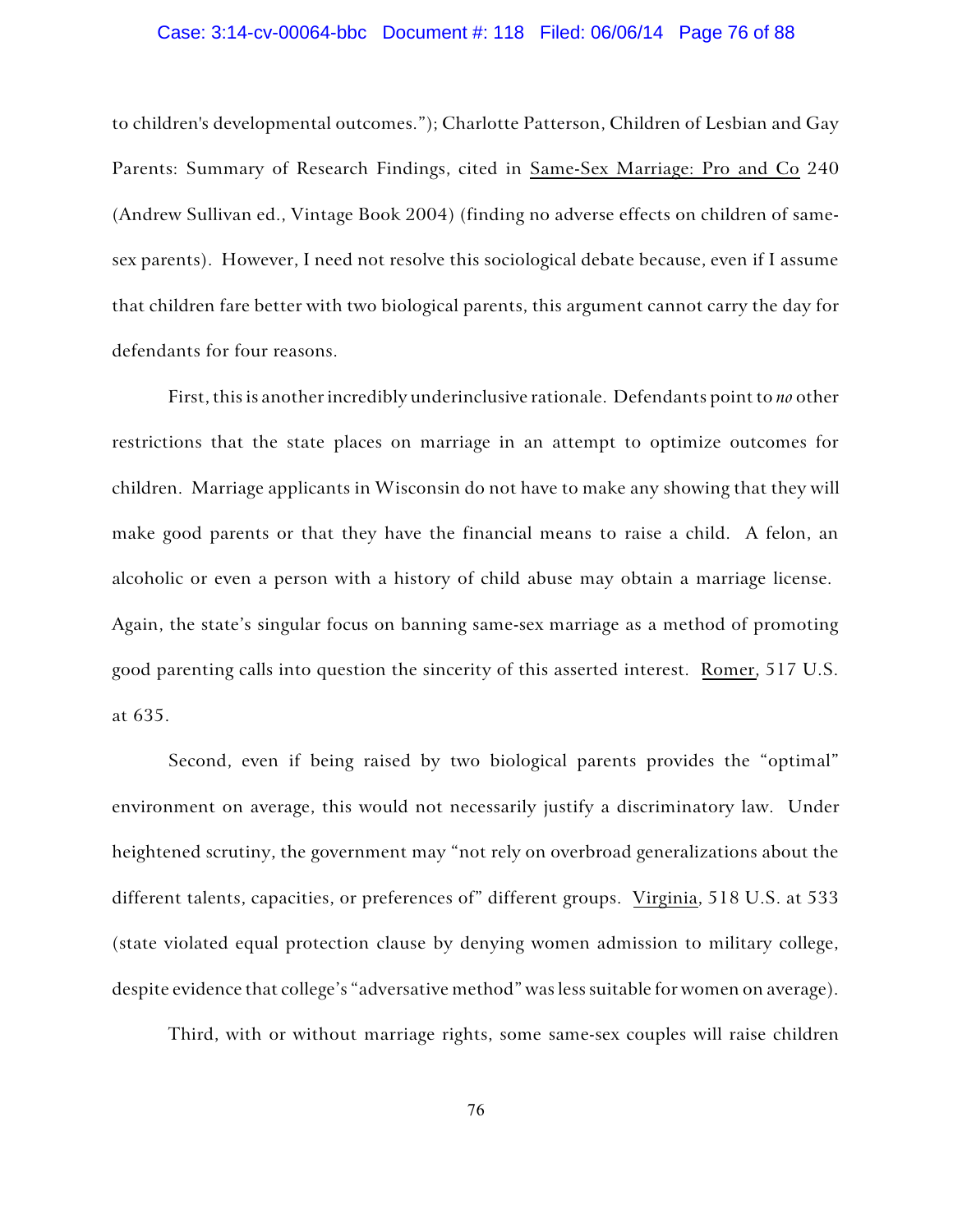#### Case: 3:14-cv-00064-bbc Document #: 118 Filed: 06/06/14 Page 77 of 88

together, as they have been doing for many years. Thus, the most immediate effect that the same-sex marriage ban has on children is to foster less than optimal results for children of same-sex parents by stigmatizing them and depriving them of the benefits that marriage could provide. Goodridge, 798 N.E.2d at 963-64 ("Excluding same-sex couples from civil marriage . . . prevent[s] children of same-sex couples from enjoying the immeasurable advantages that flow from the assurance of a stable family structure in which children will be reared, educated, and socialized.") (internal quotations omitted). Cf. Windsor, 133 S. Ct. at, 2694 (DOMA "humiliates tens of thousands of children now being raised by same-sex couples. The law in question makes it even more difficult for the children to understand the integrity and closeness of their own family and its concord with other families in their community and in their daily lives."). The state's failure to consider the interests of part of the very group it says it means to protect is further evidence of the law's invalidity. Plyler, 457 U.S. at 223-24 ("In determining the rationality of [law restricting some children's access to public schools], we may appropriately take into account its costs to the Nation and to the innocent children who are its victims.").

Finally, and perhaps most important, defendants do not explain how banning samesex marriage helps to insure that more children are raised by an opposite-sex couple. I agree with the courts that see no way that it could. DeBoer, 973 F. Supp. 2d at 770-71; De Leon, 975 F. Supp. 2d at 653; Bourke, 2014 WL 556729, at \*8. Defendants do not suggest that it would be rational to believe that the same-sex marriage ban causes any gay person to abandon his or her sexual orientation and enter an opposite-sex marriage for the purpose of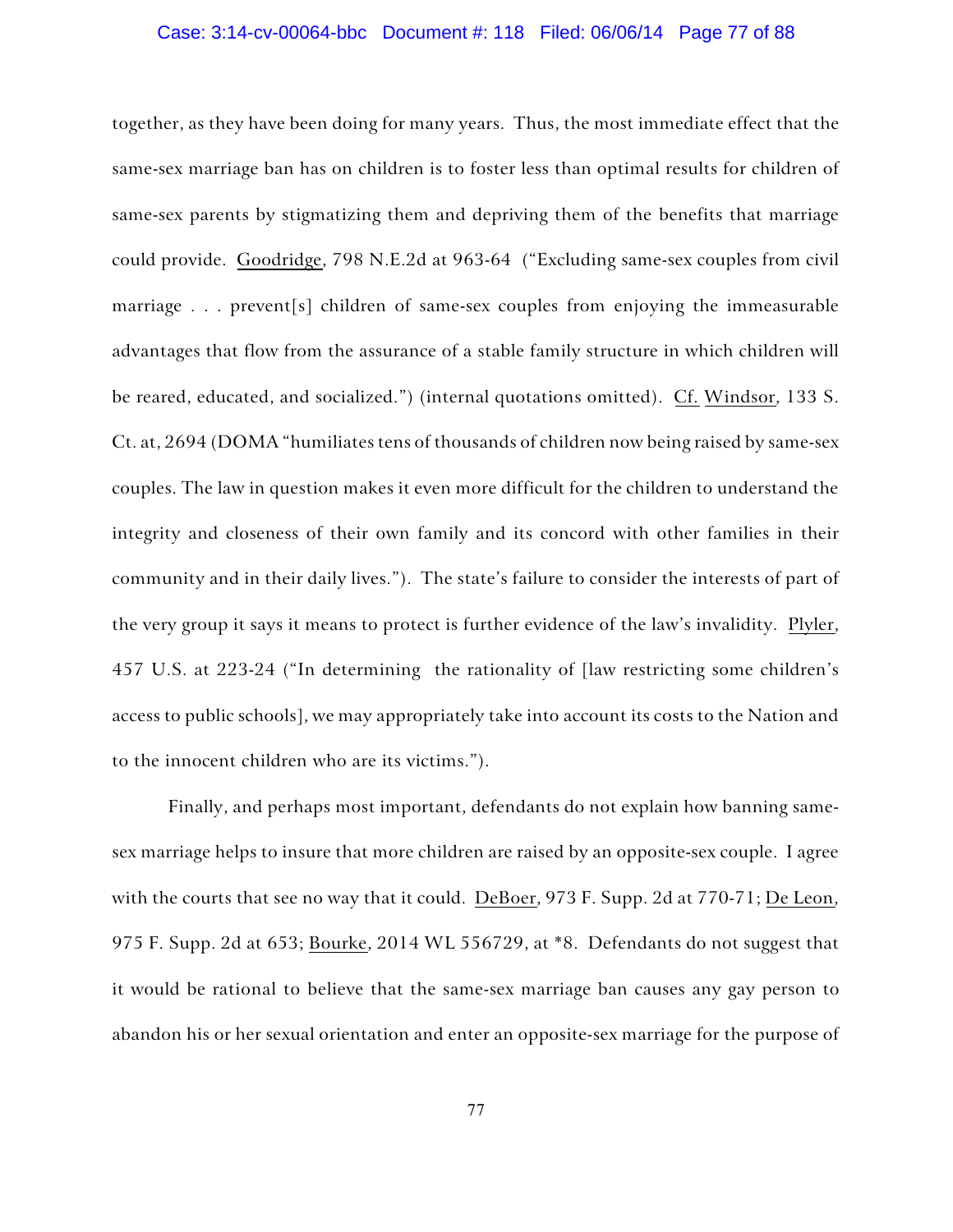#### Case: 3:14-cv-00064-bbc Document #: 118 Filed: 06/06/14 Page 78 of 88

procreating or that, even if the ban had such an effect, the situation would be beneficial for the child in the long run. Although it might be rational to believe that some same-sex couples would forgo raising children without the benefits and protections afforded by marriage, that result would not lead to more children being raised by opposite-sex couples; rather, it simply would mean that fewer children would be born or more would be left unadopted. Not surprisingly, neither defendants nor amici argue that not being born at all or being a ward of the state is preferable to being raised by a same-sex couple. Accordingly, Wisconsin's ban on marriage between same-sex couples cannot be justified on the ground that it furthers optimal results for children.

## D. Protecting the Institution of Marriage

Both defendants and amici express concerns about the effect that allowing same-sex couples to marry could have on the institution of marriage as a whole. Defendants say that "[r]eshaping social norms about marriage could have harmful effects," such as "shifting the public understanding of marriage away from a largely child-centric institution to an adultcentric institution focused on emotion." Dfts.' Br., dkt. #102 at 57. They analogize samesex marriage to no-fault divorce laws, which defendants say led to an increase in divorce rates and generally made marriages "fragile and often unreliable." Id. (quoting Sandra Blakeslee, Unexpected Legacy of Divorce 297 (New York: Hyperion, 2000)). In addition, defendants quote an article in which the author argues that, if marriage between same-sex couples is legalized, "[t]he confusion of social roles linked with marriage and parenting would be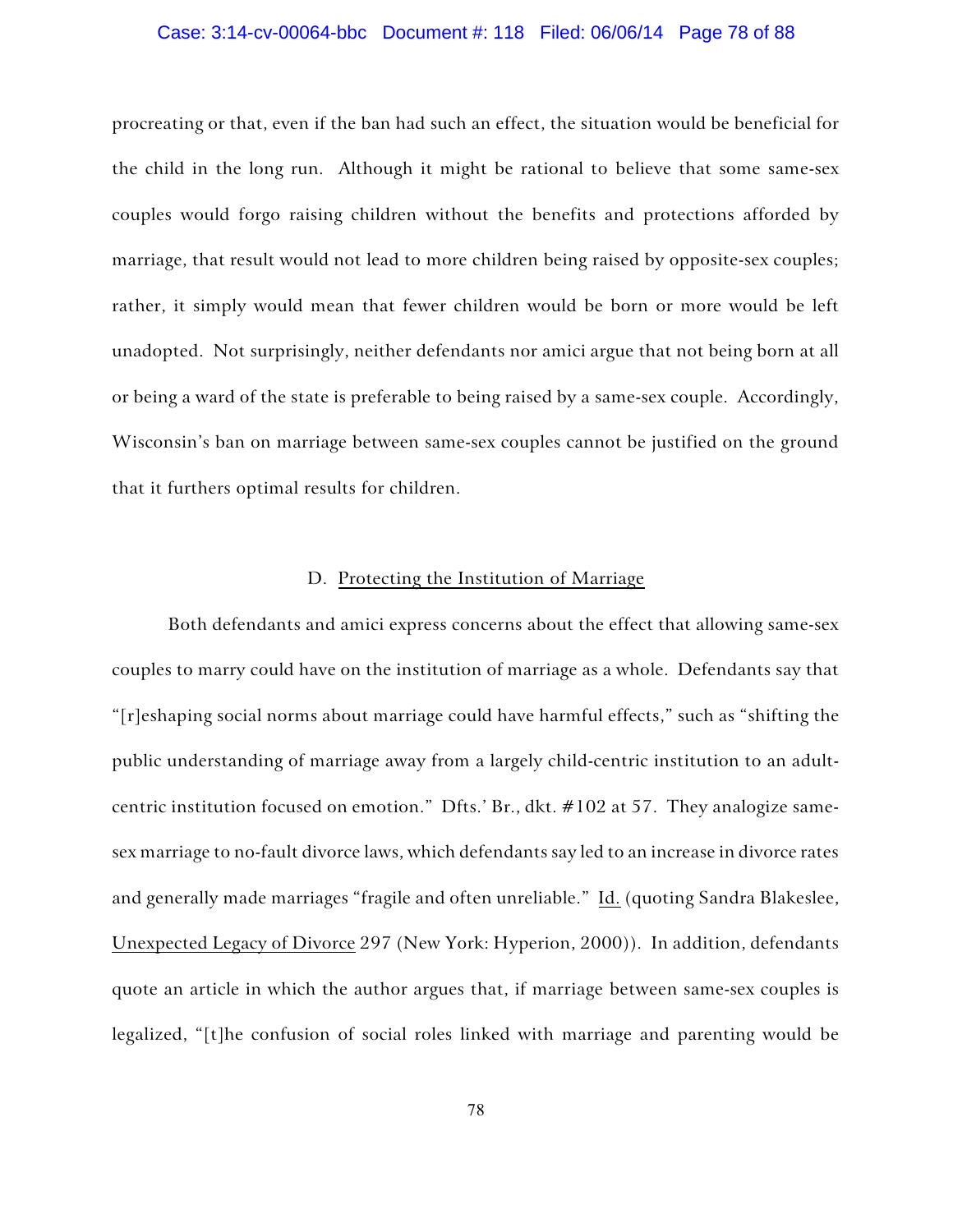## Case: 3:14-cv-00064-bbc Document #: 118 Filed: 06/06/14 Page 79 of 88

tremendous." Id. at 58 (quoting Lynn Wardle, "Multiply and Replenish": Considering Same–Sex Marriage in Light of State Interests in Marital Procreation, 24 Harv. J.L. & Pub. Pol'y 771, 799 (2001)). Amici make a similar argument, stating that allowing same-sex marriage risks "psycho-social inversion of the purpose of marriage from promoting children's interests to promoting adult arrangements in which children are secondary." Amici Br., dkt. #109, at 8.

As an initial matter, it is not clear whether the Supreme Court would view this interest as even legitimate. In Windsor, 133 S. Ct. at 2693, the Court concluded that Congress' stated purpose to "defend" marriage from same-sex couples was evidence that the purpose of DOMA was to "interfer[e] with the equal dignity of same-sex marriages" and therefore improper. Similarly, in Loving, 388 U.S. at 8, 11, the Court stated that there was "patently no legitimate overriding purpose" for a ban on interracial marriage despite an argument that "the scientific evidence is substantially in doubt" about the effect that interracial marriage would have on society. Certainly, to the extent that defendants or amici are concerned about the erosion of strict gender roles in marriage, that is a sexist belief that the state has no legitimate interest in furthering. Virginia, 518 U.S. at 541.

In addition, this interest suffers from the same problem of underinclusiveness as the other asserted interests. Two strangers of the opposite sex can marry regardless of their intentions, without any demonstration or affirmation of the example they will set, even if they have been previously divorced or have a history of abusing the institution. Similarly, the no-fault divorce rules that defendants cite actually undermine their argument by showing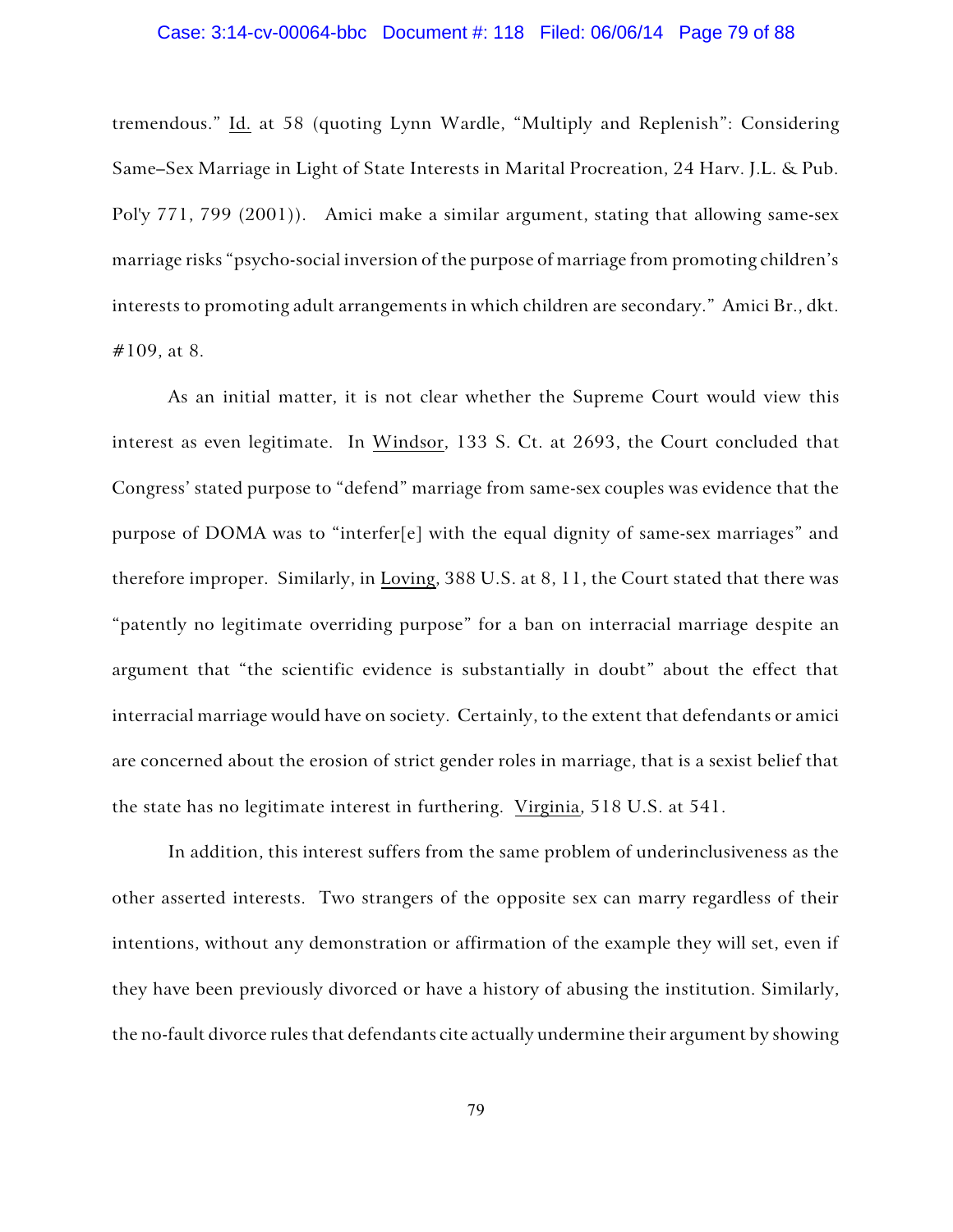## Case: 3:14-cv-00064-bbc Document #: 118 Filed: 06/06/14 Page 80 of 88

that Wisconsin *already* supports an "adult-centric" notion of marriage to some extent by allowing easy divorce even when the couple has children. Coontz, supra, at 274 (excluding same-sex couples from marriage after liberalizing heterosexual marriages and relationships in other ways is "a case of trying to lock the barn door after the horses have already gone").

In any event, neither defendants nor amici cite any evidence or even develop a cogent argument to support their belief that allowing same-sex couples to marry somehow will lead to the de-valuing of children in marriage or have some other adverse effect on the marriages of heterosexual couples. Thus, it is doubtful whether defendants' belief even has a rational basis. Cf. Doe, 403 F. Supp. at 1205 (Merhige, J., dissenting) ("To suggest, as defendants do, that the prohibition of homosexual conduct will in some manner encourage new heterosexual marriages and prevent the dissolution of existing ones is unworthy of judicial response. In any event, what we know as men is not forgotten as judges— it is difficult to envision any substantial number of heterosexual marriages being in danger of dissolution because of the private sexual activities of homosexuals.").

Under any amount of heightened scrutiny, this interest undoubtedly fails. The available evidence from other countries and states does not support defendants' and amici's argument. Nussbaum, supra, at 145 (states that allow marriage between same-sex couples have lower divorce rates than other states); Gerstmann, supra*,* at 22 (citing findings of economics professor M.V. Lee Badgett that same-sex partnerships in Europe have not led to lower rates of marriage, higher rates of divorce or higher rates of nonmarital births as compared to countries that do not offer legal recognition); William N. Eskridge, Jr. and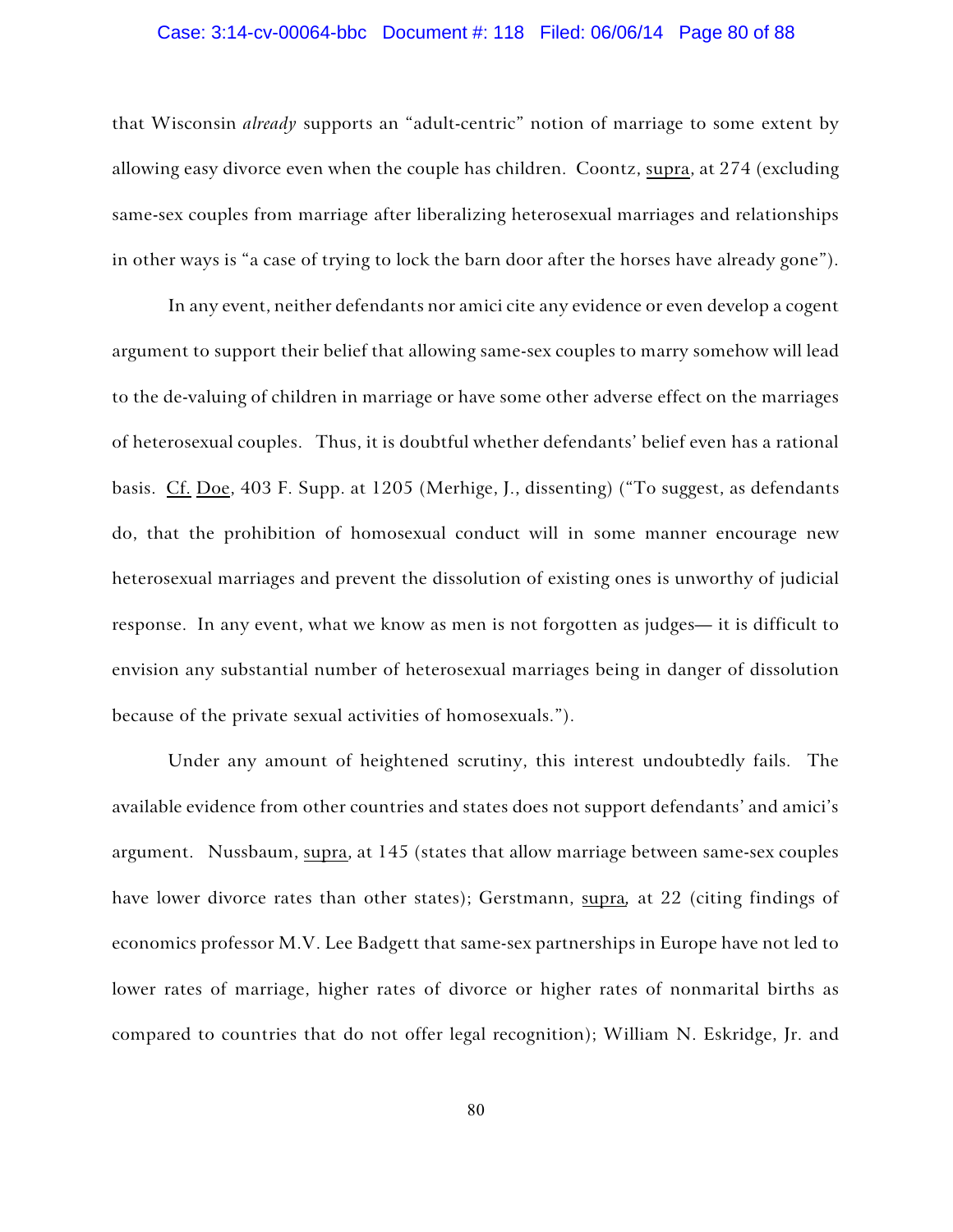## Case: 3:14-cv-00064-bbc Document #: 118 Filed: 06/06/14 Page 81 of 88

Darren Spedale, Gay Marriage: For Better or Worse? 205 (Oxford University Press 2006) (discussing study finding that percentage of children being raised by two parents in Scandinavia increased after registered partnership laws took effect).

## E. Proceeding with Caution

Defendants say that the "Wisconsin people and their political representatives could rationally choose to wait and analyze the impact that changing marriage laws have had in other states before deviating from the status quo." Dfts.' Br., dkt. #102, at 46. However, that argument is simply a restatement of defendants' argument that they are concerned about potential adverse effects that marriage between same-sex couples might have, so I need not consider it again. In itself, a desire to make a class of people wait to exercise constitutional rights is not a legitimate interest. Watson v. Memphis, 373 U.S. 526, 532–533 (1963) ("The basic guarantees of our Constitution are warrants for the here and now and, unless there is an overwhelmingly compelling reason, they are to be promptly fulfilled."). See also Martin Luther King, Jr., Letter from Birmingham Jail ("For years now I have heard the word 'Wait!' It rings in the ear of every Negro with piercing familiarity. This 'Wait' has almost always meant 'Never.'"); Evan Wolfson, Why Marriage Matters 121 (Simon & Schuster 2004) (quoting state senator's statement after Goodridge, 798 N.E.2d 941) ("Goodridge is ahead of our mainstream culture and our own sensibilities [but] my level of comfort is not the appropriate monitor of the Constitutional rights of our citizens. . . . [The Constitution] has always required us to reach beyond our moral and emotional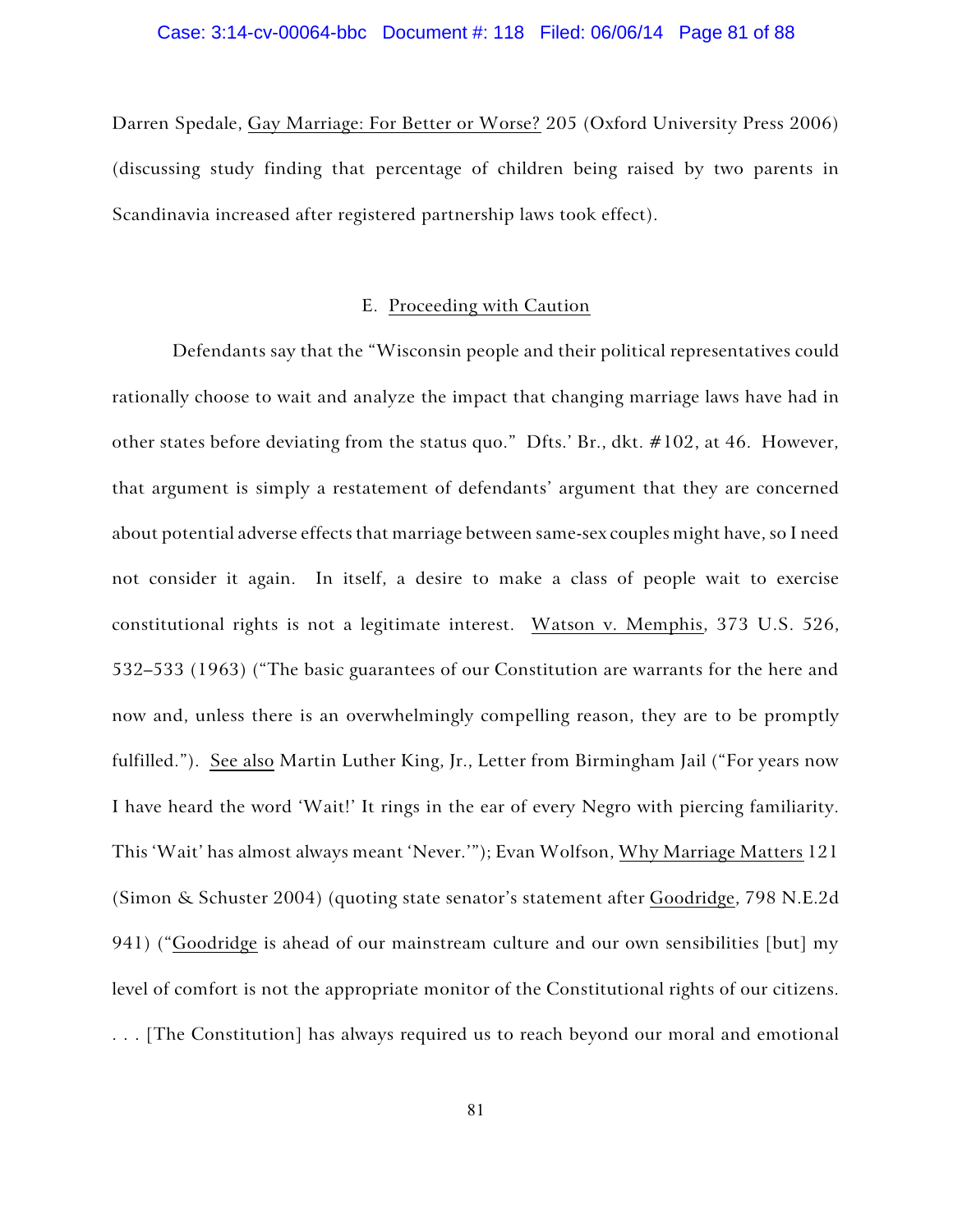grasp.").

## F. Slippery Slope

Finally, defendants express concern about the legal precedent that allowing same-sex marriage will set. Dfts.' Br., dkt. #102, at 55 ("Extending the fundamental right to marriage to include same-sex couples could affec[t] other legal restrictions and limitations on marriage."). In other words, if same-sex couples are allowed to marry, then how can prohibitions on polygamy and incest be maintained?

I make three observations in response to defendants' concern about the slippery slope. First, and most important, the task of this court is to address the claim presented and not to engage in speculation about issues not raised that may or may not arise at some later time in another case. Socha v. Pollard, 621 F.3d 667, 670 (7th Cir. 2010) ("If [an] order represents a mere advisory opinion not addressed to resolving a 'case or controversy,' then it marks an attempted exercise of judicial authority beyond constitutional bounds."). Thus, the important question for this case is not whether another individual's marriage claim may be analogous to plaintiffs' claim, but whether *plaintiffs'* claim is like the claims raised in cases such as Loving, Zablocki, Turner and Windsor. I have concluded that it is. When the Supreme Court struck down the marriage restrictions in those other cases, it did not engage in hypothetical discussions about what might come next. See also Lewis v. Harris, 875 A.2d 259, 287-88 (N.J. Super. A.D. 2005) (Collester, J., dissenting) ("It is . . . unnecessary for us to consider here the question of the constitutional rights of polygamists to marry persons of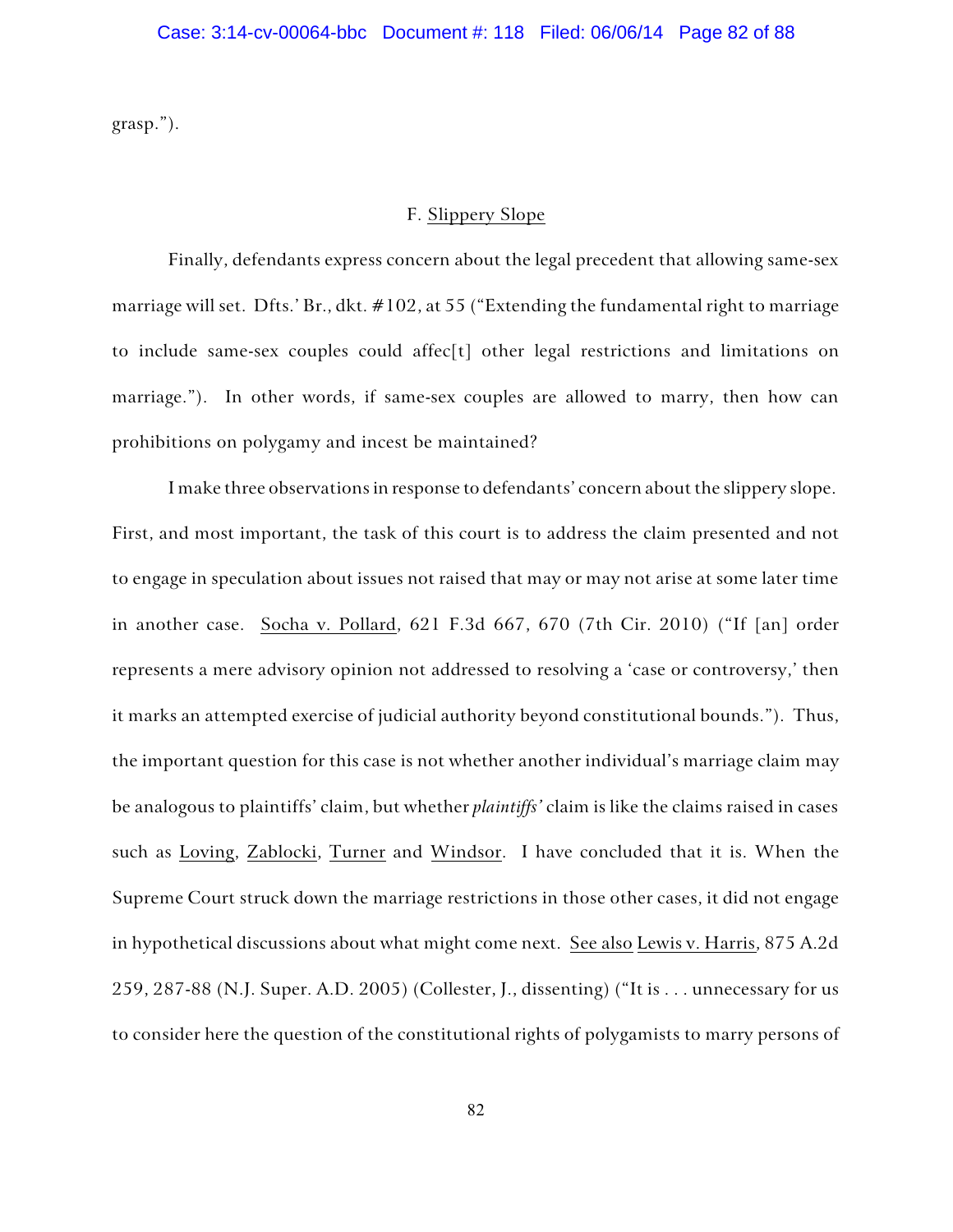## Case: 3:14-cv-00064-bbc Document #: 118 Filed: 06/06/14 Page 83 of 88

their choosing. . . . One issue of fundamental constitutional rights is enough for now.").

Second, there are obvious differences between the justifications for the ban on samesex marriage and other types of marriage restrictions. For example, polygamy and incest raise concerns about abuse, exploitation and threats to the social safety net. A more fundamental point is that Wisconsin's ban on same-sex marriage is different from other marriage restrictions because it completely excludes gay persons from participating in the institution of marriage in any meaningful sense. In other words, gay persons simply are asking for the right to marry *someone*. With the obvious exception of minors, no other class is being denied this right. As in Romer, plaintiffs are not asking for "special rights"; they are asking only for the rights that every adult already has.

Third, opponents of marriage between same-sex couples have been raising concerns about the slippery slope for many years, but these concerns have not proved well-founded. Again, there is no evidence from Europe that lifting the restriction on same-sex marriage has had an effect on other marriage restrictions related to age, consanguinity or number of partners. Eskridge and Spedale, supra, at 40. Similarly, in Vermont and Massachusetts, the first states to give legal recognition to same-sex couples, there has been no movement toward polygamy or incest. Further, I am aware of no court that even has questioned the validity of those restrictions. Marriage Cases, 183 P.3d at 434 n.52 (rejecting comparison to polygamy and incest); Goodridge, 798 N.E.2d at 969 n.34 (2003) (same). Accordingly, this interest, like all the others asserted by defendants and amici, does not provide a legitimate basis for discriminating against same-sex couples.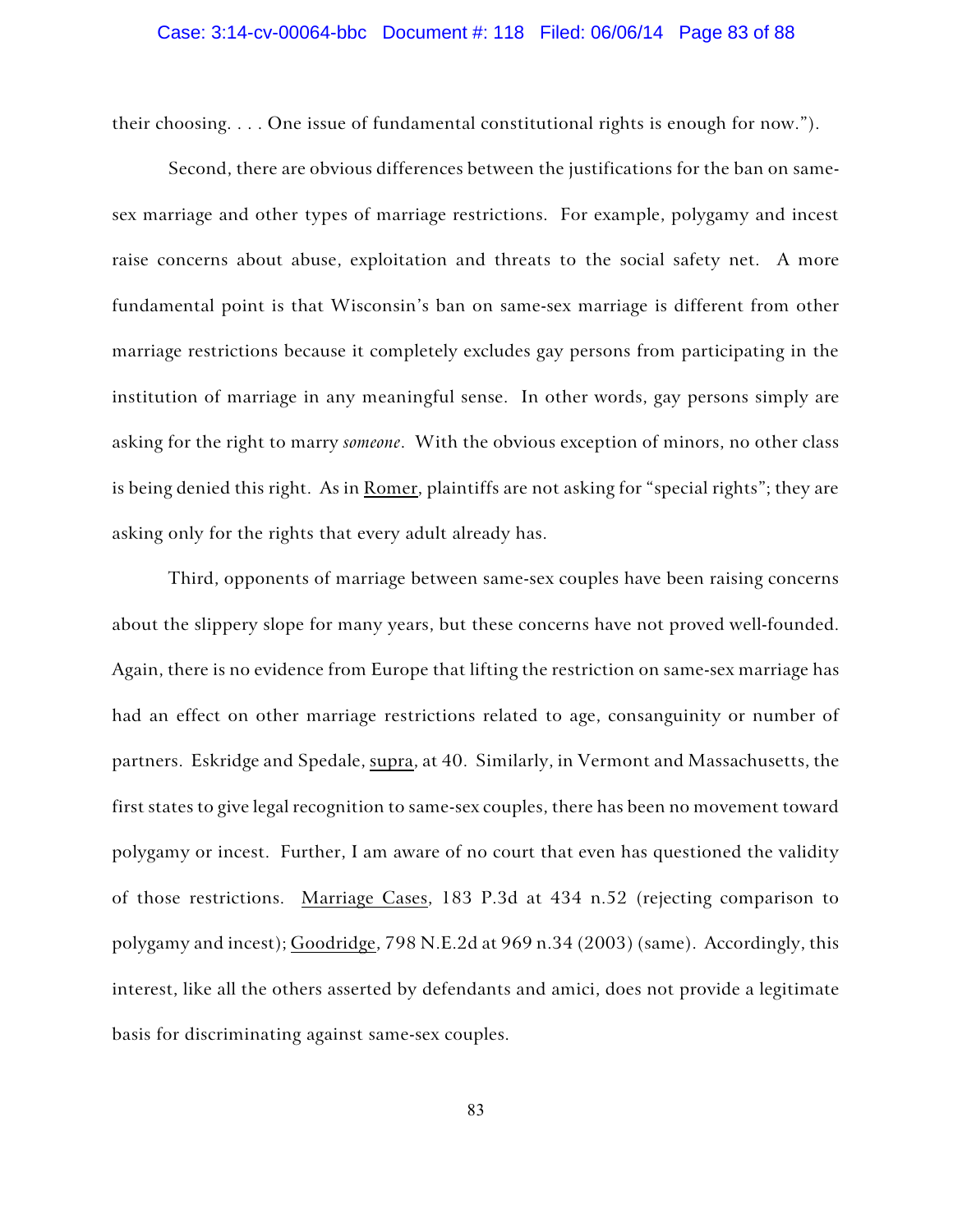#### CONCLUSION

In 1954, in what likely was one of the first cases explicitly addressing issues involving gay persons, a federal district court denied a claim involving censorship of a gay news magazine, stating that the court "rejected" the "suggestion that homosexuals should be recognized as a segment of our people." Joyce Murdoch and Deb Price, Courting Justice 33 (Basic Books 2002) (quoting unpublished decision in ONE, Inc. v. Oleson). In the decades that followed, both courts and the public began to better appreciate that the guarantees of liberty and equality in the Constitution should not be denied because of an individual's sexual orientation. Despite these advances, marriage equality for same-sex couples remained elusive. Court rulings in favor of same-sex couples were rare and, even when achieved, they tended to generate strong backlash. Klarman, supra, at 58, 113 (noting that, after decision favorable to same-sex marriage in Baehr, 852 P.2d 44, Congress enacted Defense of Marriage Act and many states passed similar laws; in 2004, after Goodridge, 798 N.E.2d 941, eleven states passed constitutional amendments banning marriage between same-sex couples).

In my view, that initial resistance is not proof of the lack of merit of those couples' claims. Rather, it is evidence of Justice Cardozo's statement (quoted by Justice Ginsburg during her confirmation hearing) that "[j]ustice is not to be taken by storm. She is to be wooed by slow advances." Editorial, "Ginsburg's Thoughtful Caution," Chicago Tribune (July 22, 1993), available at 1993 WLNR 4096678. It took the Supreme Court nearly a century after the Fourteenth Amendment was enacted to hold that racial segregation violates the Constitution, a view that seems obvious today. It took another 12 years for the Court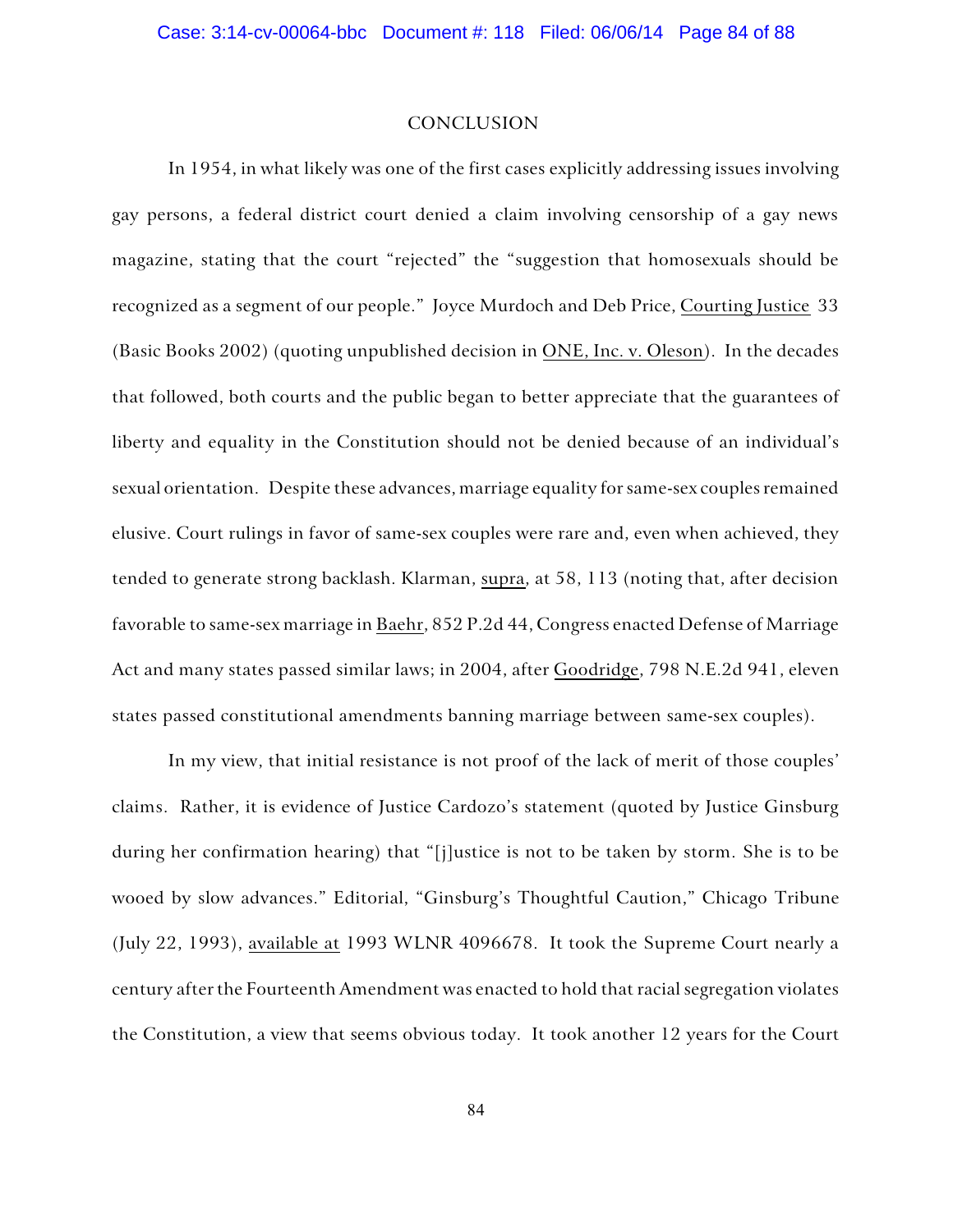#### Case: 3:14-cv-00064-bbc Document #: 118 Filed: 06/06/14 Page 85 of 88

to strike down anti-miscegenation laws. (Although the Court had the opportunity to review Virginia's anti-miscegenation law shortly after Brown, the Court declined to do so at the time, Naim v. Naim, 350 U.S. 985 (1956) (dismissing appeal), leading some to speculate that the Court believed that the issue was still too controversial. Eskridge and Spedale, supra, at 235.) It took longer still for courts to begin to remedy the country's "long and unfortunate history of sex discrimination." Frontiero, 411 U.S. at 684.

In light of Windsor and the many decisions that have invalidated restrictions on same-sex marriage since Windsor, it appears that courts are moving toward a consensus that it is time to embrace full legal equality for gay and lesbian citizens. Perhaps it is no coincidence that these decisions are coming at a time when public opinion is moving quickly in the direction of support for same-sex marriage. Compare Richard A. Posner, Should There Be Homosexual Marriage? And If So, Who Should Decide? 95 Mich. L. Rev. 1578, 1585 (1997) ("Public opinion may change . . . but at present it is too firmly against same-sex marriage for the courts to act."), with Richard A. Posner, "Homosexual Marriage—Posner," The Becker-Posner Blog (May 13, 2012) ("[T]he only remaining basis for opposition to homosexual marriage . . . is religious. . . . But whatever the [religious objections are], the United States is not a theocracy and should hesitate to enact laws that serve religious rather than pragmatic secular aims.").

Citing these changing public attitudes, defendants seem to suggest that this case is not necessary because a majority of Wisconsin citizens will soon favor same-sex marriage, if they do not already. Dfts.' Br., dkt. #102, at 40 (citing article by Nate Silver predicting that 64%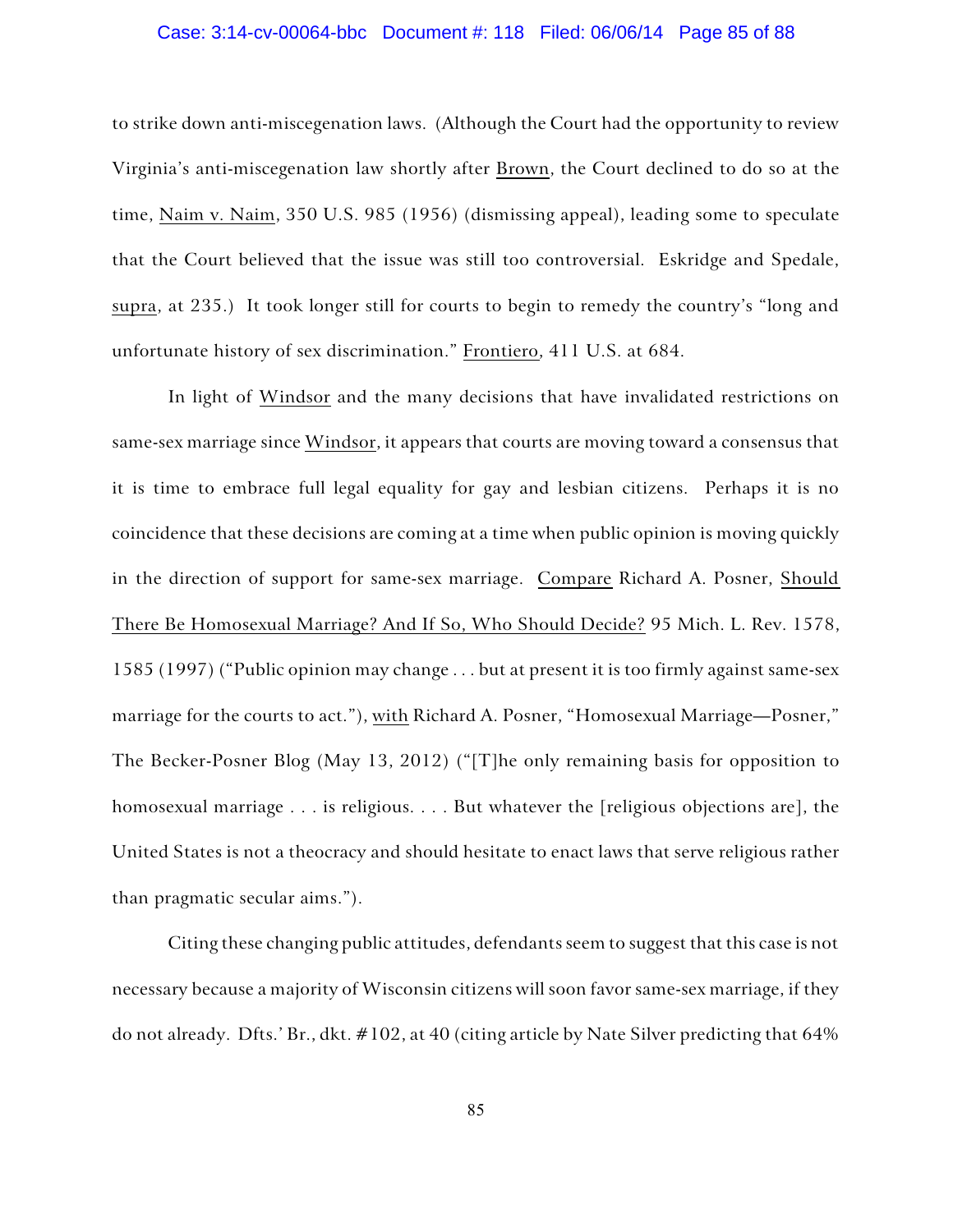## Case: 3:14-cv-00064-bbc Document #: 118 Filed: 06/06/14 Page 86 of 88

of Wisconsinites will favor same-sex marriage by 2020). Perhaps it is true that the Wisconsin legislature and voters would choose to repeal the marriage amendment and amend the statutory marriage laws to be inclusive of same-sex couples at some point in the future. Perhaps it is also true that, if the courts had refused to act in the 1950s and 1960s, eventually all states would have voted to end segregation and repeal anti-miscegenation laws. Regardless, a district court may not abstain from deciding a case because of a possibility that the issues raised in the case could be resolved in some other way at some other time. Colorado River Water Conservation District v. United States,424 U.S. 800, 817 (1976) (federal courts have "virtually unflagging obligation" to exercise jurisdiction in cases properly before them).

It is well-established that "the Constitution protects persons, not groups," Adarand Constructors, Inc. v. Pena, 515 U.S. 200, 227 (1995), so regardless of possible future events affecting the larger community, my task under federal law is to decide the claims presented by the plaintiffs in this case *now*, applying the provisions in the Fourteenth Amendment as interpreted by the Supreme Court in cases such as Loving, Romer, Lawrence and Windsor. Because my review of that law convinces me that plaintiffs are entitled to the same treatment as any heterosexual couple, I conclude that the Wisconsin laws banning marriage between same-sex couples are unconstitutional.

#### ORDER

## IT IS ORDERED that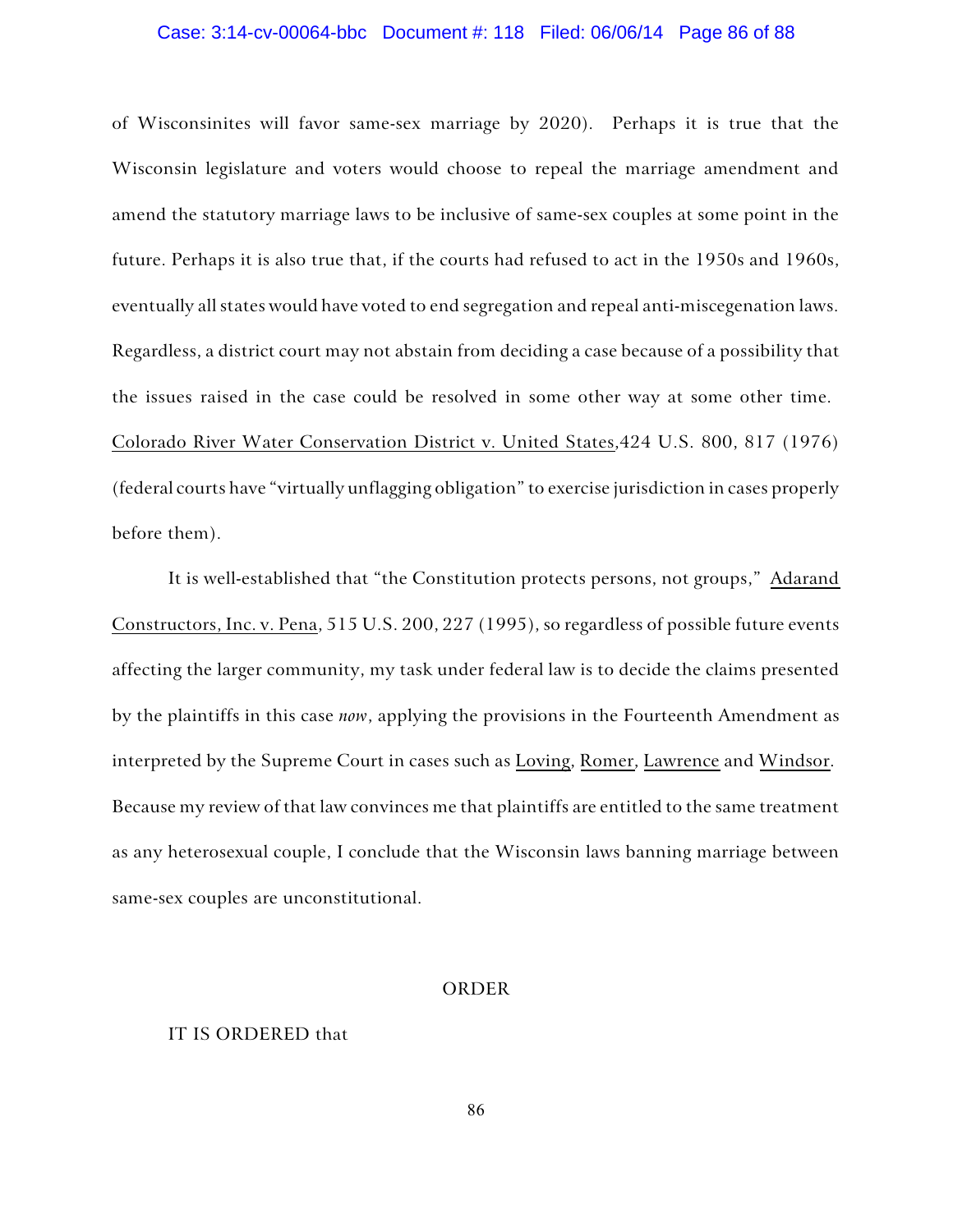## Case: 3:14-cv-00064-bbc Document #: 118 Filed: 06/06/14 Page 87 of 88

1. The motion to dismiss filed by defendants Scott Walker, J.B. Van Hollen and Oskar Anderson, dkt. #66, is DENIED.

2. The motion for summary judgment filed by plaintiffs Virginia Wolf, Carol Schumacher, Kami Young, Karina Willes, Roy Badger, Garth Wangemann, Charvonne Kemp, Marie Carlson, Judith Trampf, Katharina Heyning, Salud Garcia, Pamela Kleiss, William Hurtubise, Leslie Palmer, Johannes Wallmann and Keith Borden, dkt. #70 is GRANTED.

3. It is DECLARED that art. XIII, § 13 of the Wisconsin Constitution violates plaintiffs' fundamental right to marry and their right to equal protection of laws under the Fourteenth Amendment to the United States Constitution. Any Wisconsin statutory provisions, including those in Wisconsin Statutes chapter 765, that limit marriages to a "husband" and a "wife," are unconstitutional as applied to same-sex couples.

4. Plaintiffs may have until June 16, 2014, to submit a proposed injunction that complies with the requirement in Fed. R. Civ. P.  $65(d)(1)(C)$  to "describe in reasonable detail . . . the act or acts restrained or required." In particular, plaintiffs should identify what they want *each* named defendant to do or be enjoined from doing. Defendants may have one week from the date plaintiffs file their proposed injunction to file an opposition. If defendants file an opposition, plaintiffs may have one week from that date to file a reply in support of their proposed injunction.

5. I will address defendants' pending motion to stay the injunction after the parties have had an opportunity to file materials related to the proposed injunction. If the parties